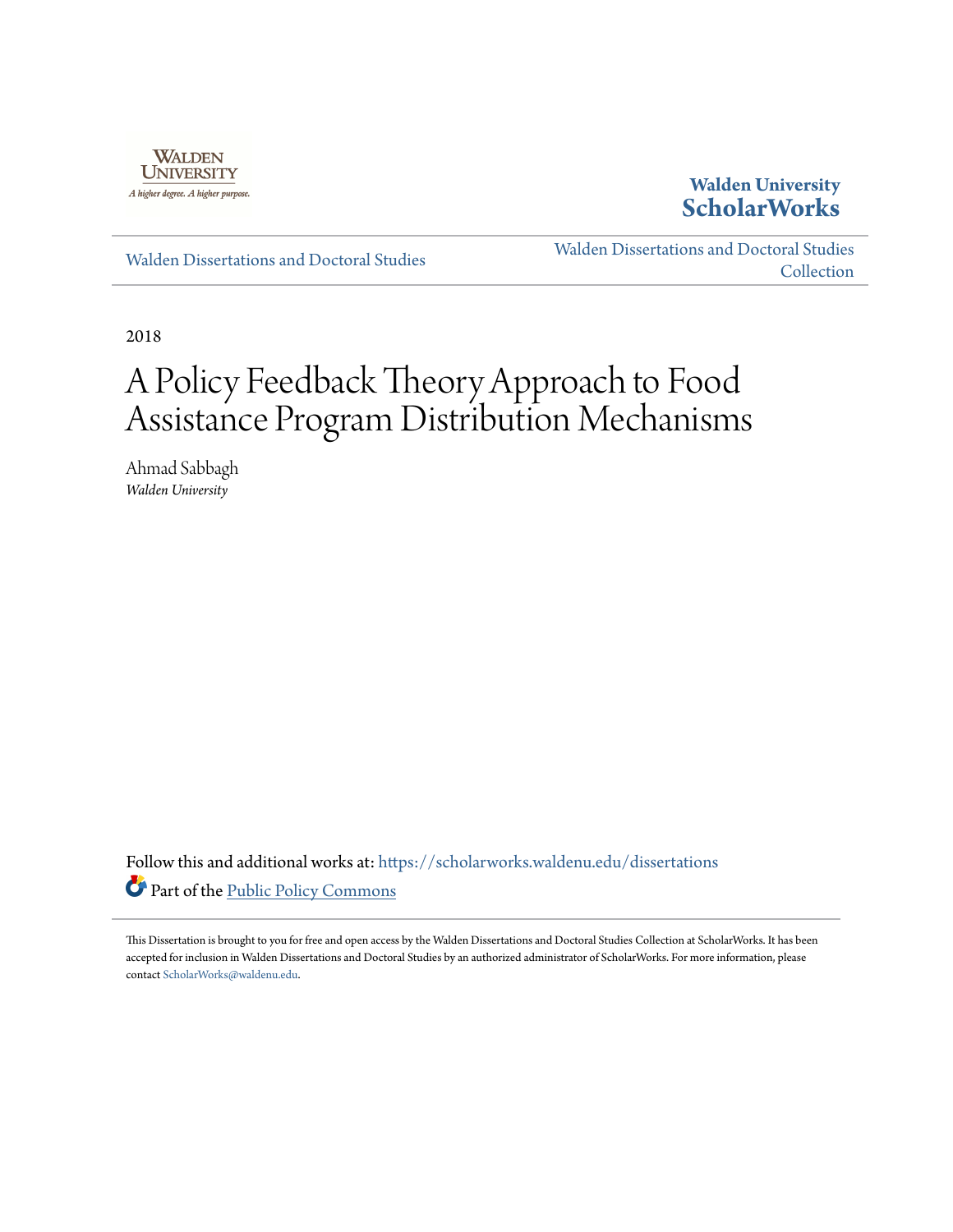## **Walden University**

College of Social and Behavioral Sciences

This is to certify that the doctoral dissertation by

Ahmad Sabbagh

has been found to be complete and satisfactory in all respects, and that any and all revisions required by the review committee have been made.

> Review Committee Dr. Gabriel Telleria, Committee Chairperson, Public Policy and Administration Faculty

Dr. David Milen, Committee Member, Public Policy and Administration Faculty

Dr. Tanya Settles, University Reviewer, Public Policy and Administration Faculty

> Chief Academic Officer Eric Riedel, Ph.D.

> > Walden University 2018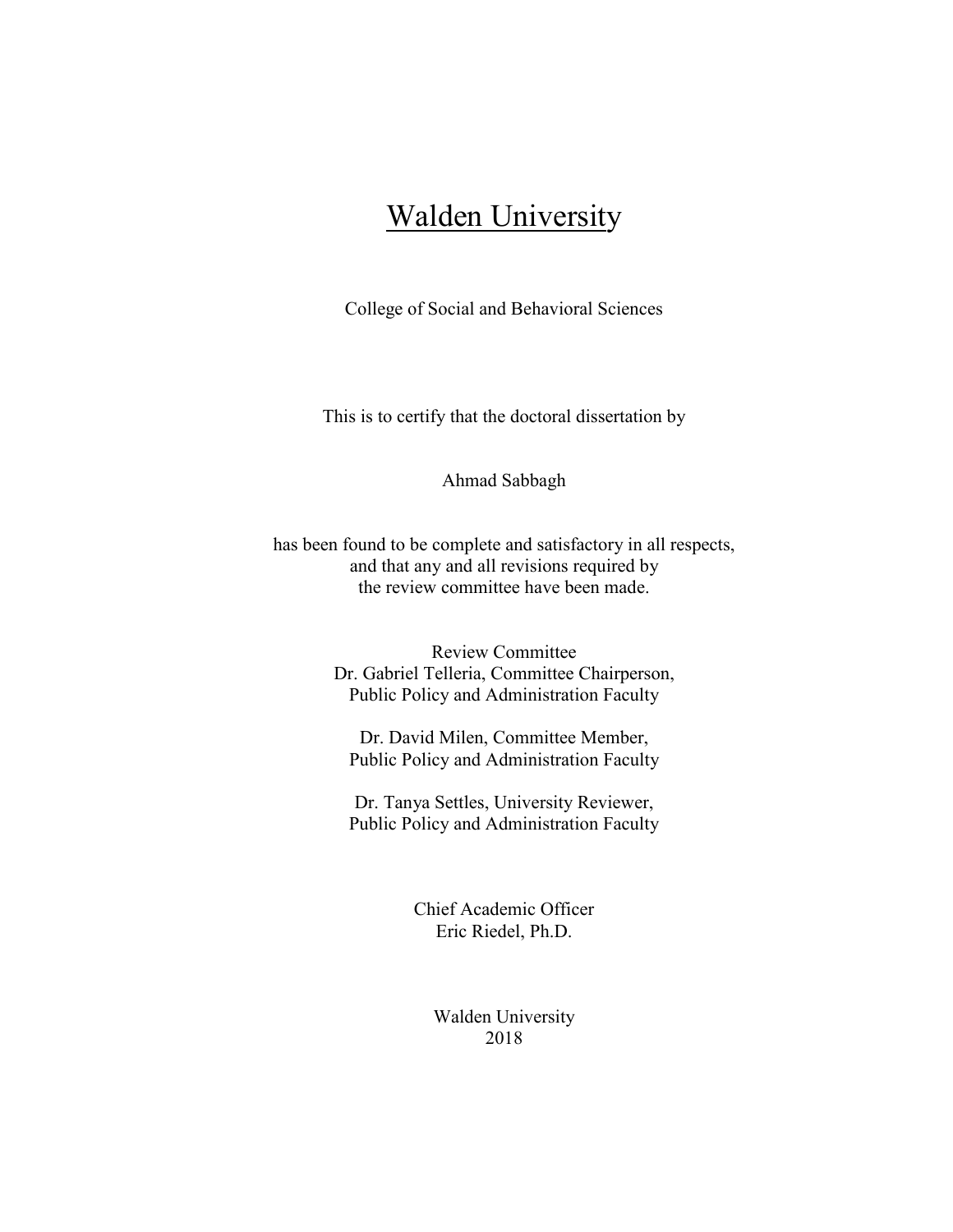#### Abstract

A Policy Feedback Theory Approach to Food Assistance Program Distribution

Mechanisms

by

Ahmad Sabbagh

Dissertation Submitted in Partial Fulfillment

of the Requirements for the Degree of

Doctor of Philosophy

Public Policy and Administration

Walden University

November 2018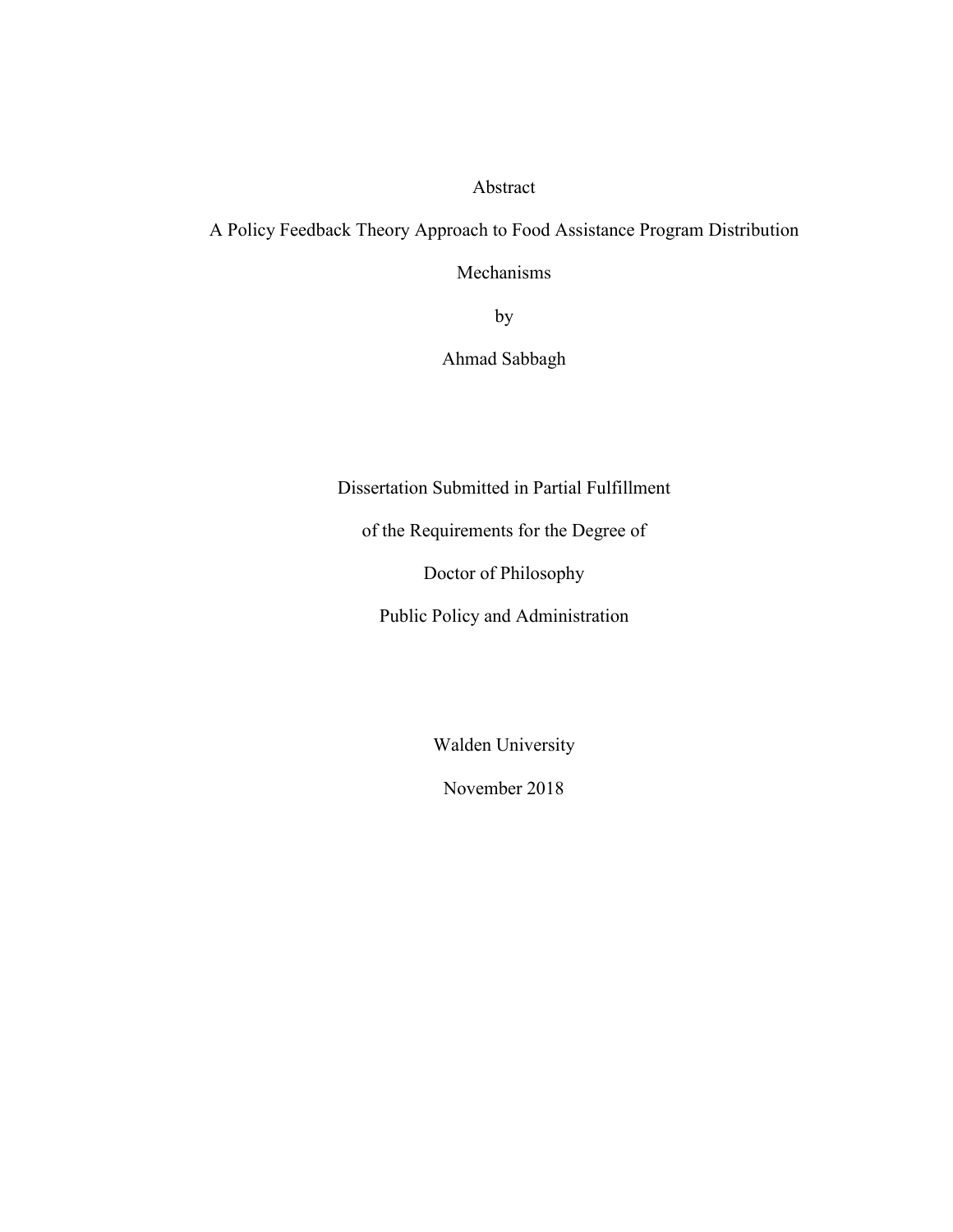**Abstract** 

Many families that experience hunger in the United States rely on Food Assistance Programs to meet their daily nutrition needs. However, these programs do not always meet the needs of these individuals, as has been the case for individuals living under higher than expected levels of poverty in the Great Lakes region of the United States. Using policy feedback theory (PFT), the purpose of this case study was to explore the experiences of individuals from a county in the Great Lakes region of the United States, who depend on the federal Food Assistance Program, with particular attention given to evaluate the effectiveness of distribution mechanisms in helping these individuals meet their food needs. Data were collected through interviews with 11 program clients, 3 program administrators, as well as publicly available agency data. These data were inductively coded and then analyzed using Braun and Clarke's thematic analysis procedure. Key findings revealed that clients perceived the Food Assistance Program as ineffective in preventing food insecurity without additional programs and resources. The findings also revealed that distribution mechanisms negatively impacted food recipients with limited income, resulting in increased food shortages, requiring recipients to seek additional food programs and resources. These findings also exposed barriers to employment opportunities for recipients, adding to the stress and anxiety experienced from food shortages. Positive social change implications from the findings include providing information to program administrators that can be used to improve the Food Assistance Program, which may in turn improve the lives of those who rely on food assistance programs.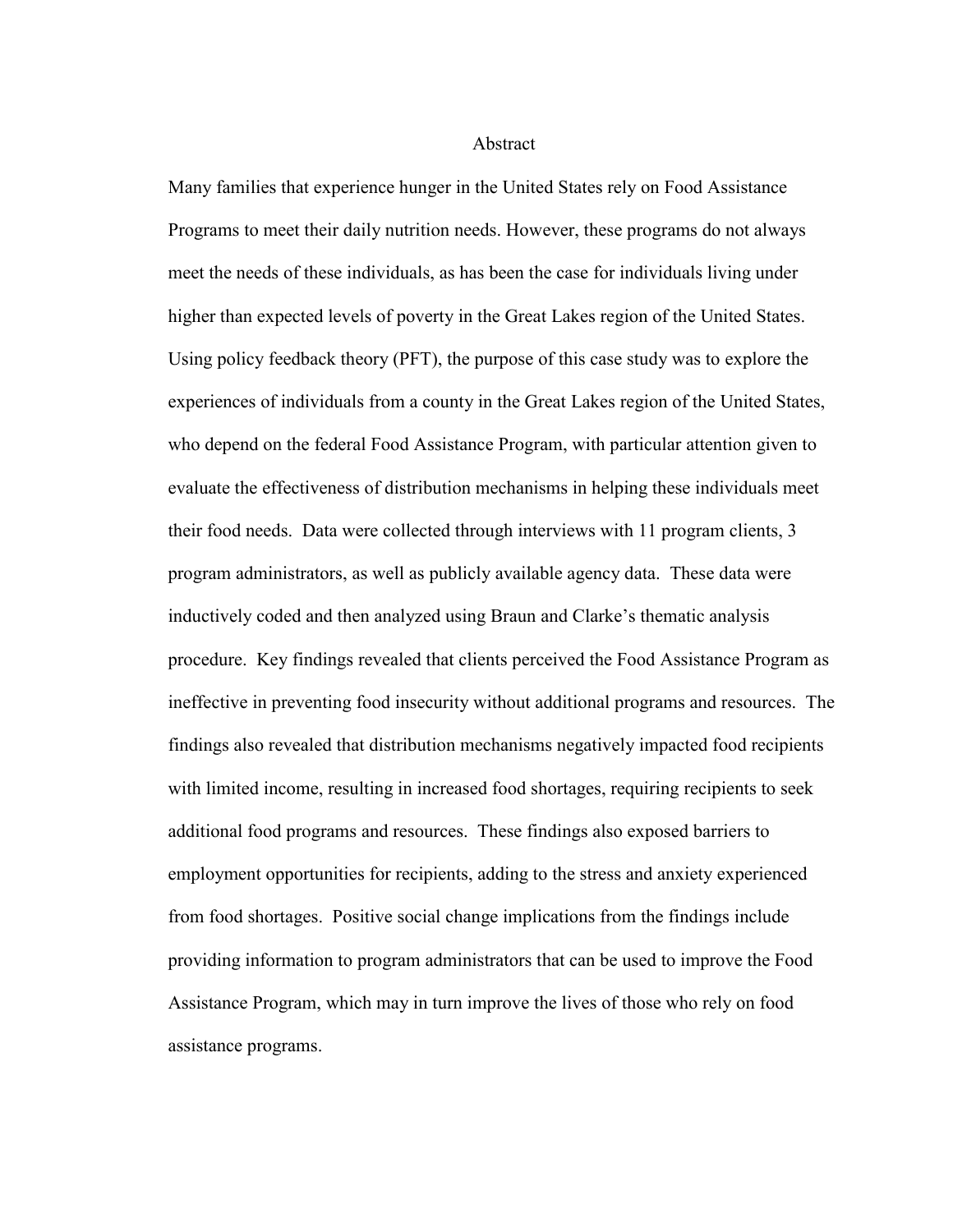## A Policy Feedback Theory Approach to Food Assistance Program Distribution Mechanisms

by

Ahmad Sabbagh

Dissertation Submitted in Partial Fulfillment

of the Requirements for the Degree of

Doctor of Philosophy

Public Policy and Administration

Walden University

November 2018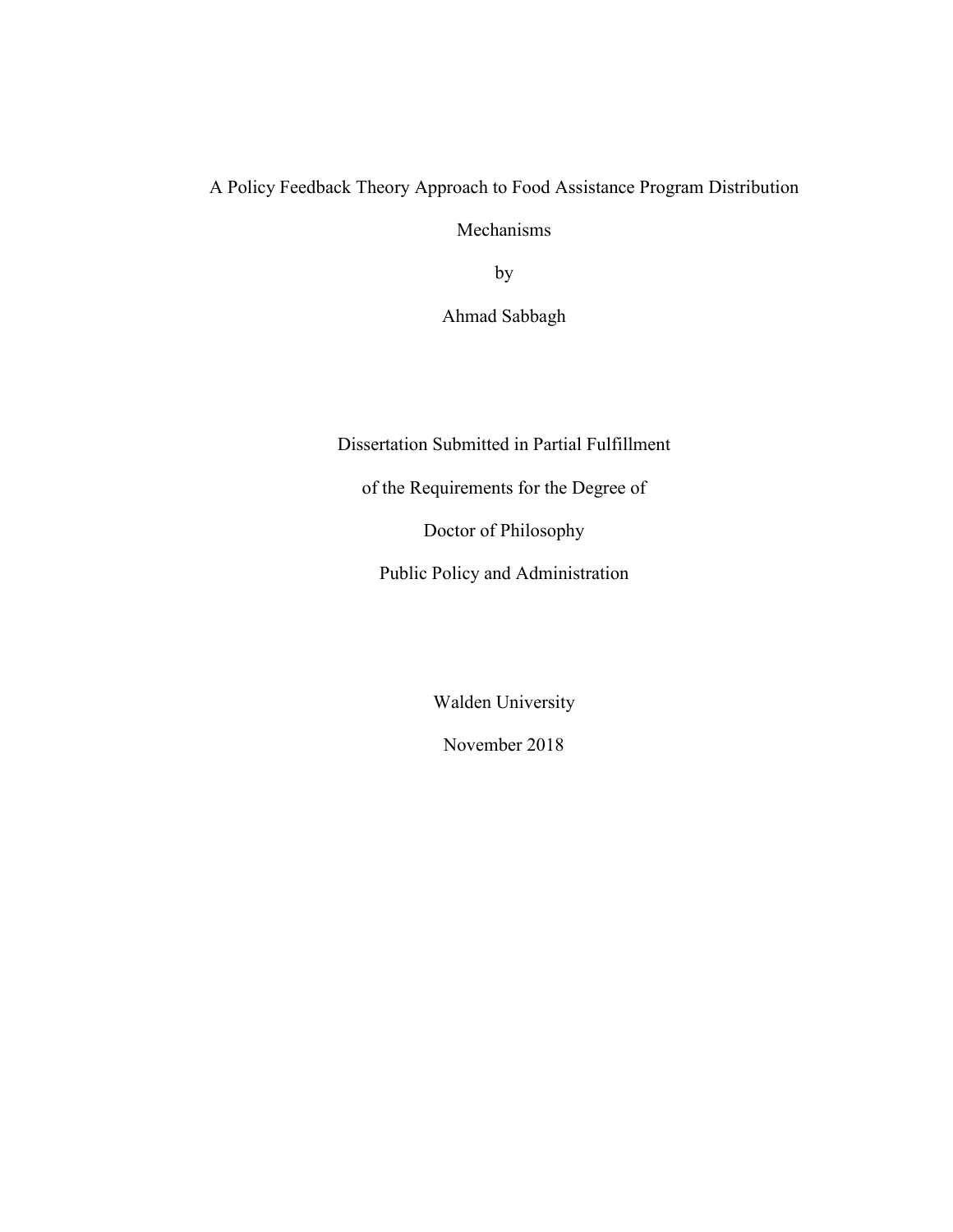#### Dedication

This dissertation is dedicated to my family, who I cannot thank enough for all their support, love, and patience. Also, a special thanks to my friend Dr. Ali Awadi, who has paved the way of the Ph.D. before me in the community as a great motivator and inspiration.

Finally, to all the people that have made a positive impact in my life, that have helped me push myself physically, mentally, and spiritually!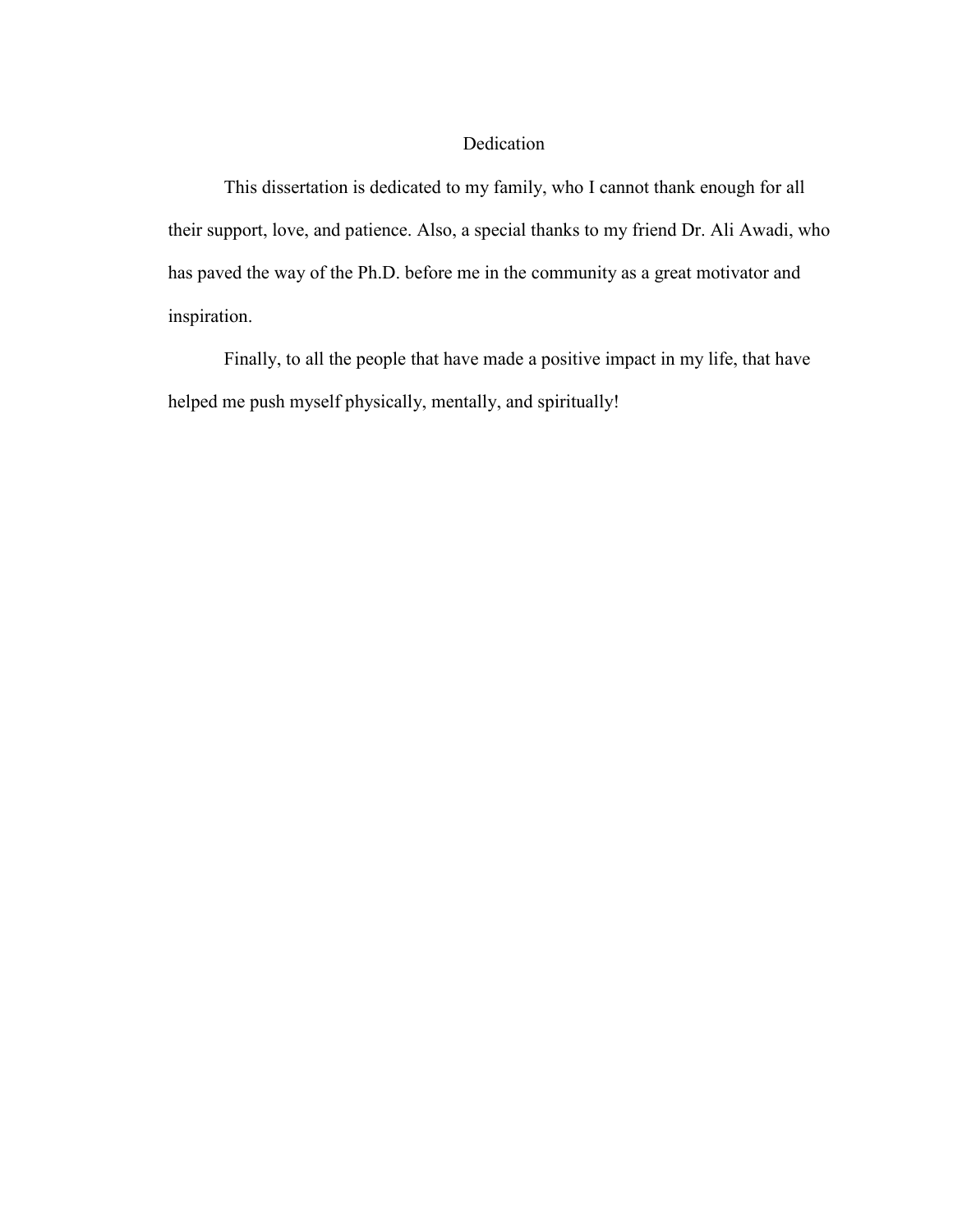#### Acknowledgments

First and foremost, I would like to thank God for the will and strength to accomplish this daunting task; nothing is possible without Him! Next, I would like to thank Dr. Telleria, Dr. Milen, and Dr. Settles for their expertise and unwavering support in this journey. It has been a long endeavor and would not have been possible without everyone, especially Dr. T, leading the way tirelessly. A special thanks to my wife and kids; they always gave me the encouragement I needed to continue. Thank you!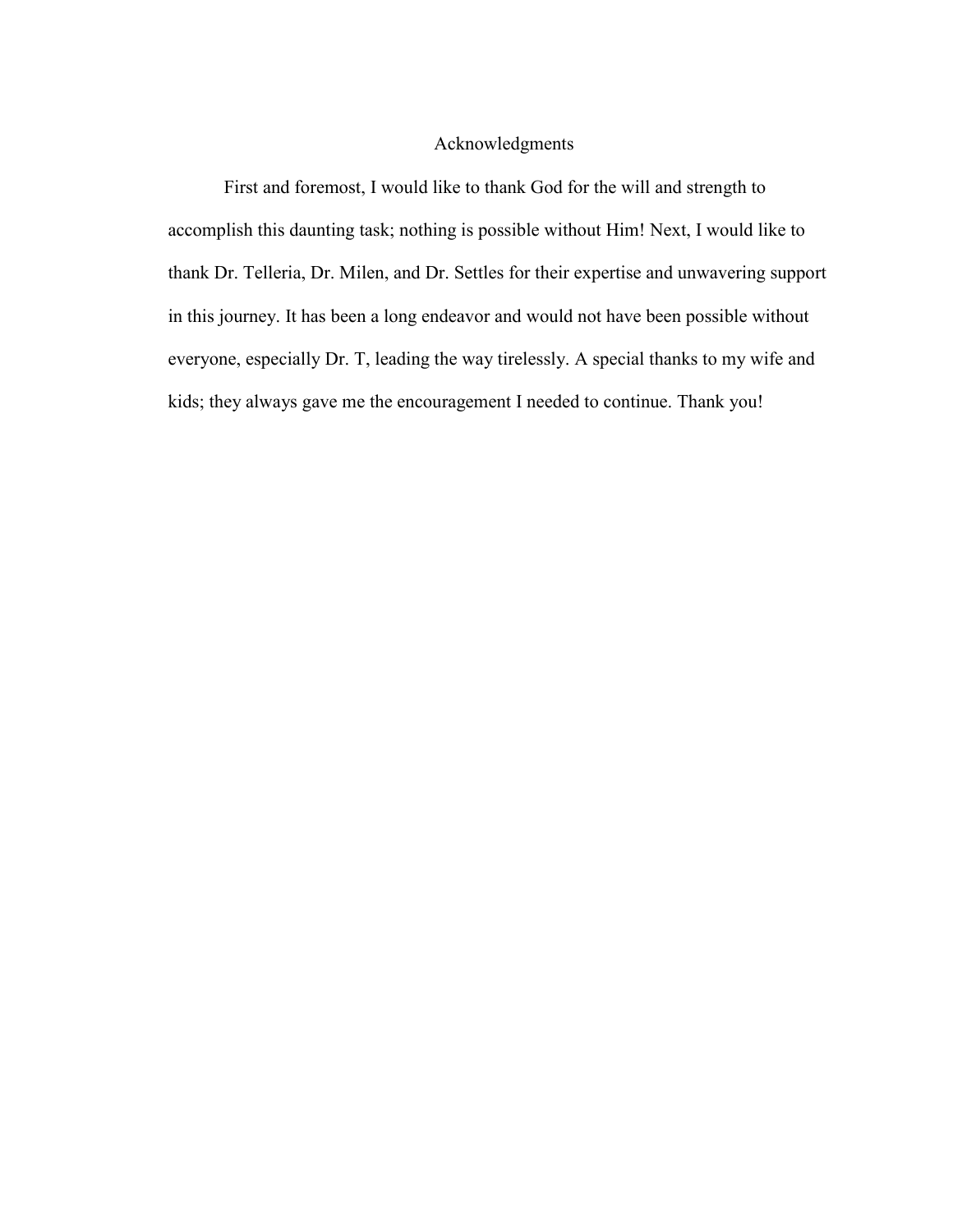### Table of Contents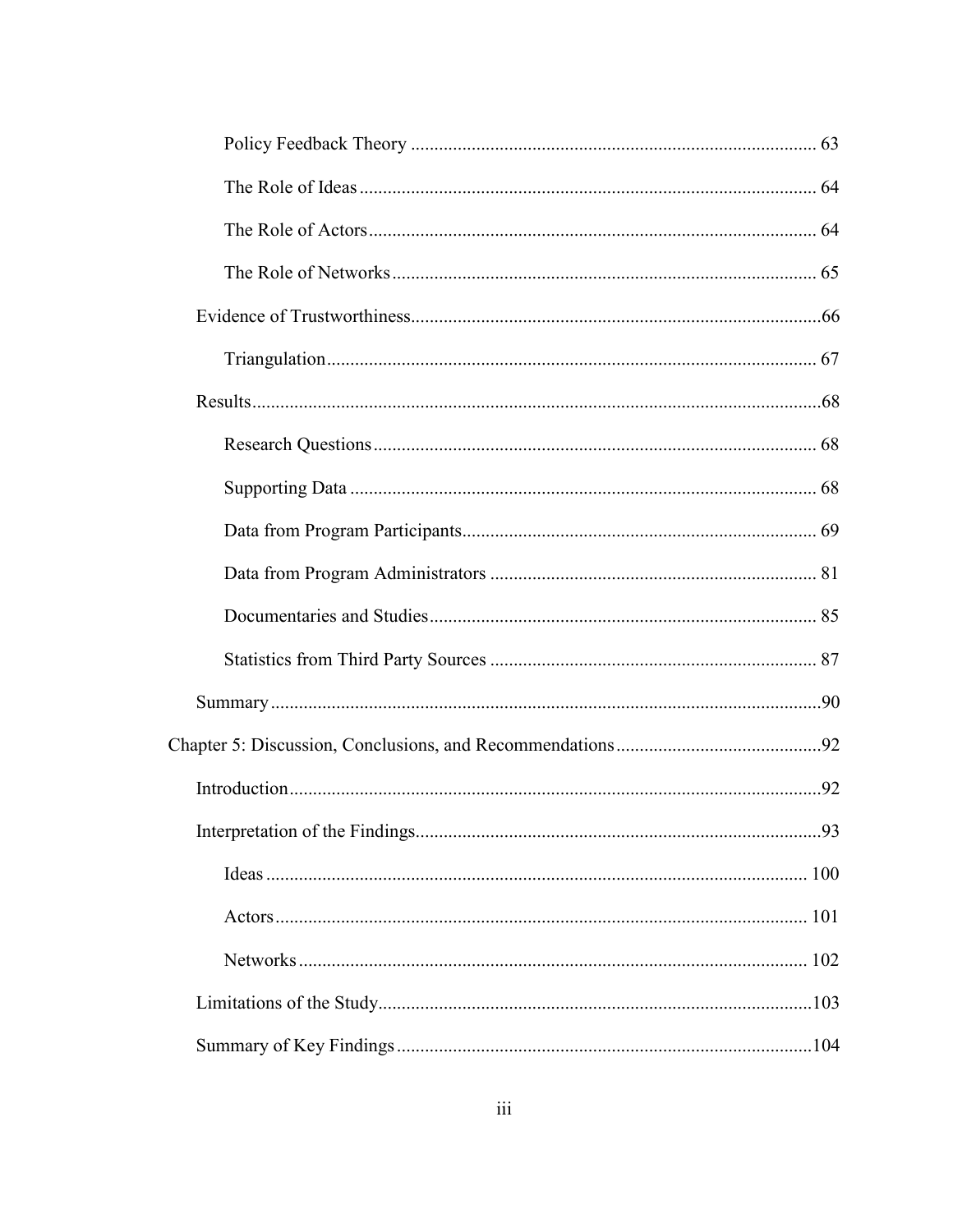| Social Implications and Recommendations for Future Public Policy Initiatives 109 |  |
|----------------------------------------------------------------------------------|--|
|                                                                                  |  |
|                                                                                  |  |
|                                                                                  |  |
|                                                                                  |  |
|                                                                                  |  |
|                                                                                  |  |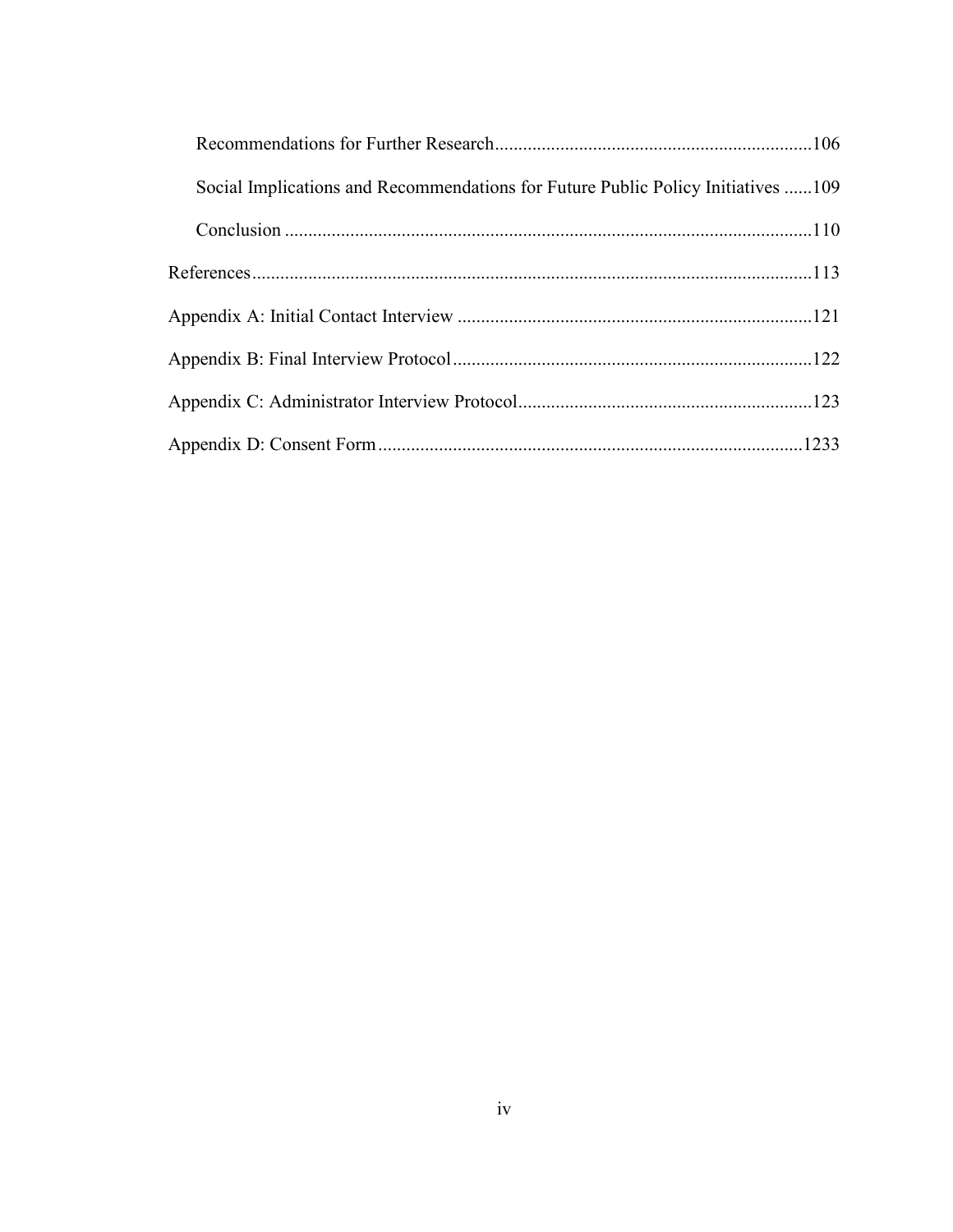### List of Tables

| Table 3. Emergent Theme of Breakfast and Lunch Programs Based on Manual Coding 94   |  |
|-------------------------------------------------------------------------------------|--|
| Table 4. Emergent Theme of Insufficient Food Benefits Based on Manual Coding 95     |  |
| Table 5. Emergent Theme of Monthly Food Shortages Based on Manual Coding 96         |  |
| Table 6. Emergent Theme of Additional Food Resources Based on Manual Coding 97      |  |
| Table 7. Emergent Theme of Added Anxiety, Stress, and Shame Based on Manual         |  |
|                                                                                     |  |
| Table 8. Emergent Theme of Benefit Formula Reevaluation Based on Manual Coding . 99 |  |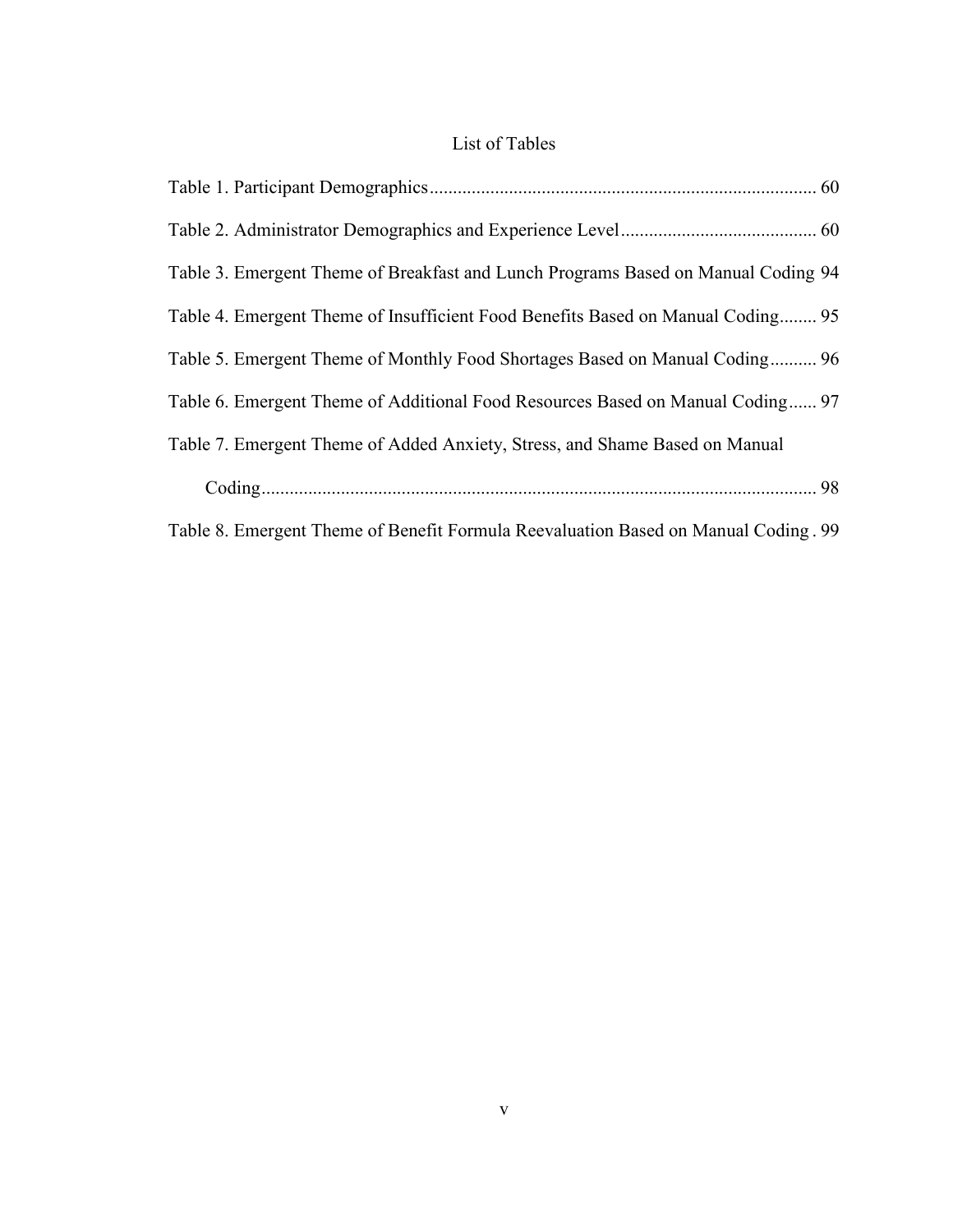## List of Figures

| Figure 3. Hunger in the county with greater than expected levels of poverty in the Great |  |
|------------------------------------------------------------------------------------------|--|
|                                                                                          |  |
|                                                                                          |  |
|                                                                                          |  |
|                                                                                          |  |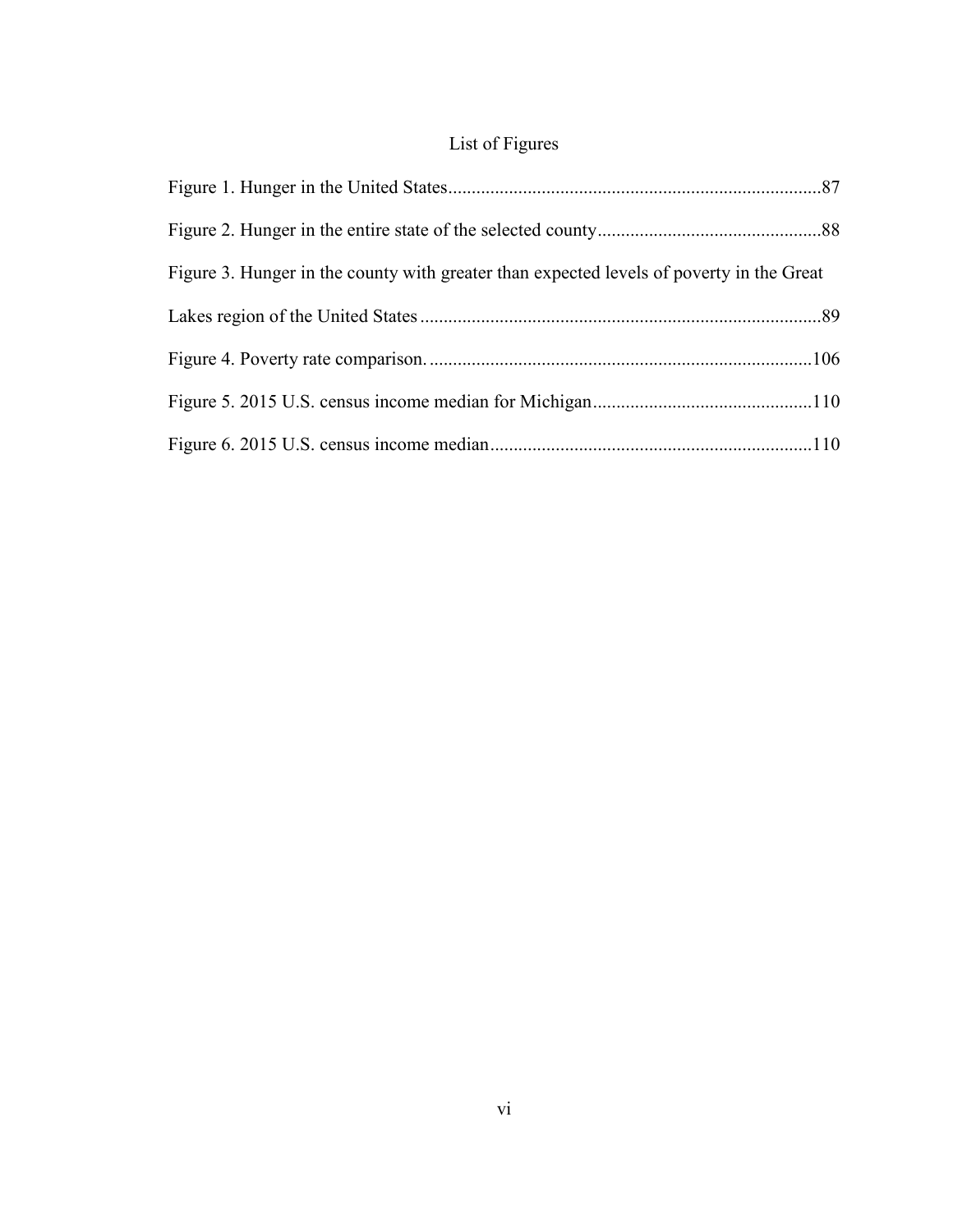#### Chapter 1: Introduction to the Study

Hunger continues to spread around the world. In the United States, hunger is also a growing concern (Libal, Tomczak, Spath, & Harding, 2014), but food assistance programs work to prevent hunger for low-income individuals and families (Daponte, Hailand, & Kadane, 2004). Adding up to 80 billion dollars a year, there are an estimated 47 million people in the United States receiving food assistance. The Food Assistance Program, originally known as food stamps, is funded under the Food Stamp Act of 1964 by the federal government but is administered by states (U.S. Department of Agriculture [USDA], 2016). Although some states use the new name Supplemental Nutritional Assistance Program (SNAP), states in the Great Lakes region of the United States still use the original name Food Assistance Program to refer to their programs. For this study, the SNAP will be referred to as the Food Assistance Program.

The Food Assistance Program was originally designed to feed the no income poor; however, it was later used to supplement the food needs of low-income working residents under the income poverty threshold (benefits.gov, n. d.). It is federally funded but administered at the state level. The Food Assistance Program is designed to supplement the food needs of working adults and families; however, income, assets, and allowable expenses determine how much benefits they can receive. Regardless of how little the household income is, there is a benefit maximum based on the group size. Furthermore, there are work requirements that can limit or disqualify certain adults from benefits. Currently, a household of a single person with no income can receive a maximum of \$194 a month. This benefit distributes to less than \$6 per day for food; the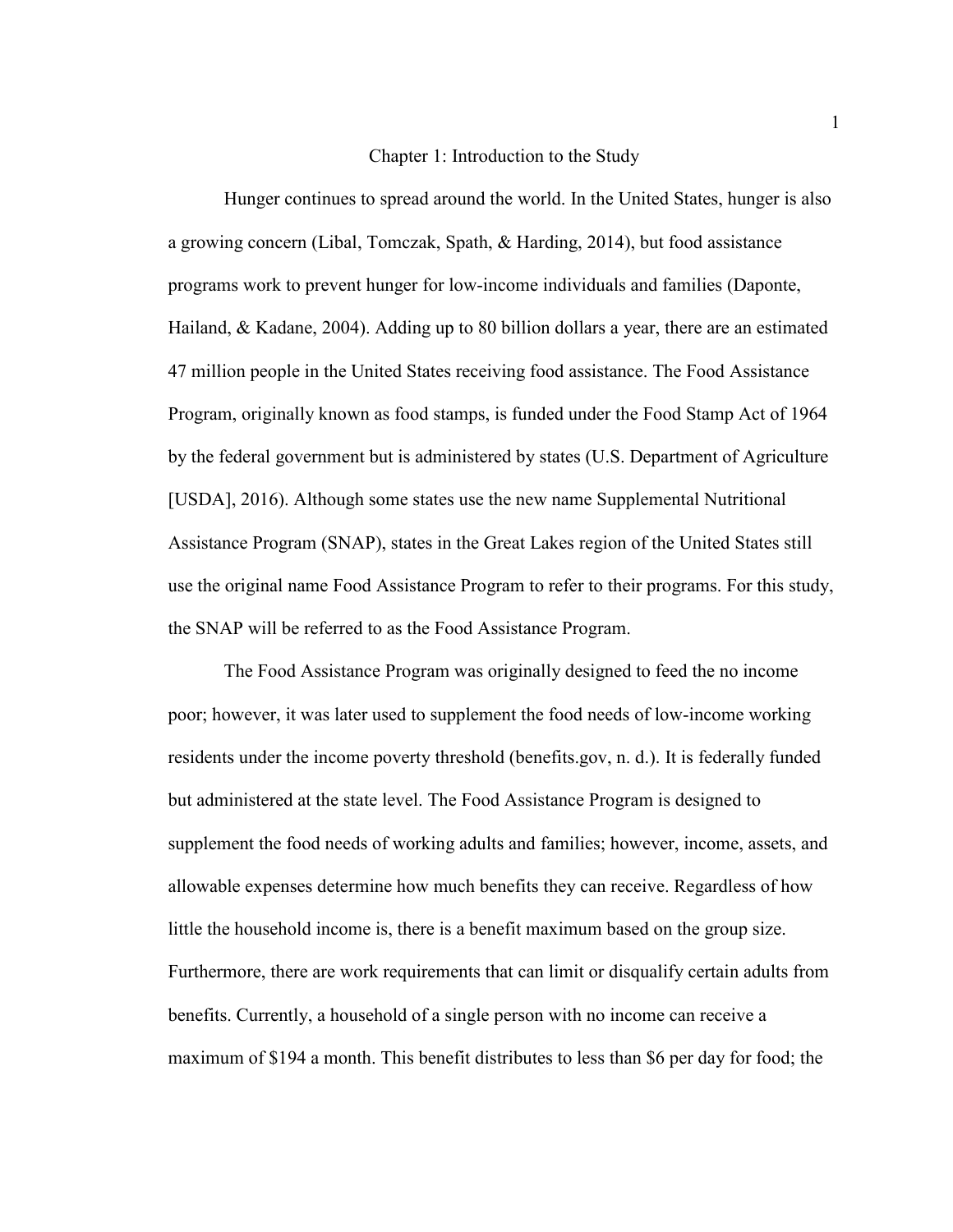amount decreases per person with more individuals in the group. Inflation and the rising cost of food consume most of this daily allowance.

Based on the limits of the Food Assistance Program, there is a need to increase benefits per person to prevent hunger, reduce food insecurity, meet daily nutritional values, and help individuals eventually achieve self-sufficiency. Currently, the Food Assistance Program reduces some food insecurity only with other food programs and some income (Gundersen  $\&$  Ziliak, 2014). Additionally, policy changes are affecting households with no income, which includes shifting the program focus from feeding the poor to supplementing the food needs of working low-income families and work requirements (Gassman-Pines & Hill, 2013). However, there has been a general attempt to change policy or reevaluate the formula to determine the benefits of the program could protect additional families from hunger (Gunderson, 2015).

Despite previous research, there is little known about the Food Assistance Program's distribution mechanisms and its ability to provide food assistance for families with no income and access to alternative food sources. This was the gap that I sought to address with this study. I applied a qualitative case study approach to collect accounts of the Food Assistance Program in a county with greater than expected levels of poverty in the Great Lakes region of the United States. I used research questions and a survey protocol to analyze survey data. The analysis was shaped by the survey questions in the context of policy feedback theory (PFT). This chapter includes the study background, problem statement, purpose, social implications, research questions, theoretical framework, nature of study and assumptions made in the study. The theoretical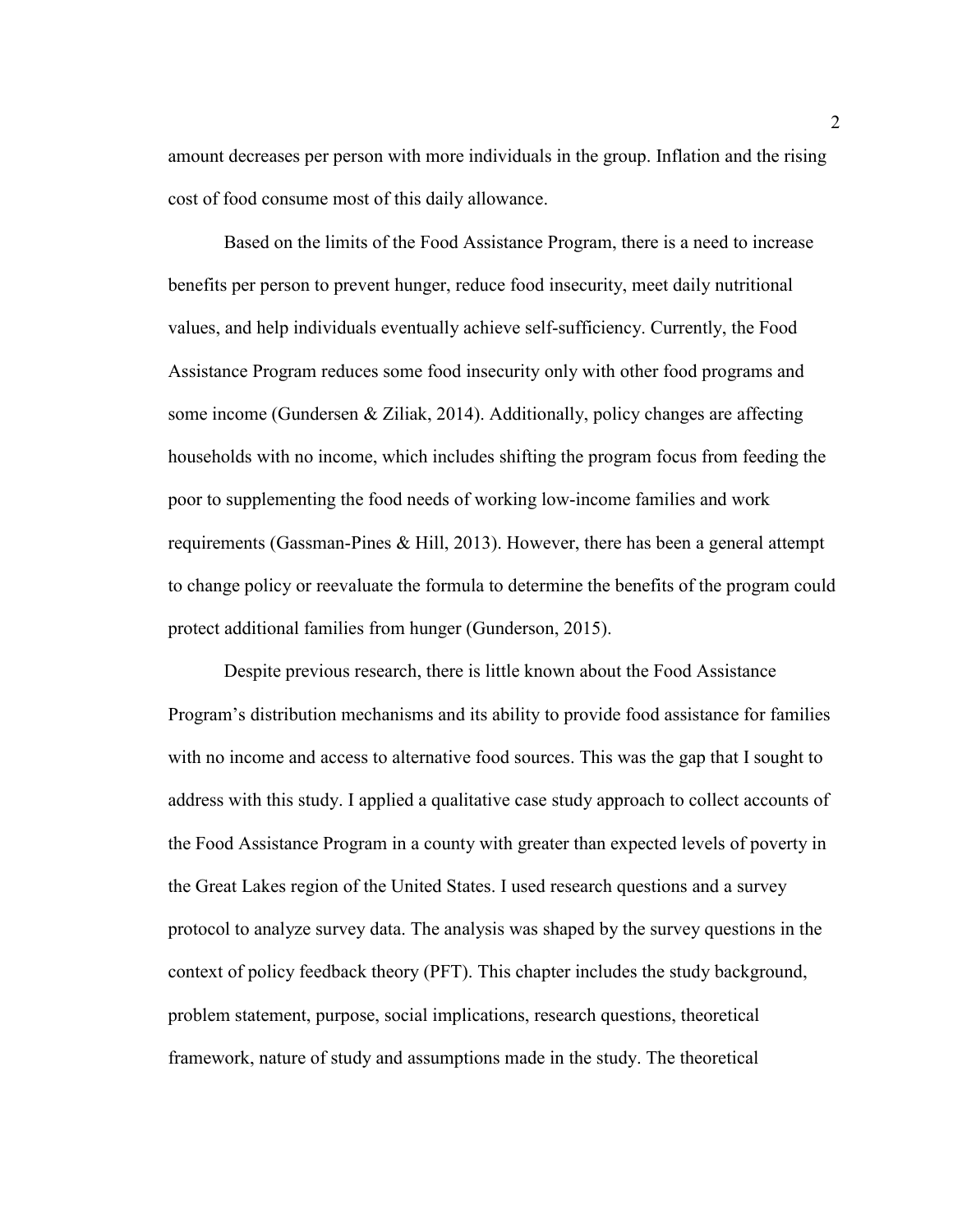foundations served as a guide to understanding the distribution mechanisms are discussed further in Chapter 2.

#### **Background of the Problem**

Hunger has been an issue in the United States for decades. During the Great Depression, food assistance programs were created to help prevent hunger for lowincome individuals and families in the United States (Daponte et al., 2004). Since then, the number of families receiving help from the Food Assistance Program has increased, especially where foreclosures and unemployment have been high, which creates implications for the policy on the Food Assistance Program (Slack & Myers, 2014). Despite some suggesting that the issue of hunger has been resolved, the evidence from the literature shows hunger is becoming more prevalent in the United States.

It is estimated 925 million people around the world are experiencing food insecurity (Kozak et al., 2012) and 41 million are struggling in the United States (Feeding America, 2017). Over 20% of families in the United States are still experiencing unmet food needs and food insecurity (Nord, Andrews, & Carlson, 2005). Access to federal food assistance programs is not enough, as hunger and food insecurity continue to increase in the United States (Fishbein, 2016). Additionally, only 59% are participating in the Food Assistance Program (Feeding America, 2017).

In addition to research on the issue of food insecurity, there has been substantial research on food assistance programs and their ability to reduce food insecurity in the United States (Klerman & Danielson, 2011; Libal et al., 2014; Slack & Myers, 2014). For example, focusing on different aspects and effects of food security in the United States,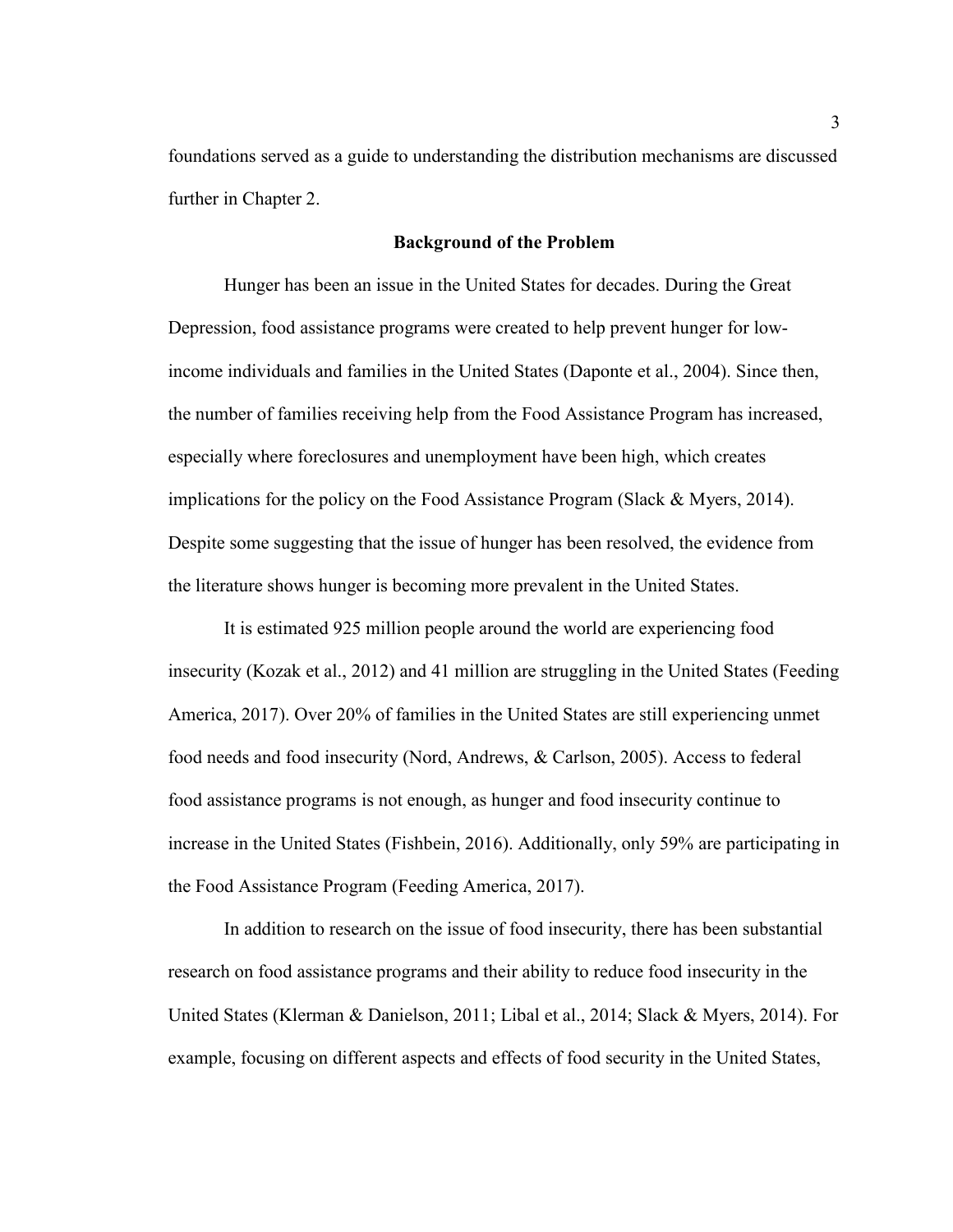Huffman and Jensen (2008) examined the Food Assistance Program's ability to meet basic food needs and increase food security. Likewise, Whitley's (2013) tested food security for rural households according to their social integration and social capital. Echoing this sentiment, Nguyen, Shuval, Bertmann, and Yaroch (2015) examined the relationship of the Food Assistance Program among food insecurity, diet quality, and obesity with adults in the United States. Most of the conclusions from research indicate that the Food Assistance Program reduces food insecurity only when combined with additional programs and food sources such as food pantries and soup kitchens.

#### **Statement of the Problem**

Policy changes over the years, including changes in the Food Assistance Program's focus from the poor to low-income working families and work requirements, have impacted households with little to no income (Gassman-Pines & Hill, 2013). There have been general attempts to change the policy or to reevaluate the formula used to determine the benefits of these programs (Gundersen, 2015). However, these attempts have not met the food security needs of individuals who are with little to no income and access to alternative food sources. This gap has raised concern about the aptness of distribution mechanisms of the Food Assistance Program in providing food assistance to families under these conditions.

One of the issues with the Food Assistance Program is that there is little known its distribution mechanisms. Originally, the Food Assistance Program was intended to help feed families with no income. Then there was a shift to social safety programs such as the Food Assistance Program providing food for families under the federal poverty level.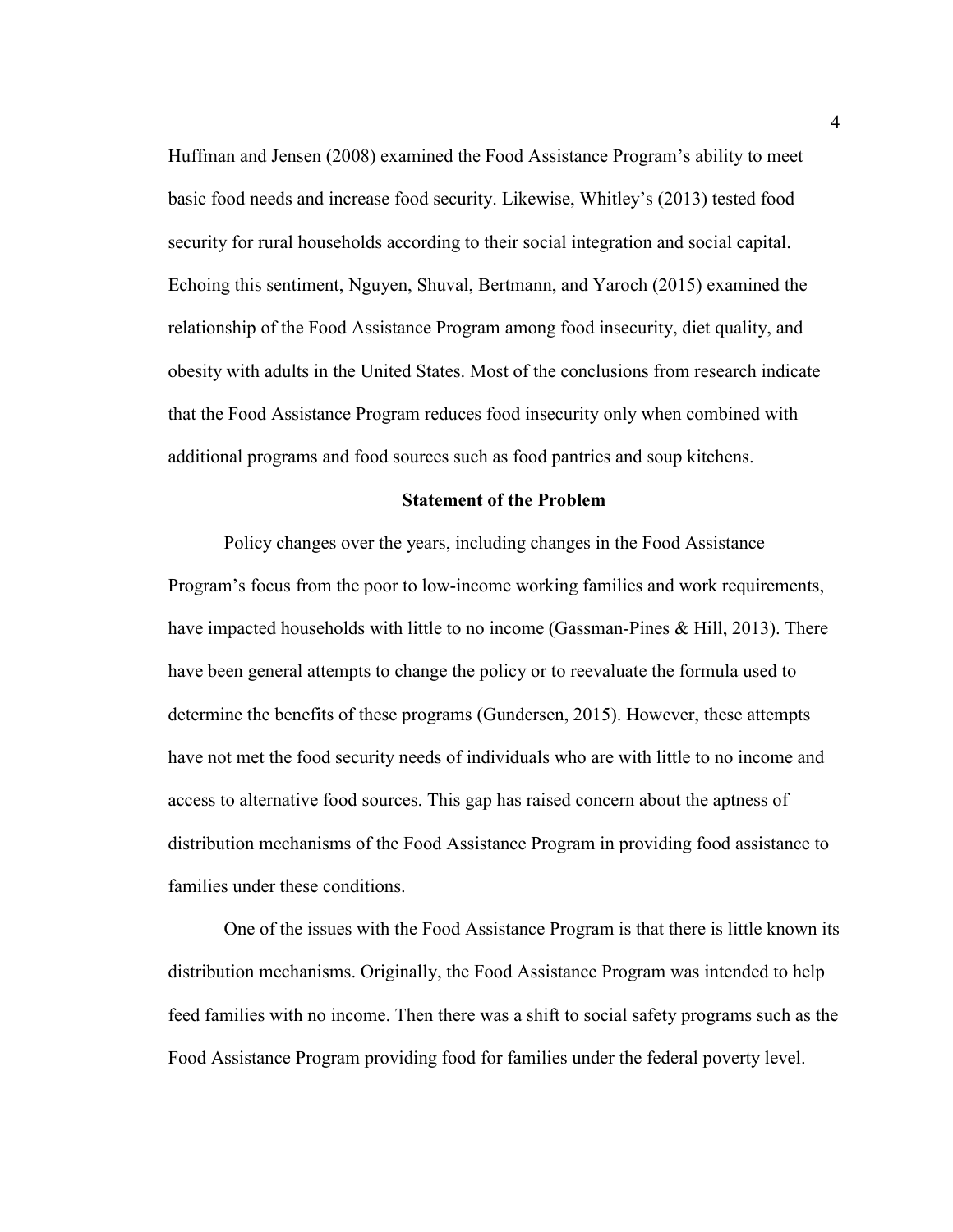With the greater participation of families on food assistance and the focus of these programs changing to providing for low-income families, it left no income families hungry.

There has been extensive research on the Food Assistance Program; however, much of the research has been focused on the ability of the Food Assistance Program to reduce food insecurity combined with other food programs and limited income (Gundersen & Ziliak, 2014). For example, Oberholser and Tuttle (2004) argued that food security was only possible when families participated in multiple food programs along with the Food Assistance Program. Nichols-Casebolt and Morris (2002) also determined that families without income or access to additional food sources will experience more food insecurity. Finally, Daponte et al. (2004) suggested that both public and private food programs combined are needed to meet daily nutritional values.

Despite previous research emphasizing the issue of food assistance programs, there have not been studies on the role of the Federal Food Assistance Program's distribution mechanisms in providing food assistance for families with limited income and limited access to alternative food sources. But there is a growing concern toward the Food Assistance Program's ability to supply basic nourishment for working-class families (Nicholas-Casebolt & Morris, 2002). Therefore, my research was aimed at filling a gap in the literature to improve understanding of the experiences of those who receive help from food assistance programs and to offer guidance for future policy. Relying on data from the Great Lakes region of the United States, and exploring the issue using a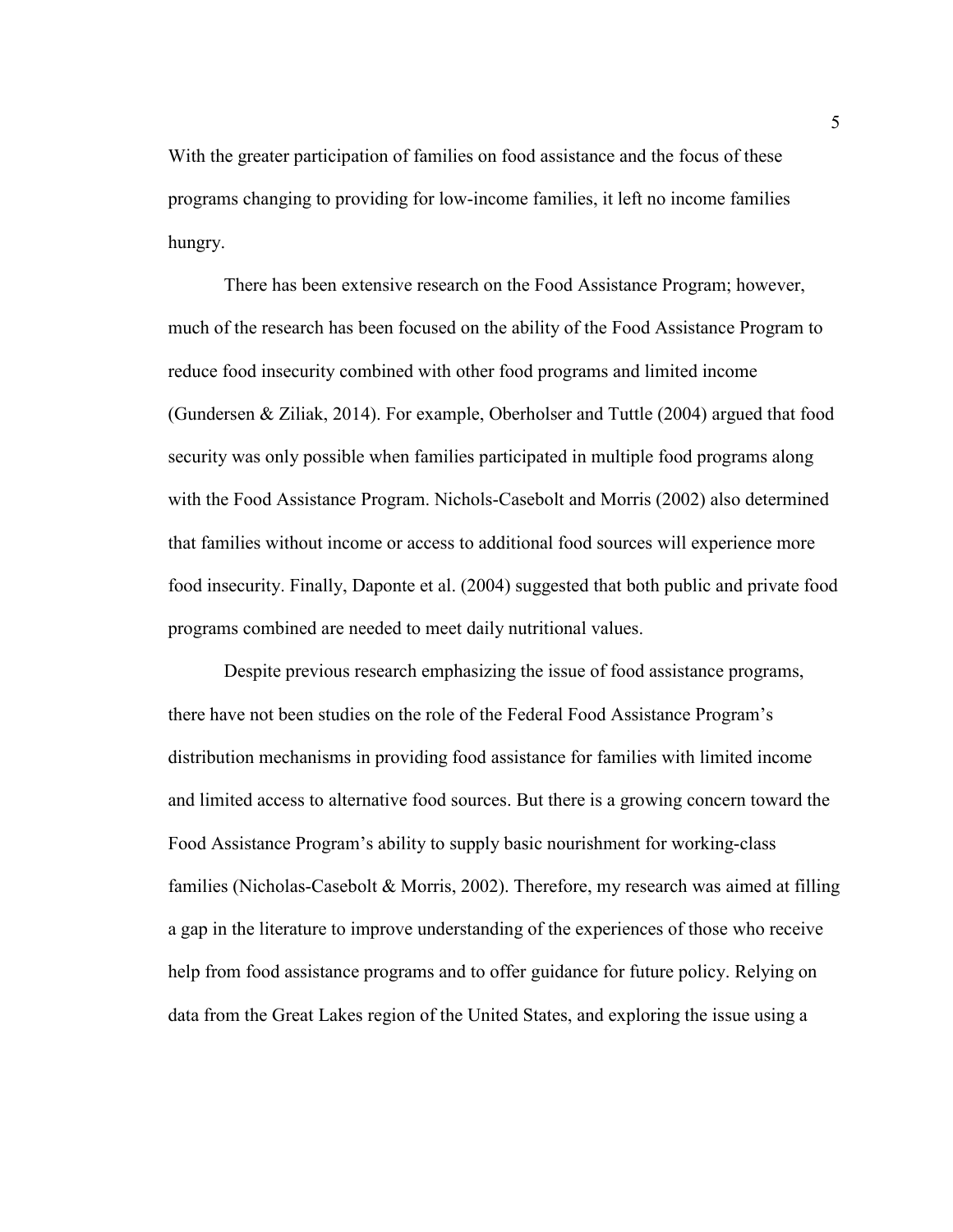PFT perspective, I assessed the role of ideas, actors, and networks in supporting the Food Assistance Program's distribution mechanisms for little to no income families.

#### **Purpose of the Study**

The purpose of this qualitative case study was to examine the role of distribution mechanisms of the federal Food Assistance Program in meeting the needs of families with limited income and limited access to alternative food sources in a county with greater than expected levels of poverty in the Great Lakes region of the United States. Additionally, this study was conducted to fill a gap in the literature regarding federal Food Assistance Program's distribution mechanisms and their ability to meet the food needs of families with little to no income and limited access to additional food sources. Through an examination of how ideas, actors, and networks support the Food Assistance Program in meeting the food needs of individuals with little to no income and limited access to alternative food sources, I sought to address the national concern of hunger by broadening understanding of the central role that distribution mechanisms play in the ability of federal the Food Assistance Program to address the hunger crisis in a county with greater than expected levels of poverty in the Great Lakes region of the United States.

#### **Research Questions**

From the research problem and purpose of the study, the following principal research question emerged: How does policy feedback theory help explain the role of distribution mechanisms in helping the Food Assistance Program to meet the needs of individuals with limited income and limited access to alternative food sources living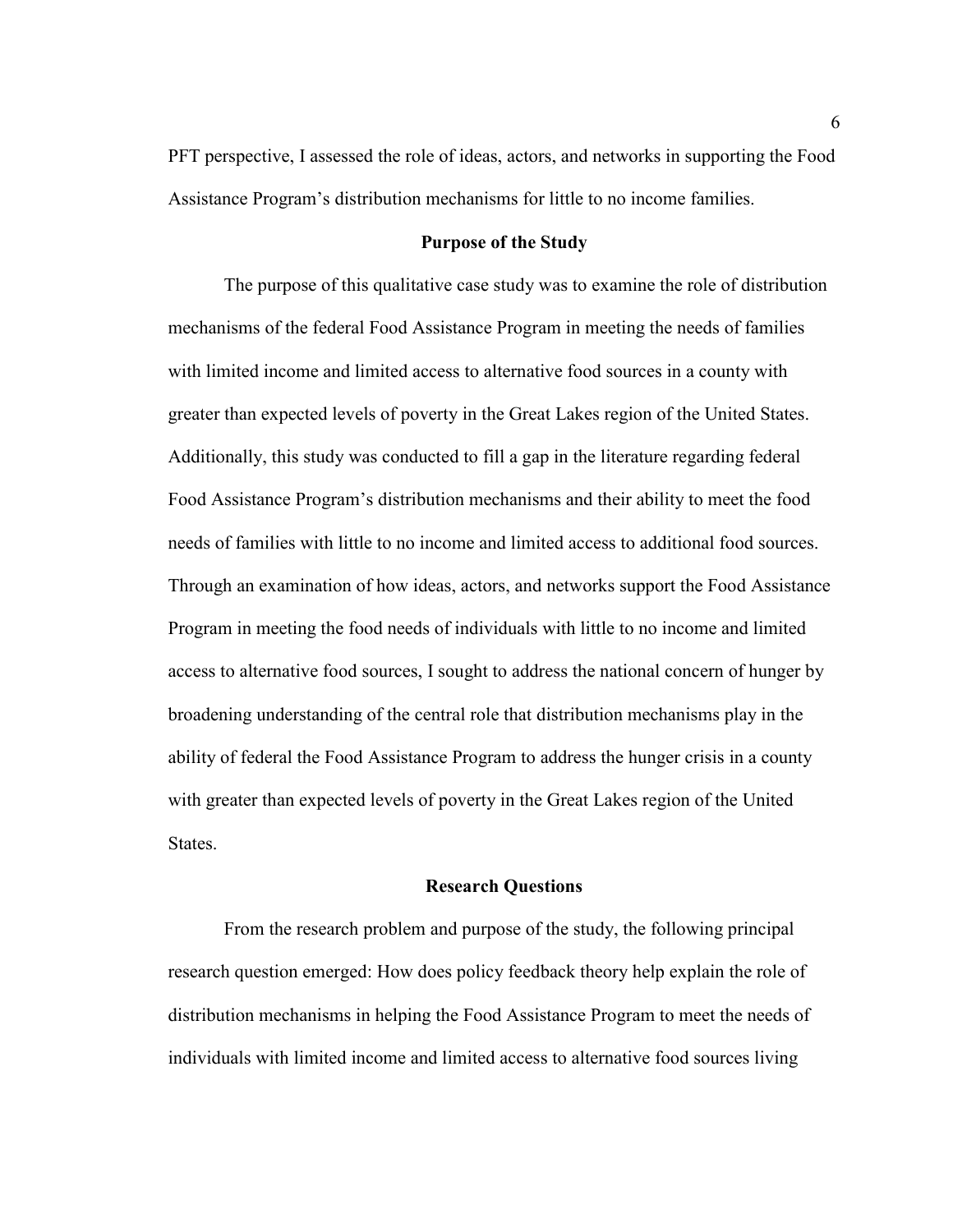under the poverty level in a county with greater than expected levels of poverty in the Great Lakes region of the United States? In answering this principal research question, the following secondary question is provided: What role do ideas, actors, and networks play in supporting the Food Assistance Program to meet the needs of individuals with little to no income and limited access to alternative food sources?

#### **Theoretical Framework**

The theoretical framework selected for this study is the PFT. The PFT emerged in the 1980s examining political behavior and the policy-making process (Beland, 2010). This theory has a solid foundation for analyzing public assistance programs and is still evolving. This theory has been used to evaluate different aspects of food assistance programs and is generally associated with the works of policy analysis ranging from evaluating existing policy to targeting social problems such as social well-being and economic efficiencies (Mettler & Sorelle, 2014). For example, in the 1990s extensive welfare reform took place from the efforts of the PFT (Soss  $\&$  Schram, 2007). This theory related to the study approach and research questions because it provided details to focus on the ideas, actors, and networks involved in food assistance programs rather than conceptualizing each step of the policy process (Mettler & Sorelle, 2014). These elements helped ground the study by expanding on ideas, actors, and networks involved in the Food Assistance Program and its distribution mechanisms. This theoretical framework was also appropriate for proving a platform that might persuade public opinion and even shift the "locked in" policy in the Food Assistance Program. There will be logical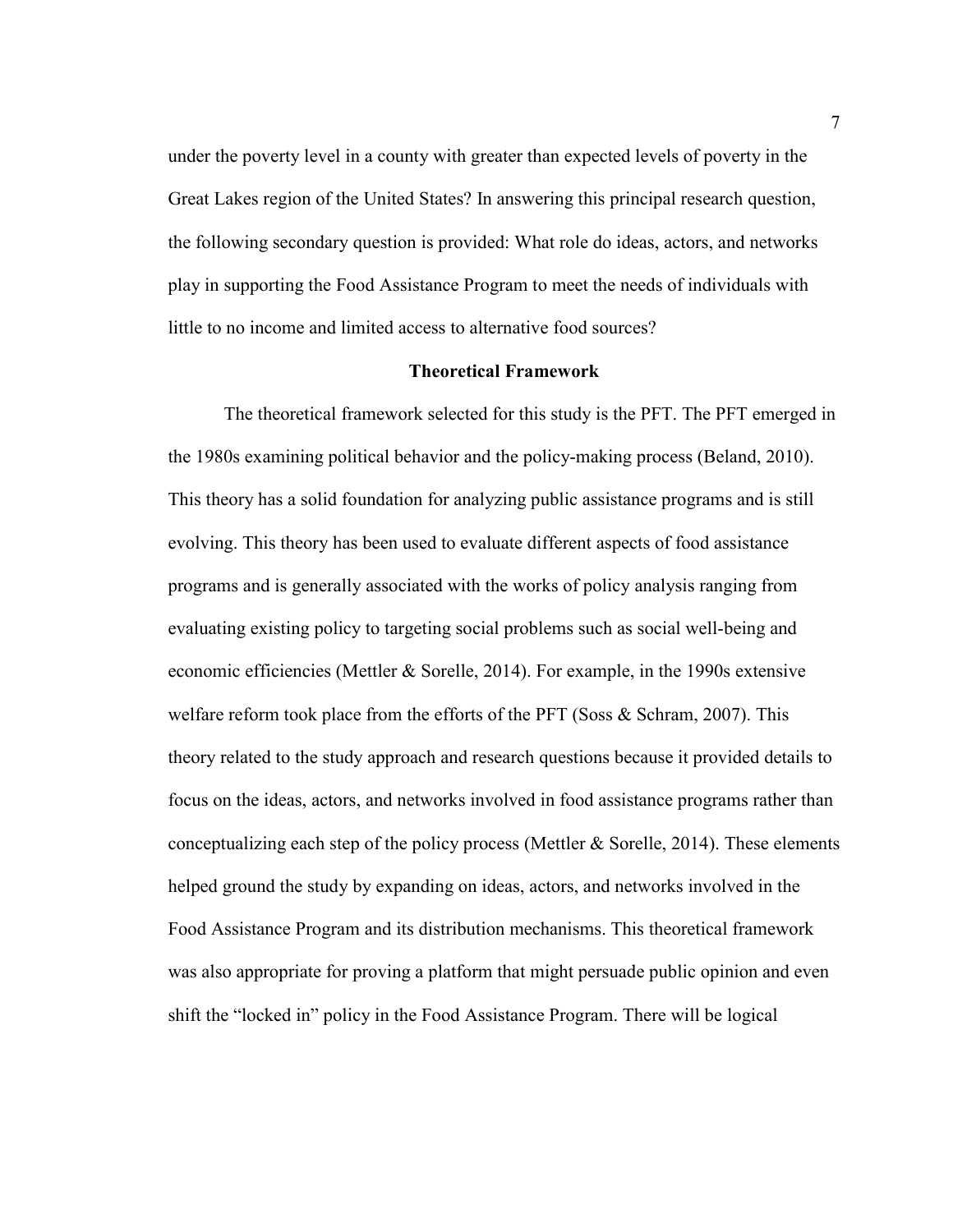connections among key elements of the framework concerning a more thorough explanation in Chapter 2.

#### **Nature of the Study**

This study was a case study in a county in the Great Lakes region of the United States. This case study was conducted in this county given its large population of families living below the poverty level. According to the U.S. Census Bureau (2016), 25.1% of families are living below the poverty level in this county alone compared to 14.8% overall living under the poverty level in the United States. Data for this study was gathered with the permission of the selected county director of the Department of Health and Human Services (DHHS) (permission was also granted to identify this organization in this study) through interviews with 11 program participants and three program administrators. The purpose of this study was to address a growing national concern by broadening the understanding of the central role that distribution mechanisms play in the ability of federal food assistance programs to address the hunger crisis in the United States.

#### **Scope and Delimitations**

My research was limited to exploring the Food Assistance Program and its distribution mechanisms. The scope of the study was also limited to a single county with greater than expected levels of poverty in the Great Lakes region of the United States using a case study design. Sampling was limited towards little to no income participants expressing how effective the program is regarding their food security. Also, the PFT was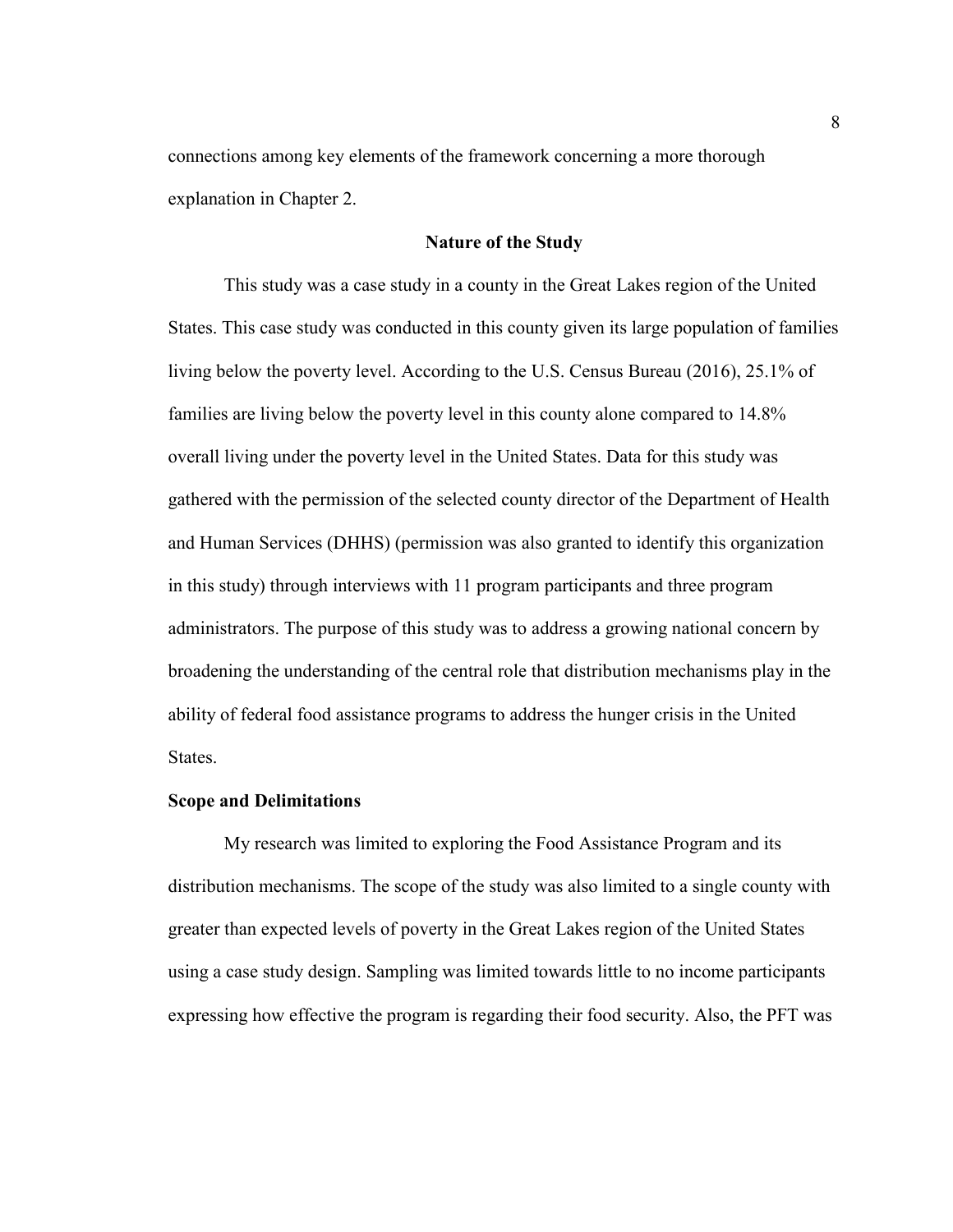the foundation of the study to examine the Food Assistance Program. I excluded other food programs from the scope of the study because of their unique challenges.

#### **Limitations of the Study**

One of the limitations of the study is that unlike quantitative research, qualitative researchers must address reliability and validity (see Creswell, 2009). To secure reliability, a researcher is required to validate an approach consistent with other researchers (see Gibbs, 2007). Reliability and validity were evaluated in this study by checking the accuracy of the findings, using specific procedures such as triangulation, descriptions, and bias clarification. I strived for consistency throughout the study with documentation of the processes (see Creswell, 2009).

Another potential limitation was access to families on the Food Assistance Program with no income. Identification of families on the program with no income was coordinated through the selected county DHHS. Therefore, the results of this study are limited to the DHHS Food Assistance Program recipients, and other food programs were not within the scope of this study.

#### **Significance of the Study**

This study will be significant for scholars and practitioners as hunger continues to rise in the United States. Over 41 million people struggle with hunger and food insecurity, which includes 13 million children and 5.4 million seniors (Feeding America, 2017). Individuals who do not have enough to eat are limited in their ability to provide health, education, and the other basic needs for their families, and their ability to find a job and overall ability to function in society is likely to be challenged as well. Therefore,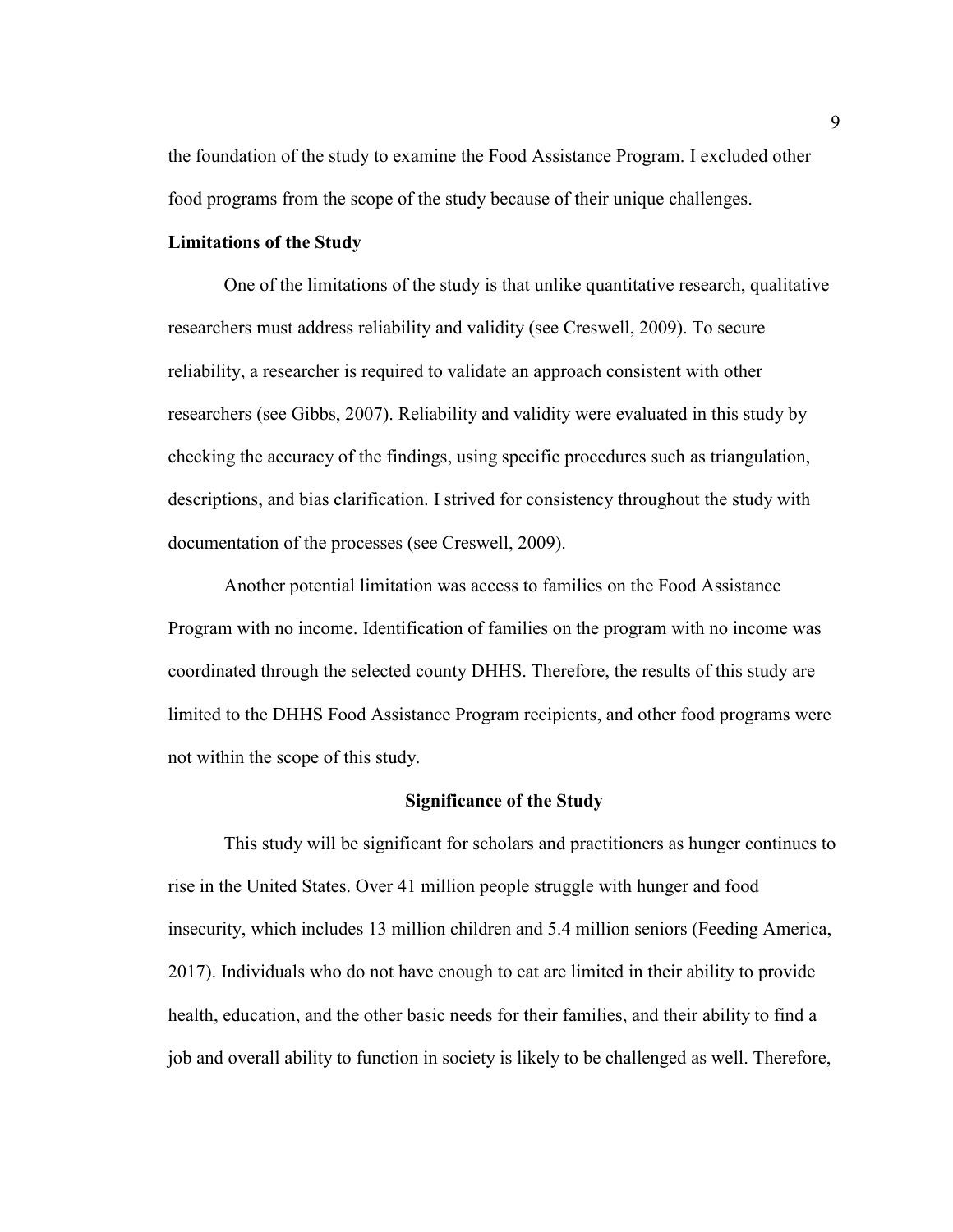in this study, I addressed the effectiveness of the distribution mechanisms of the federal Food Assistance Program in meeting the needs of families with limited income and access to alternative food sources in the United States. The results of the study can offer information to improve the federal Food Assistance Program and the distribution mechanisms for such programs, thus improving the lives of those who receive help from food assistance programs.

#### **Social Change**

My research on the Food Assistance Program can influence public policy and administration such as reevaluating the Food Assistance Program. Gundersen (2015) suggested reevaluating the program benefit formula and the program itself. Without influencing policy, the program recipients and families with little to no income and limited access to other food programs or resources will continue to experience hunger and food insecurity. By changing the policy or reevaluating the formula to determine the benefits of the program, it will protect families from hunger and make a positive impact.

This study will also contribute to knowledge about the common and personal experiences of food participants on the Food Assistance Program. A large portion of lowincome individuals and families depend on private food assistance such as food pantries and soup kitchens due to the failure of the public Food Assistance Program (Nichols-Casebolt & Morris, 2002). Additionally, my research may empower the people it is intended for by advocating for the Food Assistance Program through scholarly research to affect social change (see Callahan et al., 2001). To promote a positive understanding of the history, contributions, and effectiveness of the Food Assistance Program, it is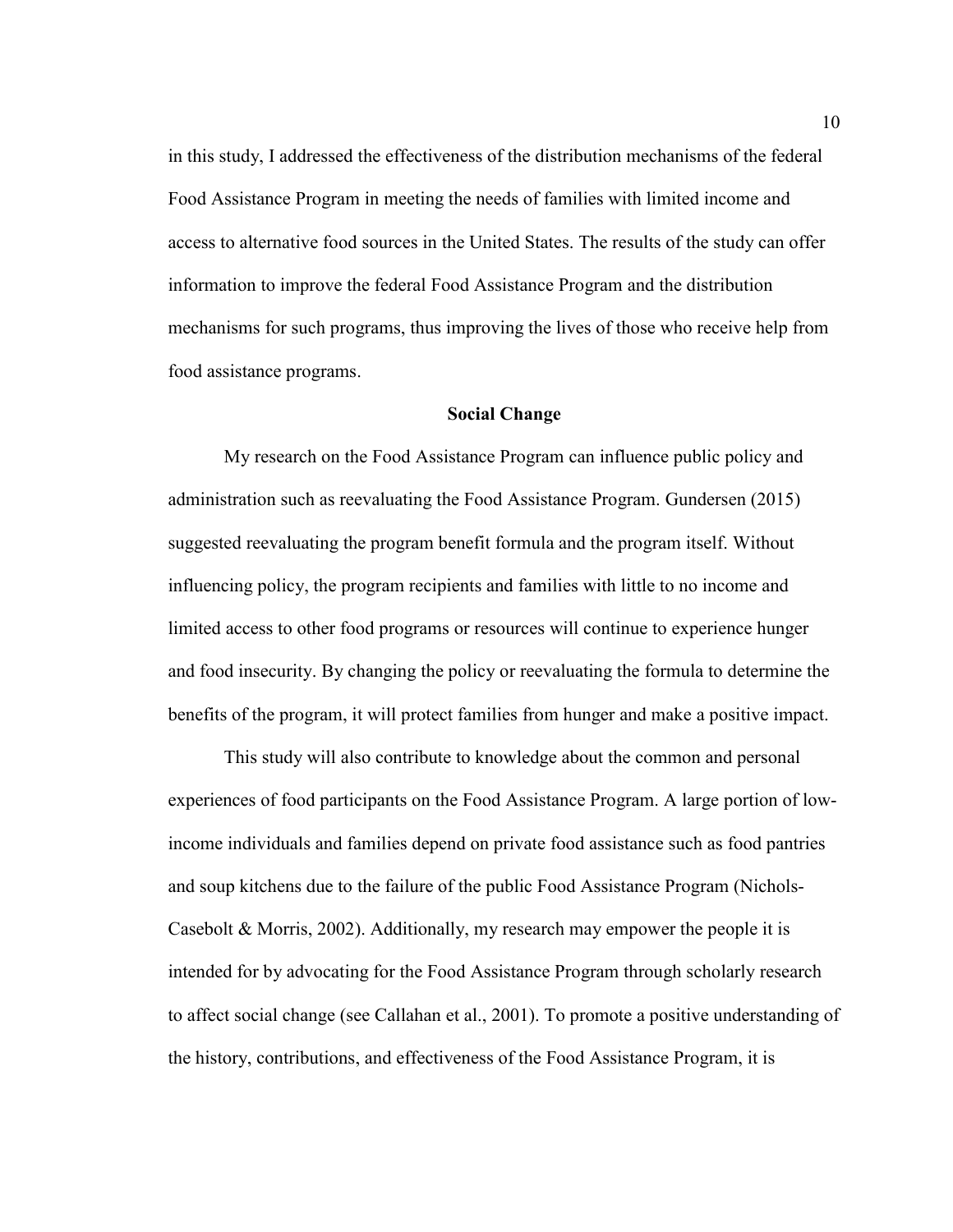important that those in the academic community, public government sector, private business sector for researchers, and government leaders to become knowledgeable about the factors that show how effective is the Food Assistance Program in its ability to prevent hunger in the United States. The findings from this study may lead to program improvements that promote social change by ensuring program participants have enough to eat and preventing further hunger in the United States.

#### **Summary**

With the rising cost of food and limited access to additional food sources, food insecurity is rising in the United States. Researchers have mentioned the need to reevaluate the Food Assistance Program mechanisms; however, there is still a gap in the literature. Understanding distribution mechanisms of the Food Assistance Program is necessary for the formulation of new and effective policies to adequately address the food needs of families across the United States. The research design, theoretical framework, and research questions served as the foundation for this study. The assumptions, scope and delimitations and limitations were also discussed in this chapter as well as implications for social change. A review of the literature anchoring this study is provided in Chapter 2.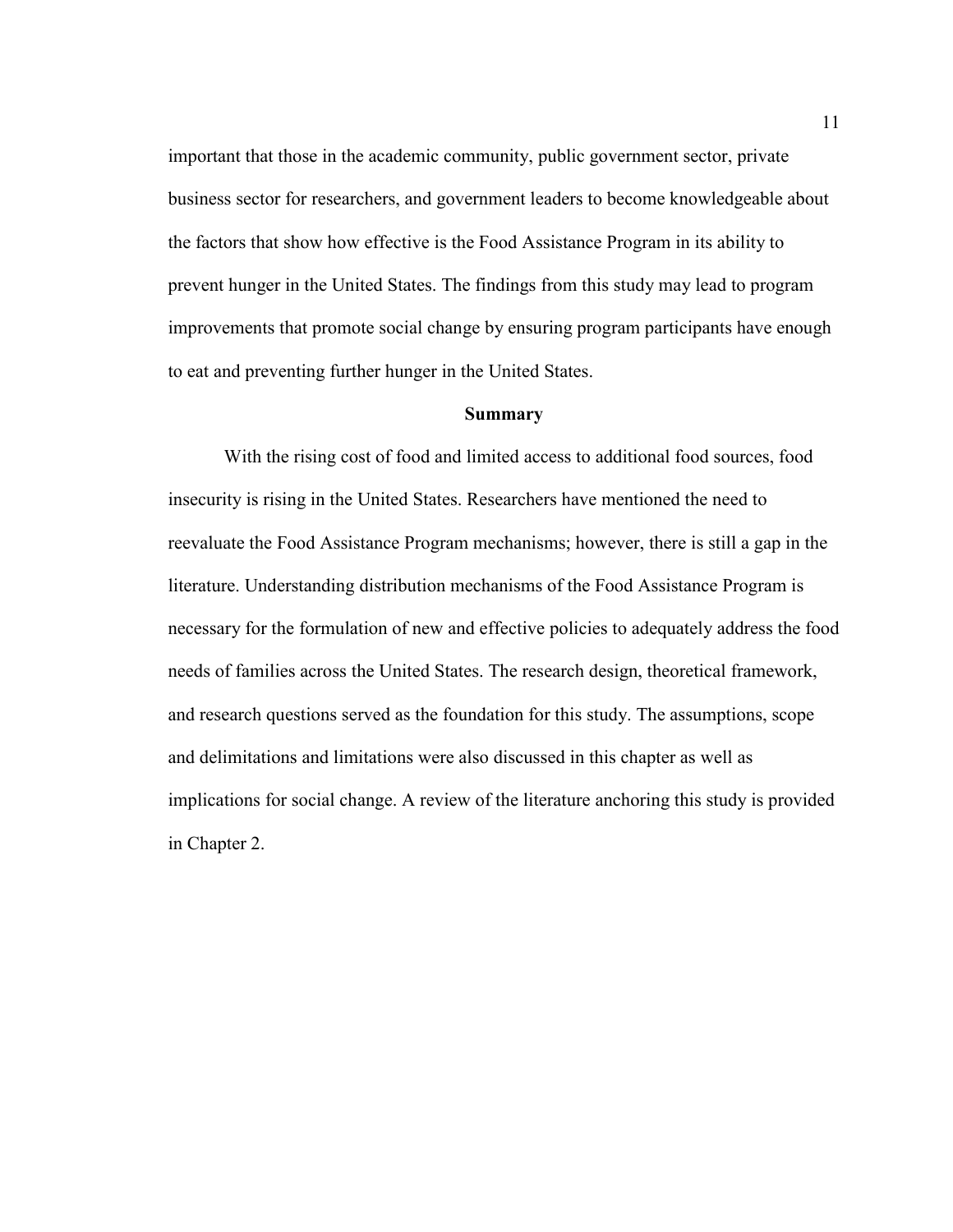#### Chapter 2: Literature Review

#### **Introduction**

The purpose of this study was to address the need to reevaluate the formula to determine food benefits for low-income households (see Gundersen, 2015). Therefore, I attempted to reevaluate the Food Assistance Program's distribution mechanisms for food benefits. Additionally, this study addresses a lack of research on the effectiveness of distribution mechanisms in meeting the basic food needs of families with little to no income or limited access to alternative food sources in the United States. In this chapter, a review of research strategies is presented to assist in locating articles for future reference. The remaining contents of this literature will review highlight seminal research on the effects of the federal Food Assistance Program and distribution mechanisms. This chapter also provides information on the theoretical framework of this study. The most relevant studies to the research theme are discussed and categorized to establish the gap in the literature. Lastly, this chapter includes a brief review of the research method that helped identify what food assistance means for families with limited income and access to food sources.

#### **Research Strategy**

Literature research was conducted using the Walden online library. SocINDEX was accessed using the general search terms *food assistance* and *distribution mechanisms*. Other search words such as *family, children, working poor, low-income,* and *nutrition* were used to narrow the search. The Walden online library provided all the needed articles for this review. A review of references was also conducted to locate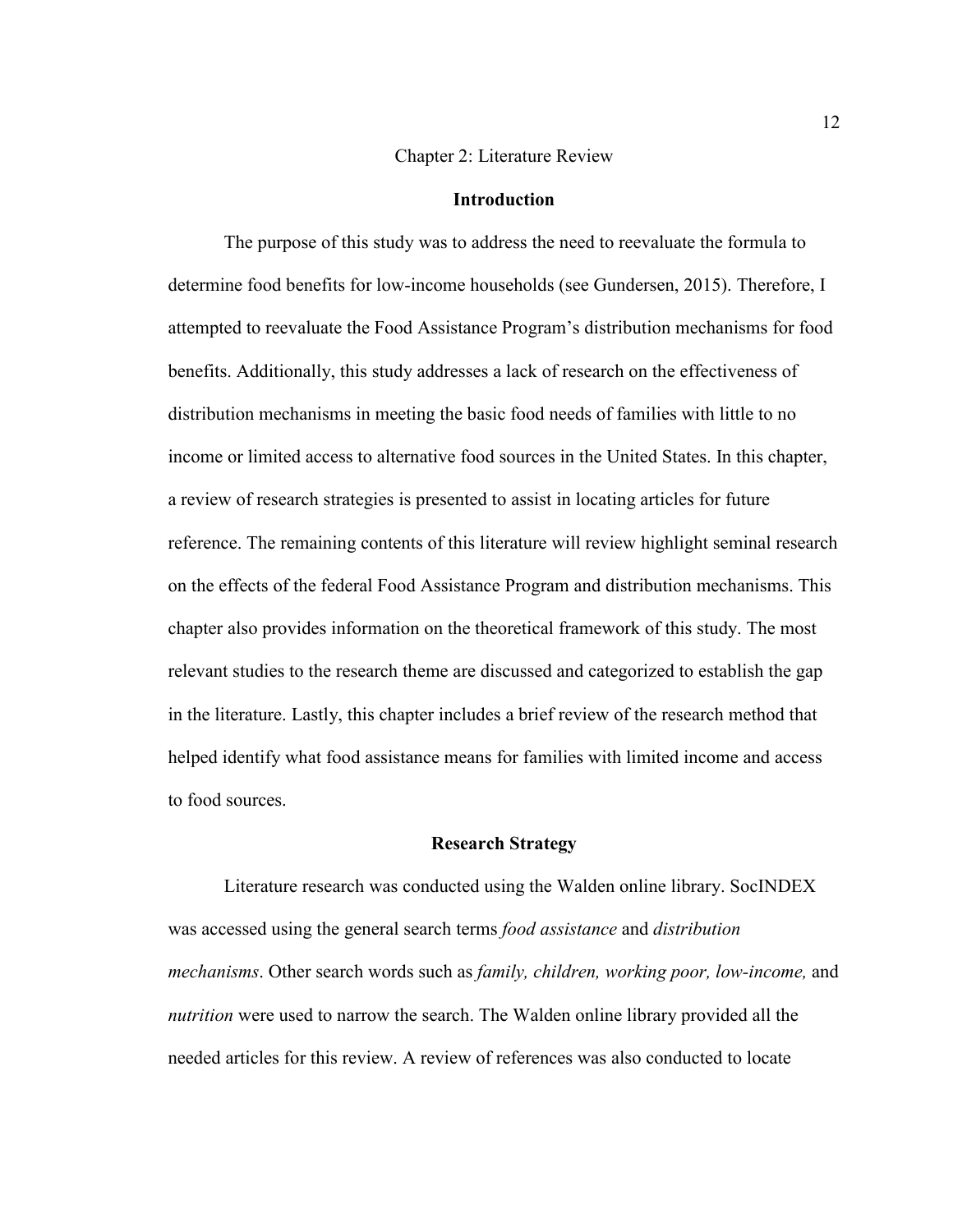additional resources when the general search did not discover articles found through these search strategies.

#### **Review of the Literature**

This literature review is divided into three parts. The first part provides an explanation of PFT and the role of ideas, actors, and networks. This is followed by the history of food assistance programs in the United States and highlights important developments and changes concerning policy. The literature review concludes with an evaluation of the Food Assistance Program in the literature.

#### **Policy Feedback Theory**

Most theories of the policy process are used to examine policy creation with a focus on political landscapes and interest groups. The PFT brings a new dimension of the policy process known as "feedback effects," providing insight on the ability of policy and that can help policymakers correct and create improved policy (Mettler & Sorelle, 2014). The PFT is focused exclusively on social well-being or economic efficiency, aiming to solve social problems or to evaluate existing policies (Mettler & Sorelle, 2014).

The PFT emerged in the 1980s, influenced by historical institutionalism, to explore political behavior and policymaking (Béland, 2010). In the 1990s, PFT helped initiate extensive welfare reform (Soss  $\&$  Schram, 2007), as it was used to initiate policy implementation and reform (McDonnell, 2009). Initially, the PFT was developed from policy feedback implemented to shape political dynamics, acting as an input and output in the policy process (McDonnell, 2009). The PFT was later evolved by Suzanne Mettler and Mallory SoRelle to understand what the effects are after a policy is adopted,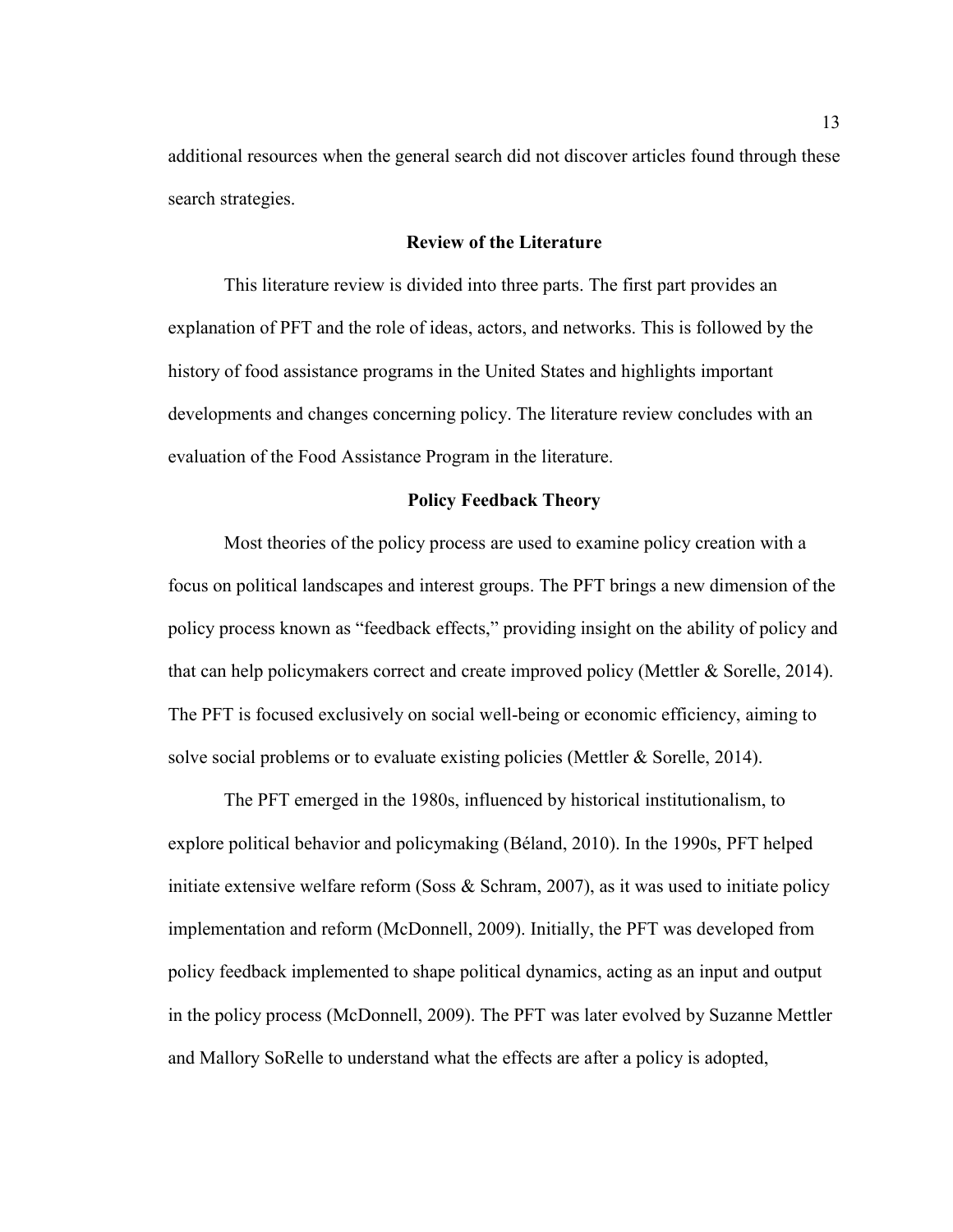emphasizing resources and effects on the public. Although the PFT is focused on social welfare policies, the theory has over the years become used for exploring other policy areas like criminal justice (Mettler & Sorelle, 2014) and education (McDonnell, 2009). Because the theory is being used in other policy domains, the PFT was suitable to examine the Food Assistance Program. Furthermore, the PFT has primarily been used for single-policy case studies employing historical data, interviews, and statistical analysis (Mettler, 2005), which fit the purpose and method of this study.

The PFT contains two components (McDonnell, 2009). The first is the concept that making policies produces new politics (Schattschneider, 1935), and politics affect identities and resources of political interest groups and changes or increases state capacity (Skocpol, 1992). The other component of PFT research emphasizes mass political behavior that forms political identities, attitudes, and actions (Campbell, 2003; Mettler, 2005; Mettler & Soss, 2004; Soss & Schräm, 2007). However, both components suggest political, interests, institutions, and public perceptions, mobilizing the mass public and elites to shape future policies by acting once enacted (McDonnell, 2009).

The fundamental principles of PFT were used for a better understanding of the Food Assistance Program's distribution mechanisms because this theory has a solid foundation in analyzing public assistance programs. Rather than theorizing each step of the policy process, this approach can help provide details on the potential of an expansive focus on public programs, focusing on the ideas, actors, and networks involved (Mettler & Sorelle, 2014). This theoretical base can also help persuade public opinion and shift the "locked in" policy in the Food Assistance Program.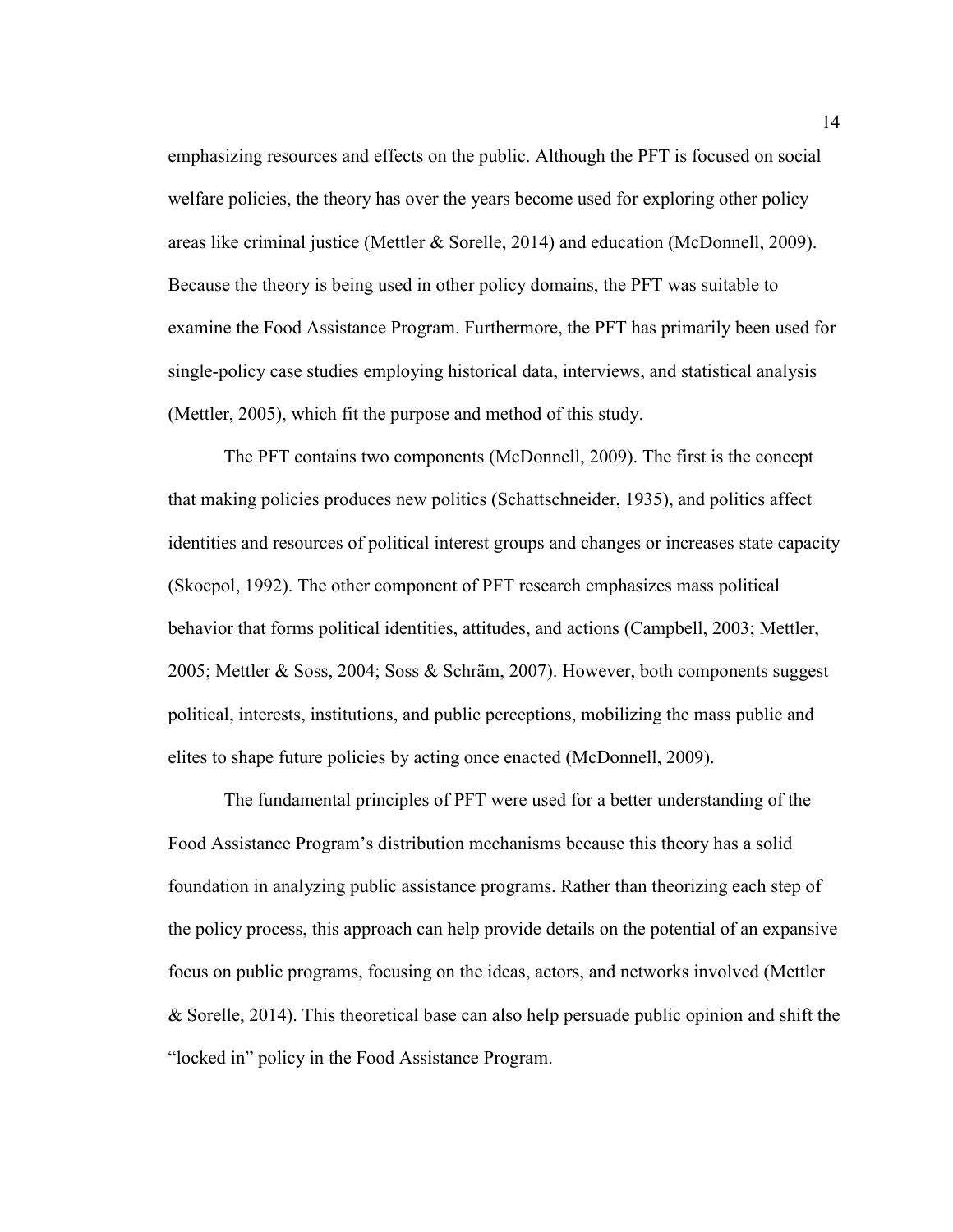#### **The Role of Ideas**

The ideas in the PFT are focused on the aim or purpose of a program or policy. To predict the most valuable approaches to solving social problems or evaluating existing policy, it is important to note how the policy came into being and its purpose for the public (Mettler & Sorelle, 2014). Once created, a policy has the power to reshape a political landscape; this can also affect how policymaking occurs in the future (Mettler & Sorelle, 2014). Therefore, it is important to consider how the program examined in this study started.

The Food Assistance Program, formerly known as Food Stamps and now SNAP, is funded under the Food Stamp Act of 1964 by the federal government, but it is administered by the states (USDA, 2016). In the Great Lakes region of the United States, the program is named the Food Assistance Program (USDA, 2016). In an attempt to prevent hunger in the United States, the program was originally designed to feed the no income poor. Nearly 30 years later, the policy shifted in many public assistance programs, which led to refocusing the Food Assistance Program from the no income poor to the working low-income. The idea was to motivate people to work instead of feeding people who did not have an incentive to contribute to the economy. The policy shift supplemented the food needs of low-income working residents under the income poverty threshold instead of feeding them completely (Benefits.gov, n.d.). However, this does not consider people in between jobs or who have exhausted other resources. Additionally, 40% of working families on the Food Assistance Program has had to rely on private food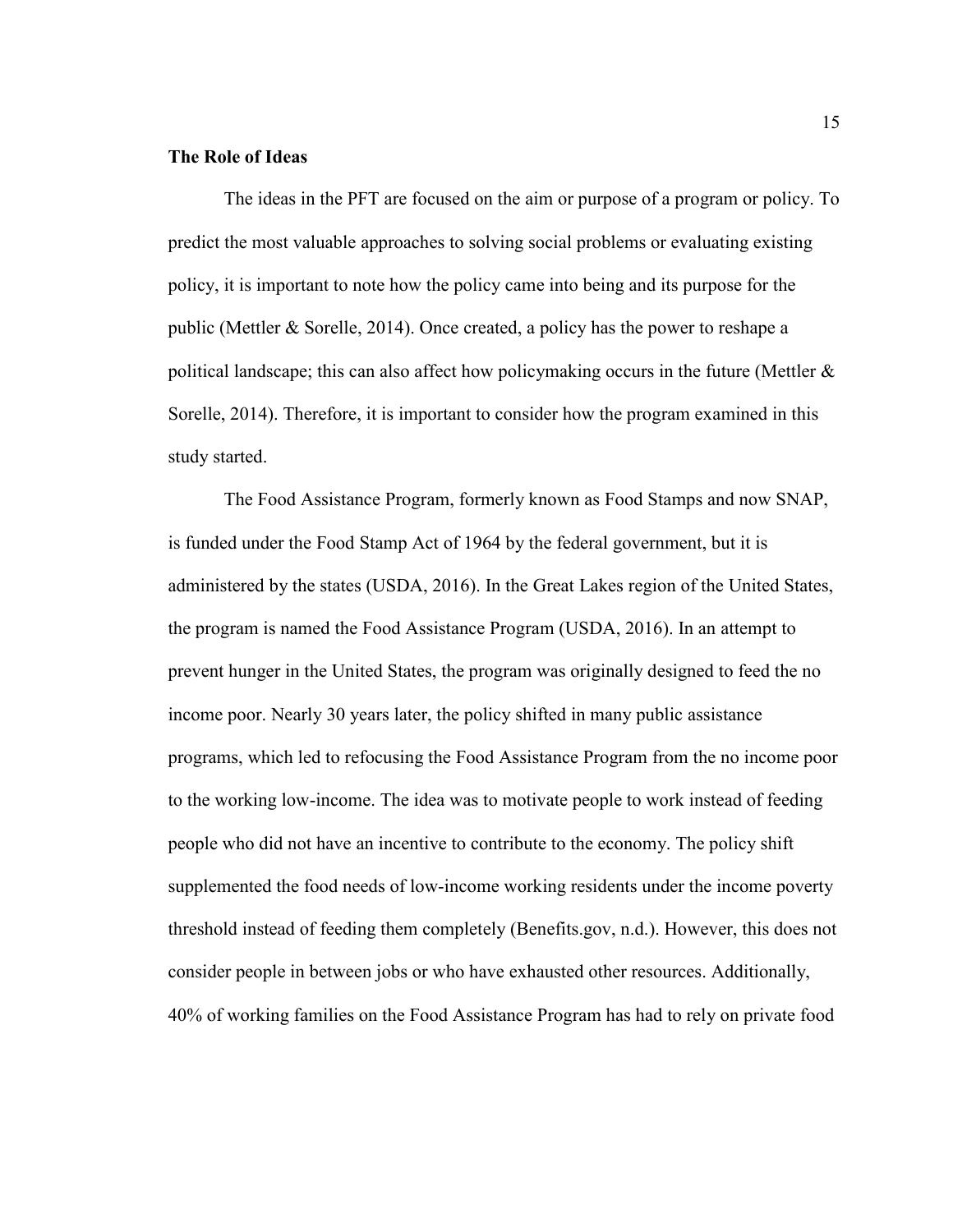banks to compensate for food shortages, which suggests that families participating in the program ran out of food before the end of the month (Nichols-Casebolt & Morris, 2002).

#### **The Role of Actors**

The actors in the PFT refer to the participants in the process (or actions) in the program or policy. In this case, the policymakers in the U.S. Congress are the actors. The forming of policy can affect political landscapes (Mettler & Sorelle, 2014). For example, if policies affect the way people vote, this can influence policymaking, and policymakers can also be influenced by interest groups or political agendas (Mettler & Sorelle, 2014).

Food policy has always been determined by policymakers in Congress since the implementation of the program. Congress makes social welfare policy through creation, funding, and administration. The policymakers in Congress are actors who can terminate, change, or replace programs that were designed to provide food and nutrition assistance to prevent food insecurity (Oldmixon & Schecter, 2011). However, there is still a bipartisan majority coalition of policymakers supporting the food assistance program (Oldmixon & Schecter, 2011).

Policymakers are important to consider for the Food Assistance Program because with the Personal Responsibility and Work Opportunity Reconciliation Act of 1996; the program became focused on the working poor. At that time, a strong economy and a drop in poverty rates triggered Congress to shift the focus of the Food Assistance Program. The goal was to motivate able-bodied adults to work while still ensuring increased food purchasing power of low-income households (Nichols-Casebolt & Morris, 2002). This policy change was intended to supplement food needs for working families living under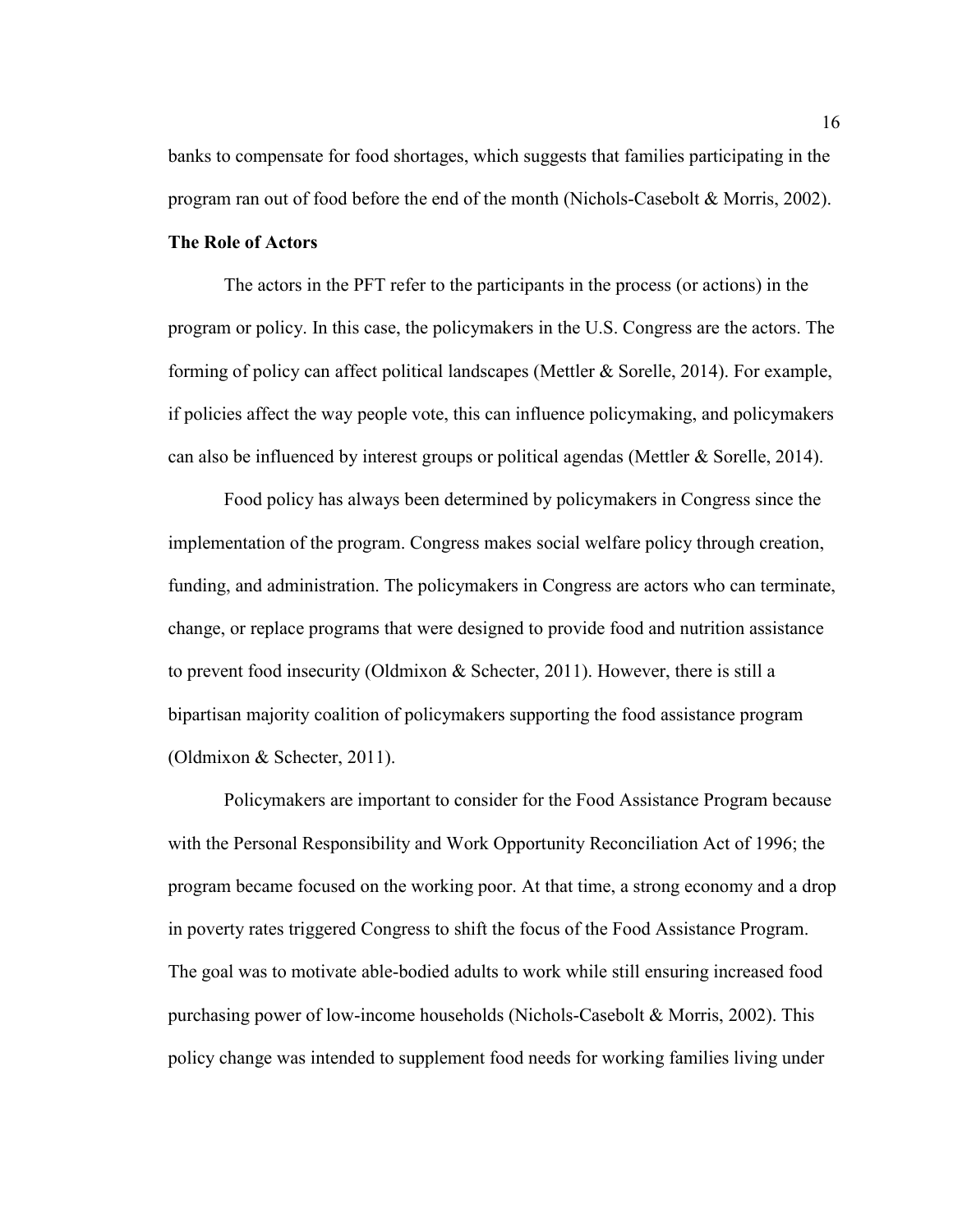the federal poverty limit instead of feeding them completely if certain household members fulfilled work requirements or education and training mandates. This shift forced families on the program to rely on additional food programs and resources to reduce food insecurity (Oberholser & Tuttle, 2004).

#### **The Role of Networks**

The networks in the PFT refer to the groups or systems of the program or policy. Once a policy is created, it can reshape the political landscape to affect subsequent policymaking (Mettler & Sorelle, 2014), creating an incentive for special interest groups and social networks to protect public programs or interests. In this study, there was a focus on the private and public food networks affected or correlated with the Food Assistance Program. This includes creating incentives for some networks while funding policy or programs such as the Food Assistance Program.

Private food networks have helped a large portion of Americans meet their basic food needs because they are not adequately served by the Food Assistance Program. The two largest private programs are food pantries and soup kitchens. Food pantries distribute free grocery and food items to families and individuals, and soup kitchens provide meals for families and individuals. A significant amount of people on the Food Assistance Program have been relying on the private network of food pantries and soup kitchens to meet their basic food needs, with one-third of these individuals working (Nichols-Casebolt & Morris, 2002).

Public food networks are another reliable source for food assistance participants. According to Nichols-Casebolt and Morris (2002), the USDA operates 13 additional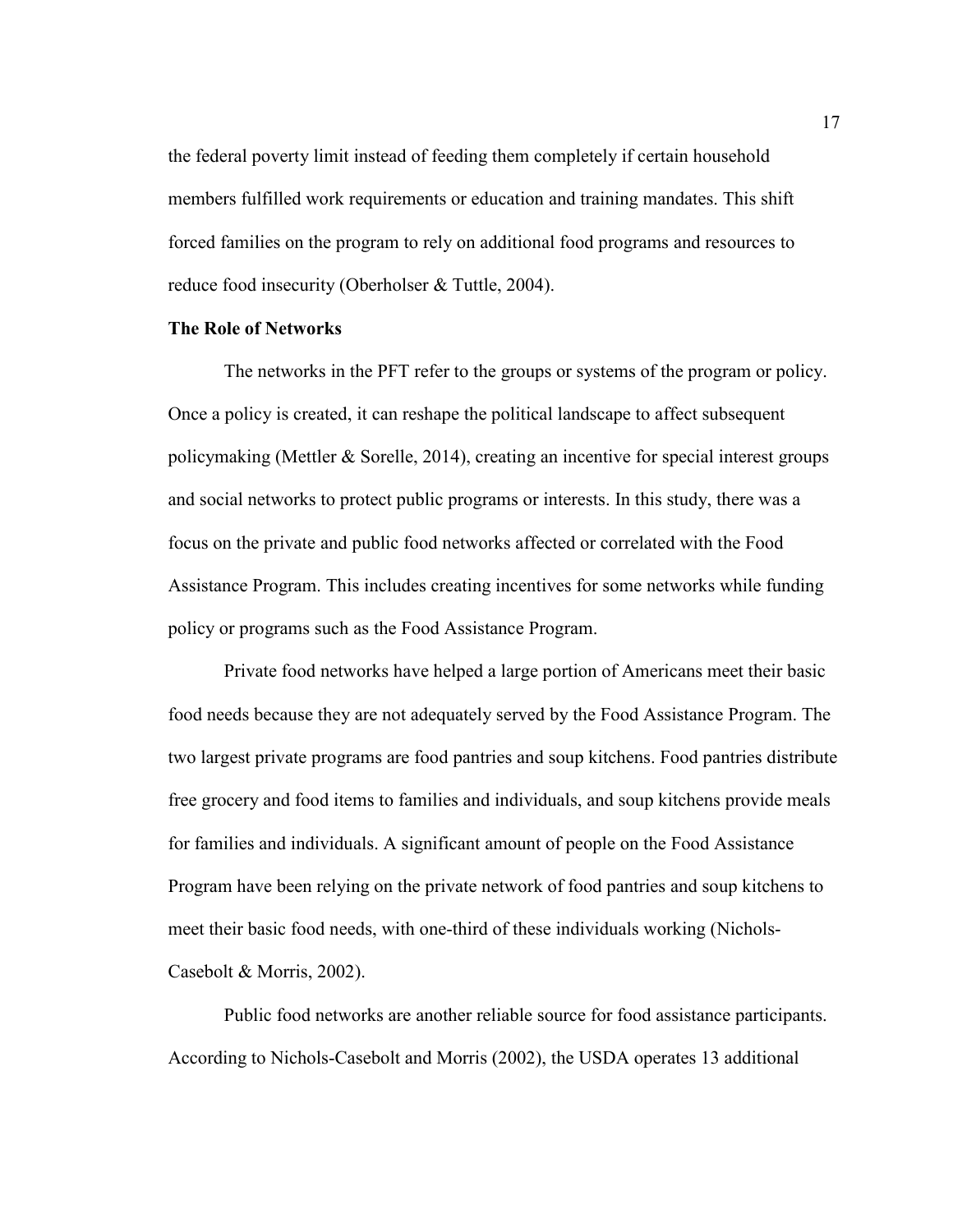public food assistance programs to address all aspects of food insecurity in the United States. The larger programs include the Supplemental Nutrition Program for Women, Infants, and Children (WIC) and the School Breakfast Program and the School Lunch Programs. However, the Food Assistance Program, also known as SNAP, is still the largest, most reliable federal food program because it expands to all Americans regardless of whether they have children (Nichols-Casebolt & Morris, 2002). The other programs have reduced some food insecurity for families with children. The WIC and the School Breakfast Program and the School Lunch Program are for families with children and do not assist families and individuals without children. However, most working families rely on additional resources to cover food shortages (Oberholser & Tuttle, 2004).

#### **Hunger in the United States**

The principal cause of hunger and food insecurity is poverty (Kozak, Lombe, & Miller, 2012). According to the USDA, households unable to acquire adequate food needs, even at times, are food insecure (Coleman-Jensen et al., 2013). Food insecurity refers to the lack of consistent access to food to meet daily needs for all members due to insufficient money or other resources (Abell, 2015). There are close to 925 million people around the world experiencing food insecurity and hunger, according to the Food and Agriculture Organization (Kozak et al., 2012).

Although the United States is one of the world's greatest food-producers, hunger and food insecurity is still on the rise. In the United States, 41 million people struggle with hunger and food insecurity, which includes 13 million children and 5.4 million seniors (Feeding America, 2017). In other words, more than 22% of world hunger is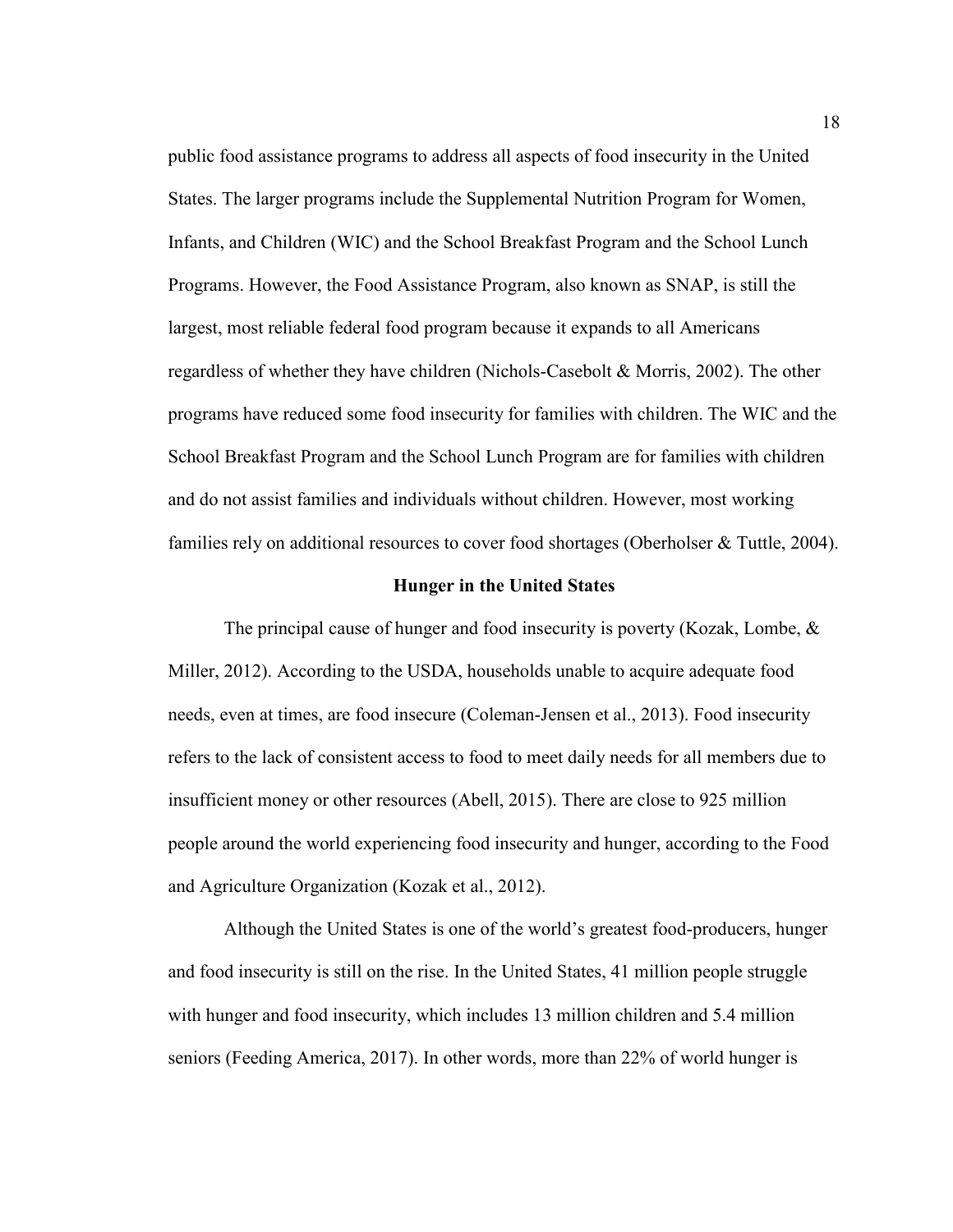experienced in the United States. Moreover, food insecurity is more likely among households with children (Feeding America, 2017). According to a study conducted by James (2014), in 2012, nearly 20% of U.S. households were food insecure, representing 33.1 million adults and 15.9 children (Coleman-Jensen et al., 2013). However, only 59% of food-insecure households have participated in federal food assistance programs such as the SNAP (formerly known as food stamps), the School Breakfast Program, the National School Lunch Program, and the WIC program (Feeding America, 2017).

The Food Stamp Act of 1964 was designed to prevent hunger in the United States, eventually becoming a national program available to all states by 1974 (Béland, Howard, & Morgan, 2014). Nationally, the program is now known as the SNAP. In the Great Lakes region of the United States, the program is called the Food Assistance Program. There are other well-known food assistance programs such as the School Breakfast Program, the National School Lunch Program, and the WIC, known to have reduced food insecurity and improve the health of children (Gundersen, 2015). Depending on the monthly income level, a family may be eligible for the programs. Most of the programs have remained unchanged over the years, but the Food Assistance Program has undergone many changes over time (Gundersen, 2015). Regardless of the changes, hunger as not decreased. For example, after the Great Recession, 22% of children were hungry (Abell, 2015). Families relied on food Banks to reduce food insecurity, and each month, up to 20,000 people were served by food banks in 2013 (Abell, 2015).

**Historical background.** The Federal Food Stamp Act of 1977 established the Food Assistance Program to prevent hunger in the United States. In 2008, the Food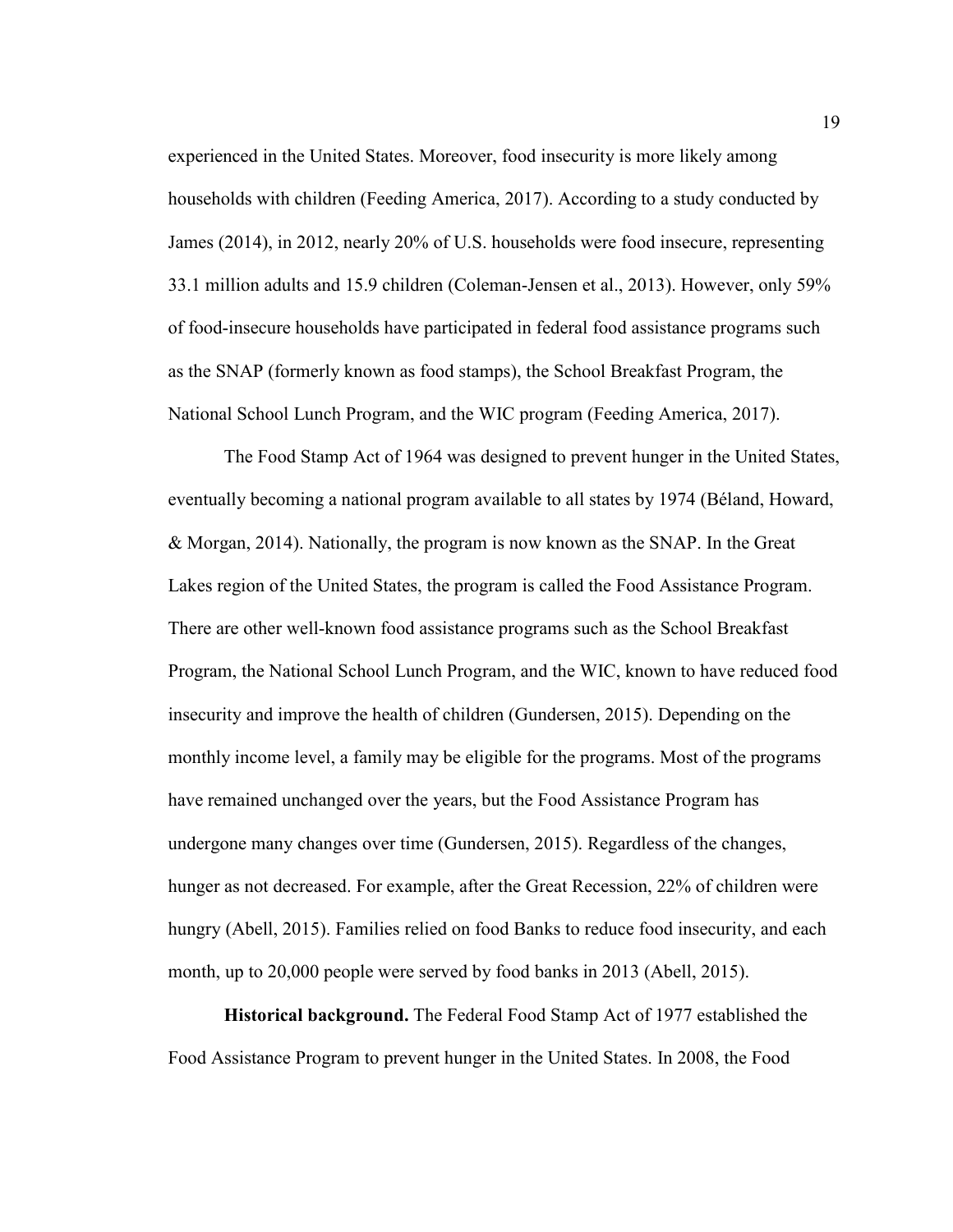Assistance Program was established by the Federal Food and Nutrition Act, placing responsibility for the administration of the Food Assistance program with the USDA. The program is fully funded by the federal government. The Food Assistance Program is recognized as the SNAP at the national level, formally known as food stamps. In the Great Lakes region of the United States, the program is known as the Food Assistance Program.

The Food and Nutrition Service has responsibility for the administration of Food Assistance Program within the USDA, delegating the administration to state agencies. State agencies can choose not to participate in the program; therefore, not all states participate in the program. According to Benefits.gov (n.d.) states in the Great Lakes region of the United States participate in the program by a State Plan of Operations. Although the states have some discretion with the program policy, these sources are the legal base for all policies and procedures and are cited in manuals. State and federal policies are public information and are available for the public online in the form of numbered manuals.

**Program goal.** Originally, the Food Assistance Program was designed to feed the poor to prevent hunger in the United States. Currently, the purpose of the Food Assistance Program is to raise the food purchasing power of low-income families and individuals, as limited food purchasing power contributes to hunger and malnutrition (Benefits.gov, n.d.). Households eligible for the Food Assistance Program receive benefits based on net income and the size of the group to increase the food purchasing power of the eligible households who apply for the program. Food Assistance Program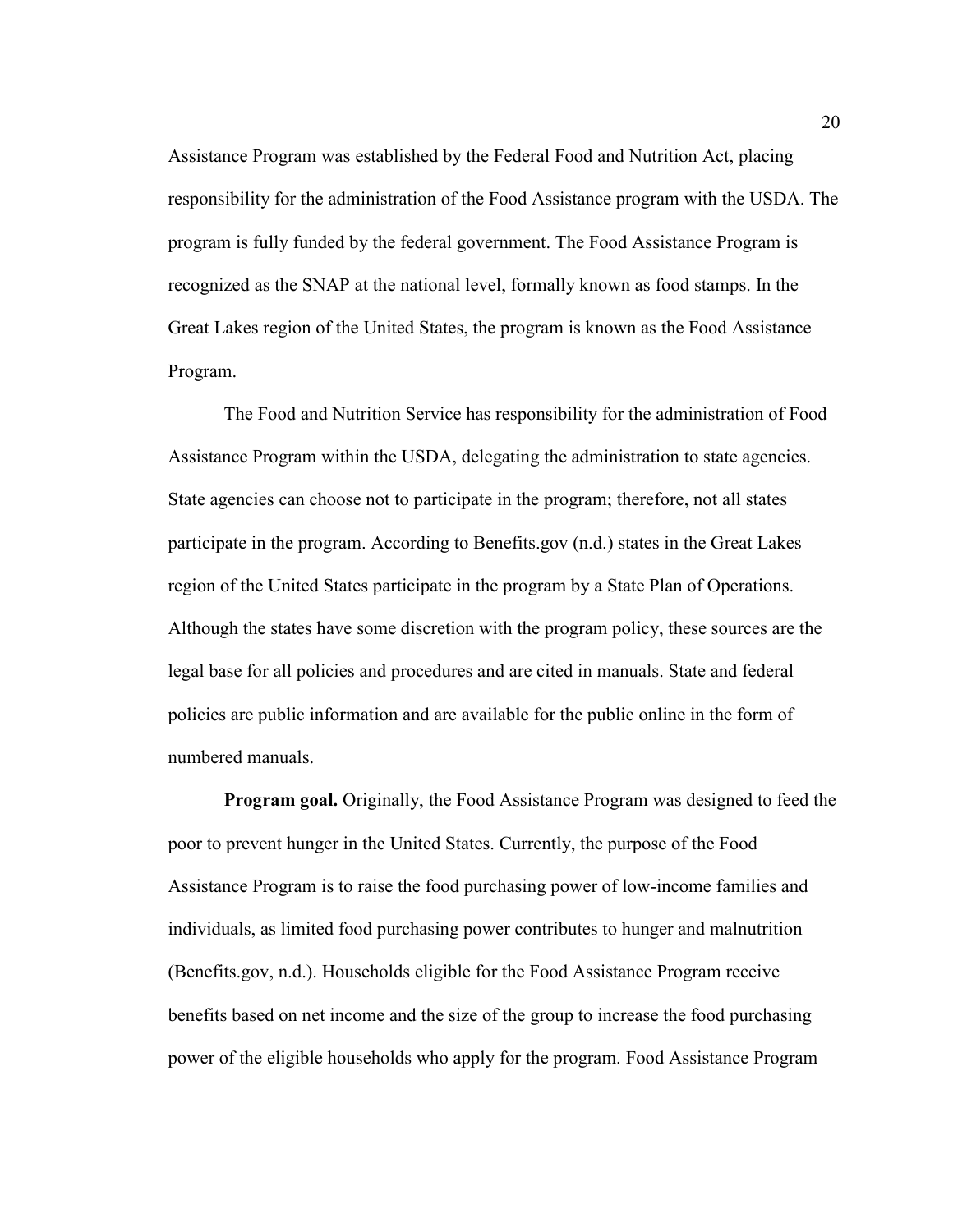benefits are not distributed in cash form and are not considered income or assets for other programs.

The program increases purchasing power by allowing an eligible group to buy eligible food items at any Food and Nutrition Service authorized approved meal provider or retail food store. Not all food items are considered eligible for purchase; eligible food includes any food products intended for human consumption except hot food prepared for immediate consumption, alcoholic beverages, and tobacco. Food and Nutrition Service providers can also provide seeds and plants to grow for personal consumption and meals prepared and served to eligible residents by a shelter for battered women, a substance abuse treatment center, and children or an adult foster care home approved by the Food and Nutrition Service. Other providers include retail food and grocery stores recognized by the Food and Nutrition Service that accepts the electronic benefit transaction card (in the Great Lakes region, it is called a *bridge card*). Additionally, meal delivery services are public or private nonprofit organizations that prepare and deliver meals to elderly persons (60 years of age or over), physically or mentally impaired persons, and their spouses, who are unable to prepare all their meals adequately. There are also nonprofit food purchasing ventures that are private nonprofit associations of consumers whose members pool their resources to buy food. Finally, individuals may receive food from house-to-house grocery vendors, such as milk and milk product deliverers, but not ice cream vendors.

The Food Assistance Program is the largest food assistance program in the United States (Nord, 2012). In 2010, the Food Assistance Program served over 40 million people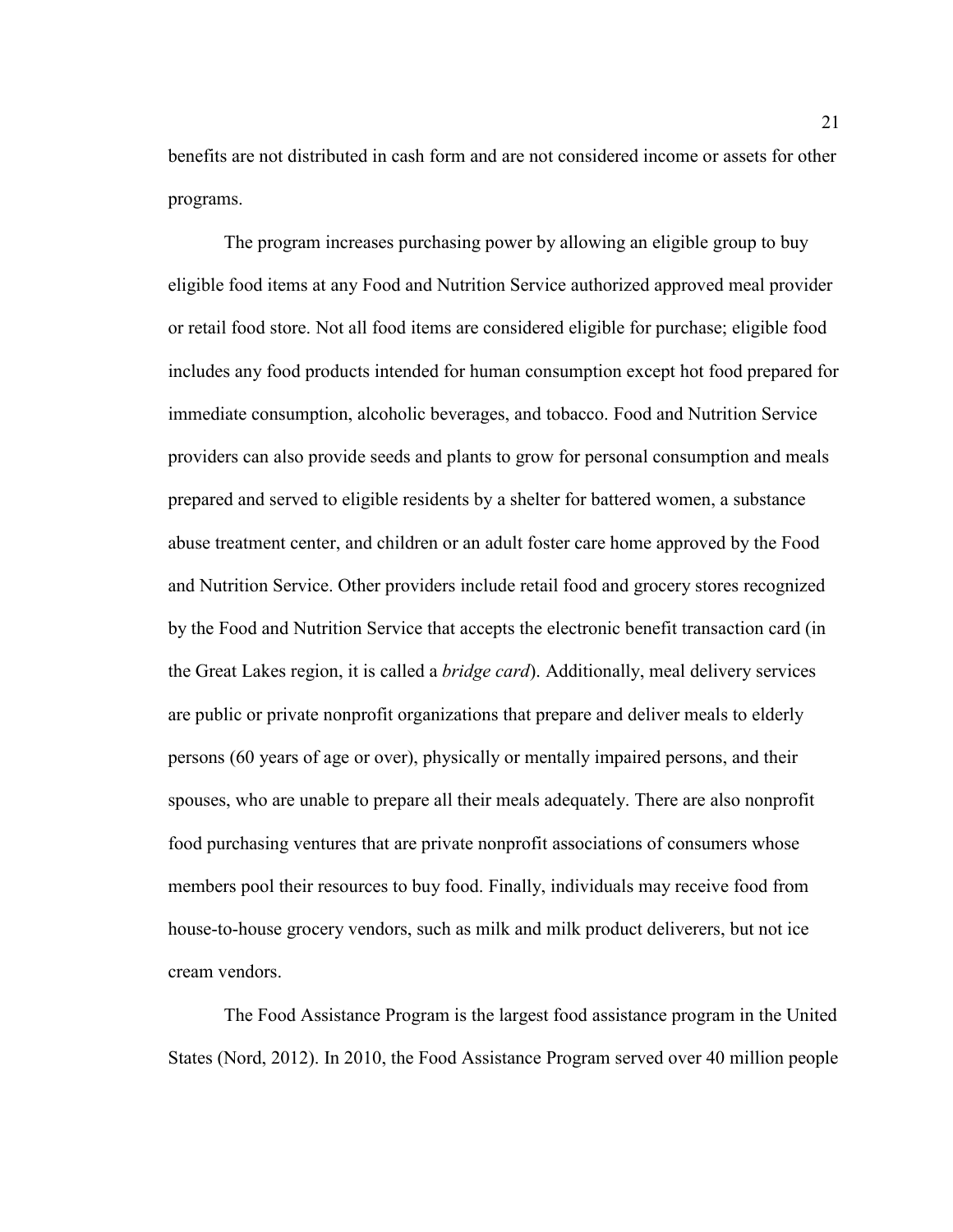with their food needs (Nord, 2012). By 2013, over 47 million people were participating in the program with a price tag of almost \$80 billion a year (Gundersen, 2015). Although the Food Assistance Program is funded by the federal government, it is administered by the states. The Food Assistance Program was originally designed to feed the no income poor. Through the years, the program was reformed and changed depending on the political landscape; constricting and relaxing eligibility (Nord, 2012). For example, it restricted eligibility and changed the focus of the program from the no income poor to the low-income adults and families (Gundersen, 2015). Additionally, there are income and asset limits for program participation; gross and net income limits are set at 130% and 100% of the federal poverty threshold (Nord, 2012). Food Assistance Program participation is estimated to reduce food insecurity by roughly 30% (Ratcliffe & McKernan, 2010).

The Food Assistance Program serves as a safety net to prevent hunger in the United States for low-income individuals and families (Daponte et al., 2004). The National School Lunch Program is another federal assistance food program that operates in most public and private schools across the United States (Gundersen, 2015). This program began in 1946 in the National School Lunch Act. In 1966, the School Breakfast Program began, operating like the National School Lunch Program (Gundersen, 2015). These programs were designed to ensure low-income kids have access to adequate meals while at school. By 2012, 12.9 million children were participating in program daily (Gundersen, 2015). However, according to Gundersen (2015), an extraordinary number of eligible children do not participate in the School Breakfast and the National Schools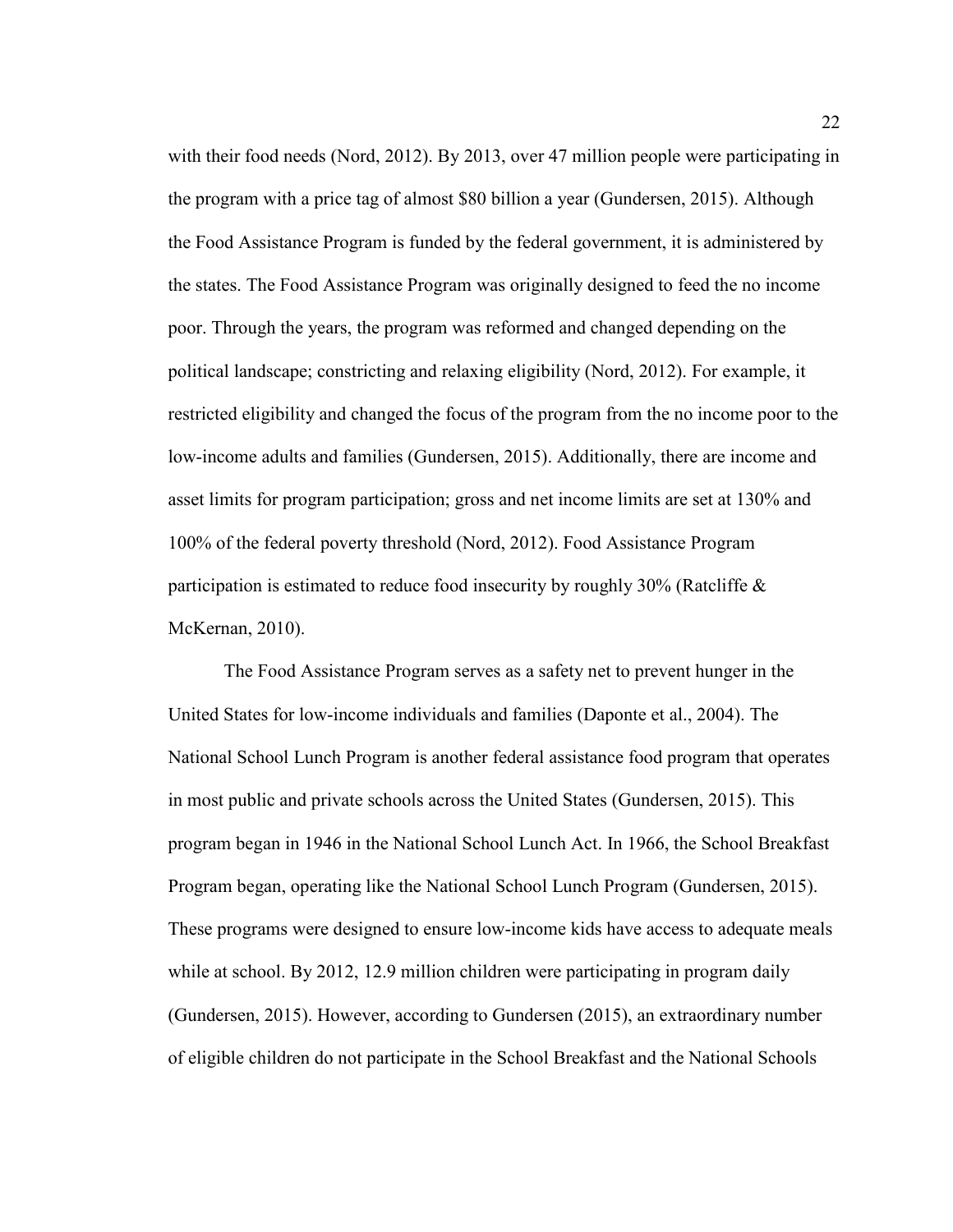Lunch Programs. These programs have also gone through a series of changes over the years.

Despite the introductions and changes to the Food Assistance Program over the years, the Food Assistance Program remains the core component against hunger in the United States, serving over 47 million people (Gundersen, 2015). Currently, Food Assistance Program benefits are used to supplement food needs for low-income families, with a maximum of \$668 per month for a family of four without any income (Gundersen, 2015). The benefits increase slightly per additional person in a family. However, this equals less than \$5.50 per person for breakfast, lunch, and dinner per day. Although the Great Recession has ended, food insecurity is at an all-time high in the United States (Gundersen, 2015).

**Policy related to the Food Assistance Program***.* A policy is usually formed to address a problem or issue. The policy process is a system-making process which involves diagnosing a problem that is worth addressing, such as hunger in the United States. According to Thies (2000), a policy is formed through the process of defining, adopting, implementing, evaluating, and changing or discontinuing a policy. In 1964, the Food Assistance Program, known as "Food Stamps" at the time, was implemented to address hunger in the United States, if people met the eligibility requirements (Thies, 2000). Eligibility is based on assets, income, and expenses. Any time during the policy process, a policy can be evaluated and changed (Thies, 2000). Although the Food Assistance Program is the largest and most expensive program, the federal government has always implemented programs and actions to reduce food insecurity for people to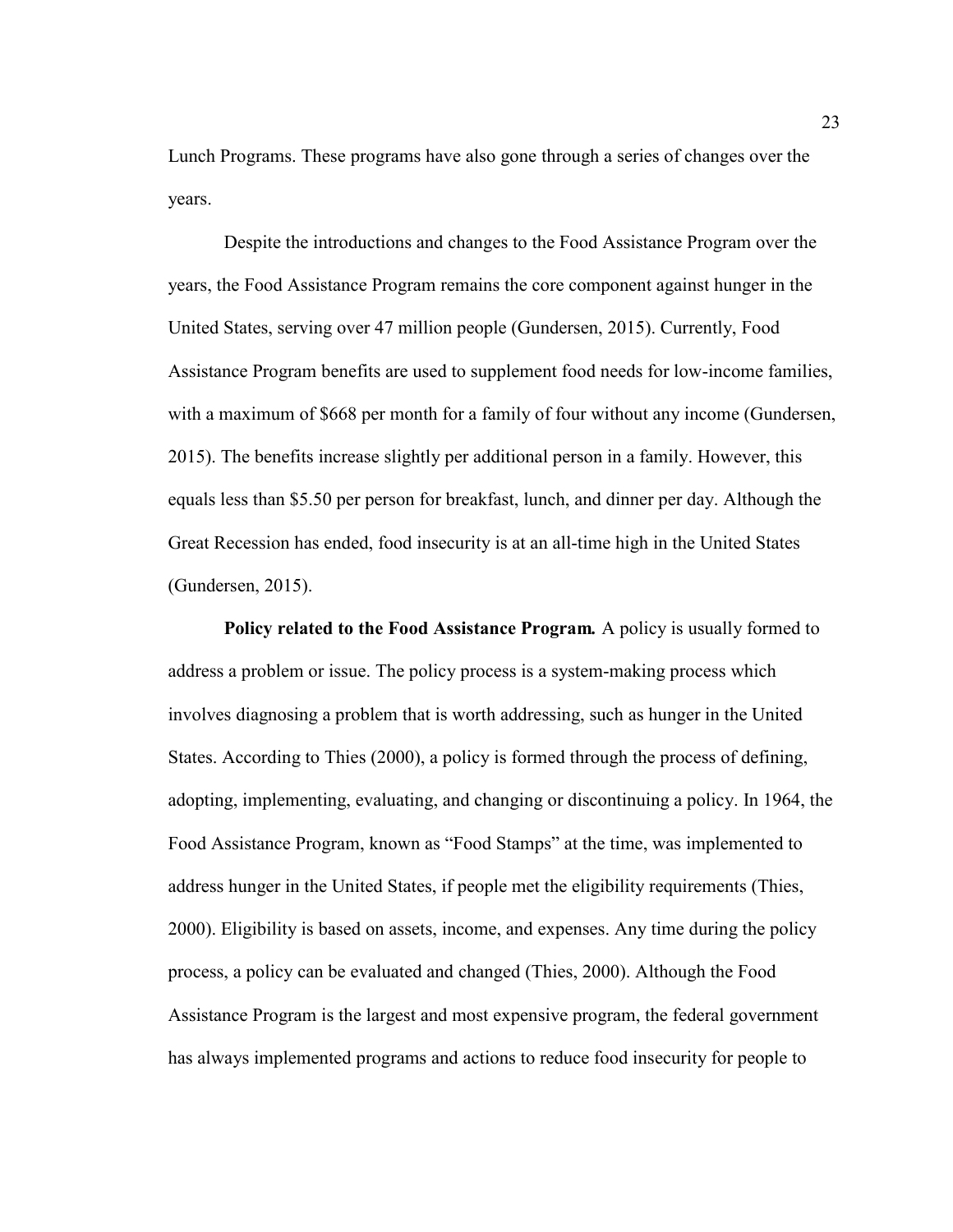endure a healthy and prosperous life in the United States (Coleman-Jensen et al., 2013). In the 1990s, Congress began to reevaluate and change the Food Assistance Program policies (Thies, 2000).

Policy changes over the years have drastically affected the Food Assistance Program. Originally, the Food Assistance Program was designed to feed the no income poor. The biggest policy changes were implemented in 1996, 2002, and in 2009, ultimately shifting the focus to low-income working families according to Gundersen (2015). Other policy changes include restricting legal immigrants and setting time limits for unemployed adults (Gundersen, 2015). Despite the changes, the Food Assistance Program remains the primary safety net towards the fight against hunger in the United States. The Food Assistance Program, the School Breakfast Program, and the National School Lunch Program have been successful in reducing poverty among low-income families. Food assistance programs are prevalent when the economy is weak; however, frowned upon when the economy is strong. During the Great Recession, Americans turned towards and relied on the program. Immediately following the economic recession, lawmakers began adding provisions to the program. For example, in 2007 Able-Bodied Adults Without Dependents (ABAWD) was reinstated (D'Angelo, Libal, Seymour, & Hamel, 2017). This rule implies an ABAWD must work, attend a job training program, or participate in community service to receive Food Assistance (D'Angelo et al., 2017).

Lawmakers restrict and loosen requirements on the Food Assistance Program depending on the political landscape. In 2014, lawmakers were under the impression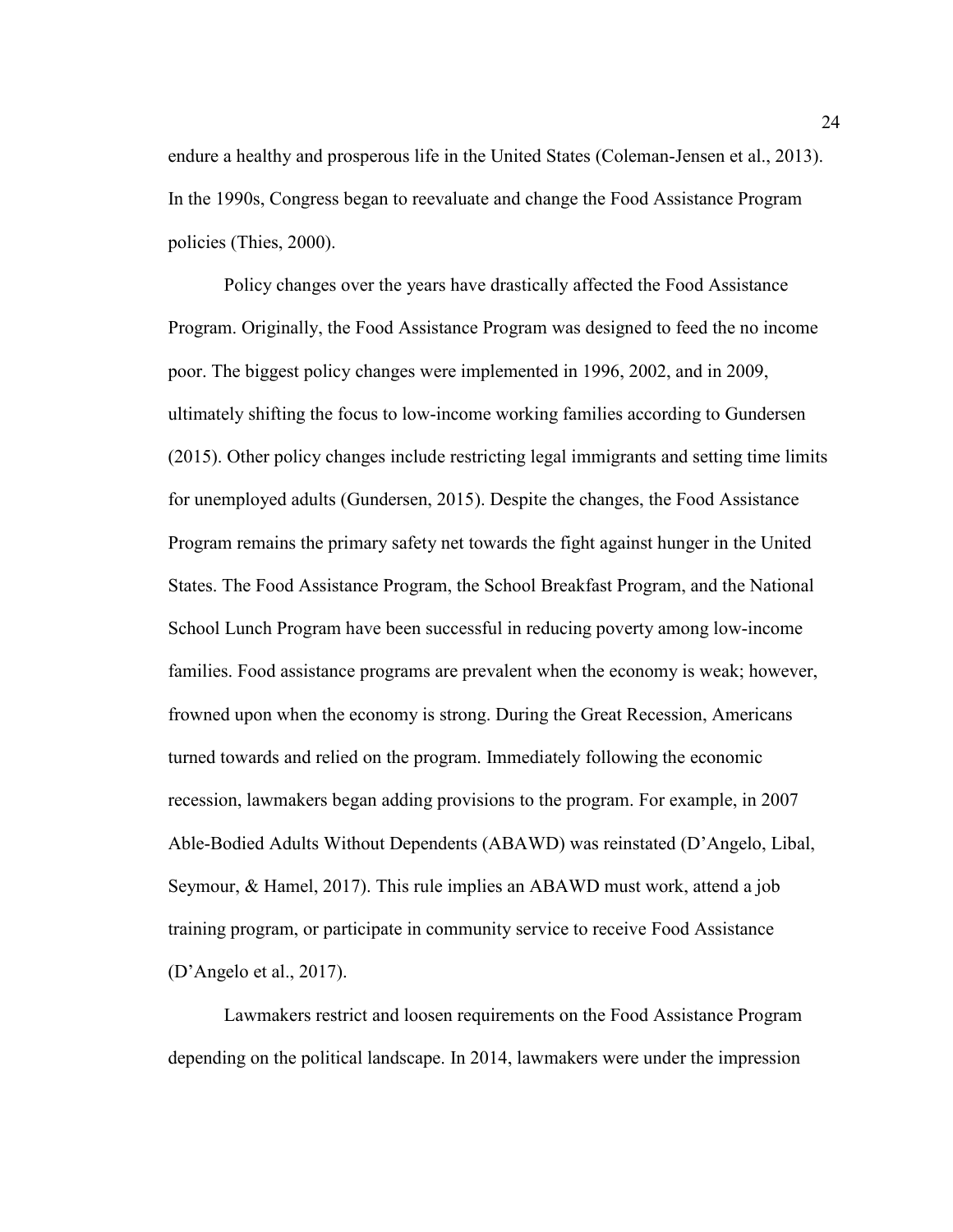people intentionally did not work to collect food assistance (Cowan, 2014). This belief system sparked media attention and a generalization toward all people participating in the program. This belief system has carried over to the current lawmakers calling for a \$23 billion cut to the Food Assistance Program (Akin, 2016). These programs are crucial for families experiencing food insecurity. According to D'Angelo et al. (2017), only a small increment of the population participating in the Food Assistance Program are ABAWD; the majority are families with children. In other words, adults on the program not willing to work are a small fraction of the population experiencing food insecurity.

In 2016, 500,000 to 1,000,000 individuals lost access to the Food Assistance Program because of their ABAWD status according to the Center on Budget and Policy Priorities (Carlson, Rosenbaum, & Keith-Jennings, 2016). Although ABAWDs are still food insecure, they will not qualify for food assistance due to the policy. In 1996, lawmakers went on the record expressing frustration with ABAWDs not working, and allowing them to collect food assistance. This is meant to ensure anyone between the ages of 18 to 50 seek work at least 20 hours per week for the exchange of benefits from the Food Assistance Program if they are able-bodied (D'Angelo et al., 2017).

Although there were many policy changes and restrictions over the years, many state agencies are either ill-equipped or lax with the restrictions (D'Angelo et al., 2017). These rules require intense case management and become a burden for the employees. Normal benefits are good for one year, but ABAWDs are only allowed three months of benefits in a 36-month period (D'Angelo et al., 2017). Therefore, government employees are most likely to overlook or allow a "good cause" to reduce the workload. States have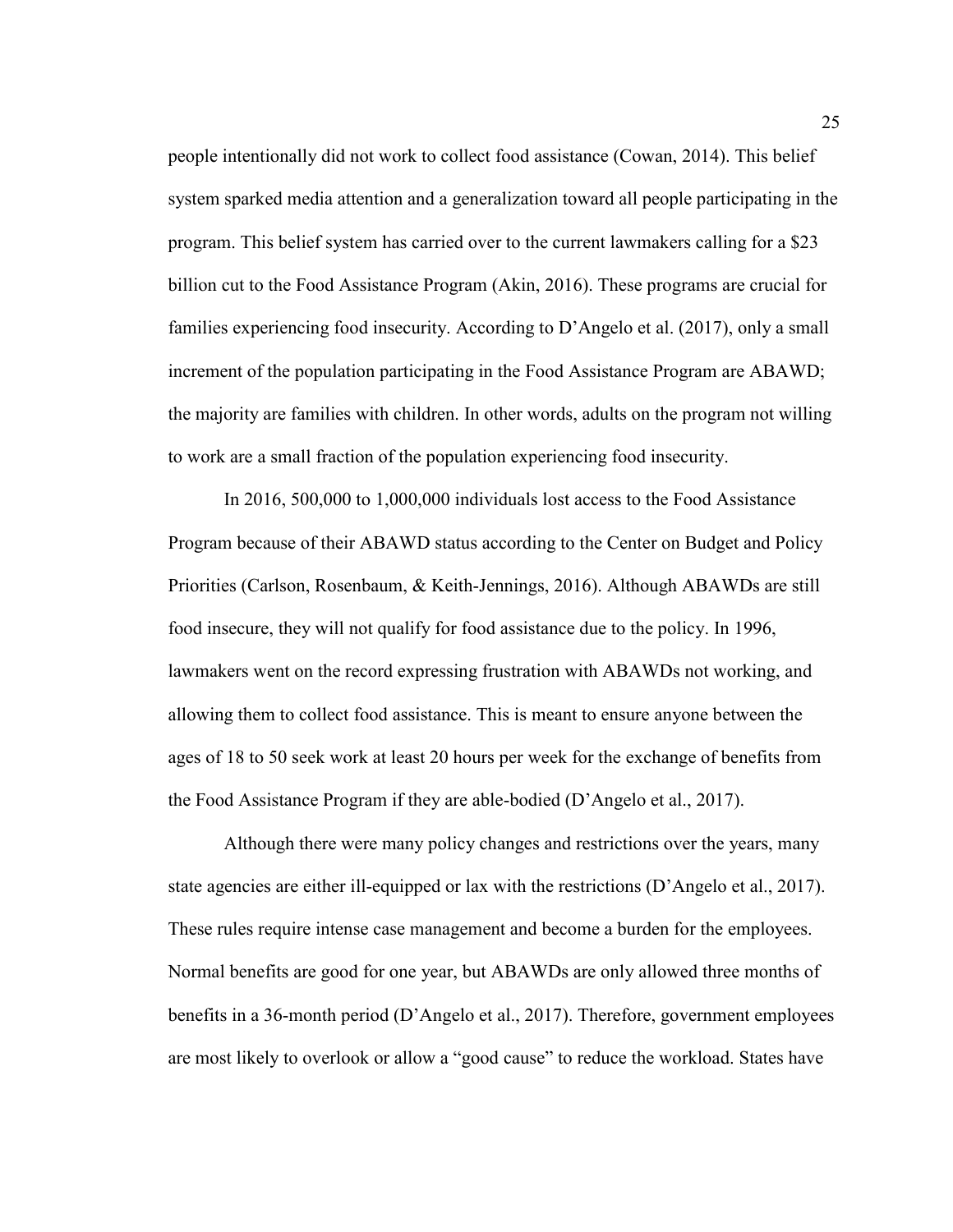some flexibility on how they administer such restrictions. For example, some states use time limit waivers for unemployment rates exceeding 10 % (USDA, 2015). Other states may allow "good cause" like states in the Great Lakes region of the United States.

Regardless of the policy, changes, and restrictions, hunger in the United States is still a problem worth solving. Abell (2015) describes hunger as an epidemic in the United States. The Food Assistance Program was designed as safety-net to prevent hunger in the United States (Gundersen, 2015). However, policymakers are restricting the programs instead of expanding them. A study conducted in Lynchburg, Virginia verified and examined a hunger and poverty problem (Abell, 2015). The natural action is to provide food where there is hunger. However, food is only a contiguous cause for hunger (Abell, 2015). In other words, feeding a poor person is a temporary solution. The author argued hunger could be alleviated through economic development and education, as a greater solution to food insecurity and poverty (Abell, 2015). As policymakers continue to generalize and restrict food recipients participating in the Food Assistance Program, hunger is still an epidemic in the United States. Policymakers must get a handle on this problem, presenting long-term solutions instead of time limits and ABAWD restrictions. Policymakers must get a handle on hunger in the United States and present creative food solutions to help alleviate poverty and reduce hunger (Abell, 2015).

Policy reforms have weakened the Food Assistance Program. Tarasuk, Dachner, and Loopstra (2016) critiqued food banks in Canada to examine the effect they had on food insecurity; a cross-sectional survey sampling of 120,000 Canadians, aged 12 and older. Although food banks did not reduce food insecurity, it was clear that food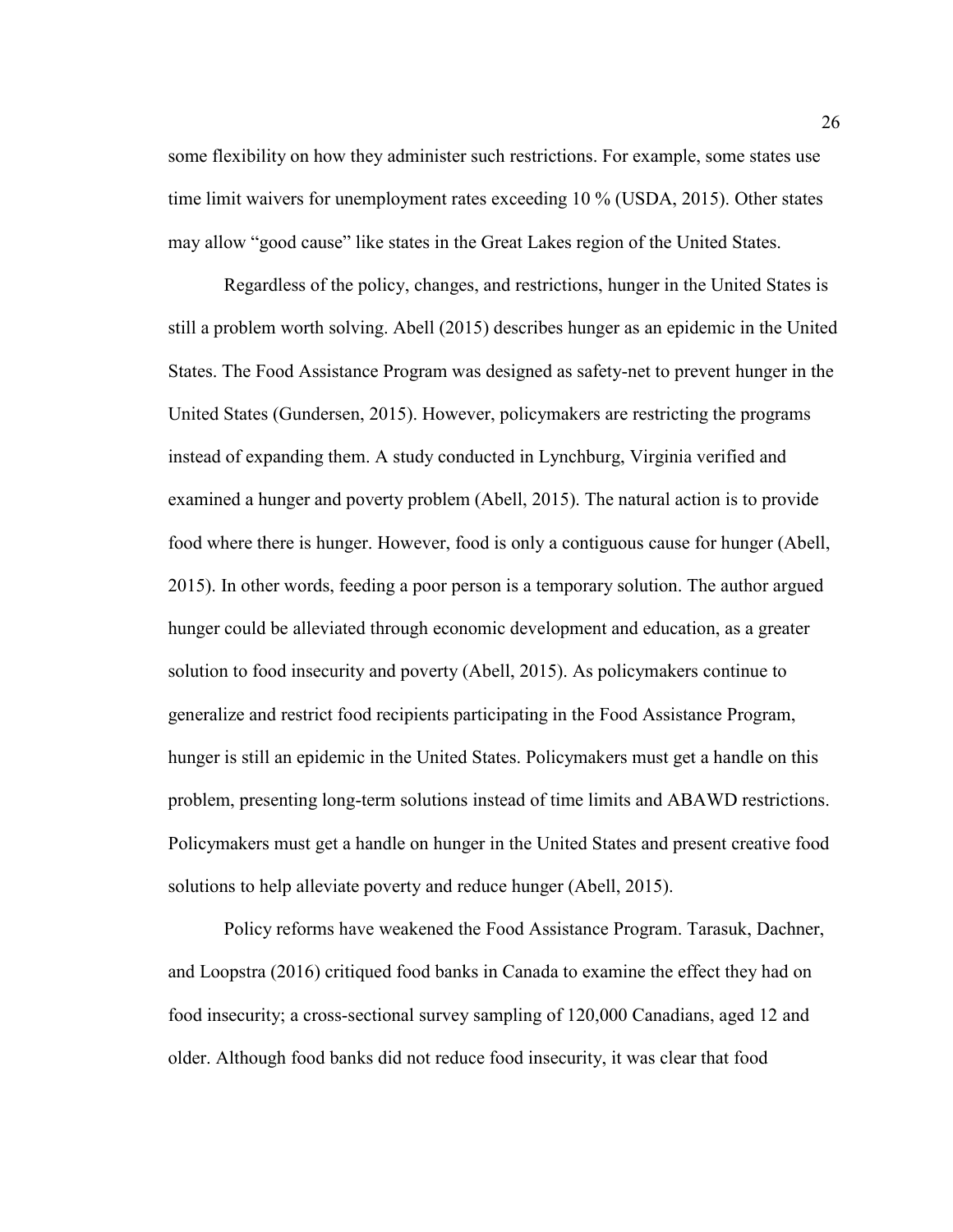recipients relied on them. For example, 70 % of households who participated in food assistance programs were food insecure; furthermore, more than 50 % of food bank clientele were food assistance recipients (Tarasuk et al., 2016). This study concluded food banks do not reduce food insecurity and are an imperfect response to the problem, providing a cautionary tale for other countries such as the United States. Most importantly, policy reforms have weakened the food assistance programs, indicating no clear resolution to the problem (Tarasuk et al., 2016).

**Food assistance programs in the literature***.* The literature has studied the effectiveness of the Food Assistance Program, also known as the SNAP along with other food programs and food sources. Early research has confirmed a large portion of lowincome individuals depend on private food assistance, such as food pantries and soup kitchens. For example, Nichols-Casebolt  $\&$  Morris (2002) analyzed the relationship between working-class individuals and the Food Assistance Program. They found the majority of working individuals are receiving food assistance but relying on other resources to reduce food insecurity.

Also, they found that the Food Assistance Program without private food sources is not providing enough for recipients with some income. The authors reported more than one-third of the working-class individuals are receiving food assistance to reduce food insecurity (Nichols-Casebolt & Morris, 2002). The researchers cite the growing concern toward the program's ability to supply basic nourishment for working-class households (Nichols-Casebolt & Morris, 2002). Even though most working individuals with some income and private food sources are experiencing some food security, the study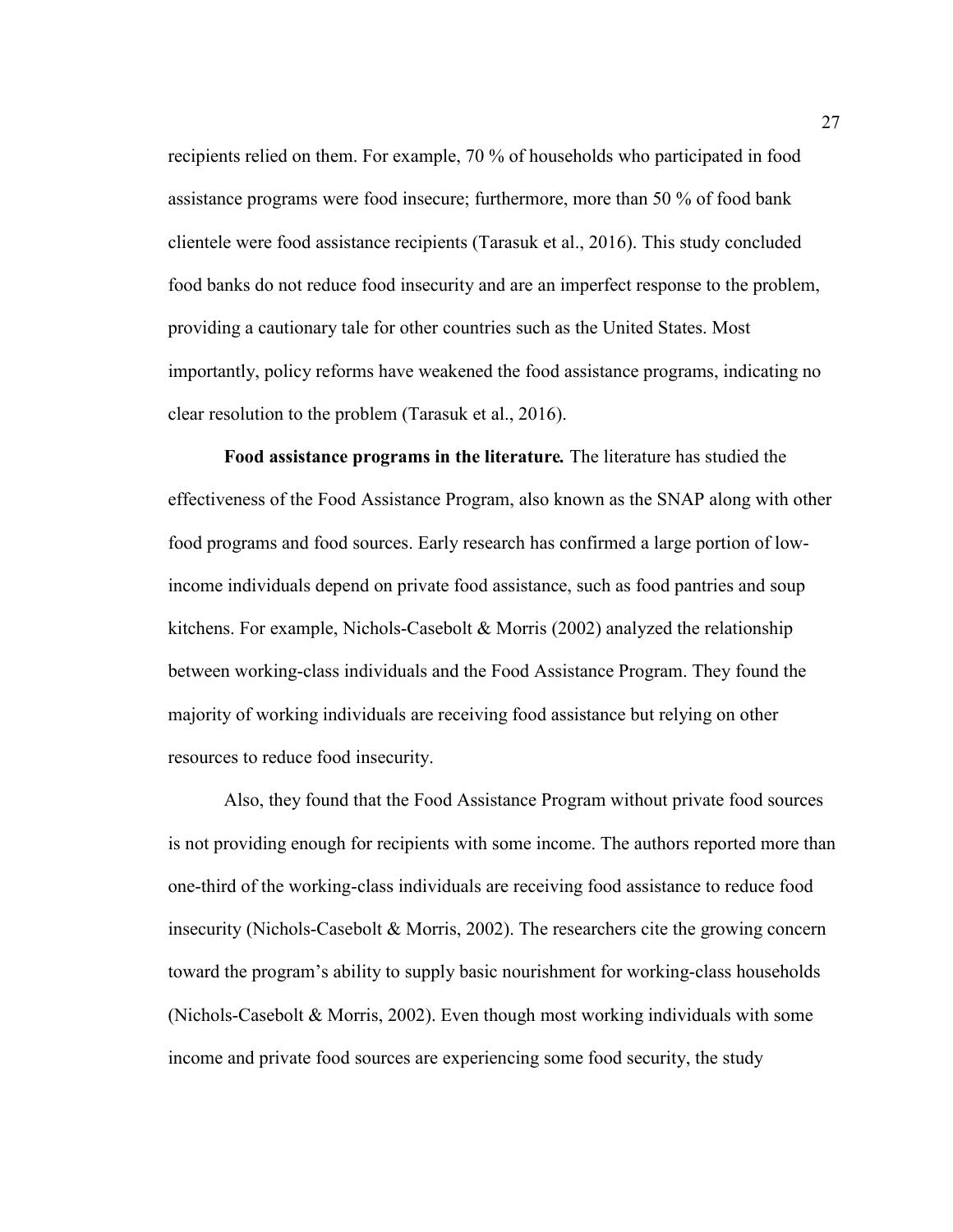concluded that more than one-third of the working class in Virginia are receiving food assistance to reduce food insecurity (Nichols-Casebolt & Morris, 2002). The study indirectly confirms those without income will experience even more food insecurity.

This study also presents crucial evidence that the Food Assistance Program is not fully able to provide adequate food security for individuals and families that are employed or employable with some income. In other words, individuals and families with no income would not have enough to meet their daily nutritional needs while on the Food Assistance Program. However, while this study does offer important findings, it is limited to the state of Virginia. The tested sample is also only focused on the working poor. Individuals and families on the Food Assistance Program with some income are most likely to rely on additional food sources to reduce food insecurity. Furthermore, participating in the Food Assistance Program does not provide adequate nutrition or prevent food insecurity. What about the individuals and families with no income? This study presents a substantial contribution to the food assistance programs and their ability when all sources are available. However, the study does not address the recipients with no income and limited resources.

In another quantitative study conducted by Oberholser  $&$  Tuttle (2004), the researchers studied the relationship between social demographic characteristics and food insecurity. They used a chi-square analyses to test the relationship between demographics, race, marital status and food programs (Oberholser & Tuttle, 2004). Consistent with the previous study (Nichols-Casebolt & Morris, 2002), testing the relationship between social demographic characteristics and food insecurity, they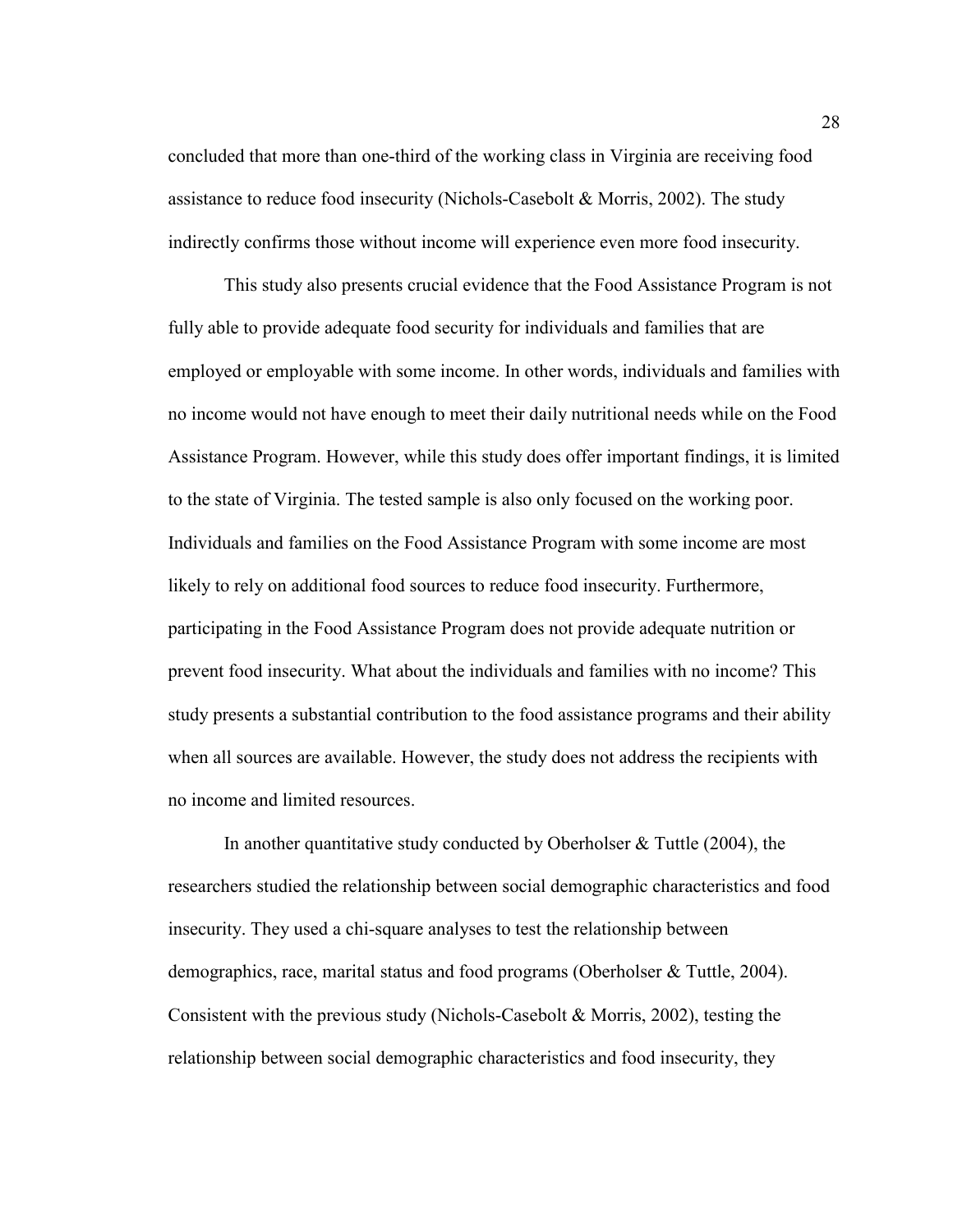concluded that there was an increase in food insecurity among Food Assistance Program recipients. Food security was only possible when families participated in multiple food programs along with the Food Assistance Program (Oberholser  $\&$  Tuttle, 2004).

The results in the study were limited due to the inability for the researchers to distinguish between the households that qualify but do not participate and nonparticipating households (Oberholser & Tuttle, 2004). This study provided beneficial information on the association of social demographic characteristics and food insecurity. However, it was also limited to families with some income. The researchers present a gap between food insecurity and nutritional and economic needs (Oberholser & Tuttle, 2004). Another seminal piece of working families experiencing food insecurity on the Food Assistance Program without participating in other food programs, such as food pantries, soup kitchens, Program for Women, Infant, and Children, and Summer Lunch Programs.

During the same year, Daponte et al. (2004) designed an Extended Food Plan according to the USDA (1999) to measure the dollar amount of food resources needed to meet daily nutritional values. They sought to determine if public and private food assistance programs are meeting the minimal needs of poor households (Daponte et al., 2004). These programs were designed as a safety net to ensure low-income households are meeting the daily nutritional food intake and not experiencing hunger (Daponte et al., 2004). This quantitative study applied a multivariate liner regression to examine the relationship between different types of food assistance programs available and an Extended Thrifty Food Plan (ETFP). The study concluded that the available food assistance programs (both public and private combined) are meeting the valued cost of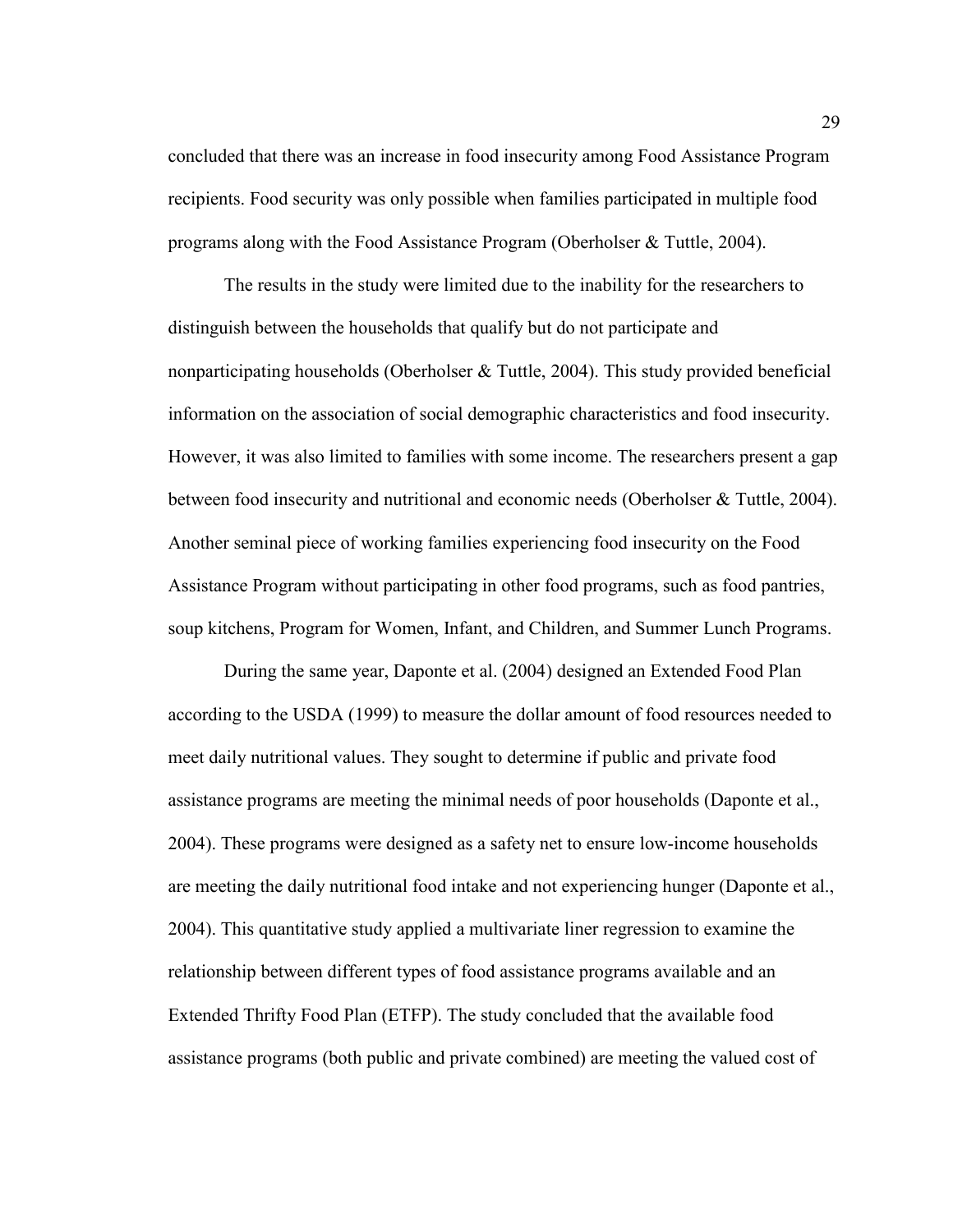the Extended Thrifty Food Plan. Similar to previous studies, Daponte et al. (2004) looked at different food programs among poor households with continuing food shortages. These programs included the Food Assistance Program, WIC, and food pantries. However, on the contrary to other studies, they concluded that the available food assistance programs (both public and private combined) are meeting the valued cost of the Extended Thrifty Food Plan. It appears both public and private combined are needed to meet daily nutritional values.

This quantitative study presented seminal research to the Food Assistance Program's ability to reduce food insecurity combined with other food programs and additional food sources. However, it fails to address the households with no income and limited access to private food sources. The researchers present seminal works on the efficacy of the Food Assistance Program and private food sources. After surveying 398 low-income recipients in Allegheny County, Pennsylvania, they confidently stated there was a significant amount of food available when all resources were consumed (Daponte et al., 2004). However, the study fails to address no income recipients and access to the additional private food sources along with any barriers.

In later years, researchers began to examine dietary patterns associated with food assistance programs. Nnakwe (2008) analyzed the dietary patterns of low-income food assistance participants in a Midwest town. This quantitative study used the Person Chi-Square to compare the differences in food security, food intake, educational level, and marital status (Nnakwe, 2008). The study concluded there is a relationship between food security and level of education; households with children reported more food insecurity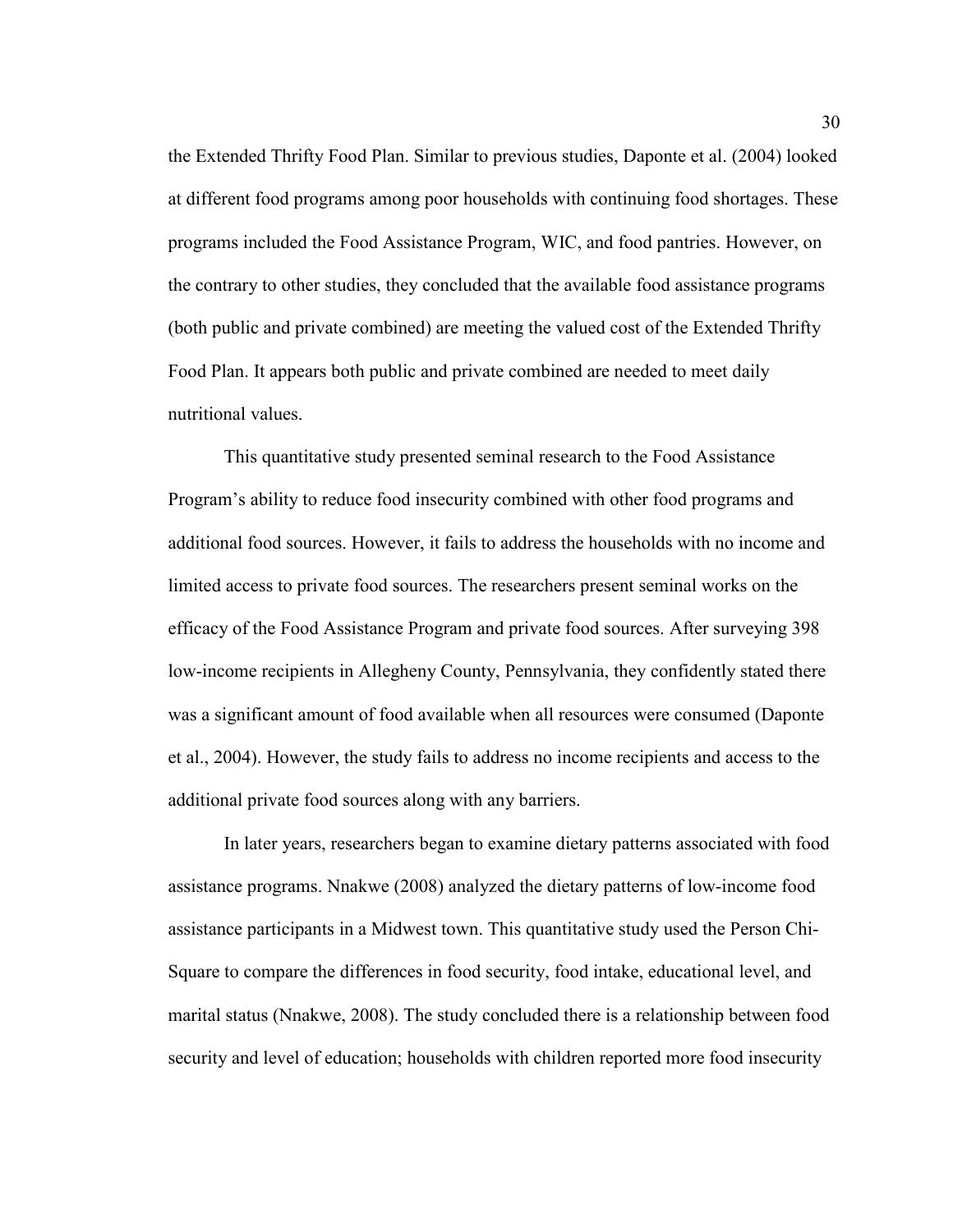than households with no children (Nnakwe, 2008). Moreover, the researchers cited households with children are more likely to have food insecurity than households with no children (Nnakwe, 2008). Oberholser & Tuttle (2004) study also supports Nnakwe (2008) relationship between food security and level of education (Nnakwe, 2008). Food insecurity increased as food groups decreased (Nnakwe, 2008). Again, both studies focus on working households with some income along with additional food sources. The studies fail to address the no income households and the limited access to additional food sources.

Although this study provides critical information on food insecurity and dietary patterns, the study was limited to the working class who had access to the local food pantries, homeless shelters, and soup kitchens. The study fails to address the no income poor and the working low-income that may not have access to the additional food sources to reduce food insecurity.

Concurrently, Huffman and Jensen (2008) tested the Food Assistance program's basic ability to reduce food insecurity. This quantitative study used a cross-sectional approach to test the relationship between food insecurity, labor force participation, and Food Assistance Program participation (Huffman & Jensen, 2008). The study concluded that individuals participating in the workforce and the Food Assistance Program experience less food insecurity (Huffman & Jensen, 2008). According to Huffman & Jensen (2008) households participating in the Food Assistance Program with employment income experience less food insecurity. Where does that leave the households with no employment income? Because the researchers challenged the Food Assistance Program's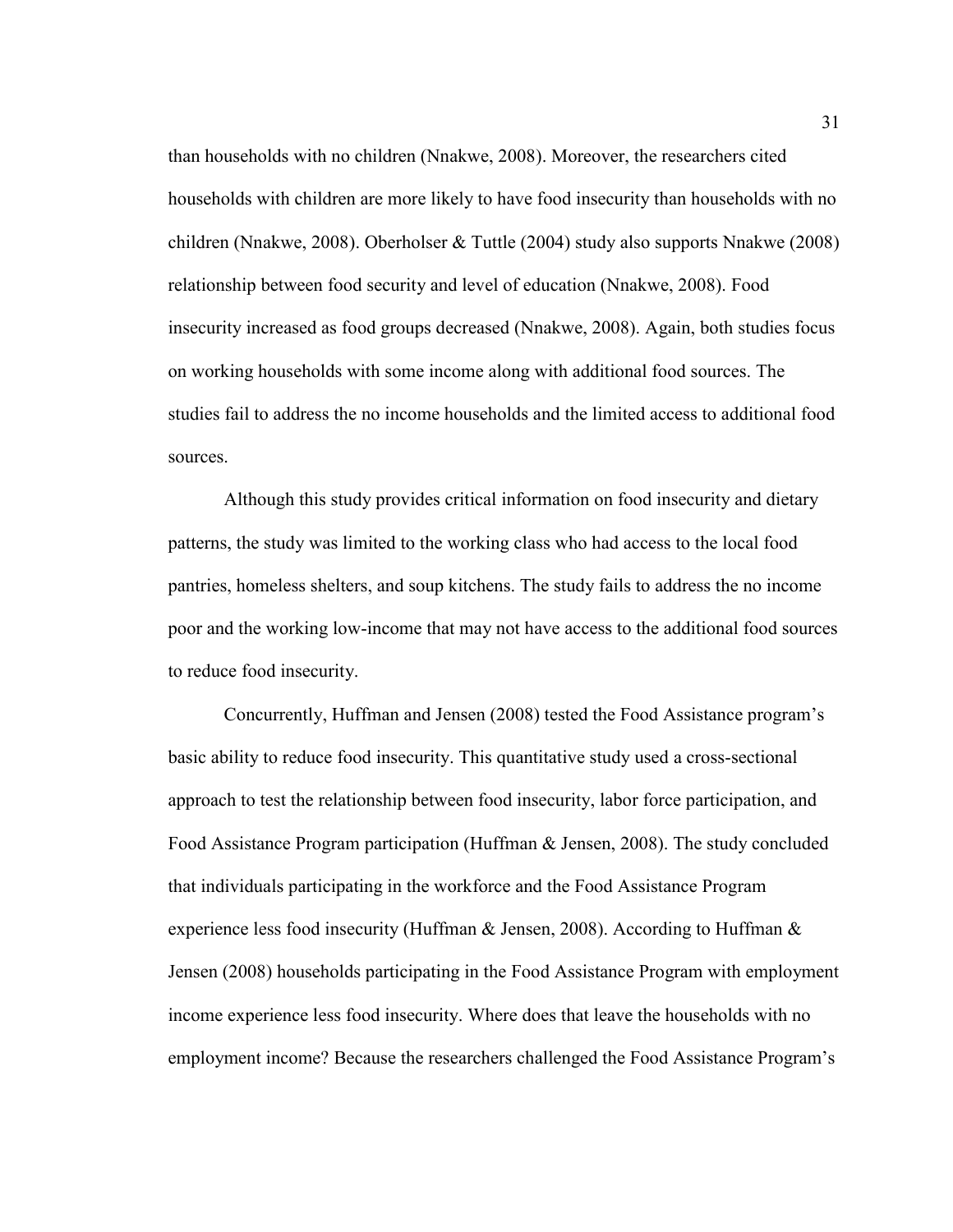ability to reduce food insecurity, they were able to measure the programs ability to meet the basic needs of low-income individuals. Individuals participating in the workforce and the Food Assistance Program experience less food insecurity (Huffman & Jensen, 2008); therefore, those not participating in the workforce will experience more food insecurity causing individuals to rely on other sources.

In 2011, Newman, Todd, & Ploeg (2011) analyzed the changes in the participation of low-income children in the many food assistance programs from "1990 to 2009", along with other determinates. This study showed an increase in Food Assistance participation from 1990 to 2008 to help those with food insecurity. The data showed lowincome household children participated in multiple food assistance programs to reduce hunger. This quantitative study used a regression to test the relationship between income and the participation of different food assistance programs. The study concluded poor and very poor children were more likely to participate in multiple food programs in 2008, much more than 1990 (Newman et al., 2011). In other words, participating in one program may not be enough for families experiencing food insecurity. This study focuses on the changes in the participation of low-income children in the many food assistance programs from "1990 to 2009", along with other determinates supports much of the other research during that timeframe (Newman et al., 2011).

In 2013, Whitley (2013) expanded the research on food insecurity to rural areas, because many studies focused on urban areas. Big cities in the United States tend to overshadow small towns in rural areas spread all along the mid-west and on the outskirts of big cities. Whitley's (2013) article examined the food insecurity of rural households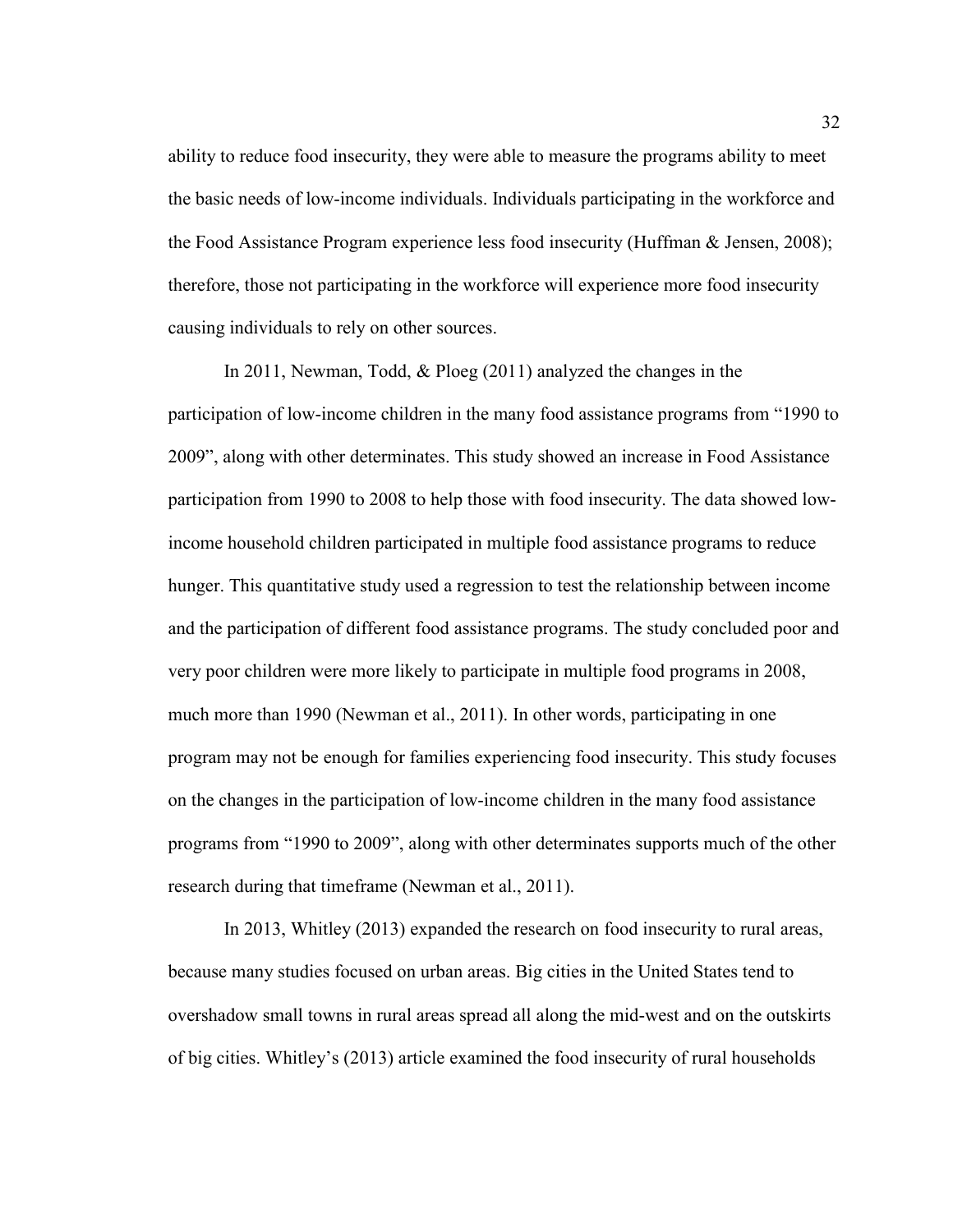according to their social integration and social capital. This qualitative study employed the case study approach, attempting to identify a trend in poverty and hunger linked to limited access to retail grocery stores and local resources in the community, allowing those who are less connected to stay hungry (Whitley, 2013). Whitley (2013) concluded, rural towns "food deserts" received less fresh food compared to urban towns, due to smaller populations and less retail grocery stores. This study supports previous research on the Food Assistance Program and the need for additional sources, such as food pantries and soup kitchens, in both rural and urban towns causing low-income families on the Food Assistance Program will continue to experience hunger.

Other research attempted to look at the relationship of food insecurity and health problems. Gundersen and Ziliak (2014) presented the relationship between food insecurity and health problems. Although the Food Assistance Program reduced food insecurity, health problems among program recipients were still prevalent among some food insecurity (Gundersen & Ziliak, 2014). Research has shown increasing maternal mental health for mother reduces food insecurity as well. Although the majority of studies conducted on the Food Assistance Program are quantitative approaches, the article concludes that more qualitative research should be conducted to influence better policy toward food insecurity (Gundersen & Ziliak, 2014). This gap addresses the need for more qualitative approaches toward the Food Assistance Program.

Moreover, Gassman-Pines and Hill (2013) sought to examine the effects of social programs, such as food assistance, Earned Income Tax Credit, and child-care subsidies. Social safety net programs were designed by the federal government to improve the well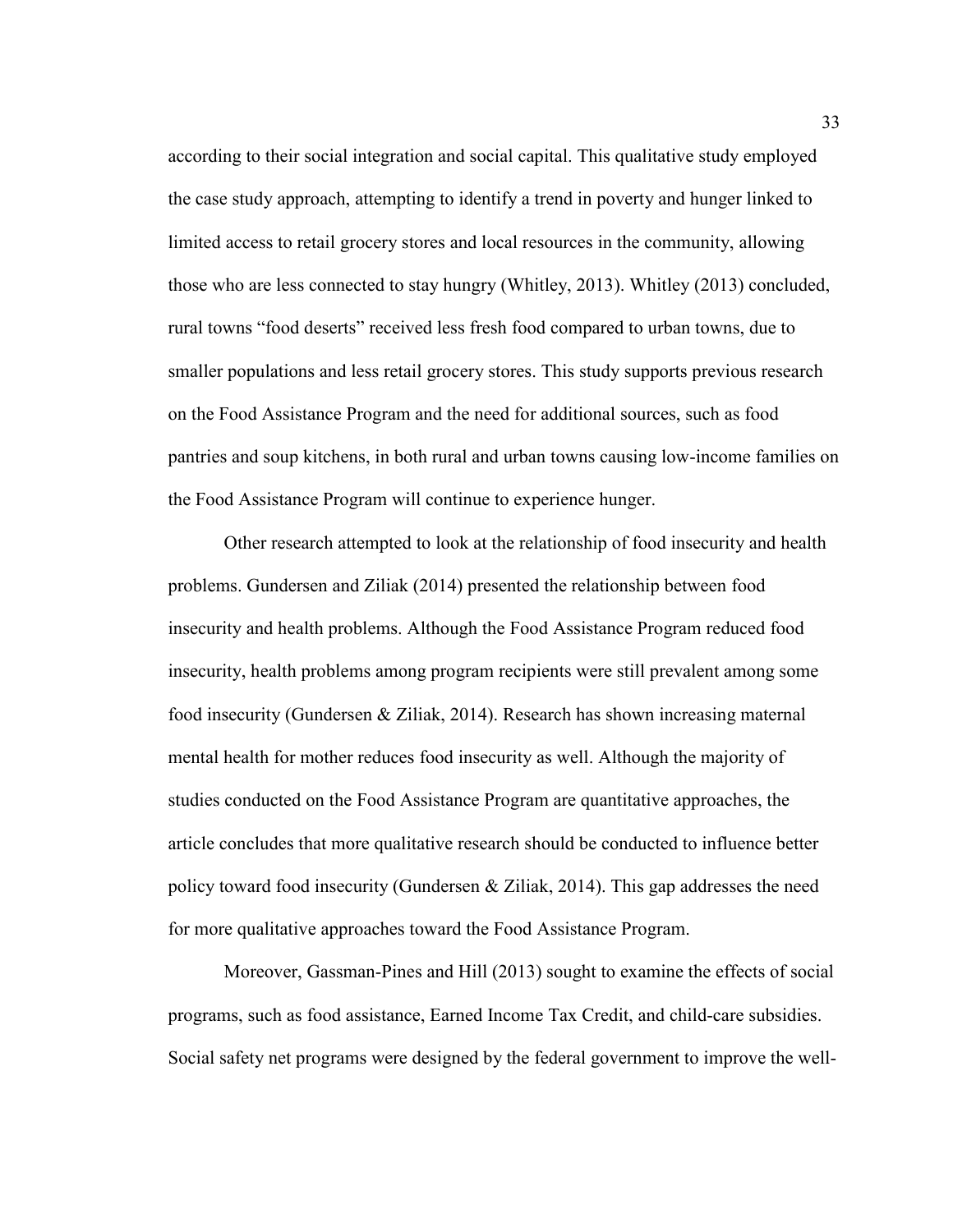being of families. Randomized research designs were deployed to learn if these social programs influence family well-being. The authors concluded the Food Assistance Program is reducing food insecurity and meeting its primary goal. Although the Food Assistance Program does not change the likelihood of keeping low-income families completely food insecure, there is no evidence that social programs affect family wellbeing negatively. Due to the policy changes in 1996, an overhaul of the United States social programs, there is a direct affect improving family and economic well-being. The Earned Income Tax Credit, child-care subsidies, and the Food Assistance Program had a positive effect on improving family well-being.

Digging deeper, Nguyen, Shuval, Bertmann, & Yaroch (2015) examined the relationship of the Food Assistance Program among food insecurity, diet quality, and obesity with adults in the United States. This quantitative study used the Bivariate and Multivariate method to test the relationship between the three variables (Nguyen et al., 2015). They concluded that there was a relationship with food assistance members and food insecurity, linking them to lower diet quality and obesity (Nguyen et al., 2015). This study will help supports and reinforces Gundersen & Ziliak (2014) research. The Food Assistance Program is not enough to feed a household without income. This study shows that the little amount provided for households is hindering their health rather than reducing hunger.

At the same time, Gundersen (2015) cited the opposite, when he examined the effectiveness of the food assistance programs, such as the SNAP (also known as the Food Assistance Program in the Great Lakes region of the United States), the National School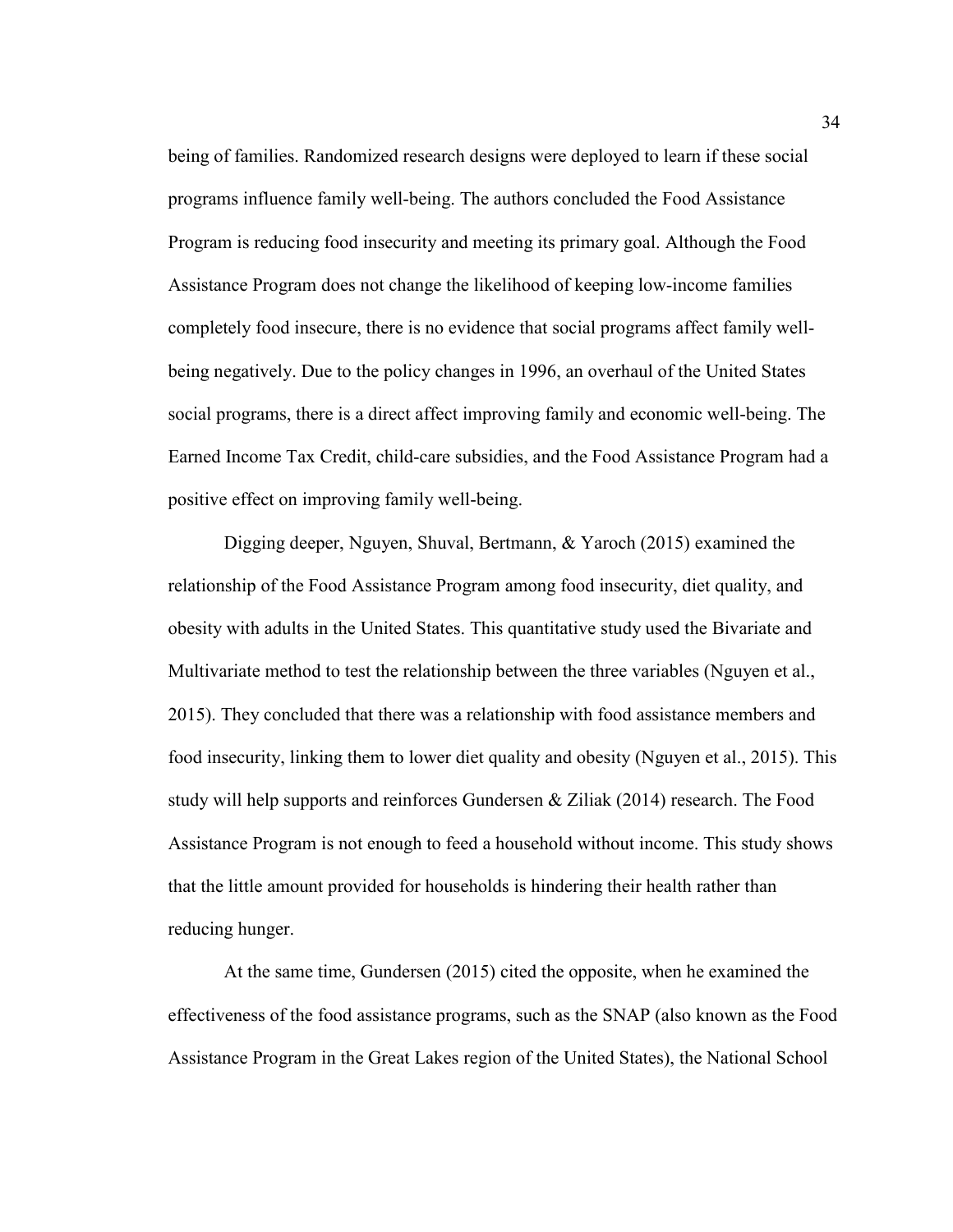Lunch Program, and the School Breakfast Program abilities to reduce food insecurity among children and children's general health. Using a Theoretical Effect of SNAP, the article presents positive effects of the Food Assistance Program on low-income families and preventing food insecurity. By 2013 there were over 47 million people receiving food assistance, totaling 80 billion dollars; 14 million participants and a 50 billion dollar increase since the Great Recession (Gundersen, 2015).

Gunderson (2015) concluded on the positive effects of the programs toward families with children. However, Gunderson's study is limited to low-income children, and he doesn't cover all aspects of how food assistance may affect children's health. What about families without children that may not have access to the National School Lunch and the School Breakfast Programs to supplement the Food Assistance Program? Another concern, Gunderson focuses on low-income families with children. What about families with no income? Although the study is limited to low-income families with children and does not cover all aspects of children's health, Gundersen (2015) cites the need for research to re-evaluate the formula used to determine benefits and make it more effective by ensuring low-income households have enough food and the need to test the relationship between food insecurity and obesity.

The study presents a big gap in the literature and justifies a need to evaluate the Food Assistance Program's distribution mechanisms. Social safety net programs were designed by the federal government to improve the well-being of families (Gassman-Pines and Hill, 2013). However, there is a possibility the no income families without children are hindered by the programs.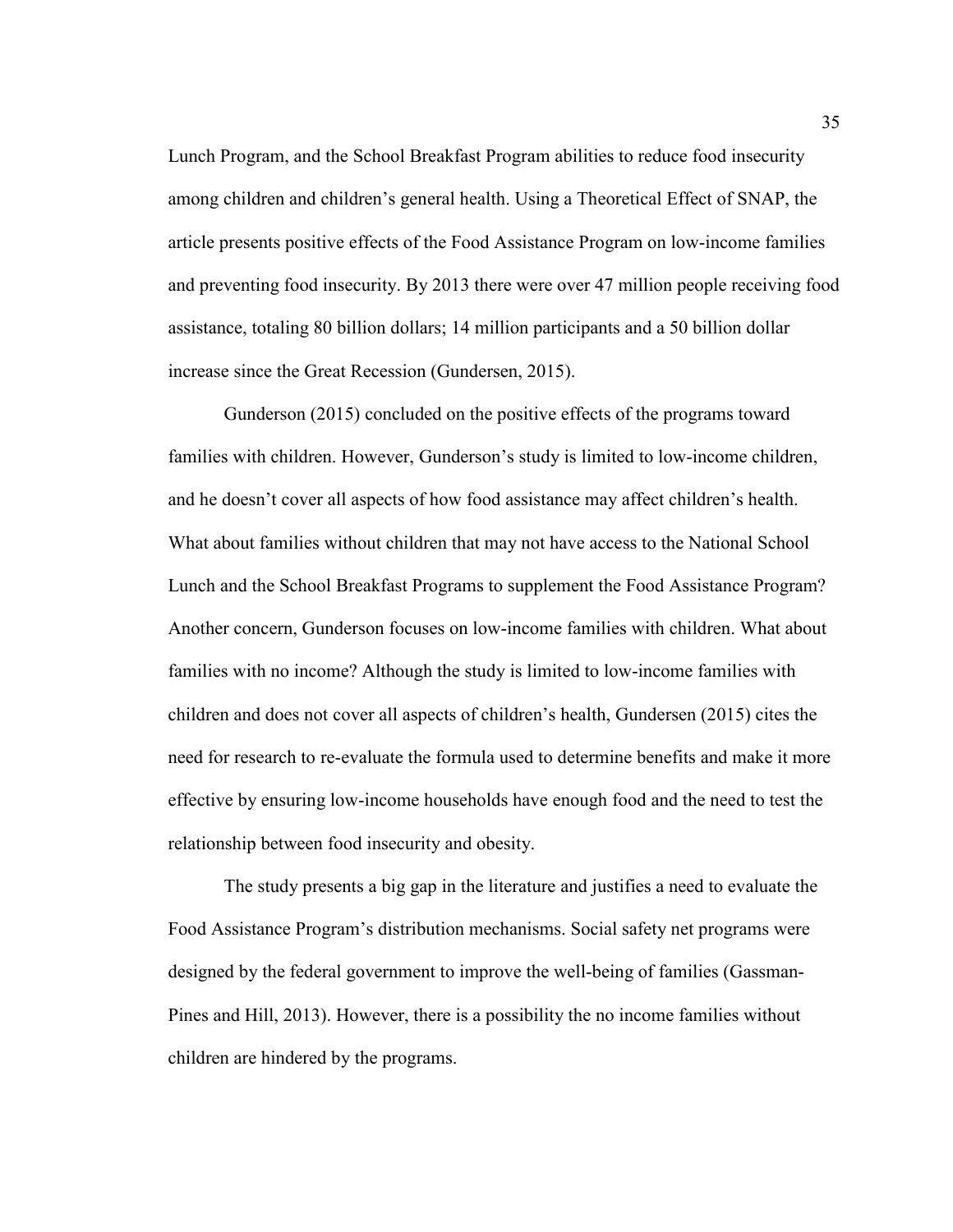**Effectiveness***.* Hunger is still on the rise. To battle hunger in the United States, the government has designed food assistance programs, such as WIC and the SNAP, (known as the Food Assistance Program). More than 20 % of families in the United States are still experiencing unmet food needs and food insecurity according to Nord, Andrews, and Carlson (2005). In other words, even with access to federal food assistance programs, hunger and food insecurity continue to increase in the United States (Fishbein, 2016).

These programs were designed to prevent hunger and increase food security in the United States. When these programs fail to prevent hunger, Americans tend to rely on food banks and soup kitchens. The ineffectiveness of the federal food programs triggered the increase of food banks as early as the 1980s (Poppendieck, 1999; Warshawsky, 2010), initiating food banks to become the largest food system in the United States (Warshawsky, 2010). Food banks are usually a response to government program ineffectiveness or decreased funding (Fishbein, 2016).

How effective are the food assistance programs? According to Mykerezi and Mills (2008) participation in the Food Assistance Program can lower food insecurity by 19 %. Similarly, Nord and Golla (2009) cited food security improves immediately after benefits are available. In other words, it helps reduce food insecurity but fails to prevent food insecurity. These interventions are not addressing the entire problem. Originally, the Food Assistance Program, formally known as "Food Stamps" was designed as a defense mechanism against hunger during economic crises in some areas of the country, dating as far back as the 1930s in the United States (Vancila, 2008).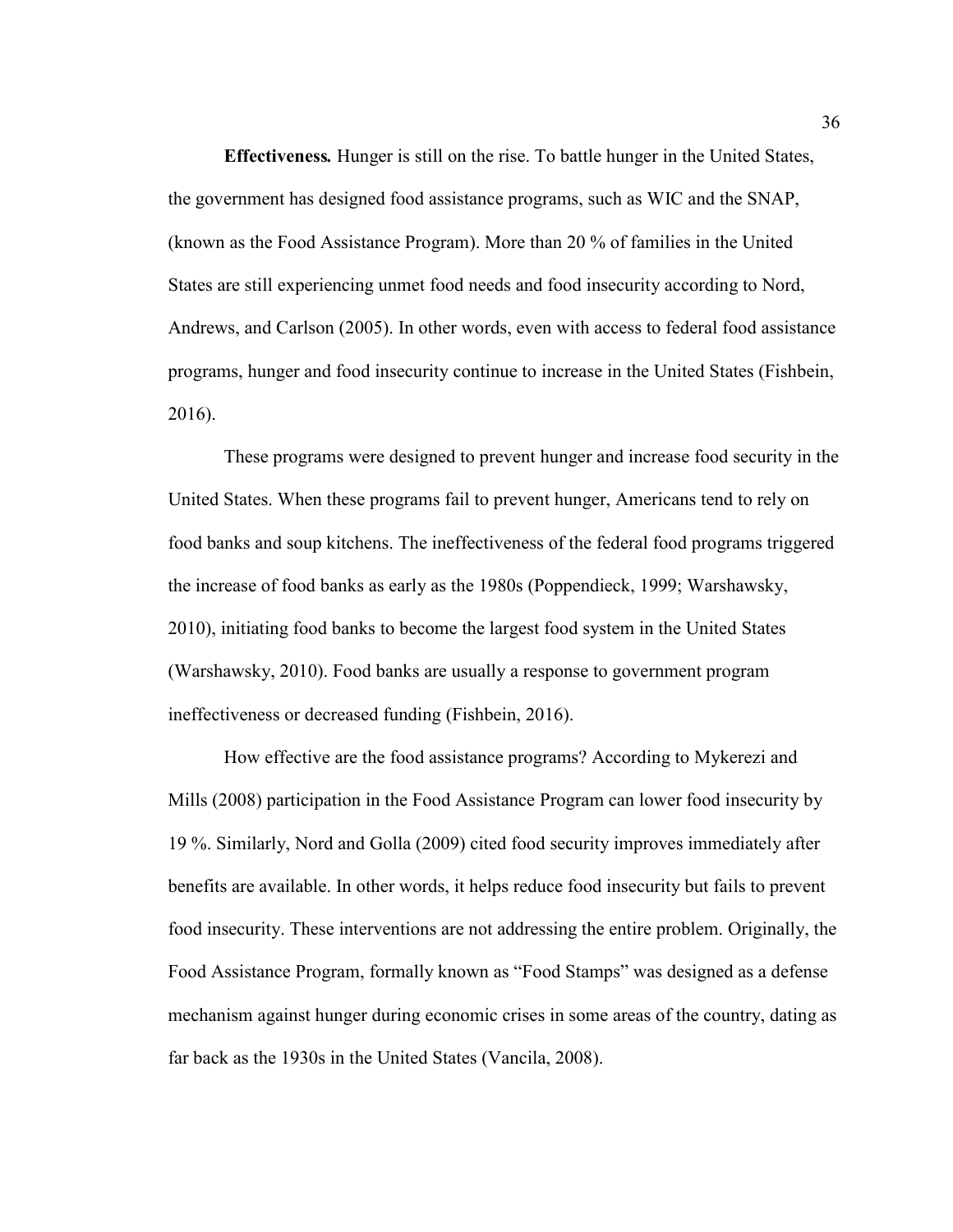The program was eventually expanded across the United States by 1977, to prevent hunger. Operating as a safety-net against hunger, the program was geared towards the no income poor initially. Over the years, as the economy recovered, and political landscapes changed, the program was reformed multiple times, changing the focus of the program to the low-income working families. These changes were an attempt to motivate people to work to receive food benefits. These changes were also inspired by many factors. The program itself was scrutinized for encouraging people not to work and collect benefits from the government. This stigma still exists today forcing people not to participate in the program, to avoid the stigma, bureaucracy, and the cost-benefit breakdown (Vancila, 2008).

A study conducted by Vancila (2008) in Wisconsin investigated why low-income families chose not to participate in the Food Assistance Program. Households that met the food assistance requirements were opting out of the program and leaning on other resources such as food pantries, soup kitchens and shelters for their additional food needs. The study concluded with six themes as the cause for non-participation which included accessibility, stigma, bureaucracy, cost-benefit, program ignorance, and deservingness of the benefits (Vancila, 2008). The Food Assistance Program is the largest federal program addressing hunger in the United States, yet many eligible households are choosing to opt out. The Food Assistance Program was originally designed to feed the no-income poor then shifted to the low-income working households. Although the program is still the biggest defense against hunger in the United States, many households are choosing to opt out to avoid the issues currently attached to the program.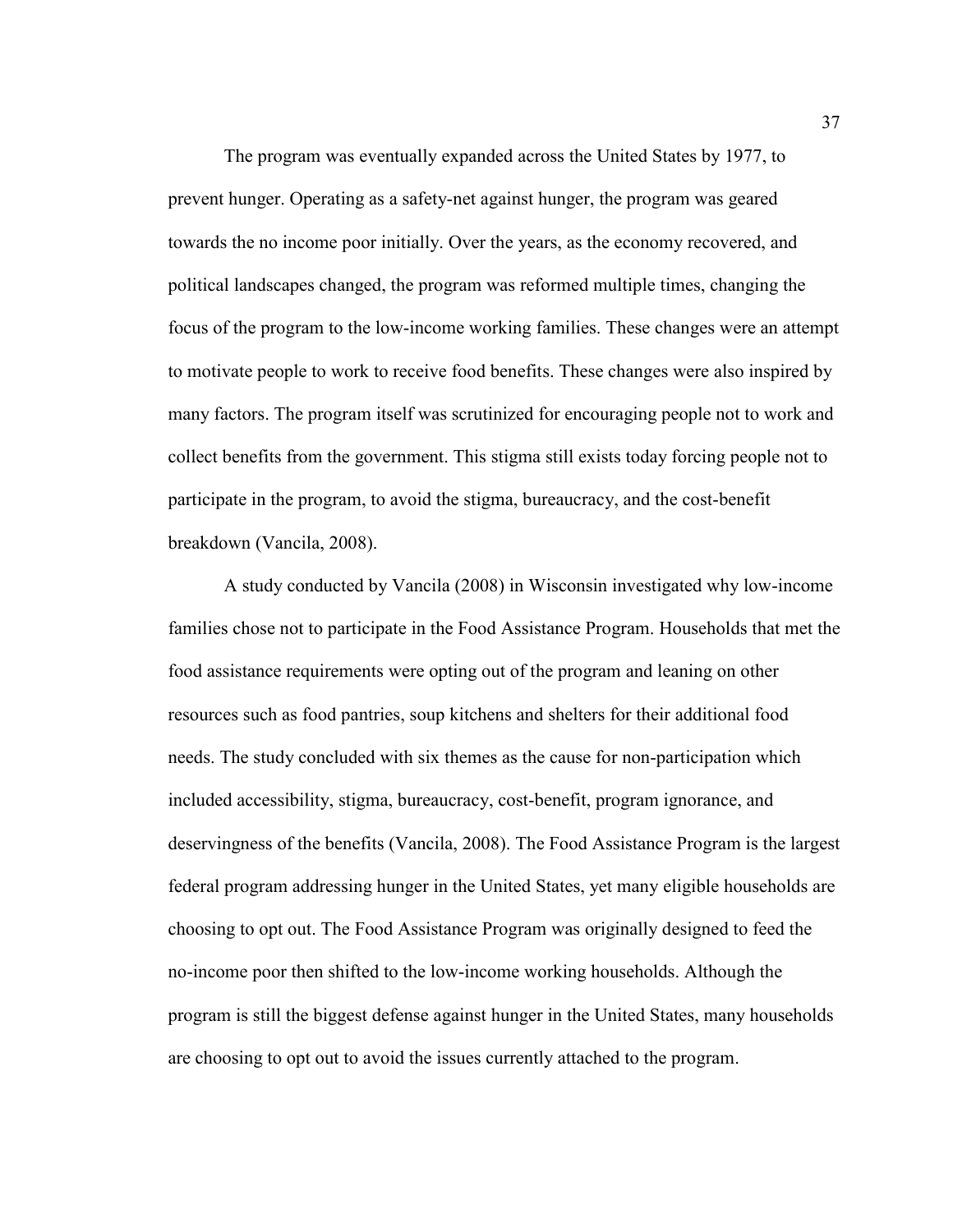#### **Distribution Mechanisms**

The Food Assistance Program was originally known as "Food Stamps" in the 1960s. The distribution of food during that time was through a form of paper money called a stamp(s) or coupon(s). Like money, it represented an amount and provided purchasing power of food items to prevent hunger and reduce food insecurity in the United States. This process represented the distribution mechanism for the program until the 1990s. Up until the 1980s, the Food Assistance Program was expanded. In the 1990s, to save money on printing paper coupons or stamps and to prevent fraud, the program was revamped, initiating a specialized debit card system called an electronic benefit transfer.

A form of electronic benefit for income eligible households, basically a debit card for food purchase (Coleman-Jensen et al., 2013). Along with saving the government money, it provided immediate access to the benefits instead of waiting in a line for the benefits each month. In 2008, all food stamp recipients received an electronic benefit transfer card—a mechanism to distribute food in the United States according to the Food and Nutrition Act of 2008 (Coleman-Jensen et al., 2013).

Most of the literature on food assistance programs are quantitative studies in an attempt to measure the effectiveness of the program along with additional public and private food resources. The selected approach for this study is qualitative, to get an "indepth" understanding of the Food Assistance Program's distribution mechanisms. Therefore, the PFT was selected to provide details on the potential of an expansive focus on the Food Assistance Program, to focus on the ideas, actors, and networks involved.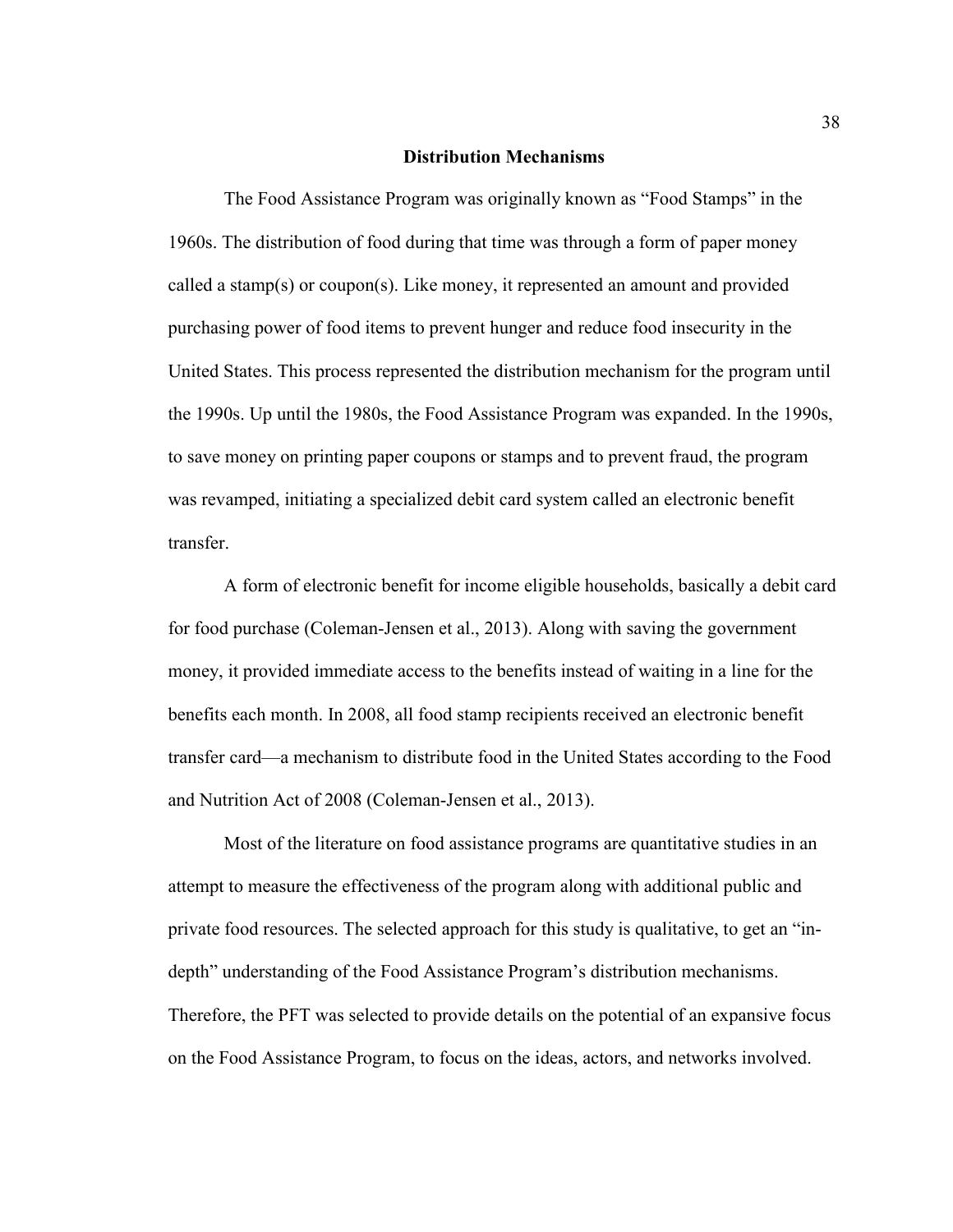Although there have been many researchers reporting on the food assistance programs in the United States, Klerman and Danielson (2011) took a different approach. In conjunction with program effectiveness, the effects of a change in program policy were also analyzed. Klerman and Danielson (2011) examined the caseload increase of the Food Assistance Program, which has proliferated between 2000 and 2005. The Food Assistance Program was designed to offer benefits to low-income families to meet their basic food needs was working effectively, but the caseload had increased by 140% within a 10-year timeframe (Klerman & Danielson, 2011). Over the last two decades, policy on the Food Assistance Program has shifted away from focusing on aiding the non-working poor to supplement the food needs of low-income families that work.

Klerman and Danielson (2011) used a multivariate analysis and a difference-indifferences identification strategy to analyze such rapid growth from 2000-2010. They concluded, although the Food Assistance Program is helping people eat, there is a lag in a declining economy, along with the policy shift from the non-working poor to the lowincome poor has caused a 140 % caseload increase. Any increase or decrease in the economy will continue to influence the Food Assistance Program caseload with long lags, which can only explain a portion of the caseload increase; however, the remaining increase is caused by the policy shift over the years. The Earned Income Tax Credit, child-care subsidies, and the Food Assistance Program had a positive effect on improving family well-being. However, due to the policy changes in 1996, an overhaul of the United States social programs, there is a direct affect improving family and economic wellbeing.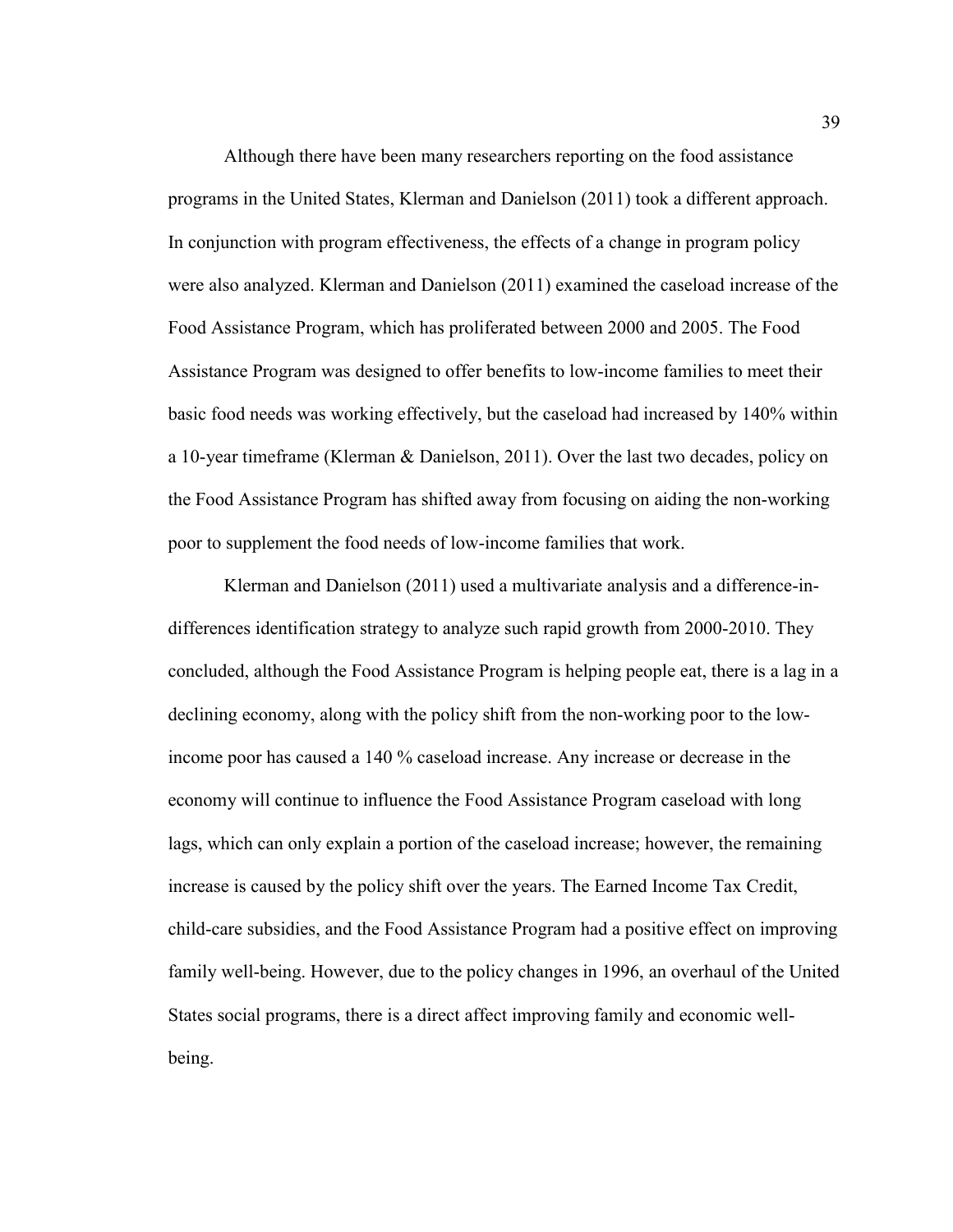This evaluation of the SNAP, also known as the Food Assistance Program, rapid caseload increases from 1989 to 2009 according to Jacob Klerman and Caroline Danielson (2011), presented a drastic caseload increase between 2000 and 2005 by half. This rapid increase in caseload was triggered by a Great Recession and a shift in policy from Food Assistance Program families combining the assistance with other cash assistance programs to Food Assistance Program families with the absence of cash assistance programs and income (Klerman & Danielson, 2011). The Food Assistance Program caseload grew by 140 % in just ten years, from 2000 to 2010.

Within the last two decades, there has been a broad shift in the U.S. social safety net programs possibly causing a large portion of the caseload increase; the policymakers refocused the Food Assistance Program from assisting the non-working poor to lowincome working families, as a motivation to promote people to work (Klerman  $\&$ Danielson, 2011). Continued policy changes and reforms over the 2000s allowed states the flexibility to focus food assistance toward working families. Such changes have allowed easier access to the Food Assistance Program and restricted access to cash programs, hence increasing the caseload. According to Klerman and Danielson (2011) policy changes, reforms, and the Great Recession triggered a rapid caseload increase within two decades (Klerman & Danielson, 2011). The study focused on the roles of the policy changes, and the economy to get a more robust interpretation of the caseload increase over a 20-year span.

In more current research, Slack and Myers (2014) examined the geography of the program, the changes in Food Assistance Program recipients during and before the Great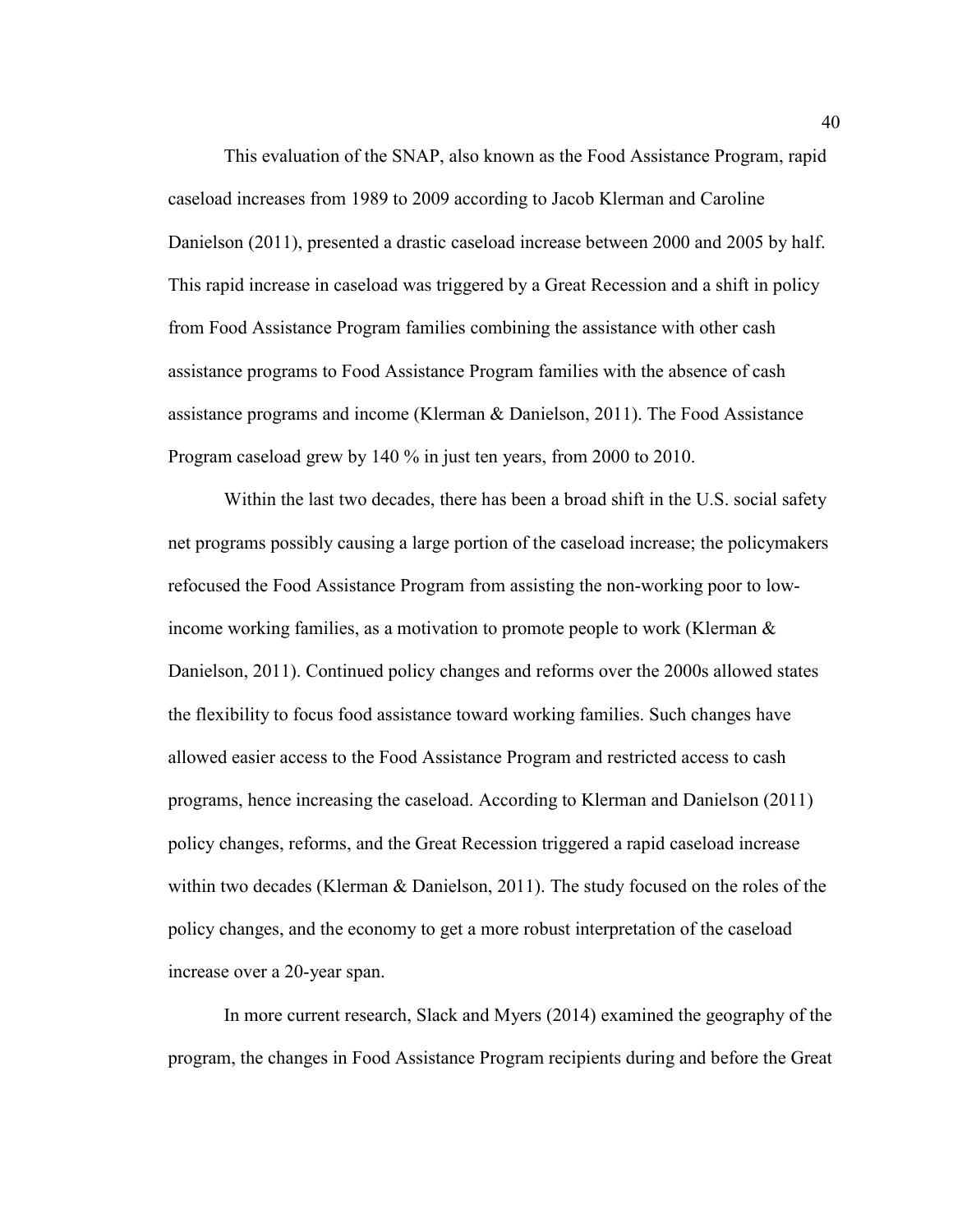Recession, and other characteristics associated with this result. Based on its geography, they examined the changes in Food Assistance Program recipients during and before the Great Recession, and other characteristics associated with this result. This quantitative study applied descriptive statistics to examine data pulled from the US Department of Agriculture. The findings show a substantial difference in Food Assistance Program usage during the downturn of the economy. The study concluded increased participation in the Food Assistance Program in areas that were affected by the Great Recession, where foreclosures and unemployment increased. These results embrace a variety of implications for the policy on the Food Assistance Program, especially during a time of economic downturn.

Although this program is administered by the states, it is funded by the federal government; the Food Assistance Program is structured as a safety net to supplement the food needs of low-income families under the income poverty threshold and prevent food insecurity (Benefits.gov, n. d.). According to Klerman and Danielson (2001), the Food Assistance Program was originally designed for non-working, no-income families. However, today the Food Assistance Program is meant to prevent hunger and reduce food insecurity by only supplementing the food needs of low-income families (Slack & Myers, 2014). Is it achieving its goal without additional food sources? Currently, a household of one person, with no income, can receive a maximum of \$194 a month; this distributes to less than \$6 per day for food; the amount decreases per person as more individuals are added to the group (Gunderson, 2015).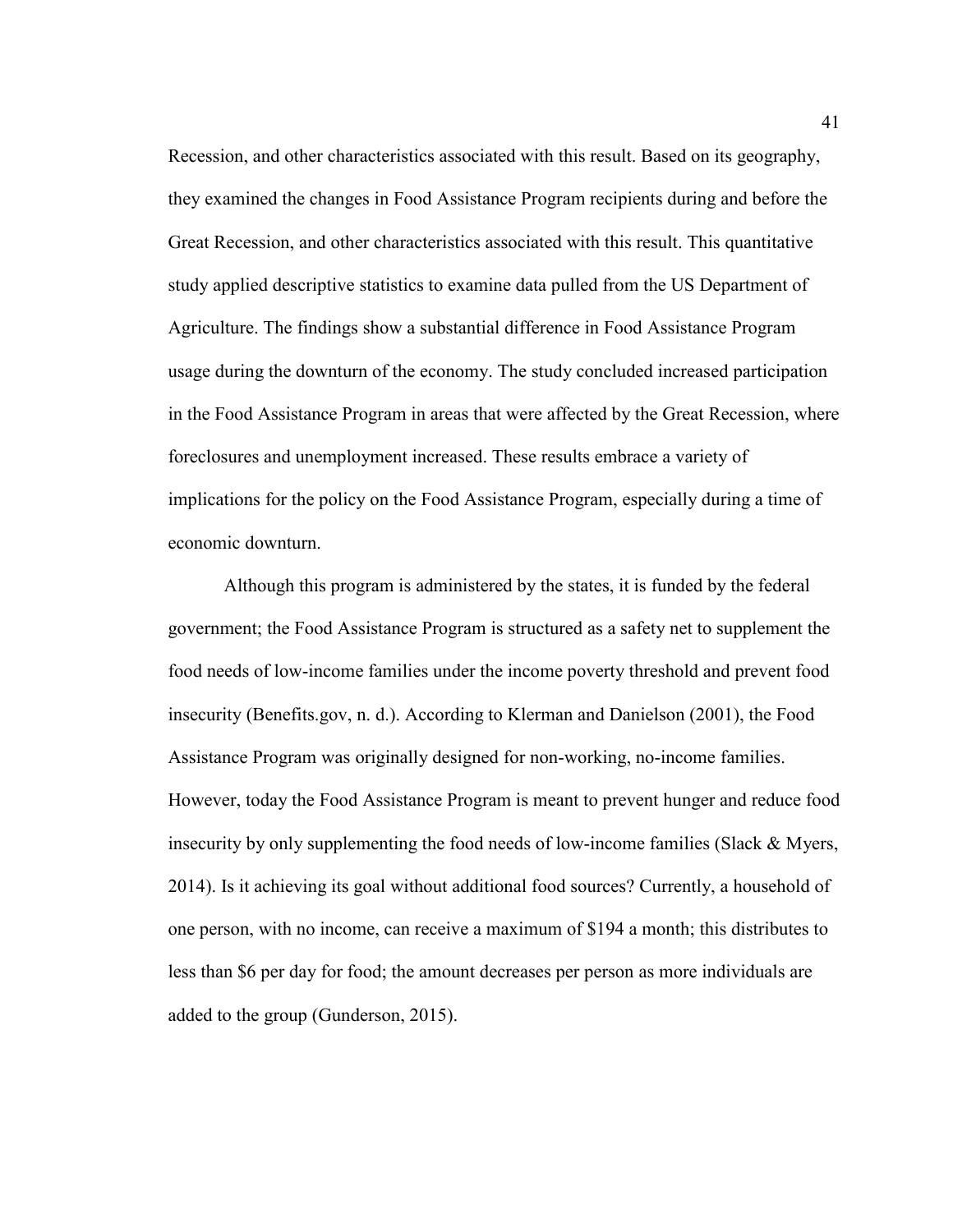Although Gassman-Pines and Hill (2013) agree with Klerman and Danielson (2001) in the policy change affecting the increase in Food Assistance Program recipients and caseloads, Slack and Myers (2014) insist on a downturn in the economy and a Great Recession for increased participation in food assistance and caseload spike. However, Gundersen (2015) cites a 14 million participant increase and a fifty-billion-dollar increase since the Great Recession, even though the economy recovered. Most of the studies focus on the increase in participation of the program rather than the effectiveness of the program.

I have not encountered differing point of views from authors on the same subject until now. Although they don't agree on why the caseload increased, they do agree on the Food Assistance Program meeting the basic needs of low-income families. However, I disagree with all the authors in this area. An enormous amount of low-income families depends on private food assistance, such as food pantries and soup kitchens due to the failure of the public Food Assistance Program (Nichols-Casebolt & Morris, 2002). Families with no income are relying on additional food sources, such as food pantries and soup kitchens to meet their basic food needs.

Different points of view can benefit a qualitative researcher to identify different gaps in previous research to identify the issue that needs to be addressed. This opposition inspired some critical thinking on the subject; therefore, leading to richer data being presented. To get a better understanding of the problem, a researcher must broaden his viewpoints within the literature review (see Maxwell, 2013). This literature supports the Food Assistance Program in its ability to meet the basic needs of low-income families,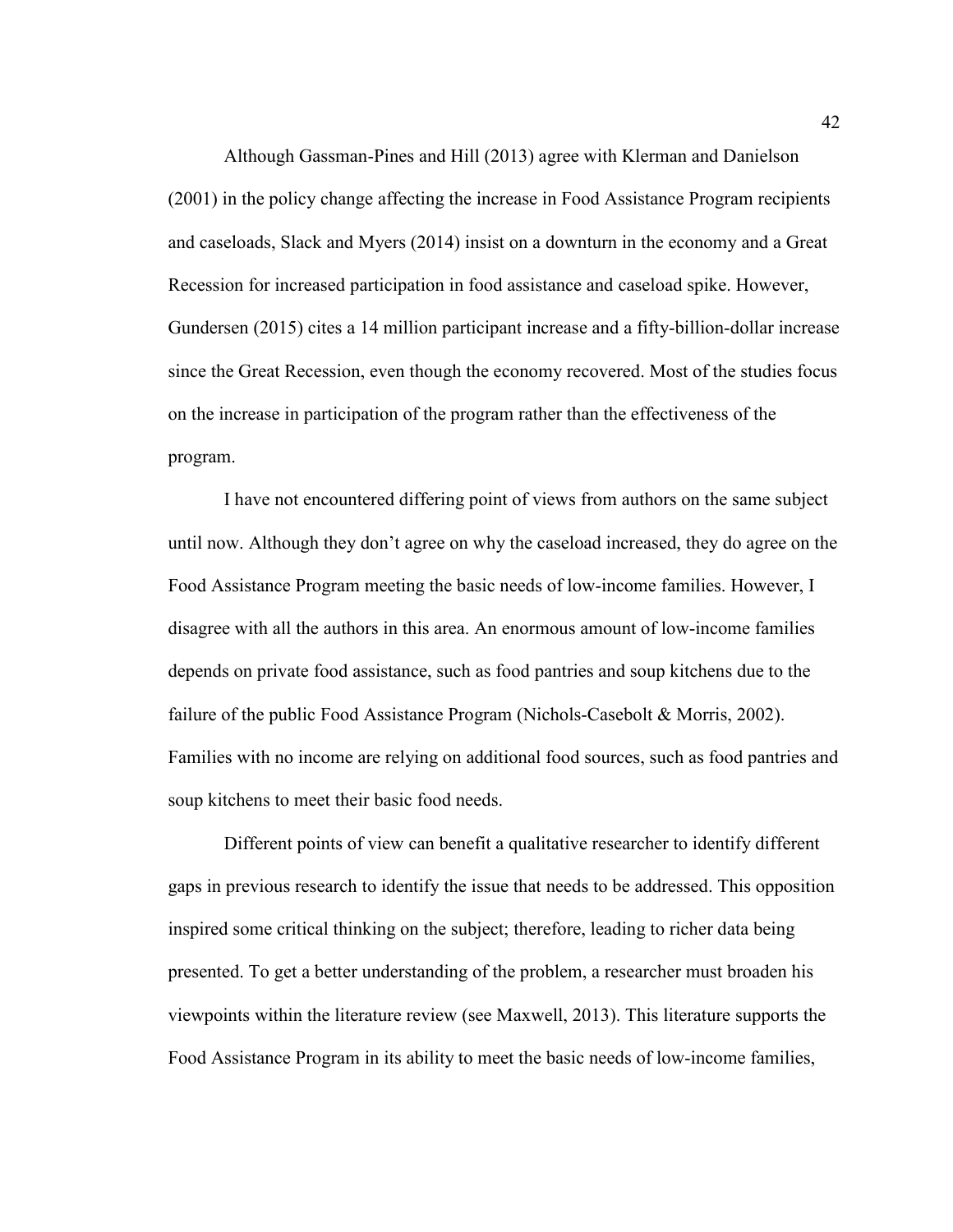while my study questions the effectiveness of the program. This literature provided a rich perspective from the different views on the program. For example, Gassman-Pines and Hill (2013) and Slack and Myers (2014) point to the policy change in 1996 shifting the focus from no-income poor to the low-income working families. This perspective will offer a better analysis for my study which focuses on the effectiveness of the Food Assistance Program.

Literature has documented both the positive and negative impact of the food assistance programs and their ability to reduce food insecurity. Research has also documented the effects of the Great Recession (Klerman & Danielson, 2011) and the link between the food assistance programs and obesity among adults and children (Nguyen et al., 2015). It has also been documented that families are forced to rely on multiple food programs and other sources to supplement their food needs (Nichols-Casebolt & Morris, 2002). Regardless where they live, program recipients are seeking additional means of food to survive. While the Food Assistance Program is reducing some food insecurity among working families with some income (Huffman & Jensen, 2008), other families with no income are not getting the minimum daily food needs (Daponte et al., 2004). Even though the result of the Food Assistance Program sounds grim, not all families have the same experience.

It is known that that families with no income are still experiencing food insecurity on the Food Assistance Program (Nichols-Casebolt & Morris, 2002; Daponte et al., 2004). It is also known there is a need to re-evaluate the formula used to determine benefits and make it more effective by ensuring low-income households have enough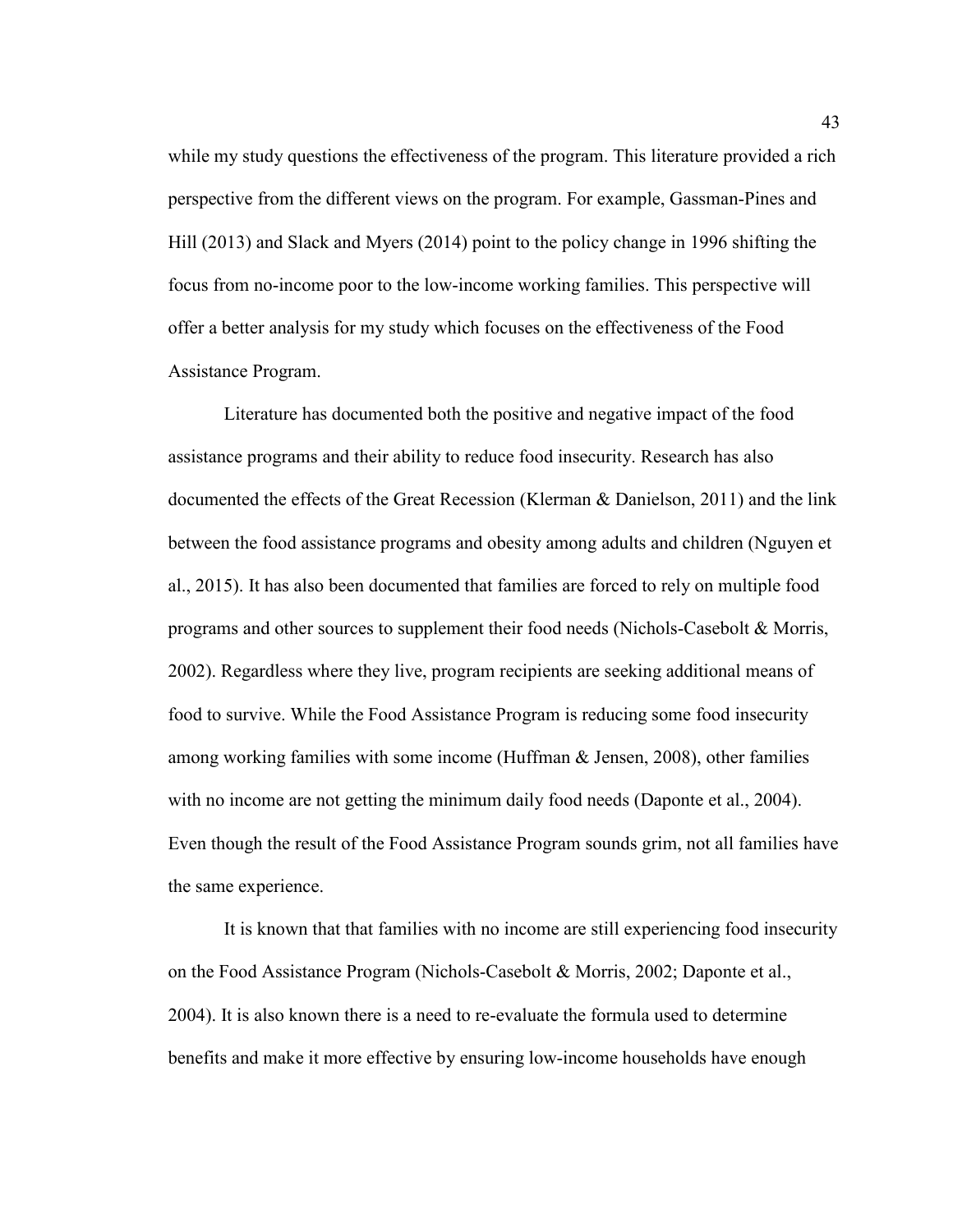food. There is little known about the Food Assistance Program's distribution mechanisms and its ability to provide food assistance for families with no income and access to alternative food sources**.** Researchers have cited the program effectively reduces food insecurity when it is combined with income and other food sources, such as food shelters and soup kitchens (Daponte et al., 2004).

Current program policy is geared towards assisting working families toward supplementing their food needs. What is not known, however, is the distribution mechanisms of the Federal Food Assistance Program and its ability to meet the basic food needs of families with little to no income and limited access to alternative food sources in the United States. The PFT may provide insight into how on the Food Assistance Program's distribution mechanisms and understanding the needs of the entire population.

#### **Summary and Conclusions**

The Food Assistance Program is only able to increase food security when it is combined with other public and private food programs. Even then, families are still finding themselves with a food shortage at the end of the month. The policy shift from the no-income poor to working low-income was not beneficial for individuals and families with exhausted financial resources or in-between jobs. Families on the Food Assistance Program are forced to buy cheap food to stretch their buying power, causing preventable diseases, such as high blood pressure, diabetes, and obesity. Researchers have called for an evaluation of the distribution formula used to determine the amount of food needed to reduce food insecurity.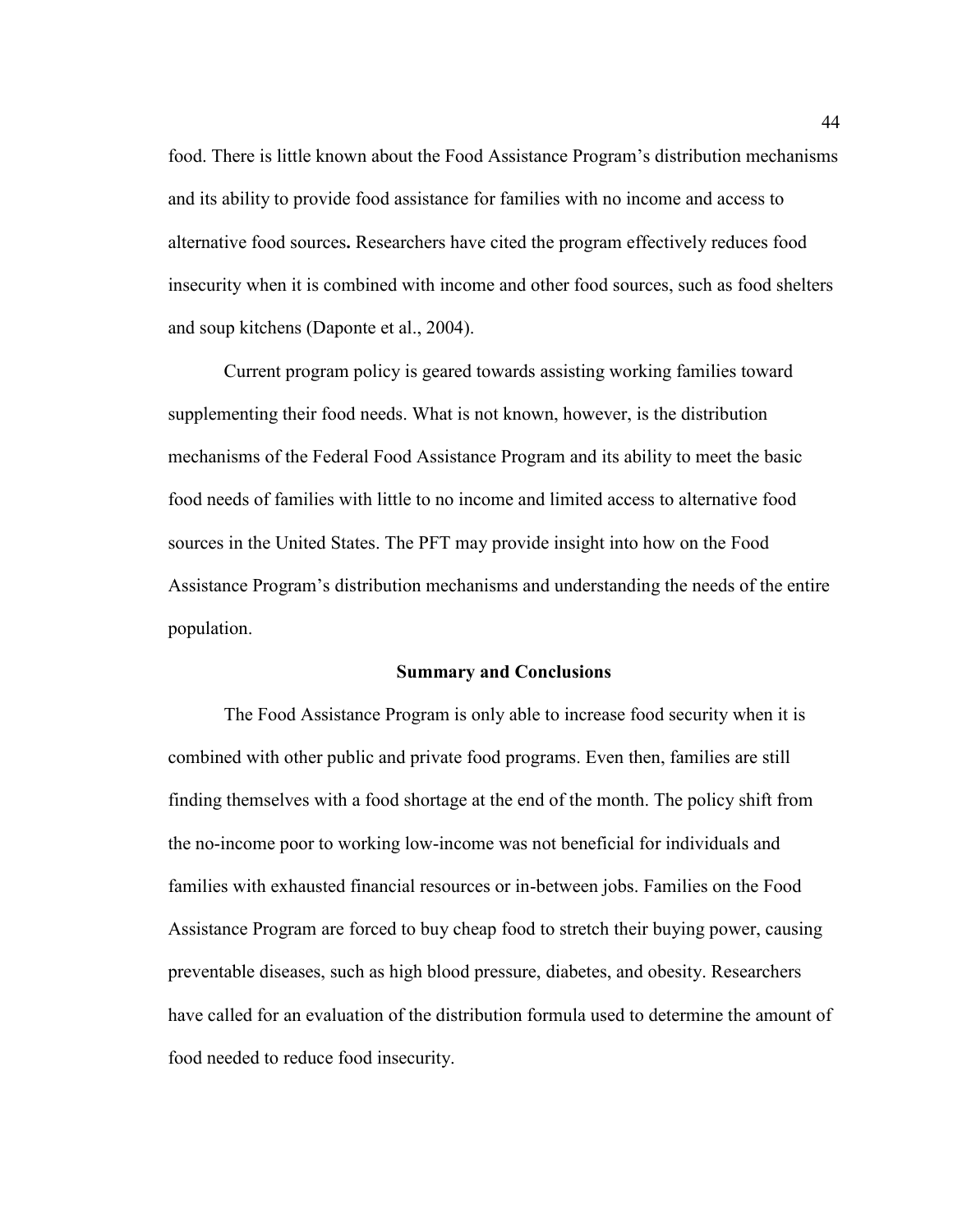This gap in the literature for the federal Food Assistance Program's distribution mechanisms and its ability in meeting the food needs of families with little to no income and access to additional food sources. The next chapter will provide information on how this study was performed, how the participants were identified, the questions that were asked, and how the information was organized, coded and analyzed.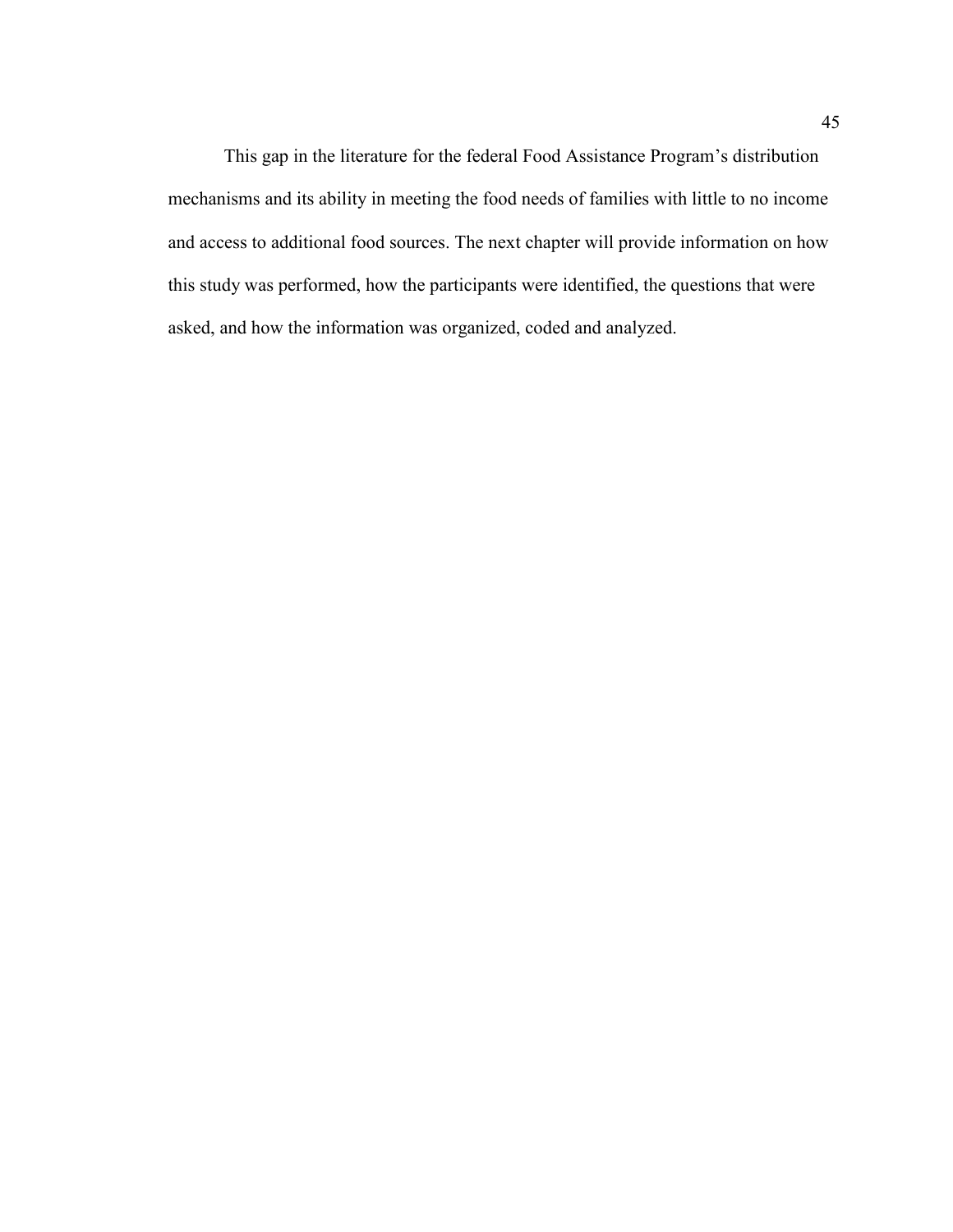#### Chapter 3: Research Method

# **Introduction**

This study was conducted to gain a better understanding of the effectiveness of the Food Assistance Program distribution mechanisms in meeting the needs of individuals who have limited income and limited access to alternative food sources. This study was a case study in a county with greater than expected levels of poverty in the Great Lakes region of the United States, which was selected given its large population of families living below the poverty level. According to the U.S. Census Bureau (2016), 25.1% of families are below the poverty level in the selected county in the Great Lakes region alone compared to 14.8% overall in the United States. The purpose of this study was to describe the experiences of the families on the Food Assistance Program with little to no income. In this case, a household of four people with at least two children was considered a family. The family was required to be participating in the Food Assistance Program and could have little to no access to income.

The information collected in the interviews (see Appendix B) were divided into factors and categories such as food security, food insecurity, additional food resources, and additional challenges. These factors and categories were measured in a thematic process and compared to each other for patterns regarding how effective the Food Assistance Program is in the studied county. These variables were in line and related to the theoretical construct of the study, which was the PFT. This theory has been used to evaluate different aspects of food assistance programs and is generally associated with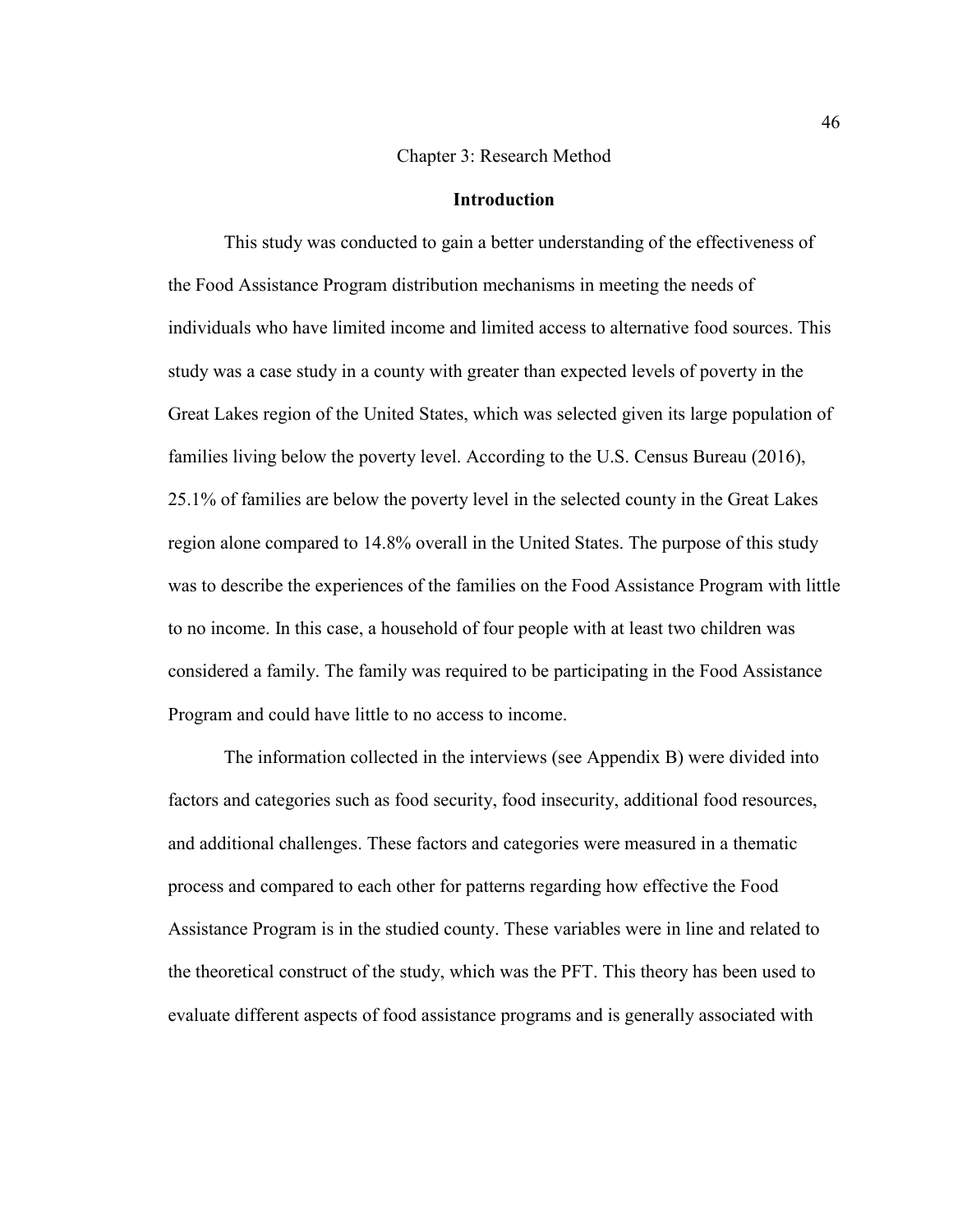the works of policy analysis, ranging from evaluating existing policy to targeting social problems such as social well-being and economic efficiencies (Mettler & Sorelle, 2014).

## **Research Questions**

The main research question was: How does policy feedback theory help explain the role of distribution mechanisms in helping the Food Assistance Program to meet the needs of individuals who have limited income and limited access to alternative food sources below the poverty level in a county with greater than expected levels of poverty in the Great Lakes region of the United States? To help answer this principal research question, the following secondary question was designed: What are the role of ideas, actors, and networks in supporting the Food Assistance Program meet the needs of individuals with little to no income and limited access to alternative food sources?

#### **Research Methodology**

I used a qualitative method for this study on the Food Assistance Program and its distribution mechanisms. The qualitative method allowed me to explore the social problem by understanding the meaning of the groups involved (see Creswell, 2009). This method allowed me to explore the effectiveness of the Food Assistance Program by answering my research questions to gain a better understanding of its ability to provide enough food for families with limited income and limited access to additional food sources along with its impact on the recipients. Furthermore, qualitative methods are often used for more flexible spontaneity, exploring a phenomenon in its natural environment (Rudestam & Newton, 2007), which fit the nature of this study. A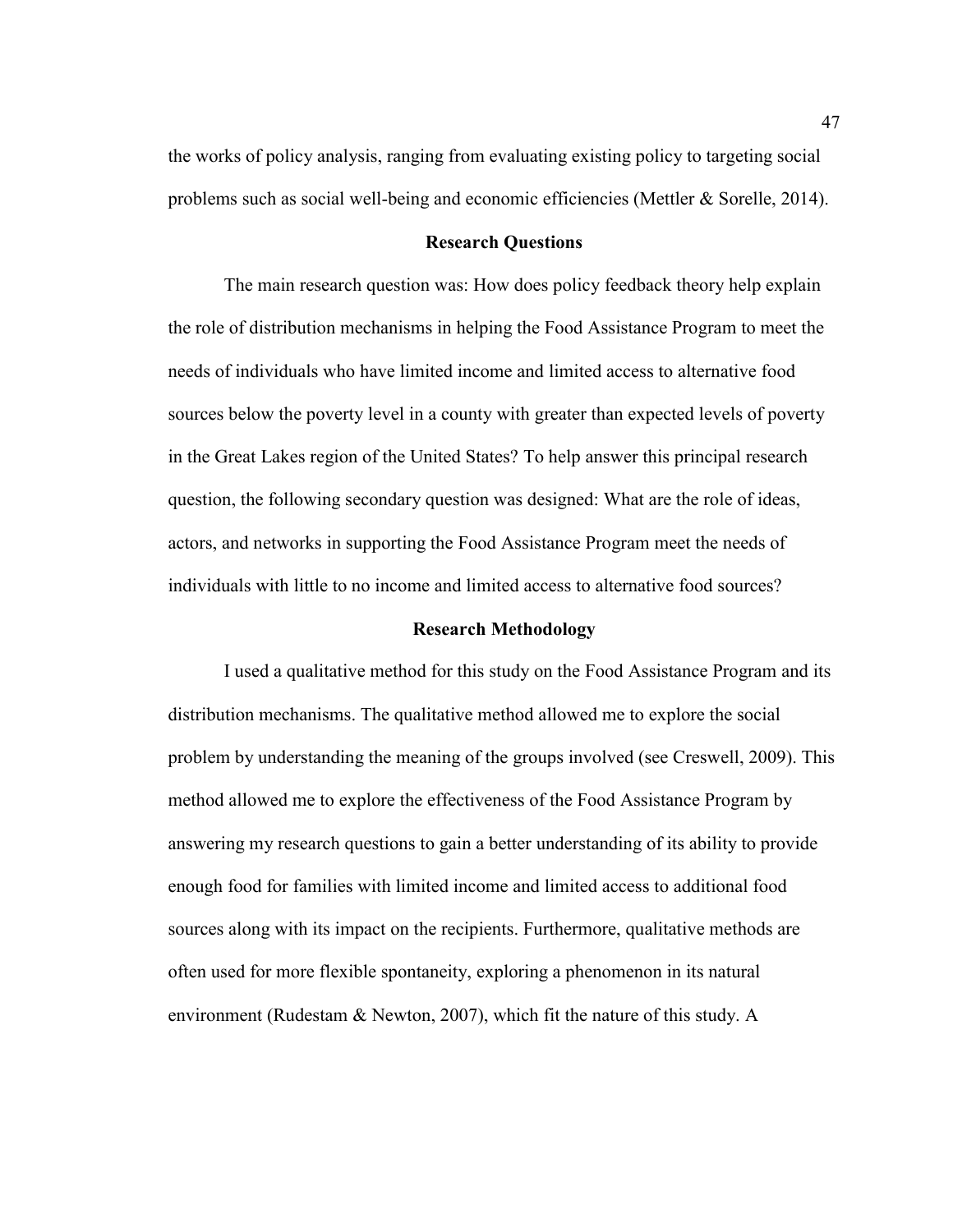quantitative methodology was not selected for this study due to the lack of qualitative studies on the Food Assistance Program.

# **Research Design**

A research design is a plan guiding the researcher through a process of collecting, analyzing, and interpreting data in a direct flow to answer specific research questions aligned with the purpose of this study (see Yin, 2008). This process served as a step-bystep framework for my research. A case study design was selected to examine the experiences of families participating in the Food Assistance Program and further understand the effectiveness of the Food Assistance Program. The case study design was in alignment with my methodology, and research questions; due to a limited timeframe, this consistency provided an in-depth evaluation of the effectiveness of the Food Assistance Program (see Creswell, 2014).

Other relevant designs like phenomenology, grounded theory, ethnography, and narrative designs were considered but may have been less effective in providing the understanding necessary for families on the Food Assistance Program. This case study design was the best fit to examine a bounded system to gather information (see Creswell, 2014). The case study design was most applicable to this study and was selected because I was concerned with what is occurring over time and what was currently being experienced or has been experienced as the result of a phenomenon.

# **Role of the Researcher**

The research for this study was conducted by me as the researcher. I identified myself strictly as a doctoral student researching to be used exclusively for completing my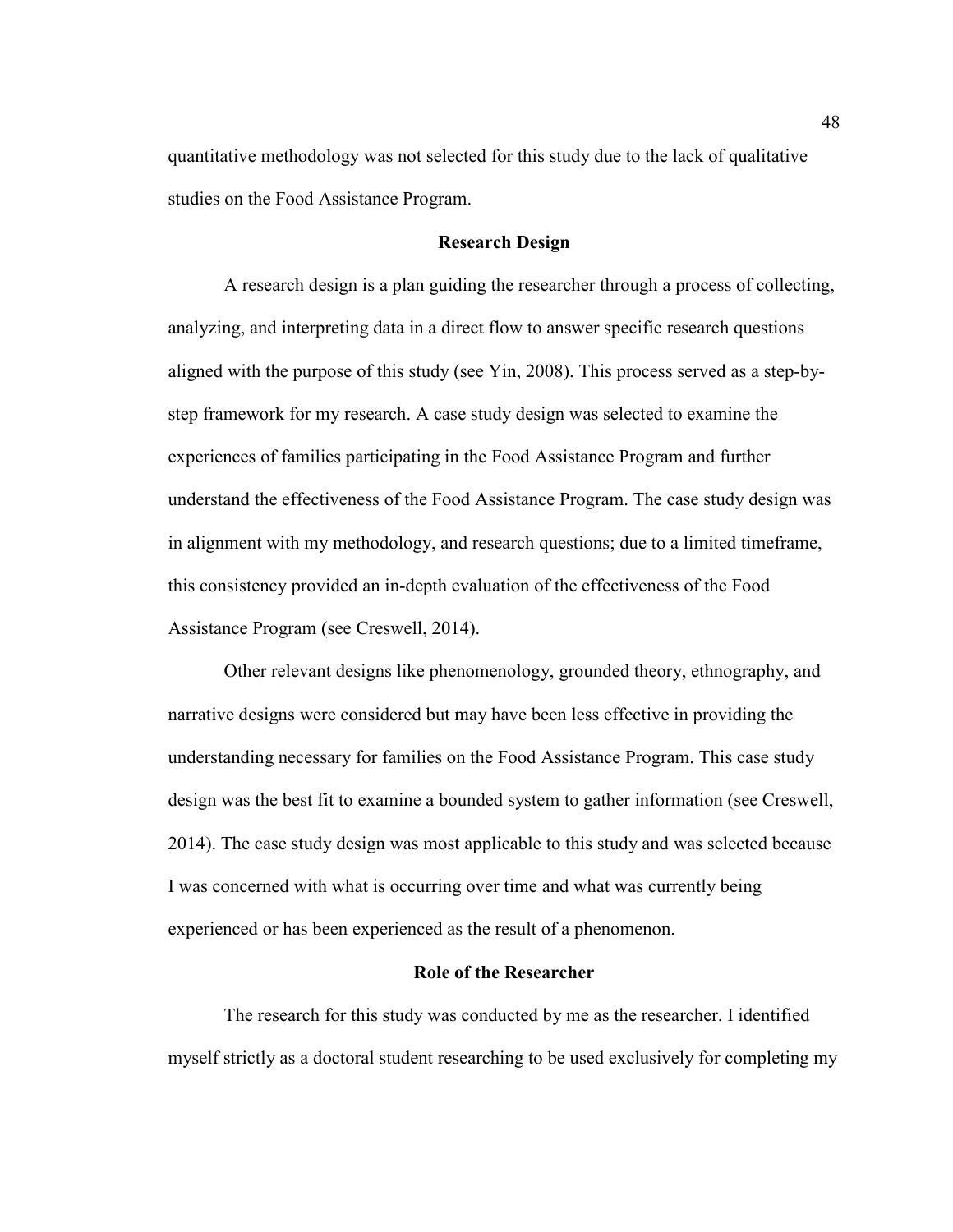doctoral dissertation at Walden University. I discussed the proposed study with active program recipients over the phone. Once contact was made with interested participants, I served as the point of contact with participants. A letter describing the proposed study was also sent to the state located in the Great Lakes region of the United States for approval.

# **Procedures**

The following procedures served as a sequential guide for me as the researcher in recruiting and informing interview participants, collecting and analyzing the

, and validating the findings:

- 1. Contacted, via e-mail and telephone, DHHS to provide information about the study.
- 2. Requested approval to conduct the study from the county DHHS.
- 3. A letter was sent detailing the nature of the study to DHHS Institutional Review Board (IRB) to ensure the protection and confidentiality of program participants, approval granted.
- 4. Posted recruitment flyers at local supermarkets in low-income cities of the county with greater than expected levels of poverty in the Great Lakes region of the United States and presented the study and provided a copy of the letter describing the study when contact was made.
- 5. Recruited participants to participate in the interviews. A sample of the interview questions was designed by me (see Appendix A, B, and C).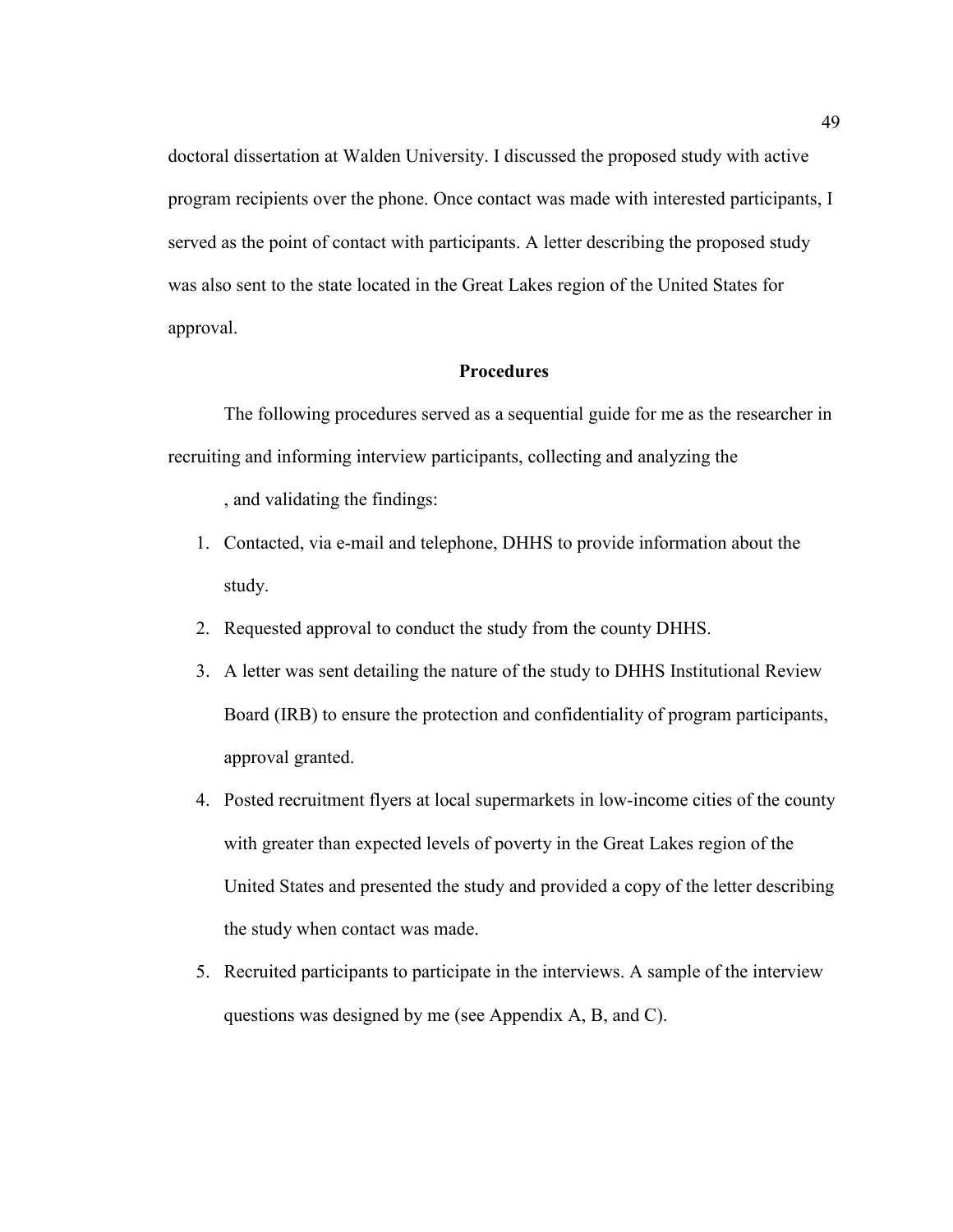- 6. During initial contact from the recruitment flyer, each participant was mailed a copy of the letter describing the proposed study and a consent form. The initial contact captured and recruited 14 participants for a detailed interview at a local library (see Appendix A).
- 7. Interviews were conducted in a private meeting room in a safe and comfortable setting. Interviews were transcribed verbatim and analyzed according to steps outlined at the end of this chapter.
- 8. Data collected from the interviews were coded manually into chunks of information manually and analyzed in a thematic analysis process for patterns to interpret the information.

## **Ethical Issues and Participation**

Participation in this study was voluntary and confidential for all participants. Permission was granted by the county director of the DHHS and the DHHS IRB of the county located in the Great Lakes region of the United States. The participants in this study were adult males or females 21 or older representing a family of at least two children under the age of 18. Participants were recruited at three local supermarkets in the studied county that accepts the Food Assistance Program benefit cards. No known harm was associated with participating in this study.

Given that I am a state employee, I segregated my role as a civil servant to administer the study. I introduced myself as a Ph.D. candidate with Walden University. I kept my role objective and neutral, allowing the participants to provide information that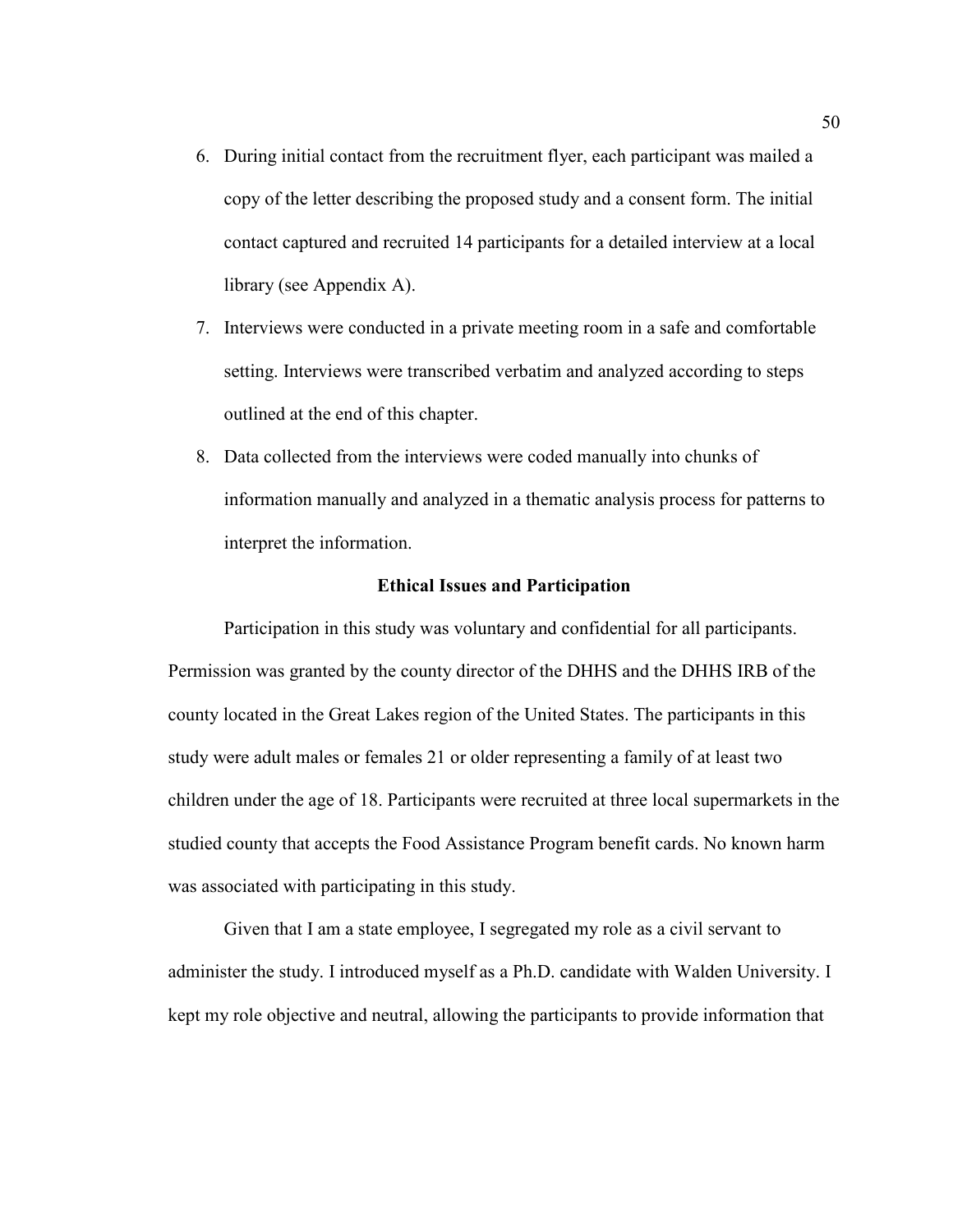is not distorted, keeping the contact open and honest. My role as the researcher was communicated with the participants to prevent bias and distortion in the study.

All 14 participants were required to complete a consent form before participating. Each participant's confidentiality was protected on a password protected drive during the selection process and locked in a box before and after the interview. Interviews were conducted in a private meeting room at a local public library in the county with greater than expected levels of poverty in the Great Lakes region of the United States. Interviews, journals, files, and notes were stored on a password-protected drive and kept in a locked box in my home during all phases of the study. Only I have access to the interview notes, journals, and validated results. Identifying information was removed from journals and notes before data validation.

## **Data Collection**

Primary data for this study was collected through interviews. The first primary data source consisted of interviews with Food Assistance Program recipients from a county with greater than expected levels of poverty in the Great Lakes region of the United States. The sample for this interview group consisted of 11 participants, heads of families, selected from three different low-income cities in a county with greater than expected levels of poverty in the Great Lakes region of the United States. These individuals were recruited from supermarkets that accept the Food Assistance Program benefit cards via random sampling from a recruitment flyer posted to recruit voluntary participants. The participants were required to be a family of at least two children under the age of 18 years and have minimal to no income. Studies have suggested families with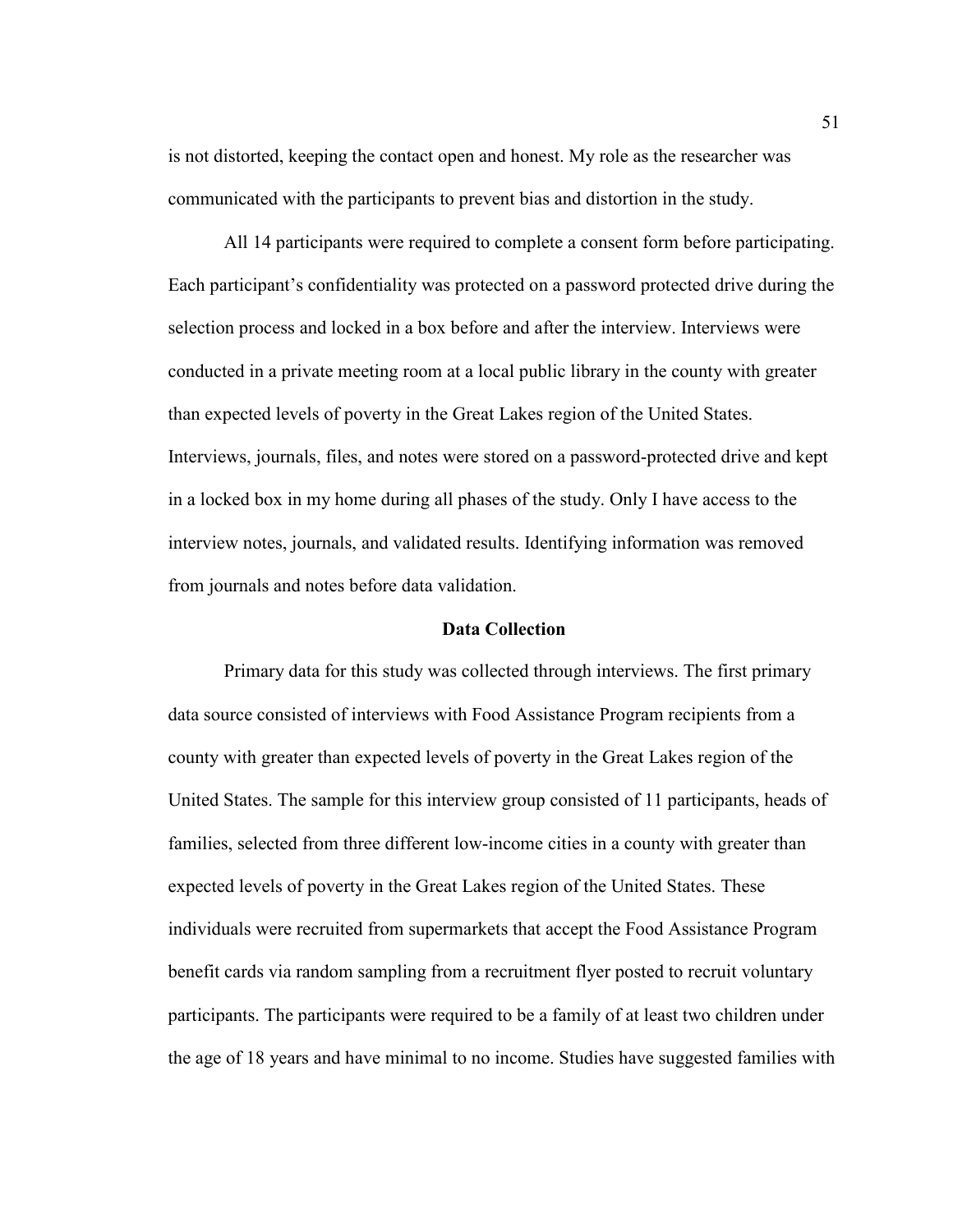income and access to additional food sources experience less food insecurity (Daponte et al., 2004). Other studies suggest food security was only possible when families participated in multiple food programs along with the Food Assistance Program (Oberholser & Tuttle, 2004).

Participants were recruited with an informational flyer posted in the "help wanted" sections of three major local supermarkets in the county with greater than expected levels of poverty in the Great Lakes region of the United States. The flyer consisted of general information about the study and my contact information. The recruitment process for limited income participants at local supermarkets where Food Assistance Program cards are accepted for potential volunteers was the desired strategy to recruit participants while guaranteeing confidentiality.

The interviews focused on the food needs of the participant with the intent to put the participant's experience in the proper context. The initial contact was comprised of building rapport, signing the consent form, and gathering the interview information. Information gathered during initial contact provided further insight if the client qualified to participate in the final interview. The initial contact discovered if the participant met the age and family size requirements. The purpose of sharing the information was to assist in building rapport and developing credibility towards sharing their experiences objectively. No specific research questions were addressed during the initial contact. The initial contact was used to screen for participants with little to no income to participate in the one on one interviews.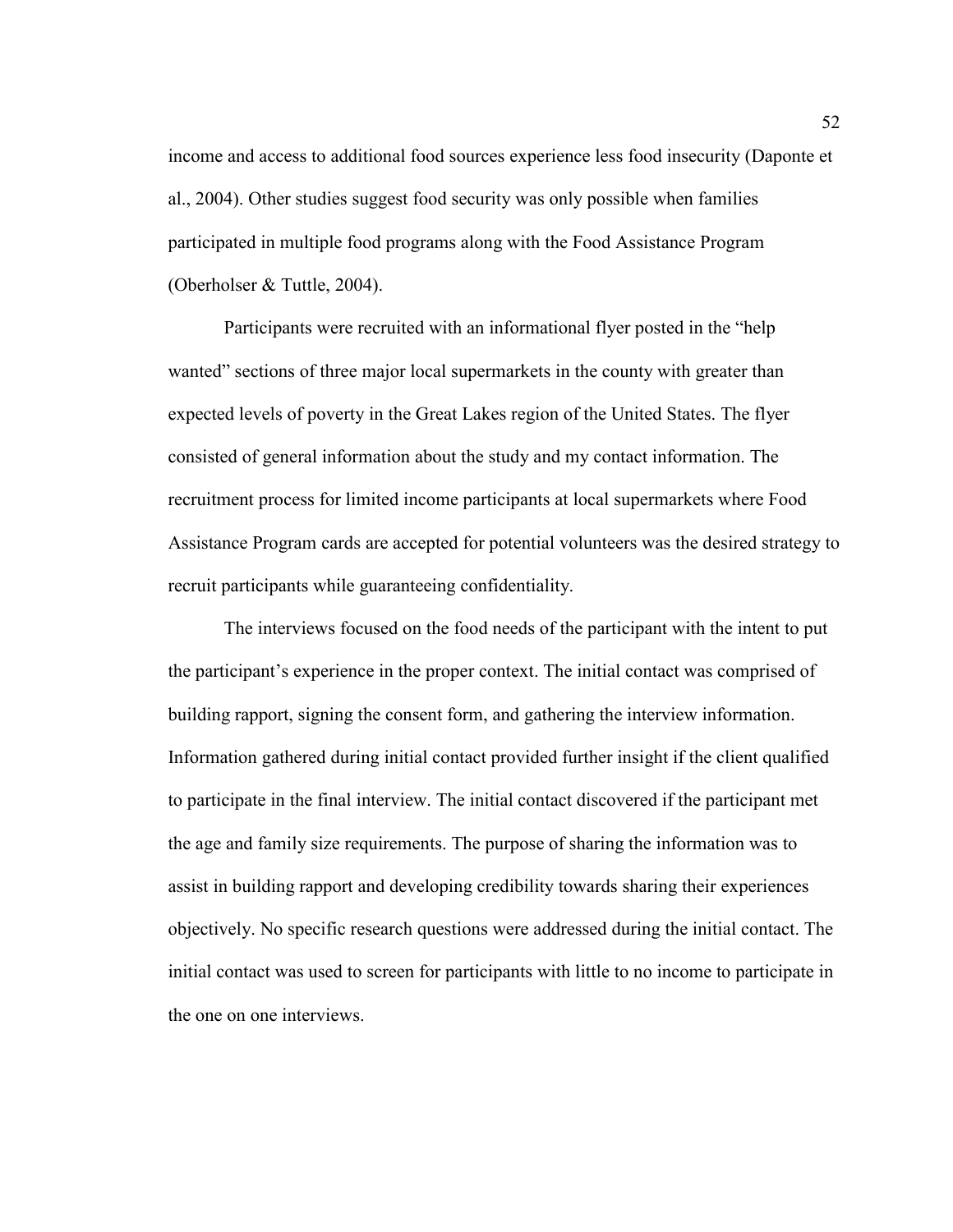The interviews also addressed the details of the participants' present experiences, by asking focused questions that stemmed from the research questions in this study. The interviews were conducted at a local library in a safe and comfortable setting that was free from distraction and ensured privacy. As a first step in the data analysis process, data were organized from the interviews to create and organize files as the first step towards beginning the analysis process (see Creswell, 2004). Interviews and files were preserved in a locked box in my workspace. The process of analyzing the information began once the data were detailed and transcribed.

The second source of primary data consisted of interviews with Food Assistance Program supervisors or middle managers (administrators) with the first-hand experience with distribution mechanisms. Managers and directors are experts and elaborated on the effects and changes of the distribution mechanisms of the Food Assistance Program over the years.

The third data source consisted of documentaries and statistical reports on food assistance and Hunger in the United States. These data sources will provide corroborating evidence regarding getting multiple data sources, methods and theoretical schemes; to secure a reliable study. According to Nowell, Norris, White, and Moules (2017), the additional focus on rigorous and relevant thematic analysis can also improve the credibility of the research process.

The data collection process was tedious and lengthy; therefore, the NVivo software was employed to manage the data. Although NVivo helped manage and sort the information, it did not code the data. Coding was necessary to reduce the ample data into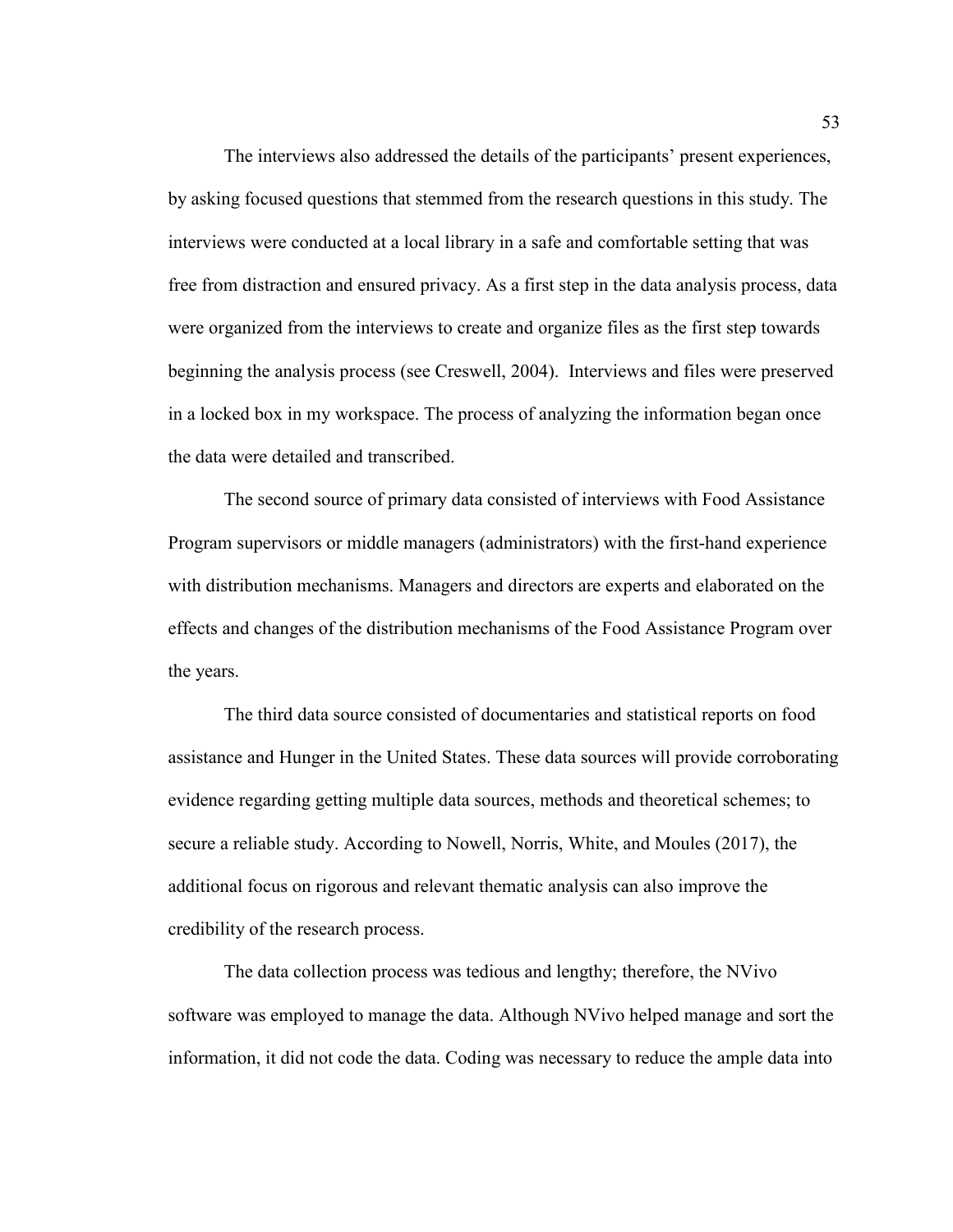smaller amounts of information, in a meaningful and systematic way. The data coding process was conducted with open-coding. There were no pre-set codes, but I developed and modified the codes through the coding process. I manually coded the data; however, Microsoft Excel was also helpful in coding data (see Bree  $\&$  Gallagher, 2016)

### **Data Analysis**

Data analysis was critical in the validation of qualitative research. Therefore, a theoretical thematic analysis method was conducted to identify patterns or themes for the qualitative data collected in the study. According to Braun and Clark (2006), a thematic analysis can identify themes (patterns) to summarize the data and make good sense of it. The first step of the data-gathering portion of my research was to understand the type of information the data conveyed, once the data were organized and then generated into initial codes. The next step was to begin listing statements in the text that had specific relevance to the phenomenon being studied. The proposed research was attempting to extract statements to understand how the Food Assistance Program affects families with little to no income.

Braun and Clark (2006) suggested a researcher employing a thematic analysis should become familiar with the data, generate initial codes, search for themes, review themes, define themes, and write up, according to their six-phase framework. A theoretical thematic process assisted me with rich text information gathered from the interviews, to get a deep level analysis on both small and large levels of data gathered. This method and procedure of analysis of the data involved careful interpretation by me as the researcher, in interpreting the data. The data collected from the 14 participants in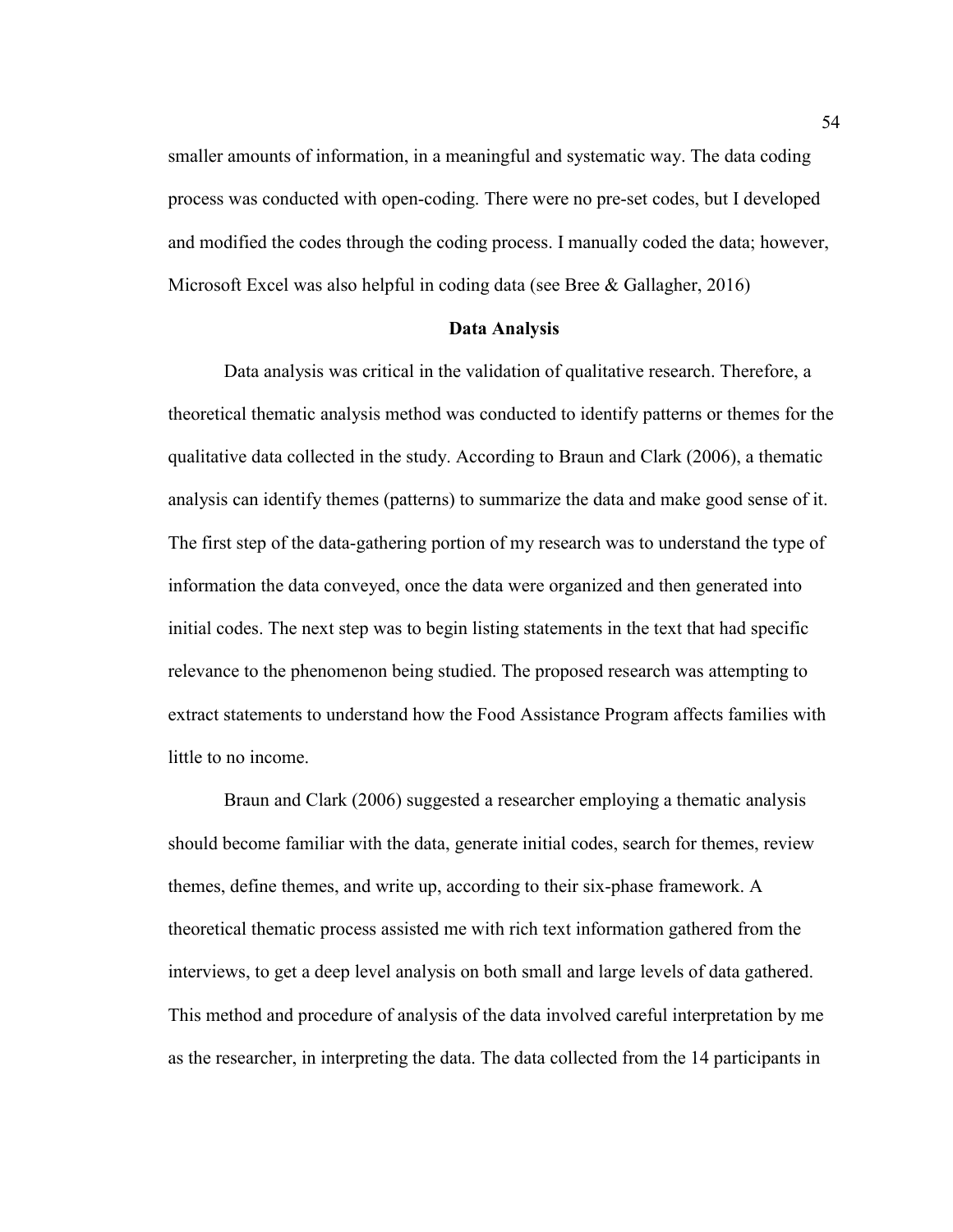the county with greater than expected levels of poverty in the Great Lakes region of the United States through the form of interviews were transcribed and analyzed through Braun and Clarke's (2006) six-step guide.

A theoretical thematic analysis was conducted to look for data between and within themes for patterns and differences related to the research question in this study. I took the following steps, in order to interpret the collected data: read and re-read the transcripts from the interview questions, organized the data in meaningful and systematic way (generated initial codes through open-coding), searched for themes related to the research question, reviewed the themes (reviewed, modified, and developed each theme), defined each theme, and completed a final write up of my findings that will follow. The data identified several themes. Examples of patterns: School Breakfast, Lunch Program, Food Pantries, Soup Kitchens, Food Shortage, Food Security, Food Insecurity, Food Assistance, and hardships.

## **Verification of Validity**

Reliability and validity were evaluated in this qualitative research study by me as the researcher checking the accuracy of the findings, using specific procedures such as triangulation, descriptions, and bias clarification. In this research, I strived for consistency throughout the study with stringent documentation of the processes (see Creswell, 2009). Triangulation also ensured a comprehensive, rich, and robust account for the qualitative researcher (see Patton, 2002).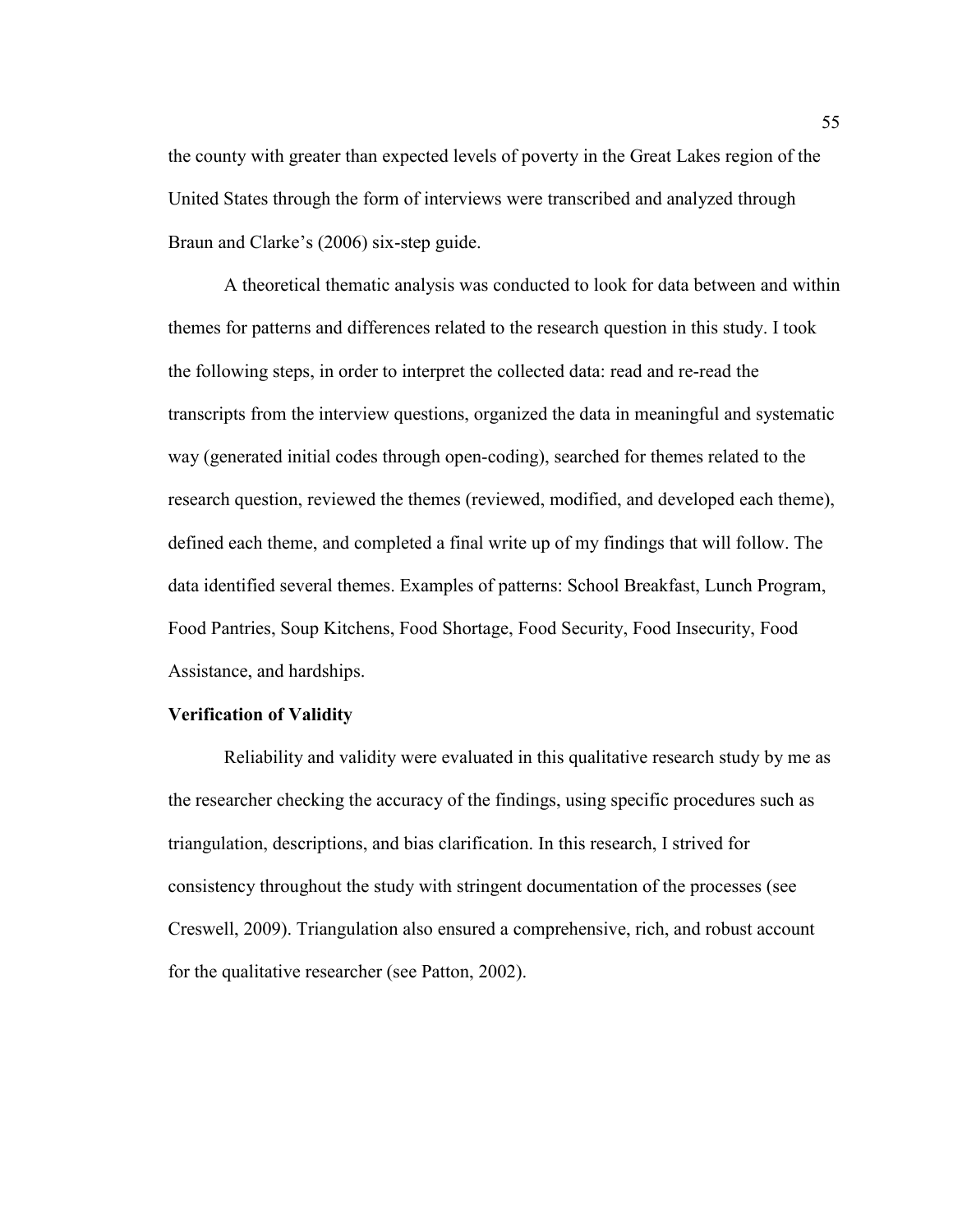## **Triangulation**

Data source and data-point triangulation were used in this study, to strengthen the validity and reliability of the data, establishing consistency among the data, and arriving at the evidence for reasonable conclusions. Participants were recruited from three different low-income areas (cities) within a county with greater than expected levels of poverty in the Great Lakes region of the United States, to enhance the data-point reliability for the validation of consistency in my findings. Likewise, the Food Assistance program directors or middle manager (administrators) interviews were recruited from personnel from different DHHS districts across the selected county in the Great Lakes region of the United States. The third data source was gathered from documentaries and statistical information that focused on food assistance and Hunger in the United States. These different data sources provided corroborating evidence regarding getting multiple data sources, methods and theoretical schemes and secured a reliable study. According to Nowell et al. (2017), the additional focus on rigorous and relevant thematic analysis improved the credibility of my research process.

#### **Reliability**

There are two issues that could have affected this study regarding reliability and validity. First, I work for the Department of Health and Human Services (DHHS) as a manager which could be a conflict of interest and could have affected the reliability of the study. However, I segregated my civil service role entirely during the process and presented myself strictly as a Ph.D. candidate from Walden University. Secondly, I grew up on the benefits; therefore, I clarified any bias from the outset of the study so that the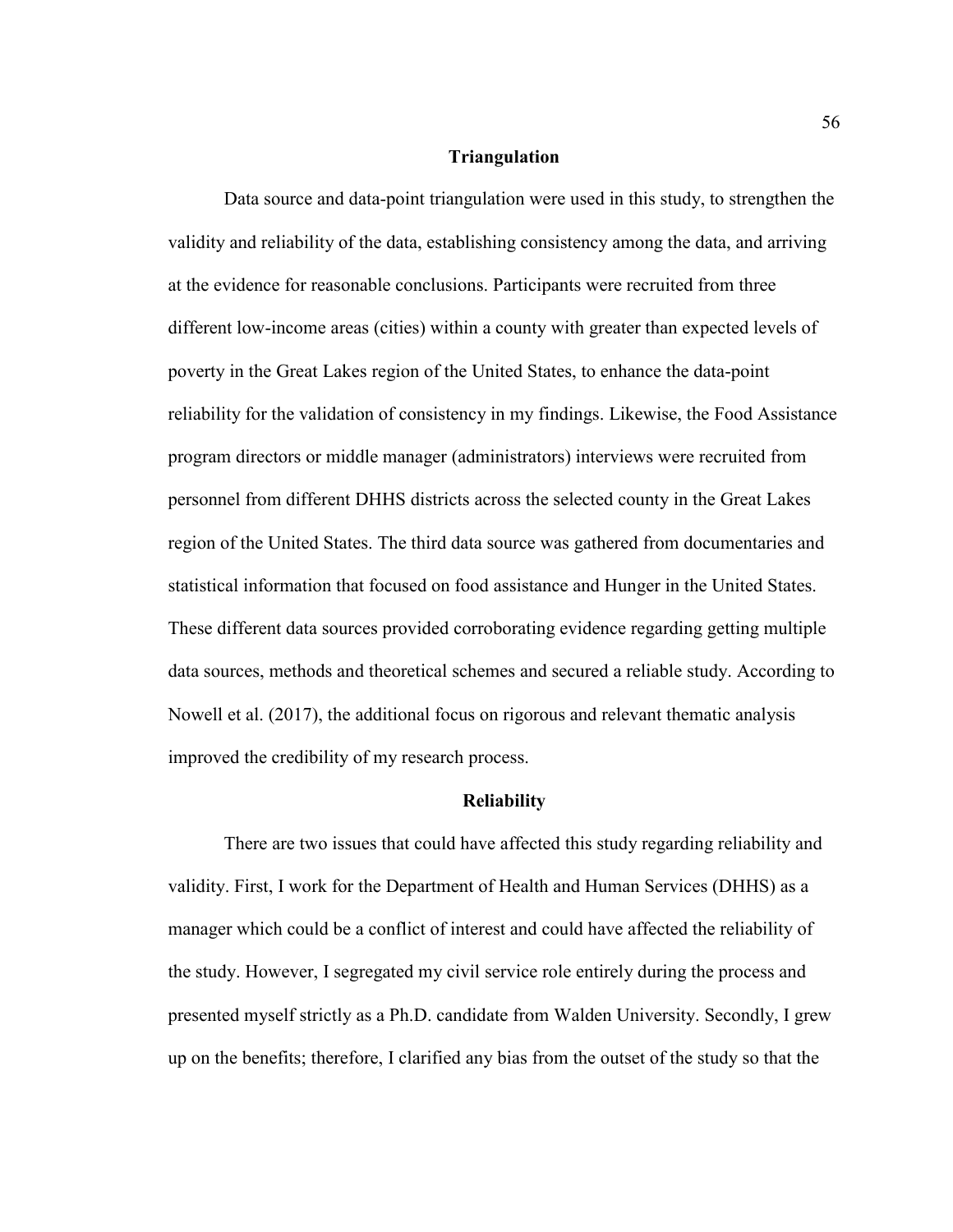reader understands my position to ensure the evidence of trustworthiness and quality of my research. My research employed peer review and debriefing, to clarify researcher bias, member checks, and rich, thick description (see Creswell, 2009).

Clarification of researcher bias was critically important in this study. The reader needs to understand the researcher's position about this topic (see Creswell, 1998). I was a former recipient of the Food Assistance Program. During my adolescence, I experienced increased stress and anxiety from food insecurity while participating in the Food Assistance Program. Feeling hungry and scared were common occurrences. Verifying the findings kept the essence of qualitative inquiry intact (see Creswell, 2009). I was cognizant of my experiences and bracketed them accordingly to ensure the integrity of the study.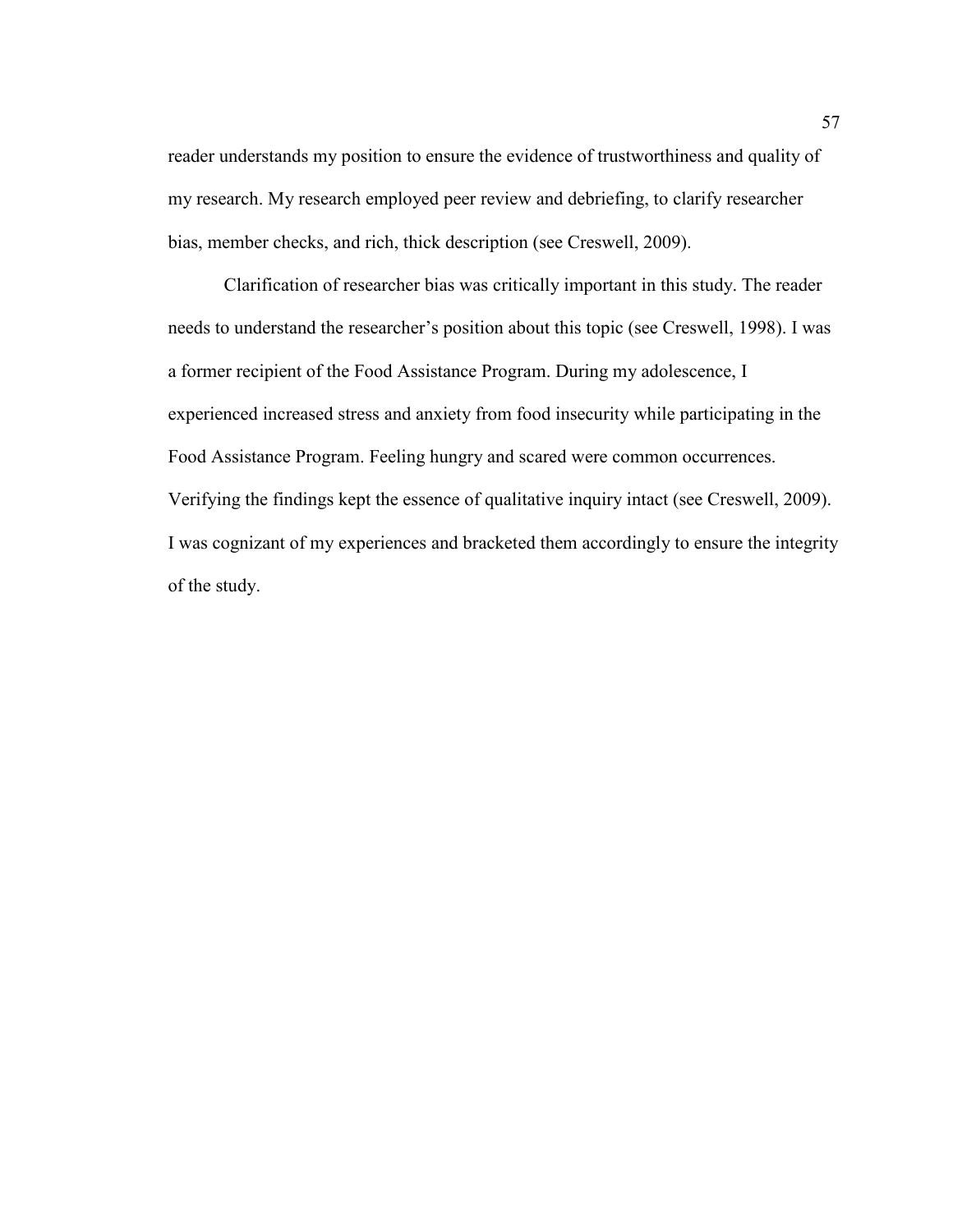# Chapter 4: Results

# **Introduction**

The purpose of this case study was to address the issue of hunger by broadening understanding of the role distribution mechanisms supporting the capacity of the federal Food Assistance Program for individuals with limited income and access to alternative food sources. The principal research question was: How does policy feedback theory help explain the role of distribution mechanisms in helping the Food Assistance Program to meet the needs of individuals with limited income and limited access to alternative food sources living under the poverty level in a county with greater than expected levels of poverty in the Great Lakes region of the United States? To help answer this principal research question, I developed a secondary question: What role do ideas, actors, and networks play in supporting the Food Assistance Program to meet the needs of individuals with little to no income and limited access to alternative food sources? The data collected for this study were gathered to answer these research questions.

#### **Demographics**

Participant demographics and characteristics relevant to the study included 11 Food Assistance Program recipients and three program administrators from the DHHS in the county with greater than expected levels of poverty in the Great Lakes region of the United States. This study allowed the participants and administrators an opportunity to share their personal experiences with the Food Assistance Program (see Appendices B  $\&$ C). All the interviews were conducted in a private setting at a local library in the studied county.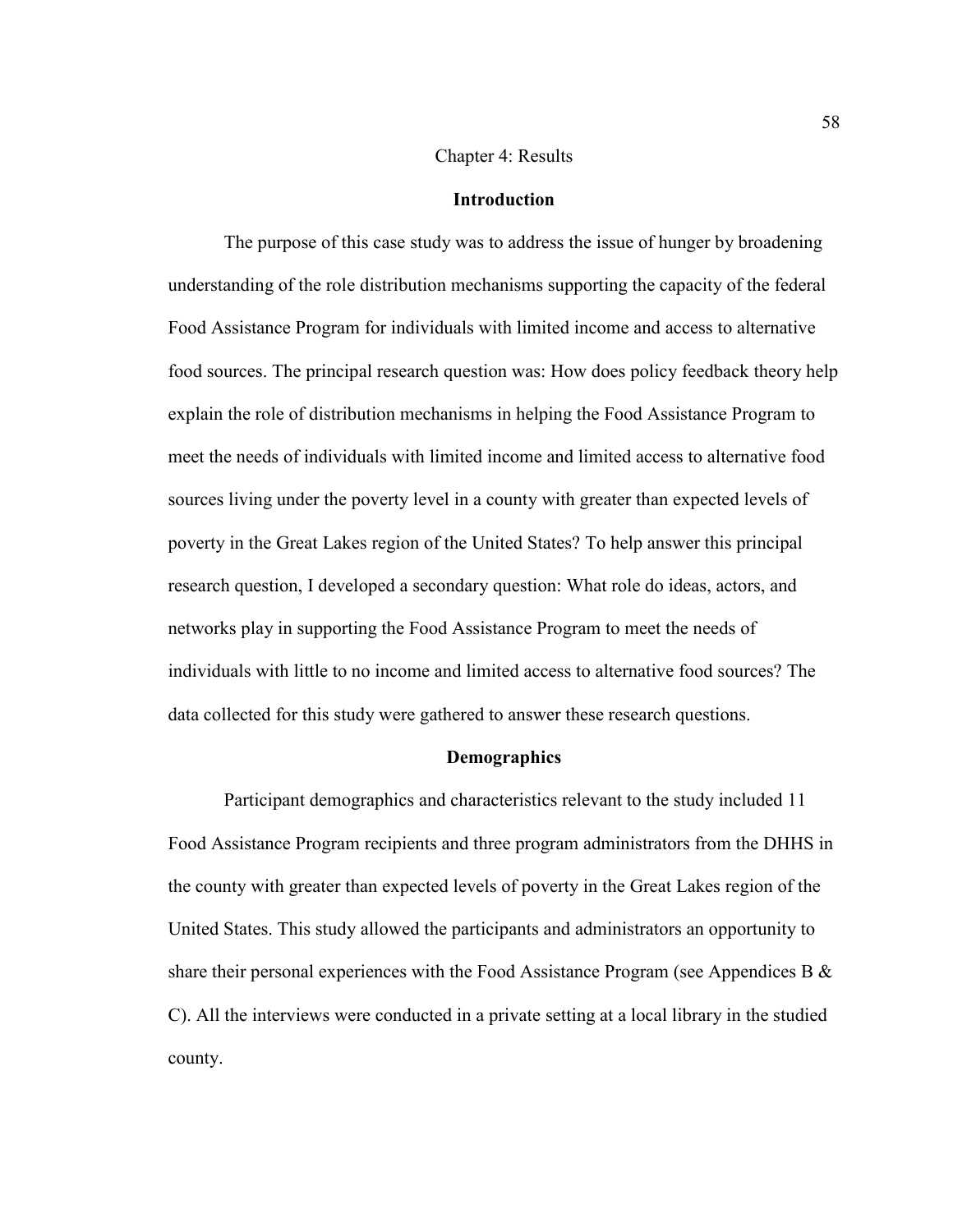All 14 participants were recruited through flyers posted at the local supermarkets and e-mailed to the county DHHS administrators. Potential parent participants were informed by the flyer that they had to live in the local county, be actively receiving food assistance, have a family of at least four people, and have little to no income to be selected for the study. By answering "yes" to these questions, completing the initial participant contact interview, and agreeing to be interviewed allowed them to participate in the study and share their experiences. Potential administrator participants were informed by an e-mailed flyer to the county DHHS that they had to be an administrator of the Food Assistance Program in the local county. Answering "yes" to the question and agreeing to be interviewed allowed them to share their experiences in administering the Food Assistance Program because managers are experts and can elaborate on the effects and changes of the distribution mechanisms of the Food Assistance Program over the years.

The study included a purposeful sampling mix of male and female adults over 18 years of age, living in the selected county, and participating in the Food Assistance Program with little to no income or working for the selected DHHS as an administrator. The personal information of all participants has been kept confidential. The names used in the responses are changed to numbers to protect the identity of the participants in the study (see Tables 1  $\&$  2).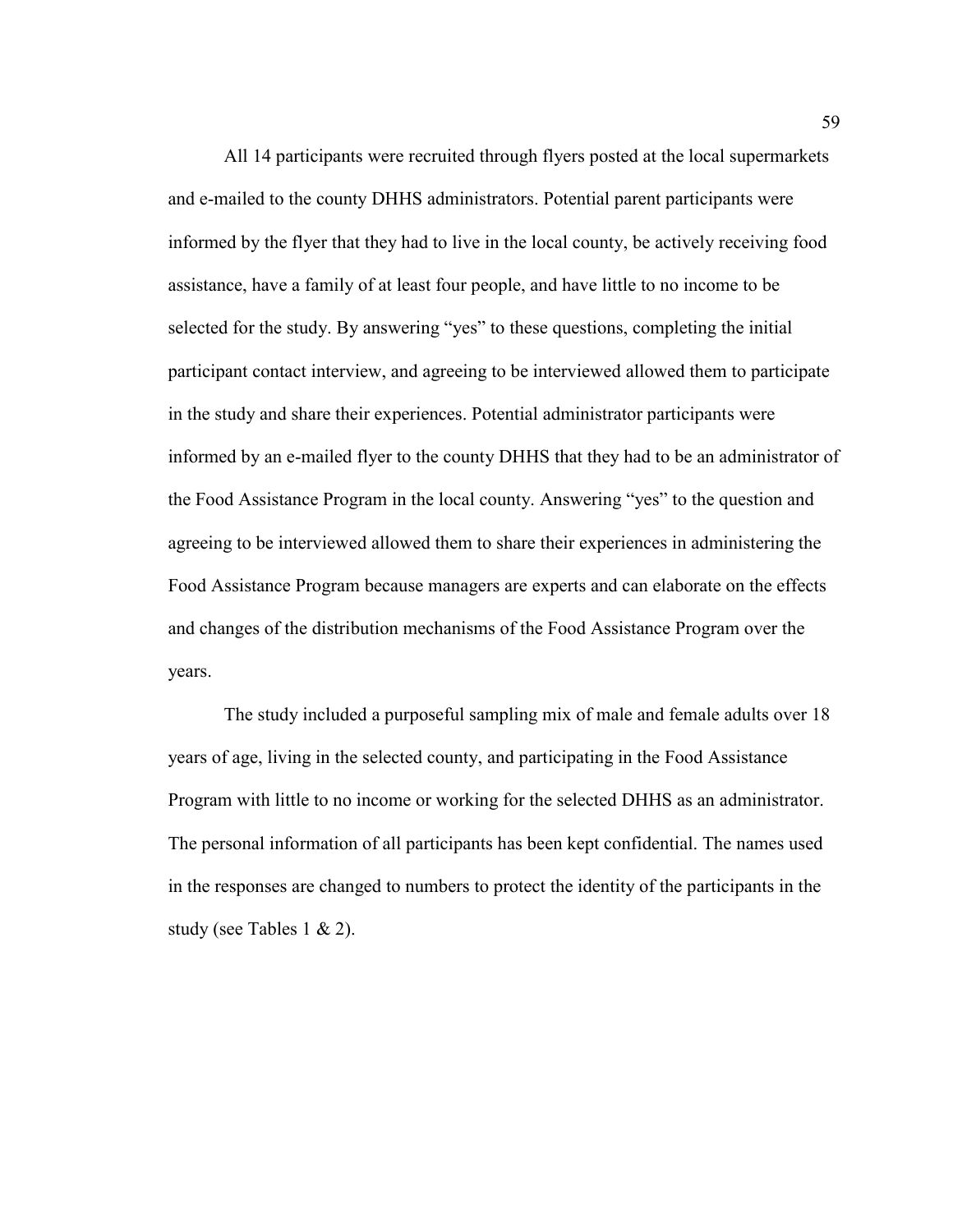Table 1

| Participant | Gender | Marital status | Income         | Family size |
|-------------|--------|----------------|----------------|-------------|
|             | Female | Single         | N <sub>0</sub> | 4           |
|             | Female | Married        | Yes            | 6           |
|             | Male   | Widowed        | Yes            |             |
| 4           | Female | Married        | N <sub>0</sub> |             |
|             | Male   | Married        | Yes            |             |
| 6           | Female | Single         | Yes            |             |
|             | Female | Single         | N <sub>0</sub> |             |
| 8           | Female | Divorced       | N <sub>0</sub> |             |
| 9           | Female | Single         | N <sub>0</sub> |             |
| 10          | Female | Divorced       | N <sub>0</sub> |             |
| 11          | Female | Divorced       | N <sub>0</sub> |             |

Table 2

*Administrator Demographics and Experience Level*

| Administrator | Gender | Years of<br>service | Level    | Caseload |
|---------------|--------|---------------------|----------|----------|
|               | Female | 15                  | 2nd line | 77,000   |
|               |        |                     | manager  |          |
|               | Female | 18                  | 2nd line | 75,000   |
|               |        |                     | manager  |          |
|               | Female | 30                  | 2nd line | 76,000   |
|               |        |                     | manager  |          |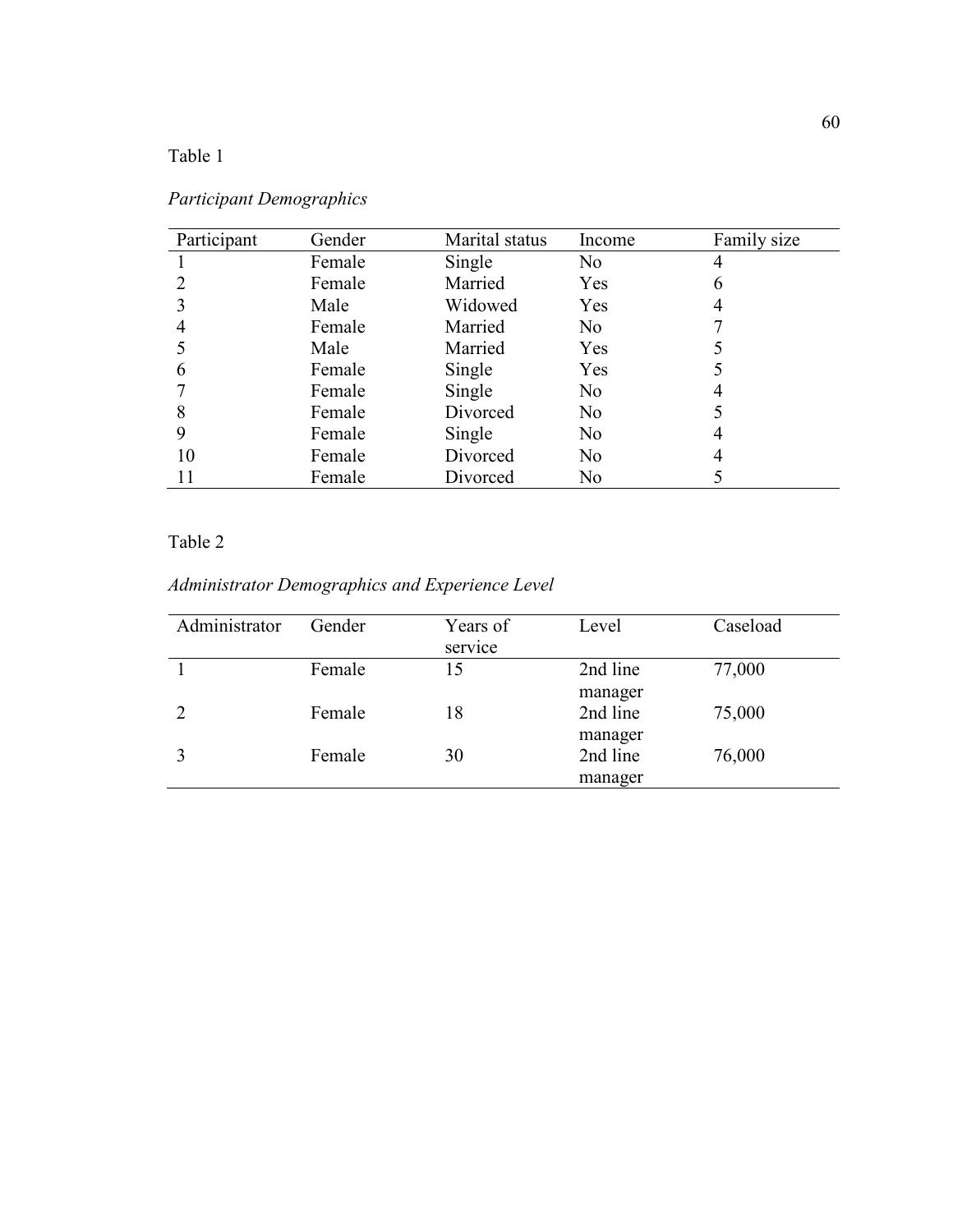#### **Data Collection**

Random sampling was used to identify participants for the study. Data were collected through in-depth face-to-face interviews and participant observation. Participants were asked questions from an interview guide created by me. To ensure the accuracy of statements, handwritten notes were used to collect responses. The sample size included 14 participants: 11 individuals (families) participating in the Food Assistance Program and three program administrators in the selected county.

Identifying myself as a Ph.D. candidate, there were no obstacles in gaining access to parent participants on the Food Assistance Program. Program administrator participants were accessed with permission from the selected county DHHS director, allowing access and preventing any issues of trust and understanding. Although many DHHS offices in the selected county were aware of my study, it was difficult to interview more than three program administrators due to the long work hours and heavy caseloads. Many of them were either too busy or unavailable.

All the interviews were conducted at a local library in the selected county in the Great Lakes region in a safe, quiet, and private setting with a duration of 1 hour each day. All participants' personal information and identities were carefully protected and not included in the research results. Each participant in the study was identified as a number. All the data collected will be secured in a box for seven years at my home office.

The interview questions (Appendix C) covered several themes: food programs participation, benefit adequacy, food shortage, and additional food resources. The interviews were kept open and honest. Participants were encouraged to ask questions and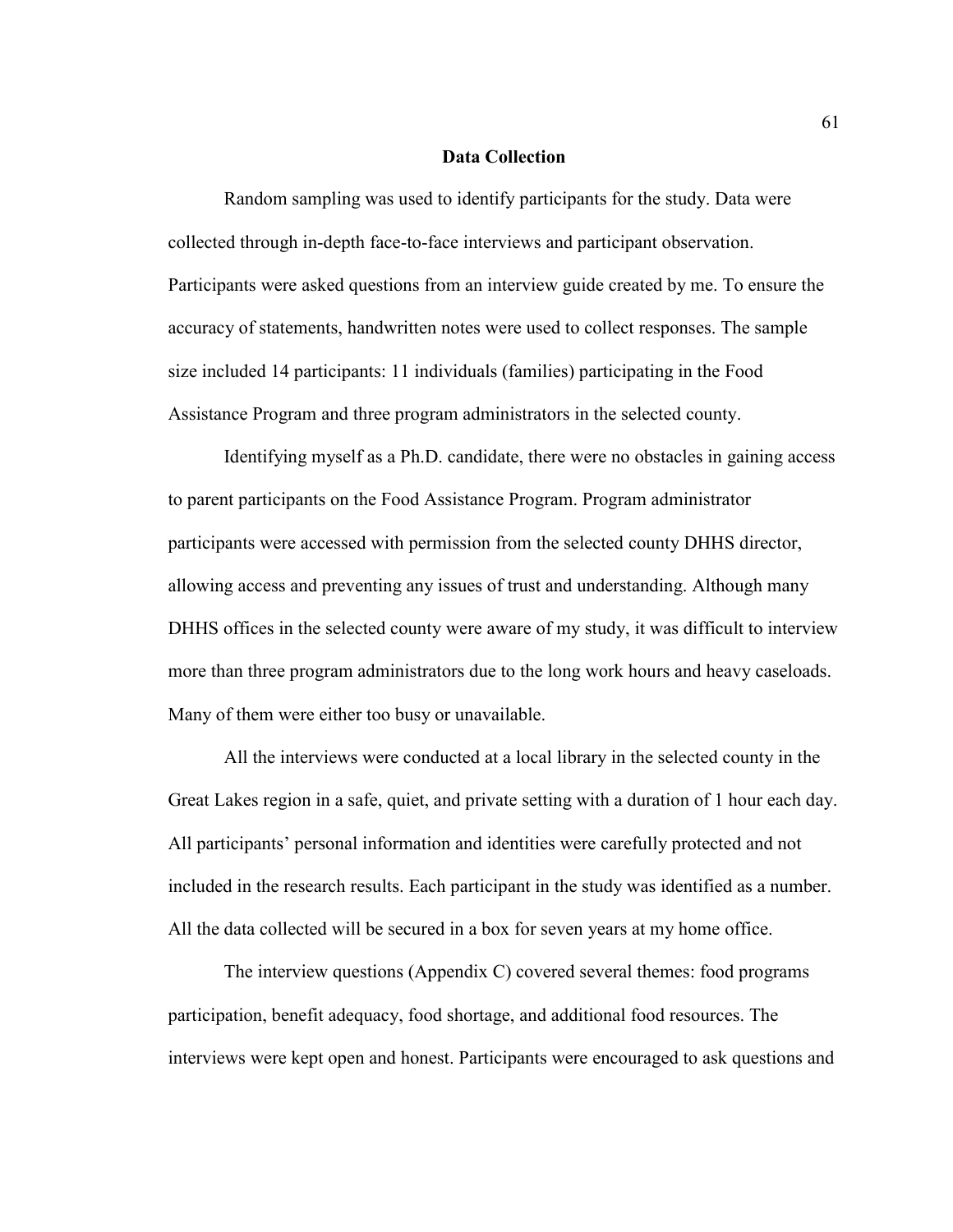clarify answers when needed. To ensure accuracy and trustworthiness, all questions and responses were rechecked and verified by the participants at the end of each interview. There were no variations in data collection from the plan presented in Chapter 3. There were no unusual circumstances encountered in data collection.

#### **Data Analysis**

The method and procedure of analysis of the data involved careful interpretation by me. NVivo software helped organize the data, sorting and managing all the collected information. A large amount of data collected was systematically coded by hand, reducing the data into smaller amounts of information. The data coding process was conducted with open-coding. Themes were identified through theoretical thematic analysis. The theoretical thematic analysis helped identify themes (patterns) to summarize the data and make sense of it (see Braun & Clark, 2006). The thematic analysis also helped me become familiar with the data, generate initial codes, search for themes, review themes, define the themes, and create a write-up, according to Braun and Clark's (2006) six-phase framework. The thematic analysis process allowed for a deeper look into the data, between and within themes for patterns and differences.

During the thematic analysis, I listed statements in the text that had relevance to the phenomenon being studied, extracting statements to understand how the Food Assistance Program affects families with little to no income. Participant responses revealed that many families experience anxiety, depression, and shame due to food shortages and program policy bureaucracy. Participants were also frustrated with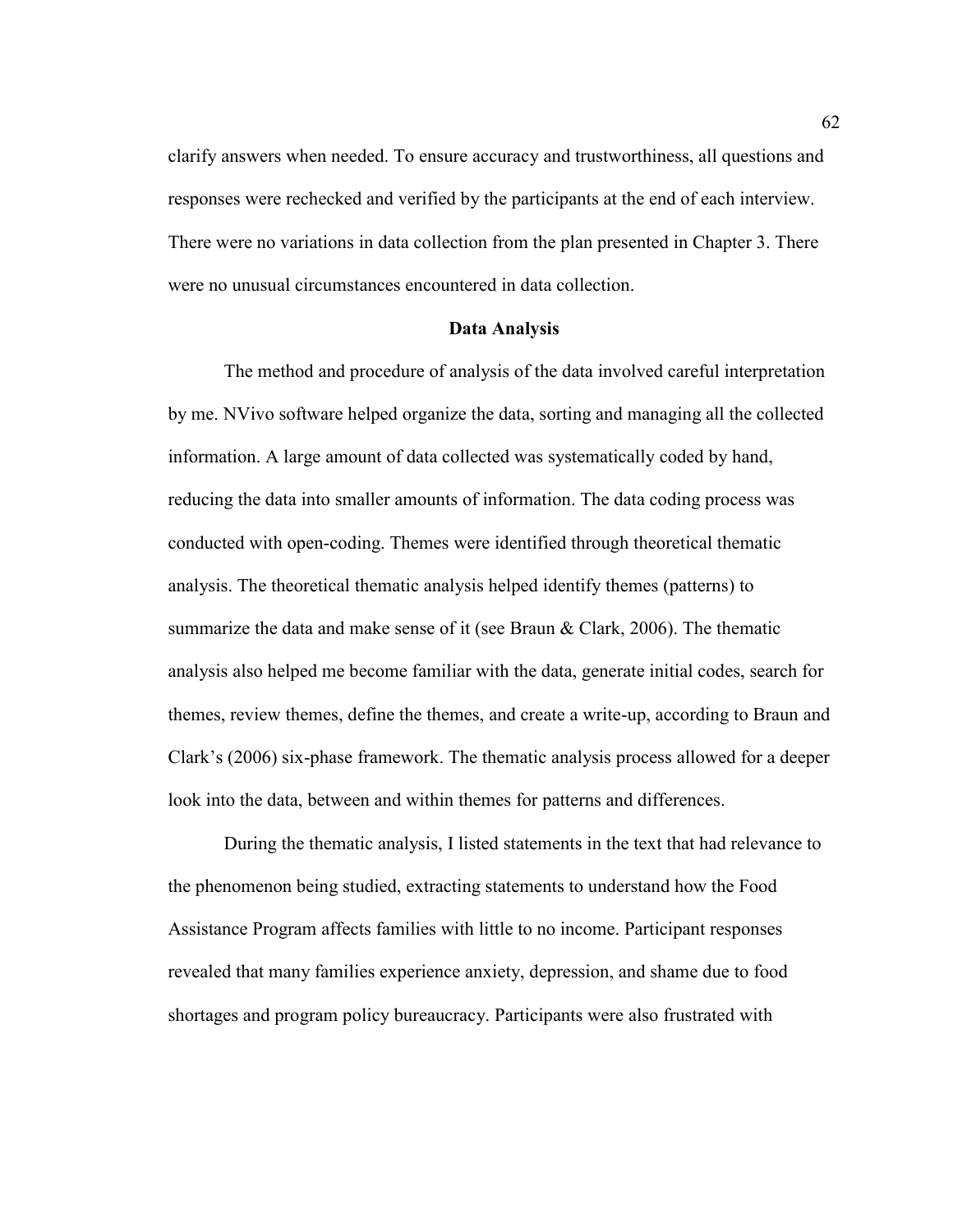economic inflation and the cost of food. According to the participant responses analyzed through the chosen coding method, six related themes emerged:

- 1. Participation in the school breakfast and lunch programs
- 2. Insufficient Food Assistance Program benefits
- 3. Monthly food shortages.
- 4. Additional food resources monthly
- 5. Added anxiety, stress, and shame
- 6. Food program benefit formula should be re-evaluated.

After participant response analysis, all participant recipients and administrators were in line with their responses, revealing the need to reevaluate the Food Assistance Program's distribution mechanisms benefit formula. The participants in this study reported similar experiences and the administrators validated them. There were no discrepant responses. All responses will be detailed in the Results section of this chapter.

## **Policy Feedback Theory**

The PFT helped examine the Food Assistance Program process because it provided the feedback effects, providing insight of the ability of the policy or program that can encourage policymakers to correct and create improved policy (Mettler & Sorelle, 2014). In this study the theoretical framework helped to focus on social wellbeing or economic efficiency, aiming to solve social problems or to evaluate the existing policy. Additionally, the theory provided a focus on the ideas, actors, and networks involved in the Food Assistance Program (see Mettler & Sorelle, 2014).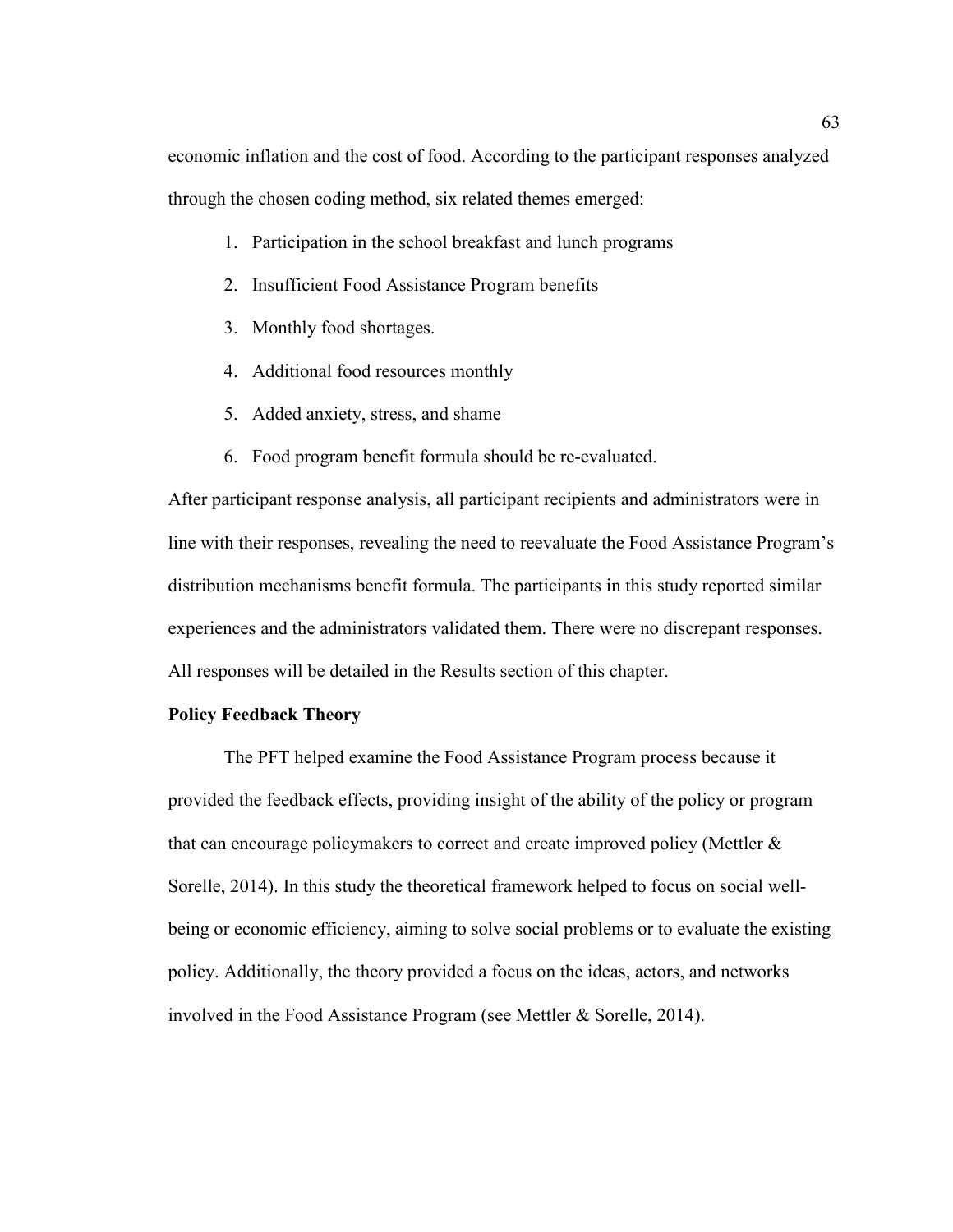According to the emerging themes, the program is ineffective without participation in other food programs and other resources, and the benefits alone do not reduce food shortages. The data shows that distribution mechanisms were significant for participants. For example, not having enough benefits on their electronic benefit transaction card each month brought added anxiety, stress, and shame. The data shows that reducing the monthly benefits or inadequate benefits force clients to seek additional resources and introduce unnecessary barriers. The data also shows the distribution mechanisms for the Food Assistance Program benefit formula should be reevaluated.

#### **The Role of Ideas**

The ideas in the PFT refer to the aim or purpose of the program or policy. Though the Food Assistance Program was created to prevent hunger in the United States, according to the emerging themes, the program is not effective in preventing hunger, food shortage, or food insecurity. The previous policy shifts supplemented the food needs of low-income working residents under the income poverty threshold instead of feeding them completely (Benefits.gov, n. d.). However, according to the data, families on the Food Assistance Program rely on private food banks to compensate for food shortages. This study confirms that families participating in the program were likely to run out of food before the end of the month.

#### **The Role of Actors**

The actors in the PFT refer to the participants in the process (or actions) in the program or policy. In this study, the policymakers in the United States Congress are the actors. Food policy has always been determined by policymakers in Congress since the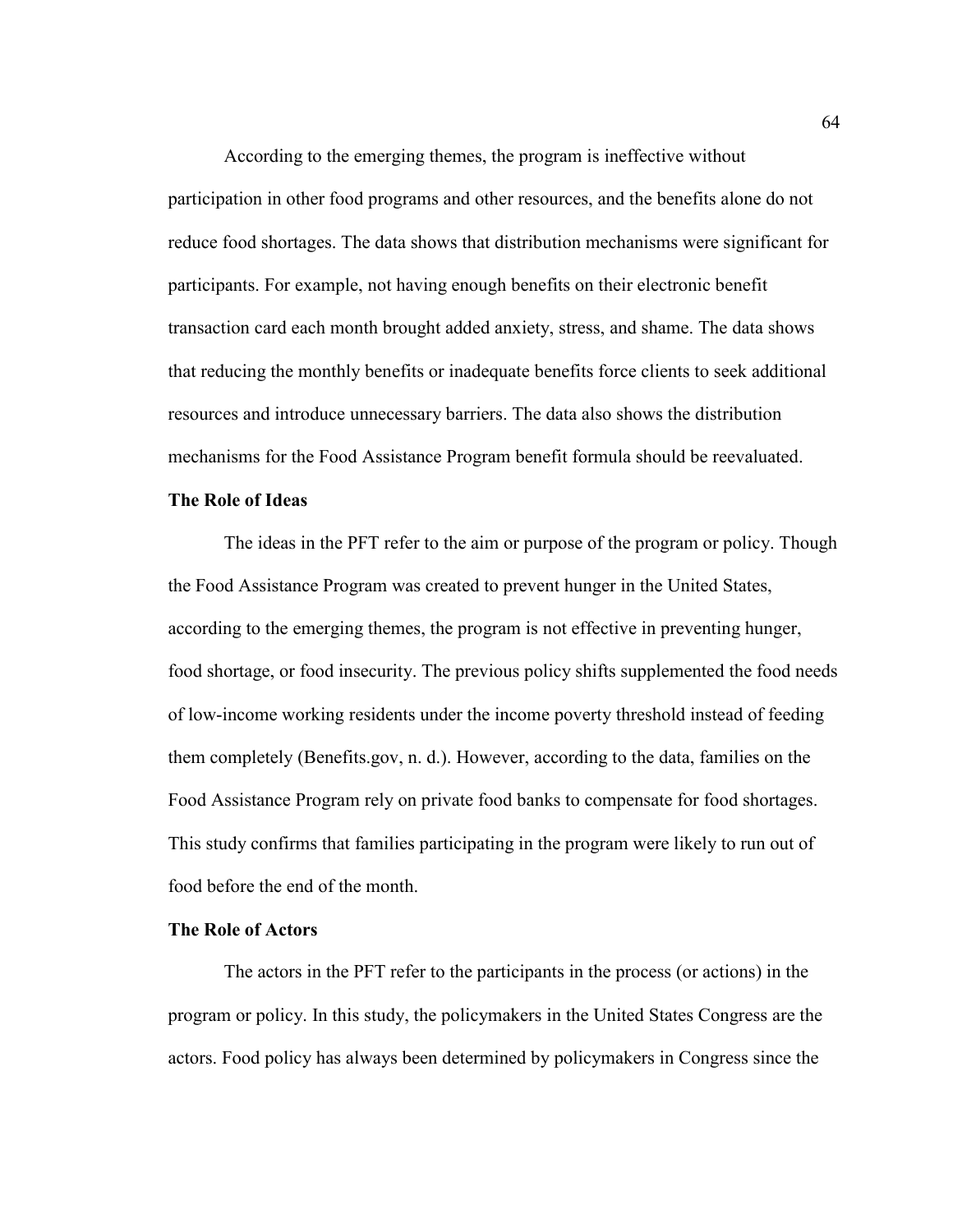implementation of the program. These actors can terminate, change, or replace programs that were designed to provide food and nutrition assistance to prevent food insecurity. For example, the Personal Responsibility and Work Opportunity Reconciliation Act of 1996 refocused the program toward meeting food needs for working families living under the federal poverty limit instead of feeding them completely if certain household members fulfilled work requirements, or education and training mandates. However, according to the emerging themes in this study, participants did not always have a consistent income to supplement their food needs, and some had no income. Many of the participants were either in-between jobs, exhausted their unemployment, or did not receive their child support payments timely. These barriers have forced families on the program to rely on additional food programs and resources to reduce food insecurity (Oberholser & Tuttle, 2004).

## **The Role of Networks**

The networks in the PFT refer to the groups or systems of the program or policy, which in this study relates to the private and public food networks associated with the Food Assistance program. Private food networks have helped many Americans meet their basic food needs because they are not served properly by the Food Assistance Program. The two largest private programs are food pantries and soup kitchens. According to the data in this study, a significant amount of families on the Food Assistance Program were relying on the private network of food pantries and soup kitchens to meet their basic food needs. Public food networks are another reliable source for Food Assistance Program participants. According to Nichols-Casebolt and Morris (2002), the USDA operates 13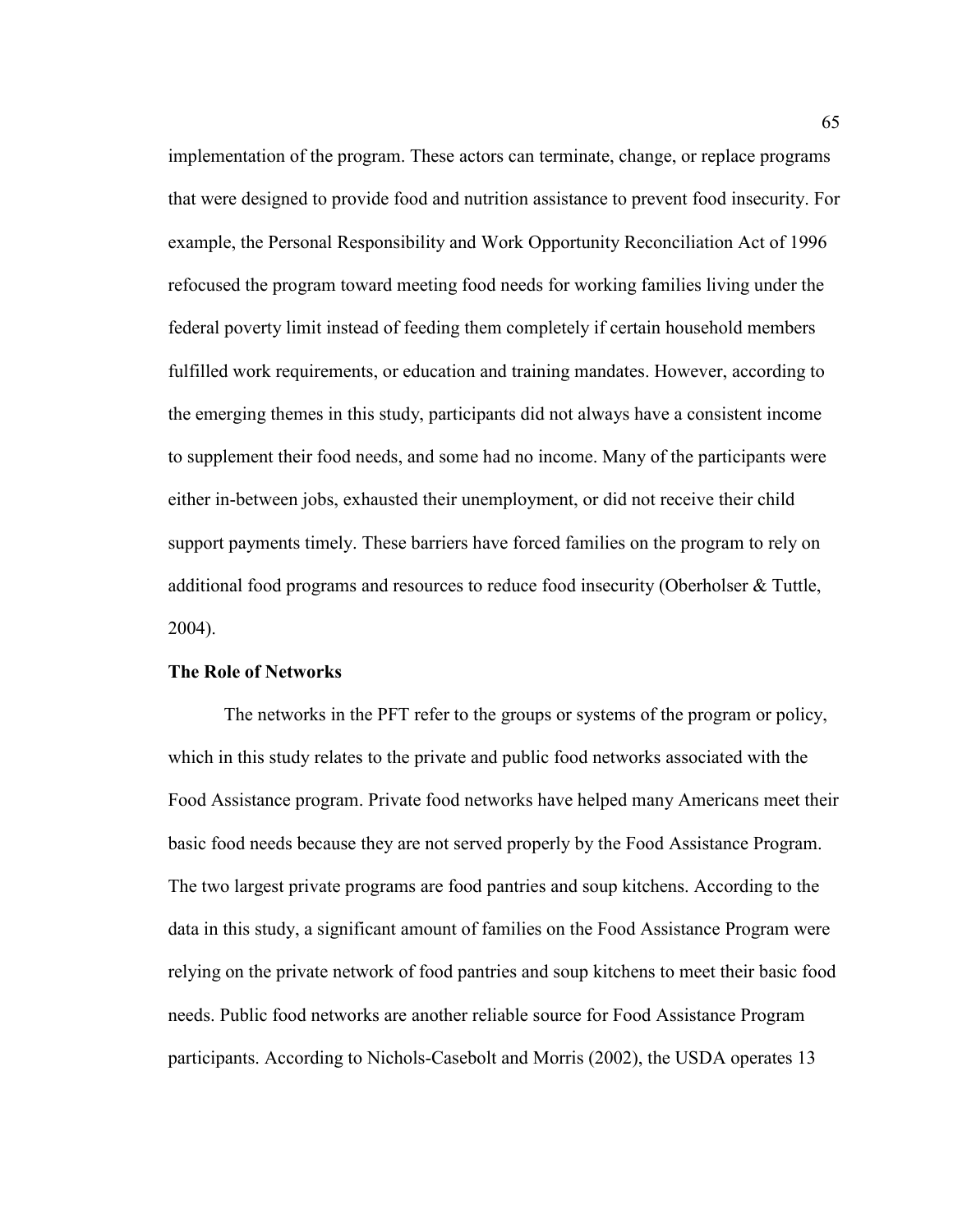additional public food assistance programs to address food insecurity in the United States. The larger programs include the WIC and the School Breakfast and National School Lunch programs. However, the Food Assistance Program, also known as SNAP, is still the largest, most reliable federal food program because it expands to all Americans regardless of whether they have children (Nichols-Casebolt & Morris, 2002). Despite these programs, according to the data in this study, many working families still must rely on additional resources to cover food shortages.

#### **Evidence of Trustworthiness**

There are four major criteria to gauge reliability and trustworthiness: credibility, transferability, dependability, and conformability (Lincoln & Guba, 1985). All four criteria were addressed through the reliability and validity evaluated in this qualitative research study by me. This process includes checking the accuracy of the findings throughout the research and after using triangulation, descriptions, and bias clarification. I strived for consistency throughout the study with documentation of the processes (see Creswell, 2009). Triangulation also ensured a comprehensive account of the qualitative data (see Patton, 2002).

There were two issues of concern affecting the reliability and trustworthiness of my research. First, I work for the DHHS, creating a conflict of interest that may have affected the reliability of the study. However, I segregated my role as a civil servant during the process and only presented myself as a Ph.D. candidate from Walden University. Second, I grew up on public assistance, which may have created a personal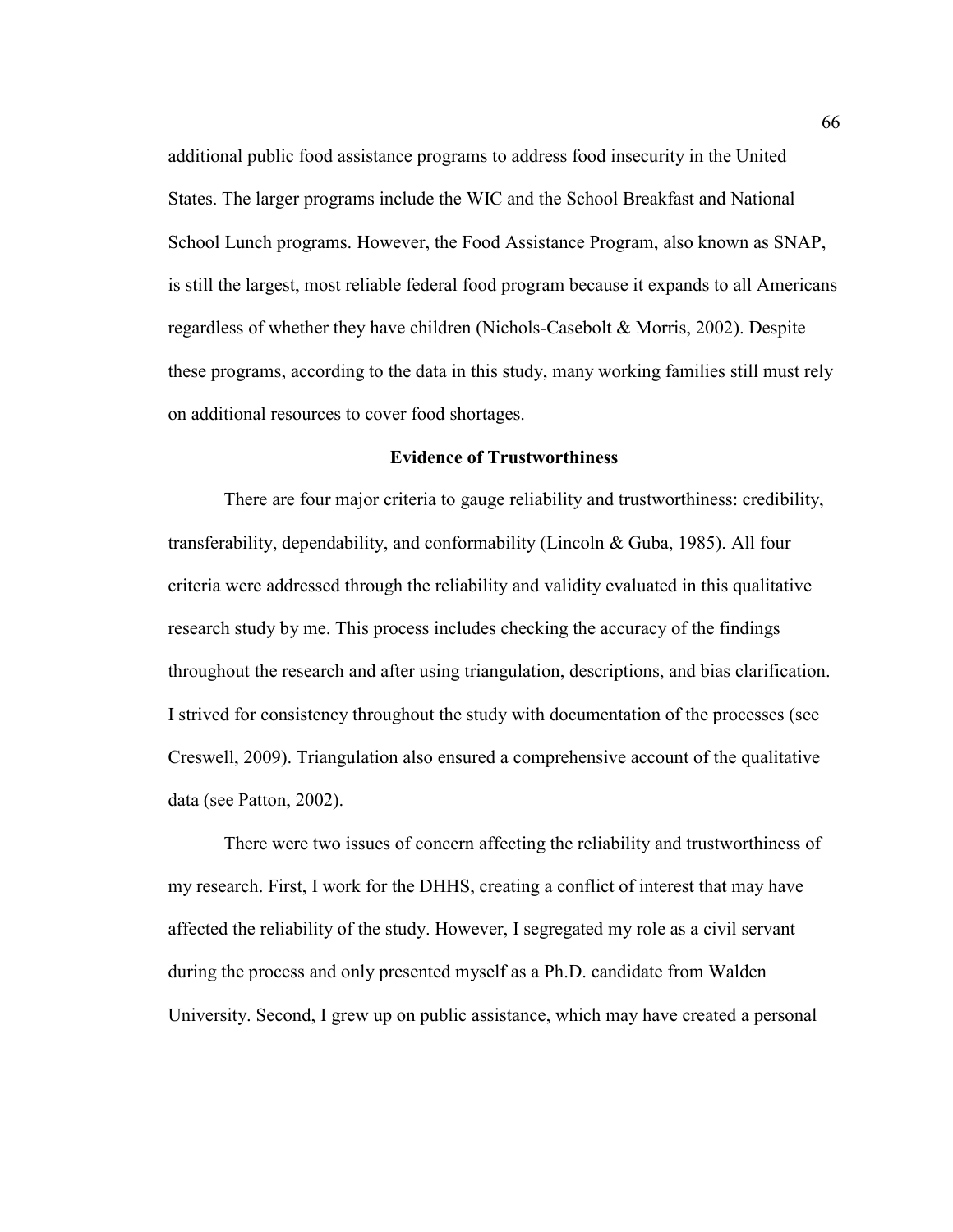bias; clarifying this bias ensures the evidence of trustworthiness and quality of the research.

My research was also peer reviewed and debriefed to clarify researcher bias and conducted member checks for rich descriptions (see Creswell, 2009). Clarification of researcher bias was critical in the study, so the readers could understand my position about this topic (see Creswell, 1998). The findings were verified to keep the essence of qualitative inquiry intact (see Creswell, 2009). I was conscious of my experiences and bracketed them accordingly to ensure the integrity of this study.

## **Triangulation**

Data source and data-point triangulation were used in this study to strengthen the validity and reliability of the data, establishing consistency among the data and arriving at the evidence for reasonable conclusions. Eleven participants were recruited from three different low-income areas (cities) within the county in the Great Lakes region of the United States to enhance the data-point reliability for the validation of consistency in my findings. Likewise, three Food Assistance Program administrators from the DHHS were recruited from personnel from different districts across the selected county. The third data source was gathered from three documentaries and statistical information focused on food assistance and hunger in the United States. These different data sources provided corroborating evidence regarding getting multiple data sources, methods, and theoretical schemes and secured a reliable study. Additionally, focusing on rigorous and relevant thematic analysis improved the credibility of my research process (see Nowell et al., 2017).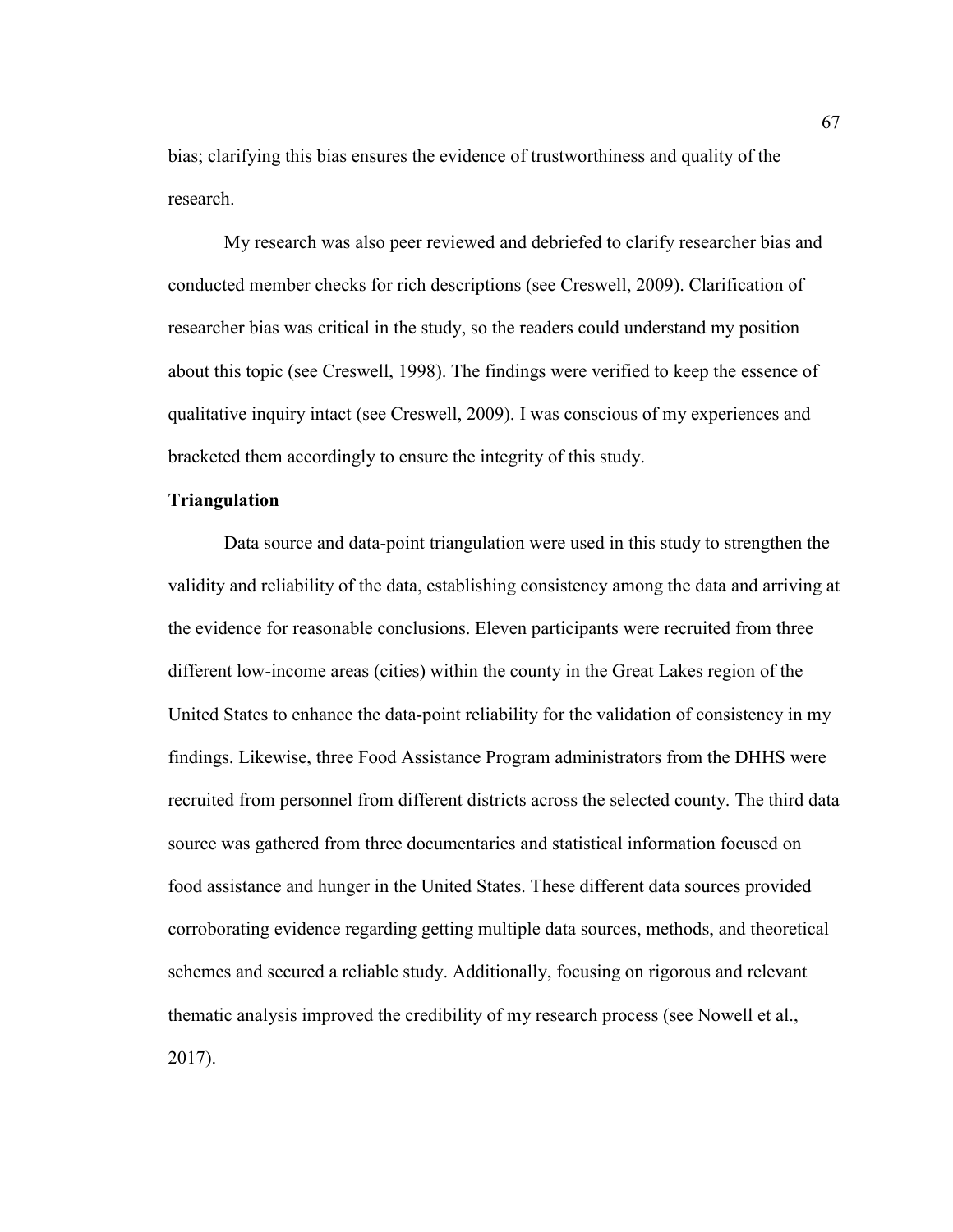#### **Results**

## **Research Questions**

The responses of the participants revealed six themes that relate to the central research question:

- 1. Participating in the School Breakfast and Lunch Programs.
- 2. Monthly Food Assistance Program benefits are not enough.
- 3. Monthly food shortages.
- 4. Seeking additional food resources monthly.
- 5. Added anxiety, depression, and shame.
- 6. Food program benefit formula should be re-evaluated.

## **Supporting Data**

During the face-to-face interviews, all 14 participants answered predetermined interview questions (Appendix C). Each participant described their experiences and feelings with the Food Assistance Program in the county with greater than expected levels of poverty in the Great Lakes region of the United States, along with personal demographics, such as family size, marital status, and access to income. While transcribing the interviews, it was clear most of the responses were related to themes of inadequate monthly Food Assistance Program benefits for each family size, as well as experiences with anxiety, depression, and shame due to food shortages and program policy bureaucracy.

Most of the participant responses related to three or more of the stated themes. Although all participant and administrator responses were in line with each other, one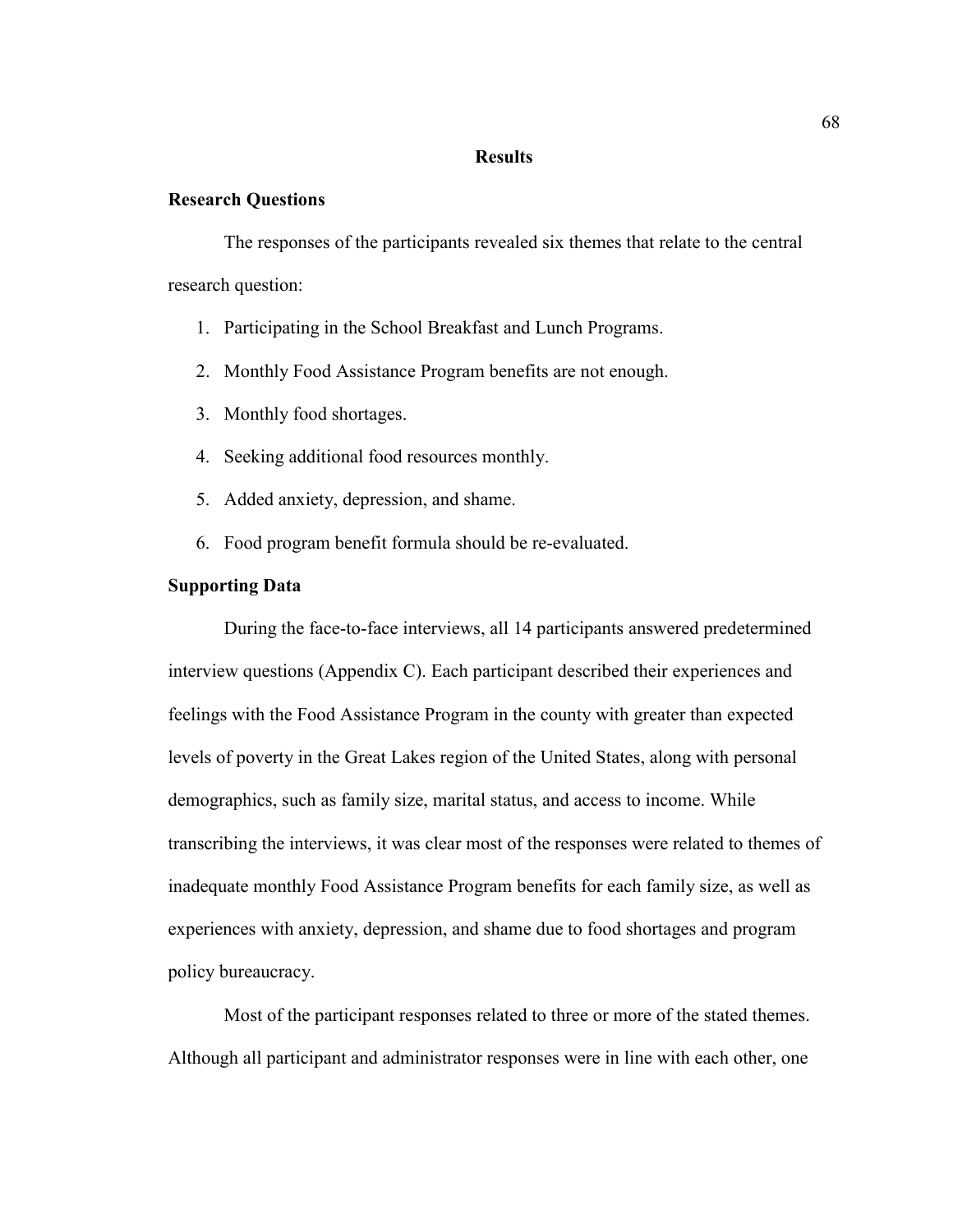administrator was persistent the benefits can be enough with additional resources but not for special culture diets. Although her responses did fit into most of the other resulting themes, she agreed the program is outdated. All the participant recipients suggested breakfast, and lunch meals were skipped if families were not participating in the School Breakfast, Lunch and Summer Food Programs. All participants and most administrators believed monthly Food Assistance Program benefits are not adequate for each family size. On average, all participant recipient families ran out of food on average four days a month, and additional food resources are sought on average twice a month. Most of the participants and administrators believe the program changes continue to hinder participating families with possible future employment and their ability to thrive in society. All participants and administrators strongly stated the Food Assistance Program distribution mechanisms benefit formula is outdated and should be re-evaluated.

All participants and administrators' responses led to the themes of monthly food benefits are not enough, the need to seek additional food sources, and the Food Assistance Program's need to be reevaluated. Other participant responses led to the themes of participating in School Breakfast and Lunch programs, food shortages, and added anxiety, depression, and shame.

### **Data from Program Participants**

Participant 1 is a single female with three kids. She is currently not working and has no income. She participates in the School Breakfast and Lunch Program. She does not visit food pantries or soup kitchens. She runs out of food 4-5 days a month and believes the Food Assistance Program should be re-evaluated. She related her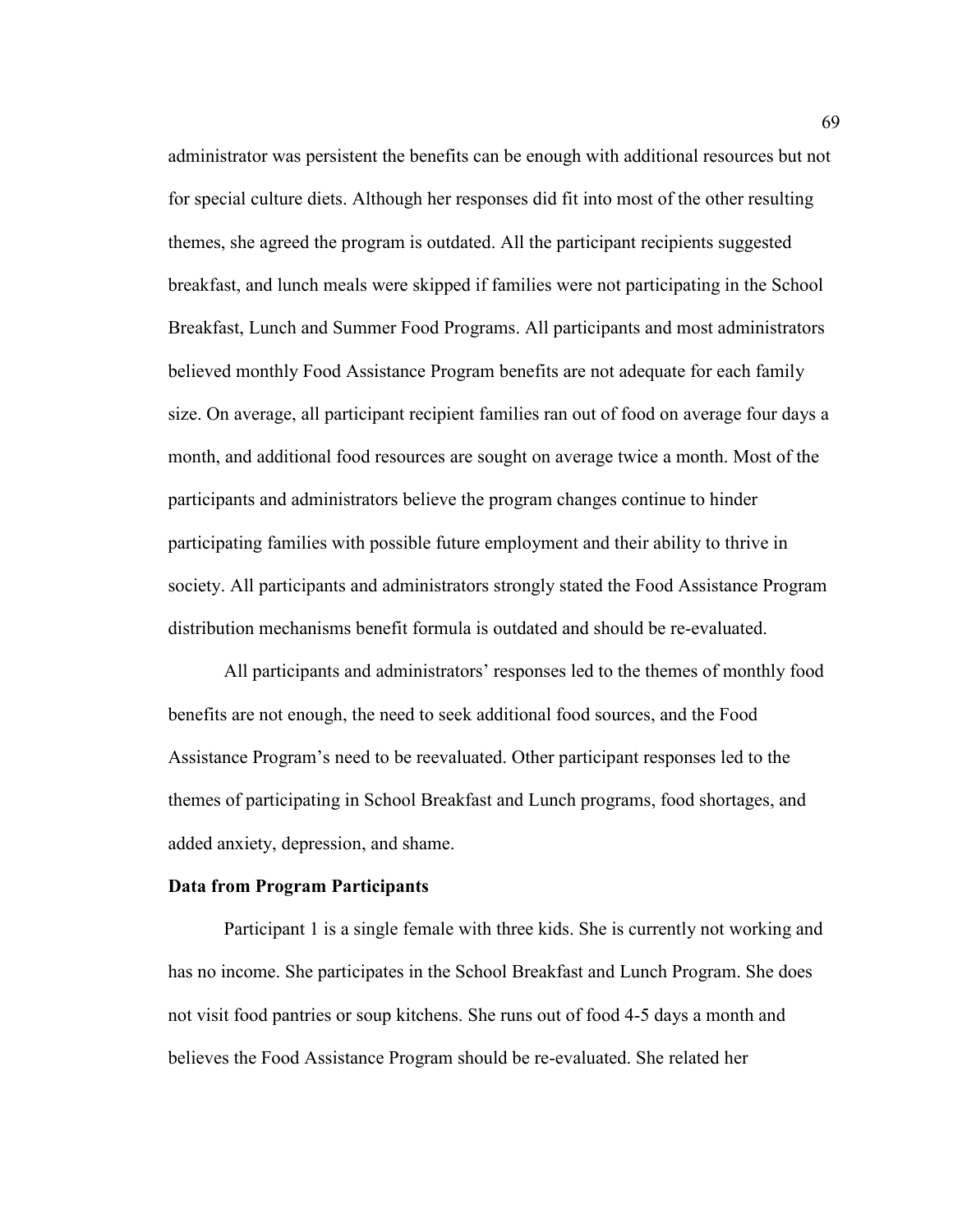experiences with the Food Assistance Program in the county with greater than expected levels of poverty in the Great Lakes region of the United States:

I can't afford to make breakfast and lunch for three kids every day, so the Breakfast and Lunch Programs help conserve for dinner meals. I feel like the government does not account for all food items and costs. Towards the end of each month, we always run out of food and benefits. My worker does not help and makes me feel less of a person when I ask for more. She refers me to local food pantries. My car is not working currently, and I do not have the money to fix it. This hardship makes it difficult to go to food pantries and soup kitchens. The benefits need to be re-evaluated! They are not enough when you are out of work or in-between jobs. We try to make it work by skipping meals and buying cheaper foods items. I find myself anxious and depressed not knowing if we have enough food for our next meal.

Although Participant 1 is solely relying on the Food Assistance Program, she is still looking for a job. She finds it hard to focus on the job market when she is always worried about her next meal. She has a pile of job applications waiting for her at home, hoping to land a job interview soon. She exhausted her unemployment last year.

Participant 2 is a married female with four kids. Her husband is currently working odd jobs providing some income to the household. She relies on the Food Assistance Program to supplement what they already have. They occasional run out of food. Her family participates in the School Breakfast and Lunch Programs. They use it as an extra meal if they don't have enough food at home to pack for school. They do not run out of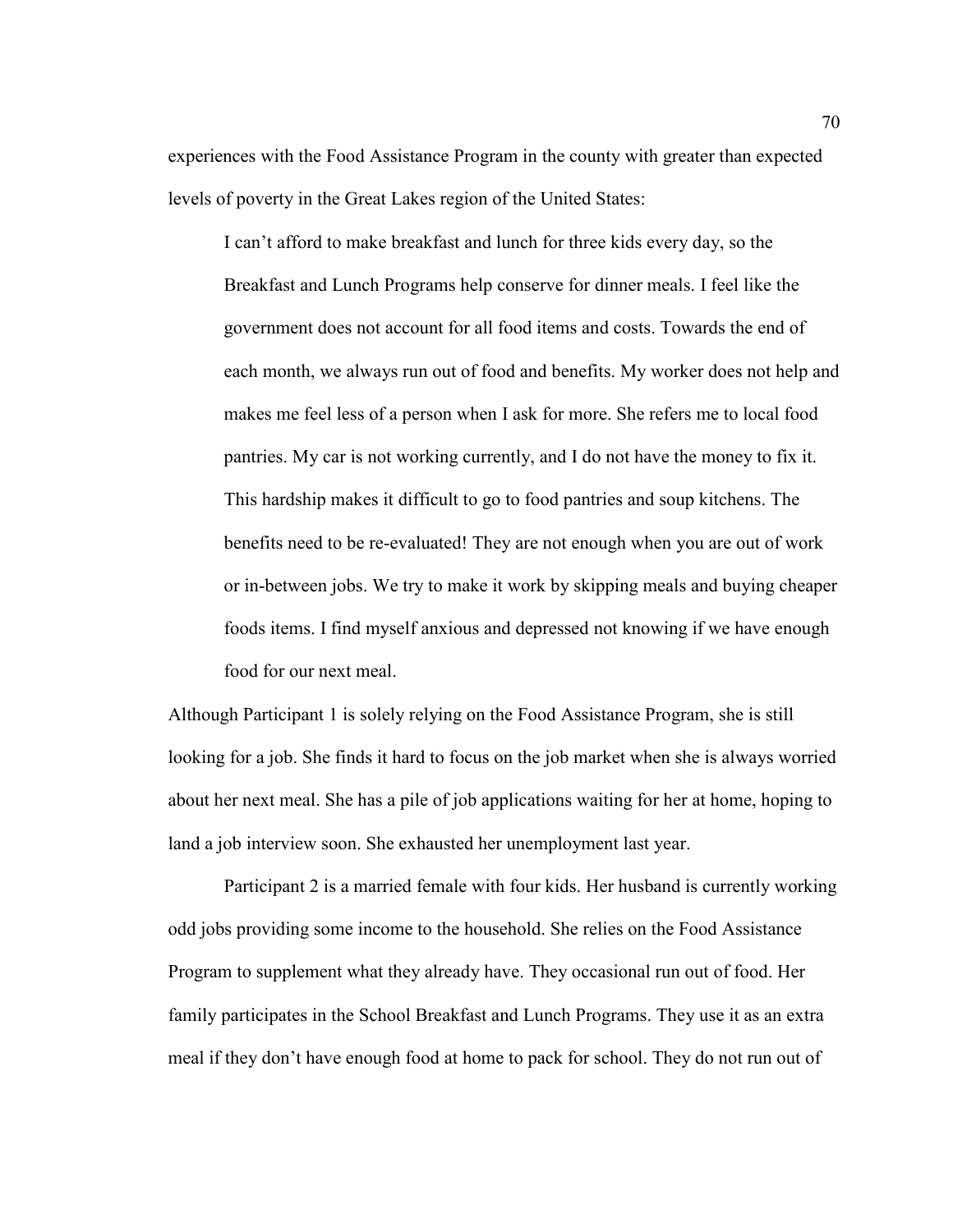food often, but sometimes they do. Weekends and summers are a challenge. She sends the kids to the park in the summer to get a free lunch through the Summer Lunch Program. The WIC program was helpful when her kids were infants; however, her kids have aged out. They refuse to visit food pantries or soup kitchens due to their special cultural diet. Although she tries to make it work with some income, she believes the Food Assistance Program should be re-evaluated; it is not enough for them. She related her experiences with the Food Assistance Program in the county with greater than expected levels of poverty in the Great Lakes region of the United States:

Food in this country is too expensive. Any extra food program that I participate in can help conserve our meals at home. The breakfast, lunch, and summer programs are helpful. The WIC program helped so much when my kids were younger. Baby formula is costly. Now my kids only eat adult food. I don't visit pantries due to our special diet. We do not run out of food much because I participate in any program I can to prevent that. However, some months we do! It is a lot of work! It is a full-time job. I do not know what we would do if my husband did not work odd jobs, bringing some income home. I believe the program should be reevaluated. Why should we have to participate in four or five programs to have enough food to eat? It should be just one program until we get back on our feet.

Participant 2 believes it is a full-time job participating in multiple food programs. She is grateful that her husband is working, but she could never have time to find a job while ensuring her family has enough to eat. Although her family can make it work and get by with participation in multiple food programs with some income to the household, she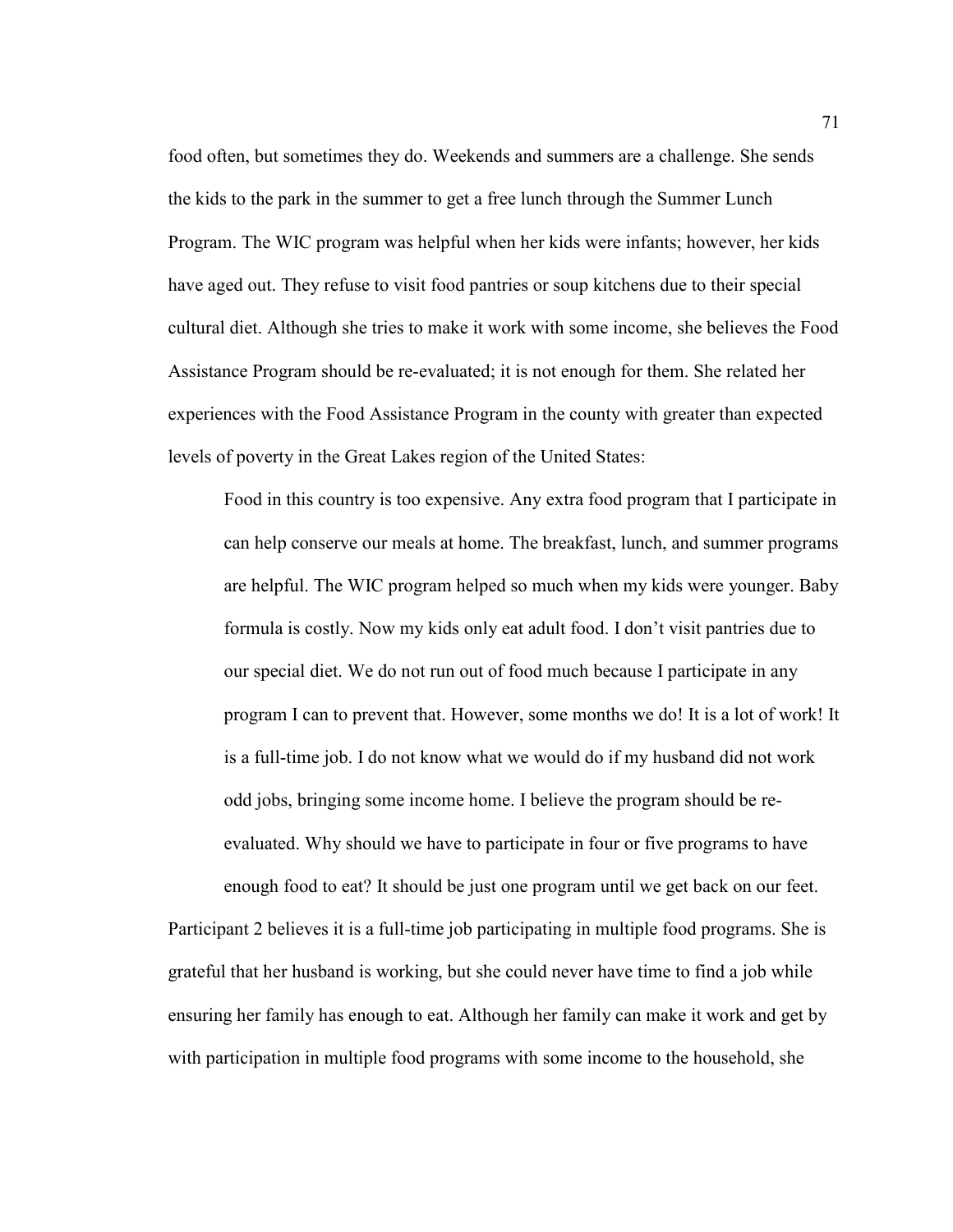believes the Food Assistance Program should be re-evaluated. The income is not enough for living expenses and food.

Participant 3 is a widowed male with three kids. He is currently working a minimum wage job and earning some income. He participates in the School and Lunch Programs because he cannot afford to pack lunches for his kids. On the weekend they eat breakfast or lunch at his mother's home. He runs out of food about ten days a month. He often feels stress, depression, and hunger. He visits food pantries twice a month. Occasionally, when his food is low, they will visit soup kitchens. Although he works and receives subsidized housing, and earns some income, he believes the Food Assistance Program should be re-evaluated. He related his experiences with the Food Assistance Program in the county with greater than expected levels of poverty in the Great Lakes region of the United States:

I am grateful for the help, but it is not enough! I cannot feed the kid's breakfast, lunch, and dinner. My biggest concern is dinner. The benefits are not enough. I have explained this to my worker many times. The stress and pressure make it hard to function at work every day. I also have trouble sleeping sometimes. I am grateful to have subsidized housing. I don't know what I would do if I lost my job or if I had to pay more for rent. They need to take another look at the program.

Participant 3 is doing the best he can with what he has. He finds it hard to thrive at work when he is always worried about his next meal. He feels the income he earns barely pays the bills. Therefore, how can he supplement any food for his family the government does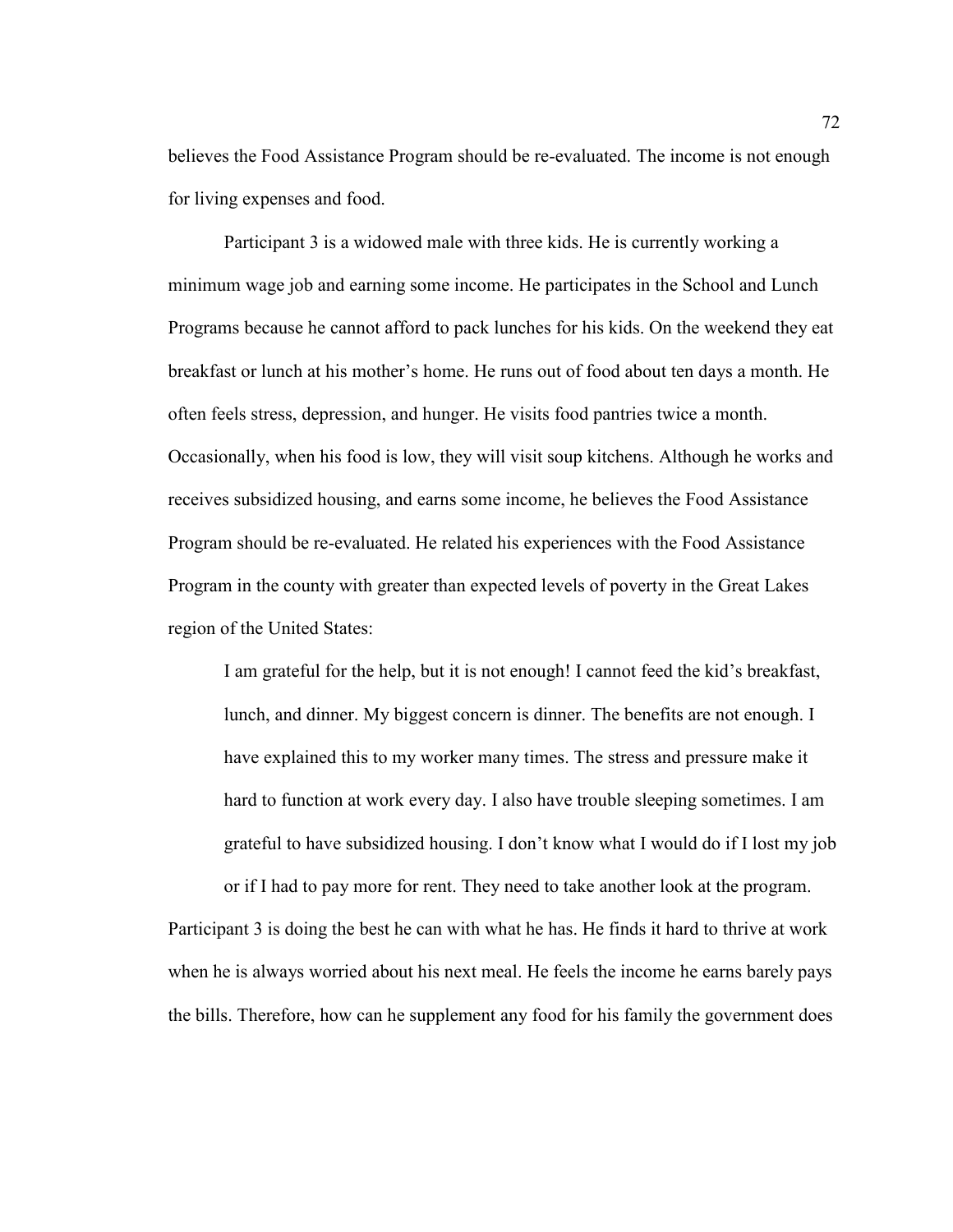not provide with the food benefits? He hopes to earn more income in the future, to stop worrying and stressing so much. He looks forward to a good night sleep, one day.

Participant 4 is a married female with five kids. Her husband lost his job a few months ago for not showing up to work. He has chronic back pain. He was denied disability benefits. Therefore, there is currently no household income. She applied for cash benefits with the state but hasn't participated in the work requirements yet, so she cannot access them. Her family is solely relying on the food benefits, currently. They participate in the School Breakfast and Lunch Programs. They send the kids to the park in the summertime to get a free lunch. They run out of food 10-15 days a month. She and her husband feel embarrassed to ask for additional help. She is ashamed to go to food pantries. She believes the Food Assistance Program should be re-evaluated. She related her experiences with the Food Assistance Program in the county with greater than expected levels of poverty in the Great Lakes region of the United States:

We are in a tight spot. My husband is unable to work, and they will not give him disability benefits. It is hard feeding seven people in one household. When the kids are in school, they can secure a lunch through the lunch program. In the summer, it is difficult, so I send them to the park for a free lunch. We never have enough to eat. The government does not provide enough benefits for our family size. I am ashamed to go to food pantries and soup kitchens. All food programs should be on one card, to save the families time and dignity. We cannot afford to run around town for additional help. Our caseworker never helps! My husband and I are stressed out and frustrated, triggering martial problems.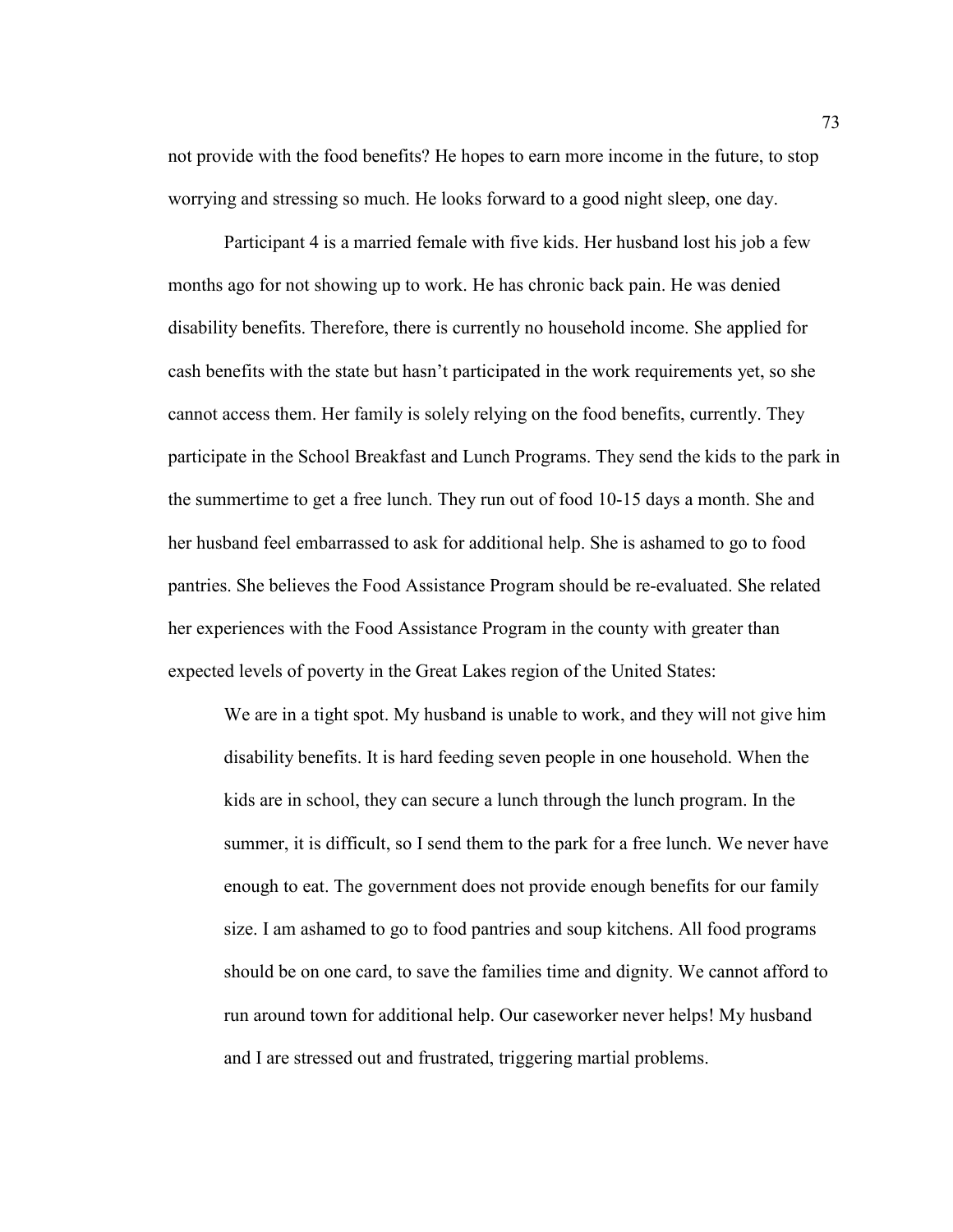Participant 4 and her family are facing hard times, with her husband's back problems. She is unable to work in the summer. She is the only one that can care for her family. It is difficult for her to visit soup kitchens and food pantries. It would be easier for all the benefit programs to be available on one card until they can get back on their feet.

Participant 5 is a married male with three kids. He works and has some income. His family participates in the School Breakfast and Lunch programs. He believes the monthly food benefits are not enough, even though he works full time. He can barely pay his bills. His household runs out of food on average seven days a month. He related his experiences with the Food Assistance Program in the county with greater than expected levels of poverty in the Great Lakes region of the United States:

I work full time, and I still don't make enough to pay my all the bills and feed my household. My wife will work odd jobs during the school year when the kids are at school, but summers are tough, and we struggle more. We have to rely on the Food Stamps to supplement what we have. Some months are harder than others depending on the bills or occasions. The School Breakfast and Lunch Programs help. In the summer we look for parks that offer the Summer Lunch Program. I visit the food pantry twice a month. They will not allow more than two visits a month. I don't like to take my kids to soup kitchens; they are dirty. They need to re-evaluate the amount of benefits they give people. This would reduce the amount of stress and anxiety my family must go through. We are forced to buy the cheapest food items to maximize our benefits.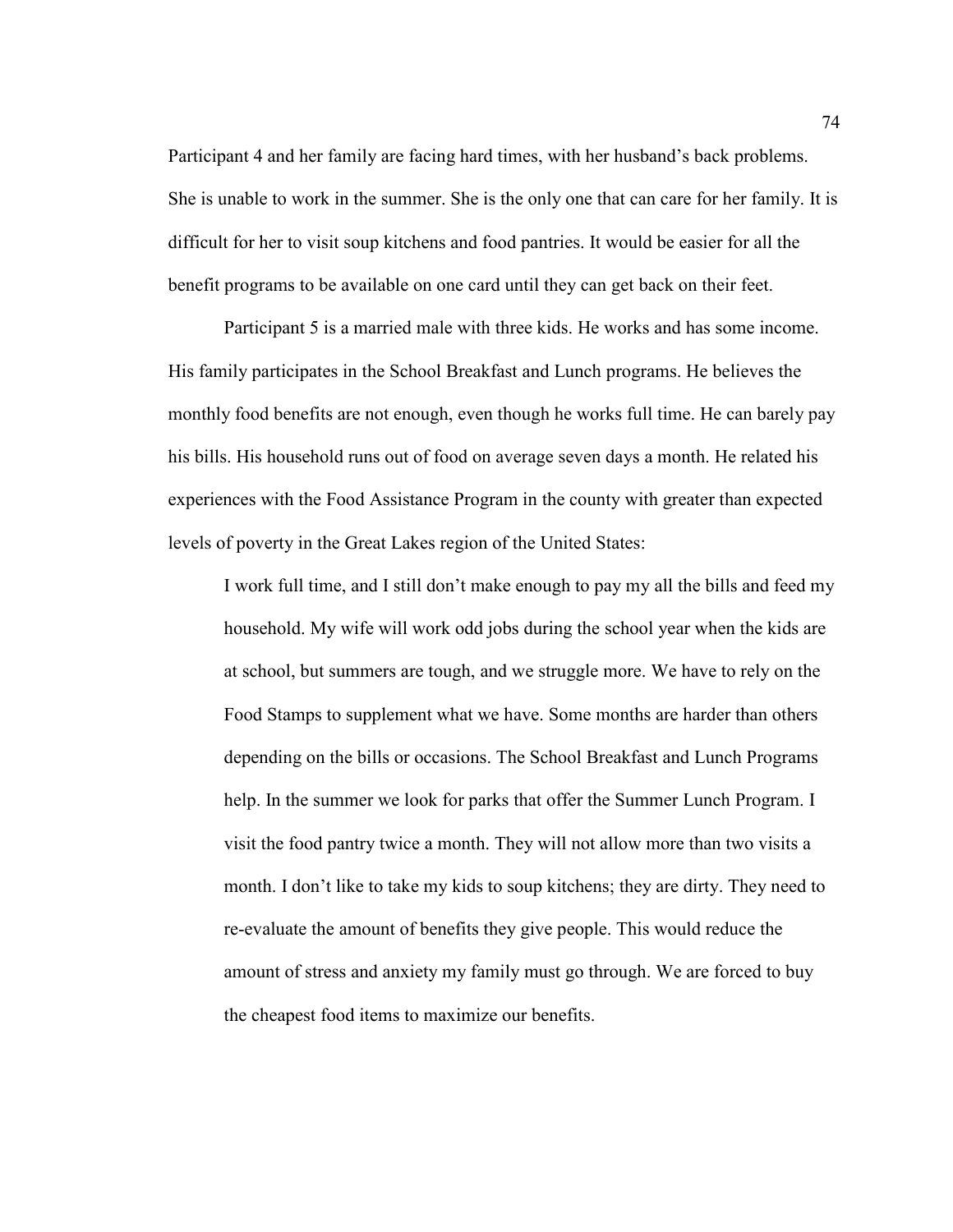Participant 5 believes the amount of benefits the state gives is not realistic. Although he is grateful for the help, his family finds themselves food insecure about seven days a month. His income is used for the household bills and other expenses. The state counts that income against him and reduces their benefit amount. He wishes they took into consideration the cost of living and rising food costs. He worries about the quality of the food he feeds his family, to make it work each month.

Participant 6 is a single female with four children. She is receiving Unemployment Compensation Benefits and Child Support payments. Although she has some income, she is worried because the Unemployment Compensation will run out soon and her Child Support payments are inconsistent. Most of the time, the fathers of the children do not pay on time. They run out of food 3-5 days a month. She participates in the School Breakfast and Lunch Programs. She barely has enough to pay for her monthly rent, so she relies on the Food Assistance Program to feed her family. She related her experiences with the Food Assistance Program in the county with greater than expected levels of poverty in the Great Lakes region of the United States:

I was laid off four months ago and been receiving unemployment since that time. It helps me pay the rent and keep the lights on. The Food Stamps help feed us. In the summer it is hard because the kids do not get a free lunch. During the school year, my kids get a free lunch which helps me focus only on dinner items. I send them to the local park to play and get a free lunch sometimes. We always need more! It is not easy feeding four kids. I try to stretch the benefits, but I hate buying cheap food items. Most of the time, I have no choice. I find myself visiting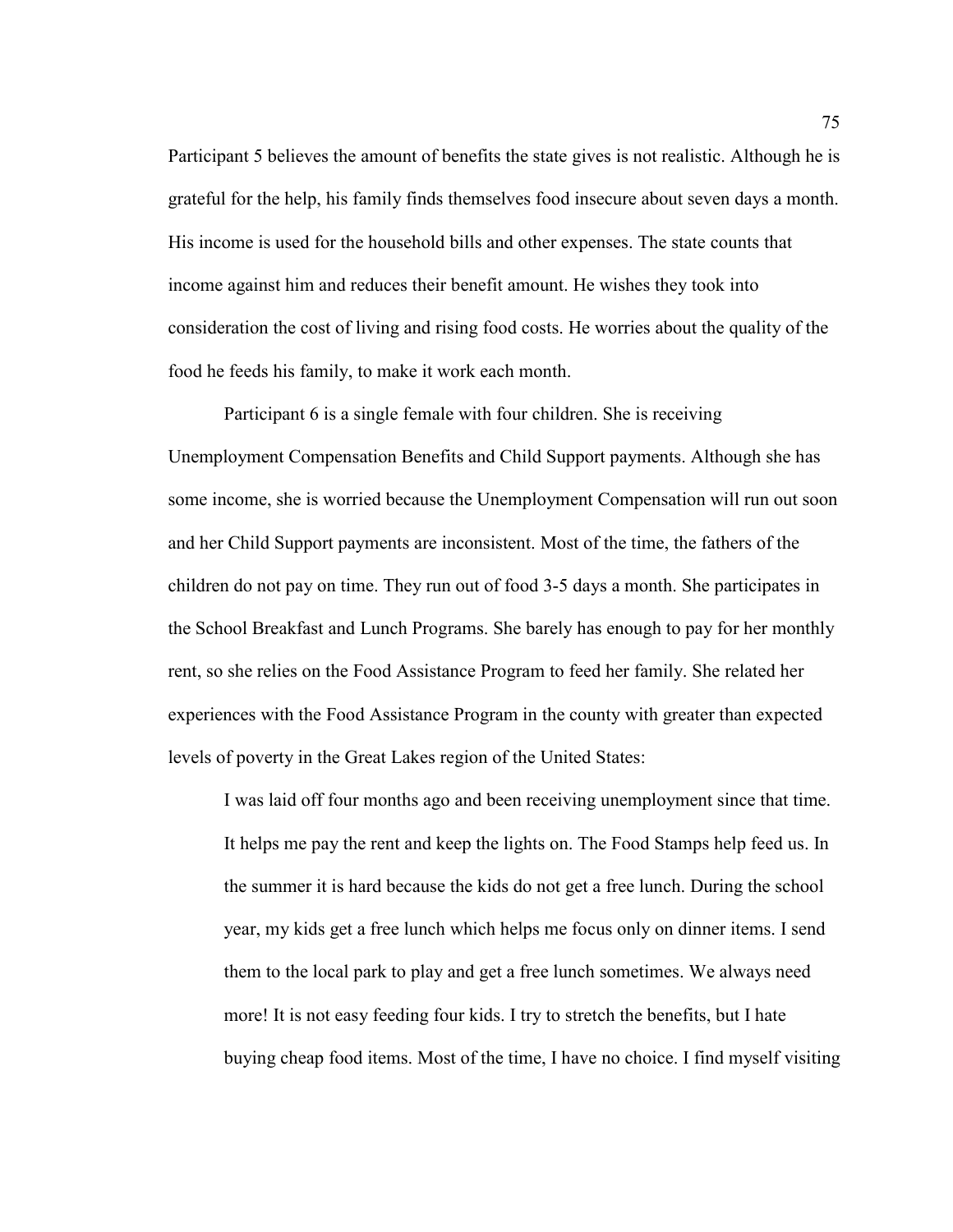food pantries twice a month. I am only allowed two bags of food items every two weeks at the local food pantry. We do not like to use soup kitchens; they are dirty. The Food Stamps are not enough! If they were, I would not have to visit a food pantry every two weeks.

Participant 6 is worried and stressed the state would not extend her Unemployment Compensation Benefits. She is concerned about her rent first and then food. If the Child Support payments were more consistent, this would help her with buying more quality food items. She is due back in court next month to request more Child Support from one of the fathers of her children. He has a good job but refuses to help her with the kids.

Participant 7 is a married female with five kids. Her husband works a minimum wage job, so they have some household income. He lost his job a few years ago at the factory, so he had to start over. He is taking classes online at night to reinvent himself. They rely on the Food Assistance Program to supplement their food needs. They participate in the School Breakfast and Lunch Program. They do not run out of food because they budget and stretch each dollar, along with their monthly food benefits. She related her experiences with the Food Assistance Program in the county with greater than expected levels of poverty in the Great Lakes region of the United States:

Until they increase my husband's wages, the government will have to feed our family. My husband had a good job and made decent money, but he was eventually laid off. We rely on the Food Assistance Program, but they will only supplement the household income. Furthermore, most of our income goes to household expenses. We use the School Lunch Program to secure a meal for our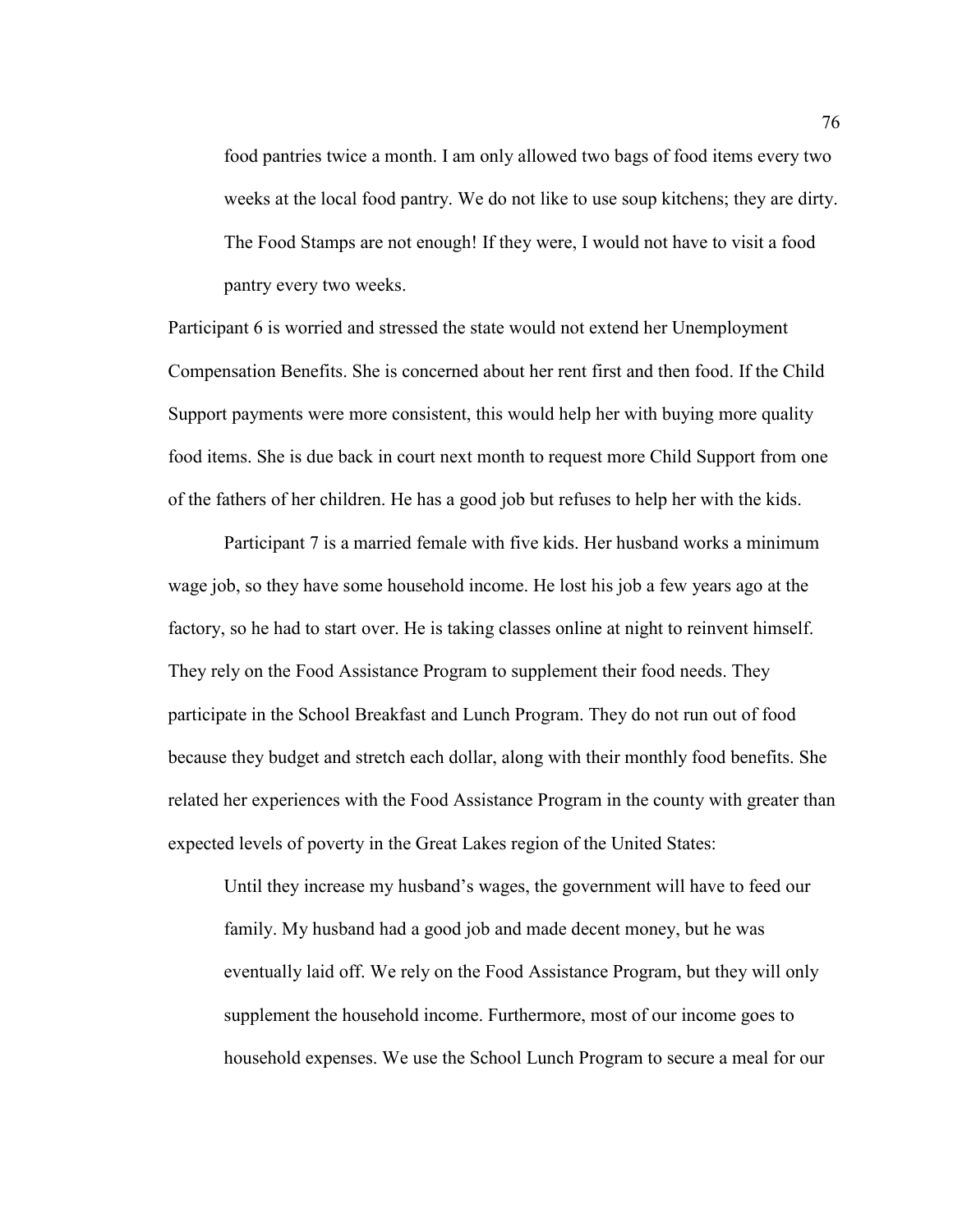kids in school. What they give our family is not enough. We skip meals to get through the week, so we do not run out of food. It's very stressful, but we make it work. They need to re-evaluate the food program and reduce the paperwork involved. Every few months they send me paperwork and stress me out. They never answer the phone or return phone calls at the DHHS.

Participant 7 stretches each dollar her husband earns and all the benefits the state provides. She is currently looking for a job but has not had any luck. She didn't graduate from high school, so it is tough for her in the job market. She knows how to stretch and conserve, so her family does not have to suffer without food. However, just because her family does not experience food shortages, they still experience hunger. This hardship has taken an emotional toll on the family is.

Participant 8 is a single female with four kids. She currently has no income. She is in-between jobs. She receives Section 8 (subsidized housing benefits), so she is not responsible for any monthly rent payments. Every time her gas and electricity bill is past due; she relies on the state to pay it for her. They run out of food 2-3 days a month. Her family participates in the School Breakfast and Lunch Programs and are solely relying on the Food Assistance Program for all their food needs at home. She related her experiences with the Food Assistance Program in the county with greater than expected levels of poverty in the Great Lakes region of the United States:

We are grateful for the School Breakfast and Lunch Programs during the school year. These programs guarantee my children breakfast and lunch meals during the day. These secured meals help stretch our food items at home. I do not believe the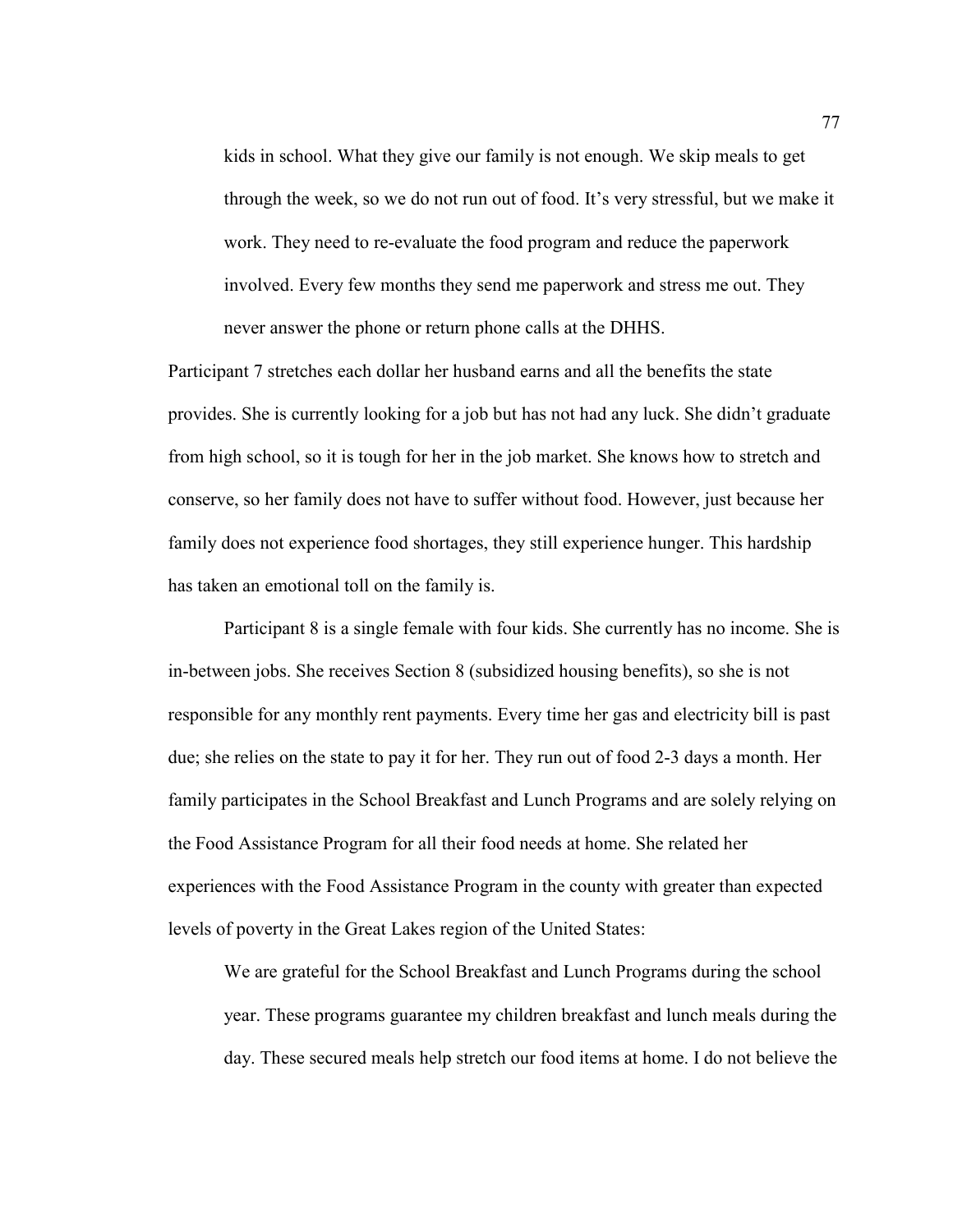benefits are enough for my family size. We always run out of food each month. This hardship forces me to seek additional resources instead of a job. The summers are hard because I have to provide more meals for my family. I do not have a car right now so visiting food pantries is hard when I must catch the bus. I wish they would re-evaluate the program and secure my family more food until I get back on my feet. A few months ago, my kids got sick from eating cheap food items from the local gas station.

Participant 8 solely relies on the Food Assistance Program during the summer. She is unable to visit food pantries because her vehicle has been impounded for unpaid parking tickets. Her monthly benefit amount runs out quick if she buys higher quality ingredients. They find themselves buying cheaper food items from the local gas stations and party stores. Currently, there are no supermarkets in her area, but they are building a Meijer's a few blocks away.

Participant 9 is a divorced female with four kids. She has some income from Child Support and shares custody of her kids with her ex-husband. She is going to school full time and does not have time to work. Her ex-husband makes too much money for the School Breakfast and Lunch Programs, so she solely relies on the Food Assistance Program. They run out of food about six days a month. She related her experiences with the Food Assistance Program in the county with greater than expected levels of poverty in the Great Lakes region of the United States:

Life is hard for a divorced mother with four kids. My ex-husband only takes the kids on the weekends, so the weekdays are hard for me. When we used to get the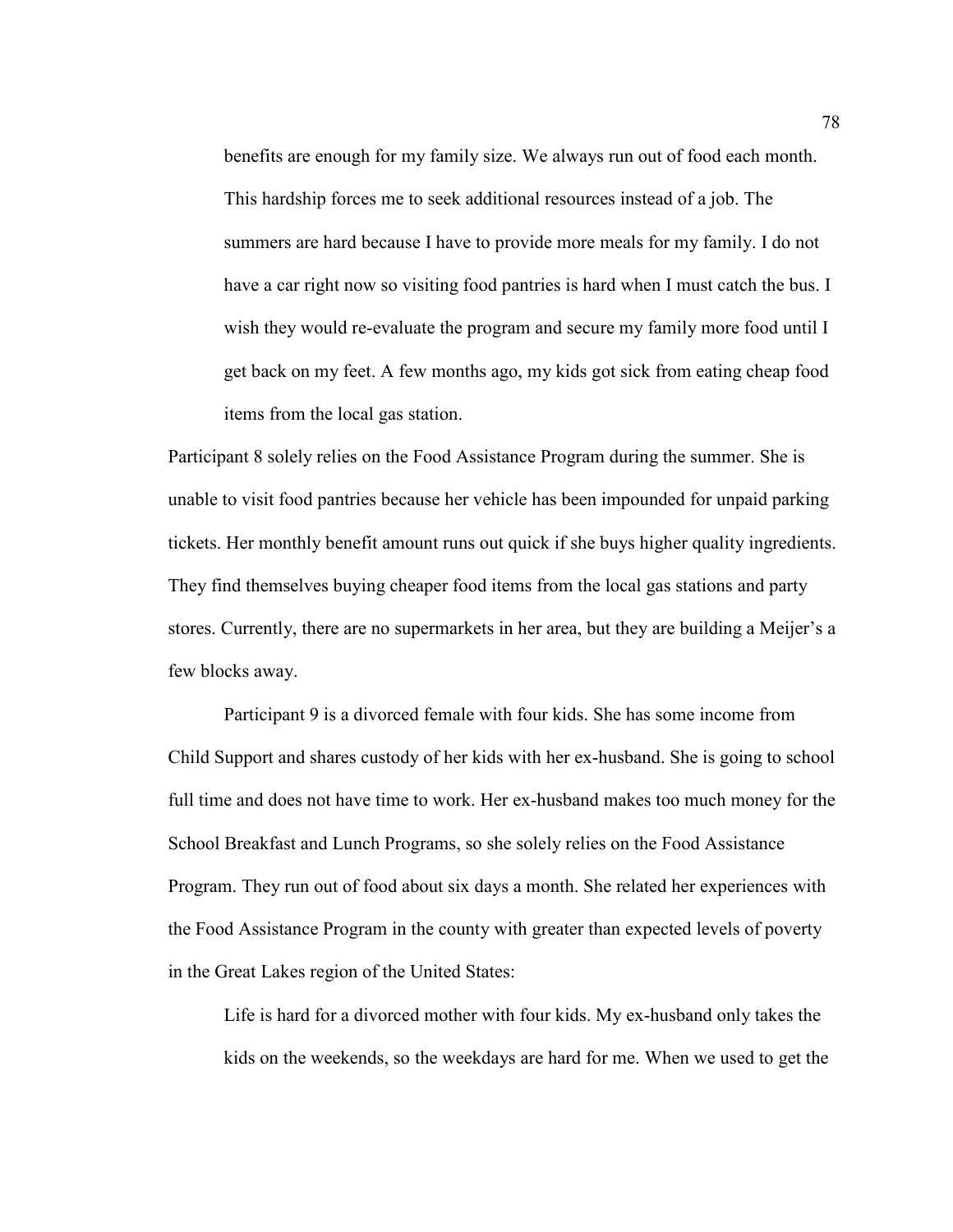School Breakfast and Lunch Program, it was a little bit easier but when they found out my ex-husband makes too much they took it away. My monthly food benefits are not enough. They count my children's child support income against us and reduce our benefits. My monthly income barely covers my living expenses. I have been using my student loans to pay for school and my rent. It's easier for me to skip meals on the weekend when the kids are with their father. They need to re-evaluate the program and take all these things into consideration.

Participant 9 is unable to work because she goes to school full time. Her Child Support income barely covers the household expenses. Her kids do not qualify for the School Breakfast and Lunch Programs, currently. She believes that food costs are too high to get through the entire month without running out of food. She does not have time to visit food pantries, so she finds it easier to skip meals and send the kids to their father. She hopes the federal government takes another look at day to day expenses and the rising cost of food. She often finds herself anxious about running out of food.

Participant 10 is a single female with three kids. She has no income. She was relying on Child Support until the fathers of her children stopped paying support. Her family participates in the School Breakfast and Lunch Programs. She runs out food 1-2 days a month. She related her experiences with the Food Assistance Program in the county with greater than expected levels of poverty in the Great Lakes region of the United States:

My kids participate in the School Breakfast and Lunch Programs. It helps a lot during the school year, but the summers are difficult. During the school year,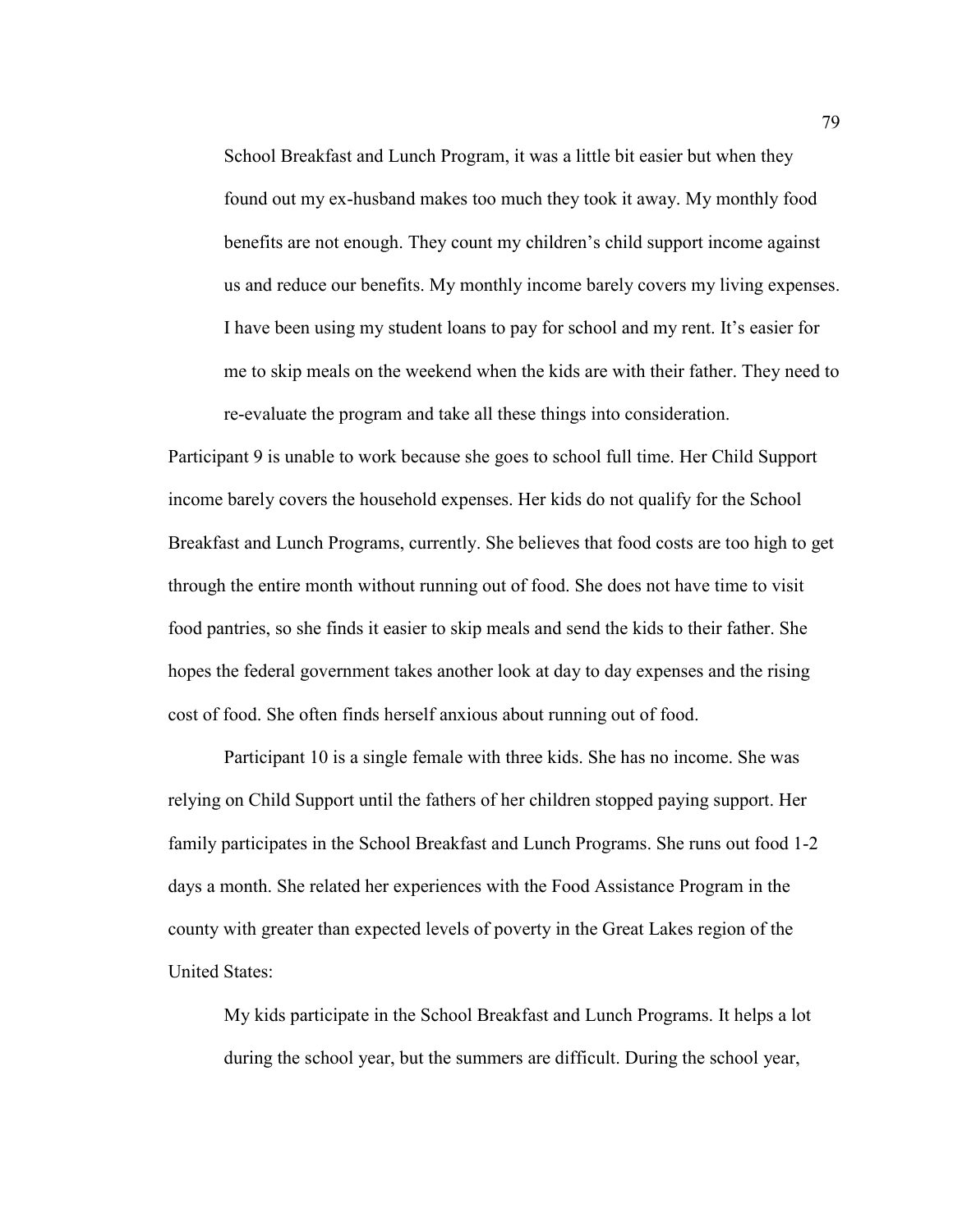school lunch helps a lot. School lunch meals help conserve more food for our dinners while securing a meal for the kids. I do not believe the Food Assistance Program provides enough benefits. We always run out of food. Food shortage puts a strain on our family because I have to spend my gas money visiting food pantries across the city. I find myself stressed out and anxious. I do not like visiting soup kitchens because they are nasty. I do not know how they expect me to feed three kids with just \$367 of benefits per month. They need to change this program and get rid of all those caseworkers that do not help.

Participant 10 was doing okay when she had some Child Support income. Once she had to rely solely on the Food Assistance Program, things got worse for her family. She found herself visiting food pantries across the city and spending money she didn't have on gas money. She is frustrated with the bureaucracy of the program and the department. She wishes they would fix the program and hire case managers that would help the public.

Participant 11 is a single female with four kids. She has some income. She participates in the School Breakfast and Lunch Program. She runs out of food 3-4 days a month. She believes the program is broken. She related her experiences with the Food Assistance Program in the county with greater than expected levels of poverty in the Great Lakes region of the United States:

How can I feed my kids a quality meal with so little benefits? I work part-time cleaning homes and offices, and they count that against me. The money I earn barely covers rent and gas money. The state helps me with my gas and electric bill but only in the winter. We try to consolidate meals during the summer when there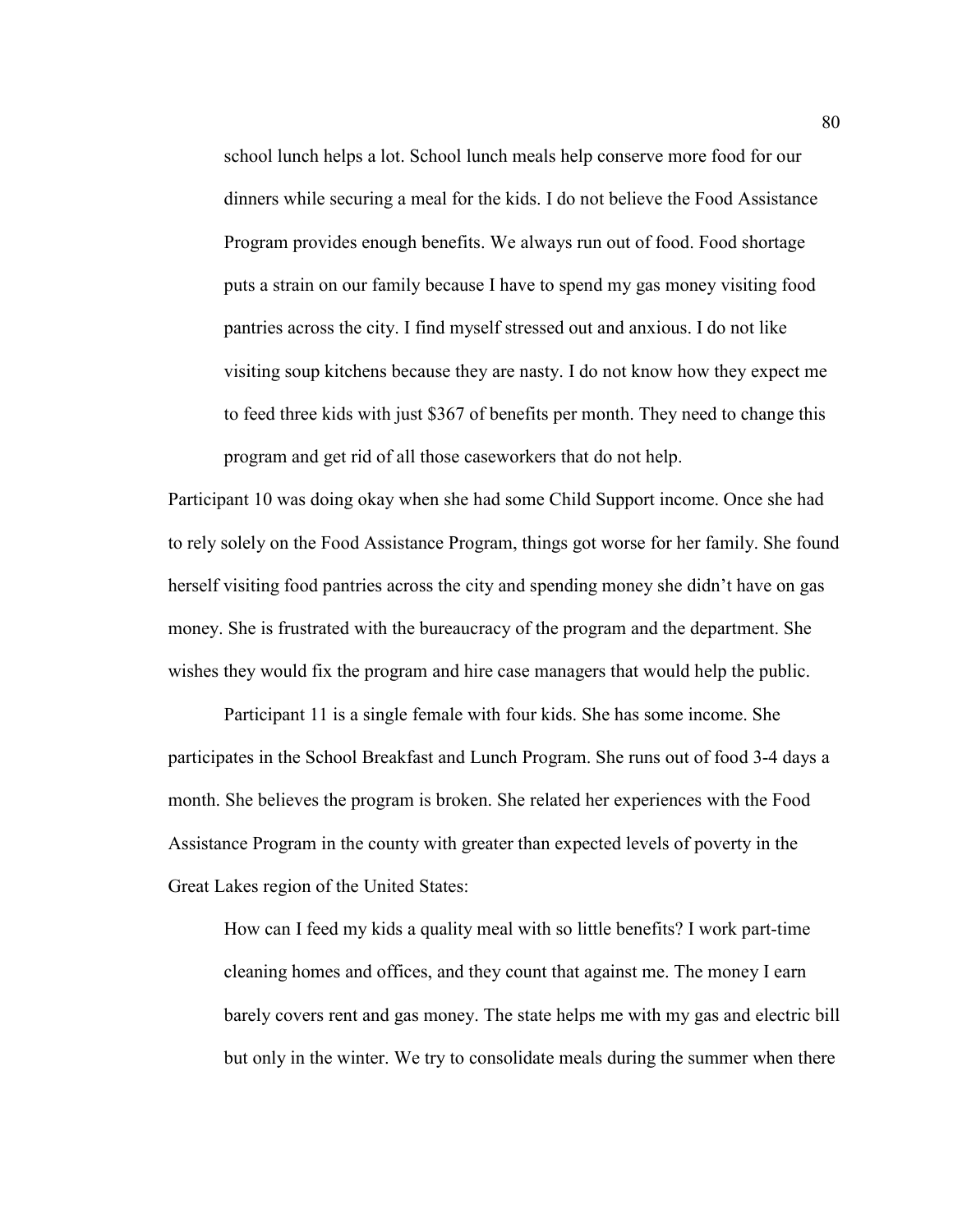is no school. School meals help. When we run out of food, my neighbor and I take turns visiting the food pantries and split the food. I wish they would re-evaluate the program and take into consideration the cost of food items and inflation. The stress and frustration of working so hard and not getting anywhere are truly depressing. They need to fix our broken system. The food I feed my kids is cheap and unhealthy because that is all we can afford, to reduce monthly food shortages.

Participant 11 believes she can reduce the number of days they run out of food if they buy cheaper food items. However, they still run out of food 3-4 days a month. She believes the program is ineffective and unrealistic without participating in multiple food programs with some monthly income. Even then, she feels quality food items are out of the question while trying to reduce food shortages.

# **Data from Program Administrators**

Administrator 1 is a female that has worked for the Department of Health and Human Services administrating the Food Assistance Program for 15 years. She manages 110 case managers and supervisors that maintain 77,000 food cases in her district. She related her experiences administrating the Food Assistance Program in the county with greater than expected levels of poverty in the Great Lakes region of the United States:

The program has changed at least four different times over the last 15 years, each time adding sanctions and reducing the benefits for clients. These changes include Time Limited Food Assistance (TLFA), felony restrictions, and benefits reductions, leading recipients from one hardship to another. In my opinion, the program has been helpful for some but not others. The disabled, seniors and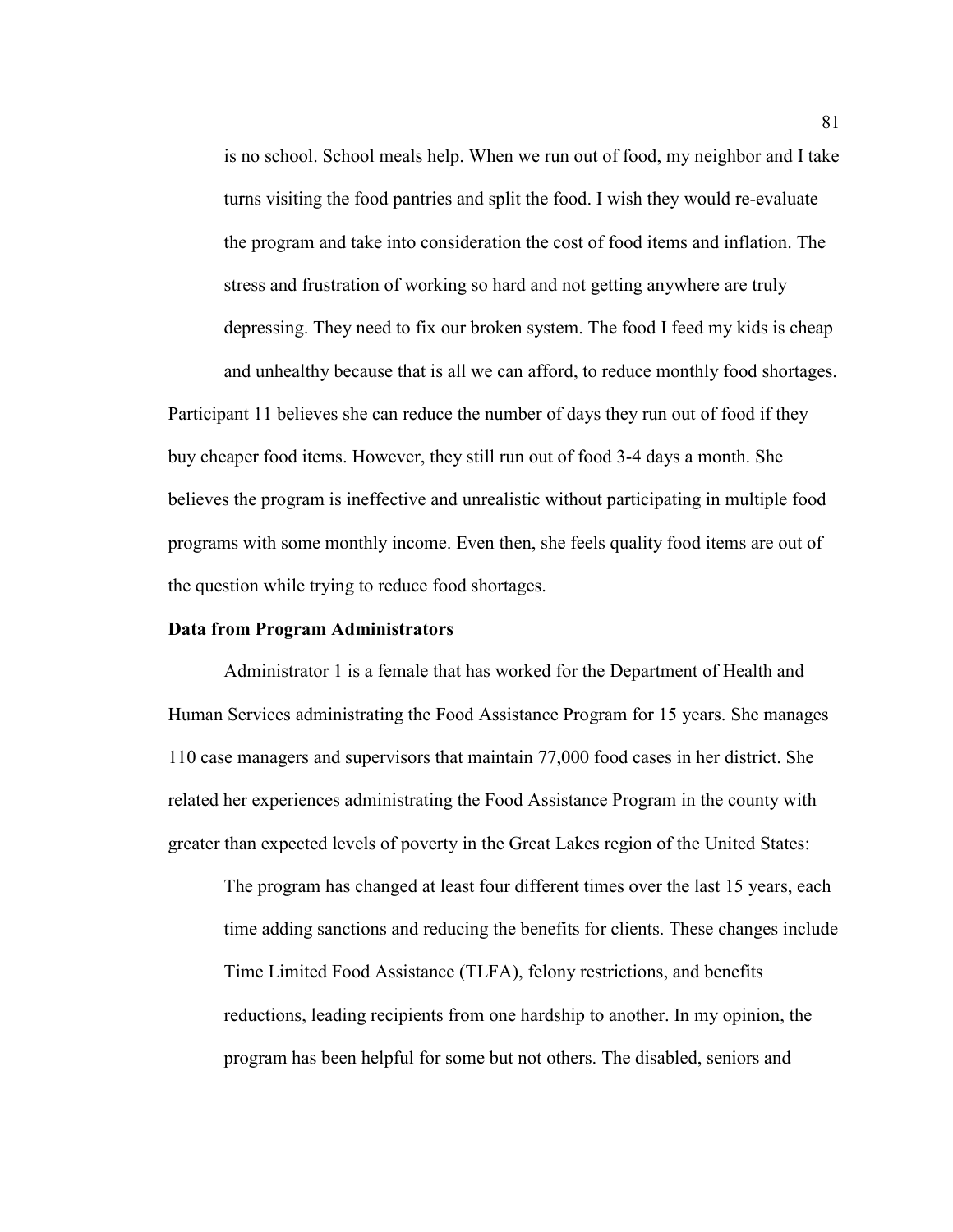families without income suffer the most. It may be effective for families or single adults in urban areas but not for everyone else in rural areas. Rural areas have food deserts, where there are limited supermarkets and resources, and unreachable resources such as food pantries and soup kitchens. The program does not provide enough benefits for families without income. It only works with additional resources and some income. Quality food items are not possible with the limited food benefits. I strongly believe the program should be re-evaluated. The program may be helpful in reducing poverty and hunger, but it could be contributing to

health issues such as preventable diseases like obesity, hypertension, and diabetes. Administrator 1 is passionate about her job and helping people. She believes families without income, disabled individuals, and seniors suffer the most with hunger. Rising food costs and limited benefits force families to eat cheaper food items. Hence, causing other epidemics such as obesity, hypertension, and diabetes. She has only seen benefits go down and not up, over the past 15 years. The federal government needs to take another look at the program and be more realistic for the entire population.

Administrator 2 is a female that has worked for the department administrating the Food Assistance Program for almost 18 years. She manages 95 case managers and supervisors that maintain 75,000 food cases in her district. She related her experiences administrating the Food Assistance Program in the county with greater than expected levels of poverty in the Great Lakes region of the United States:

The federal government has drastically changed a couple of times if I can remember correctly. These changes were things like work requirements added to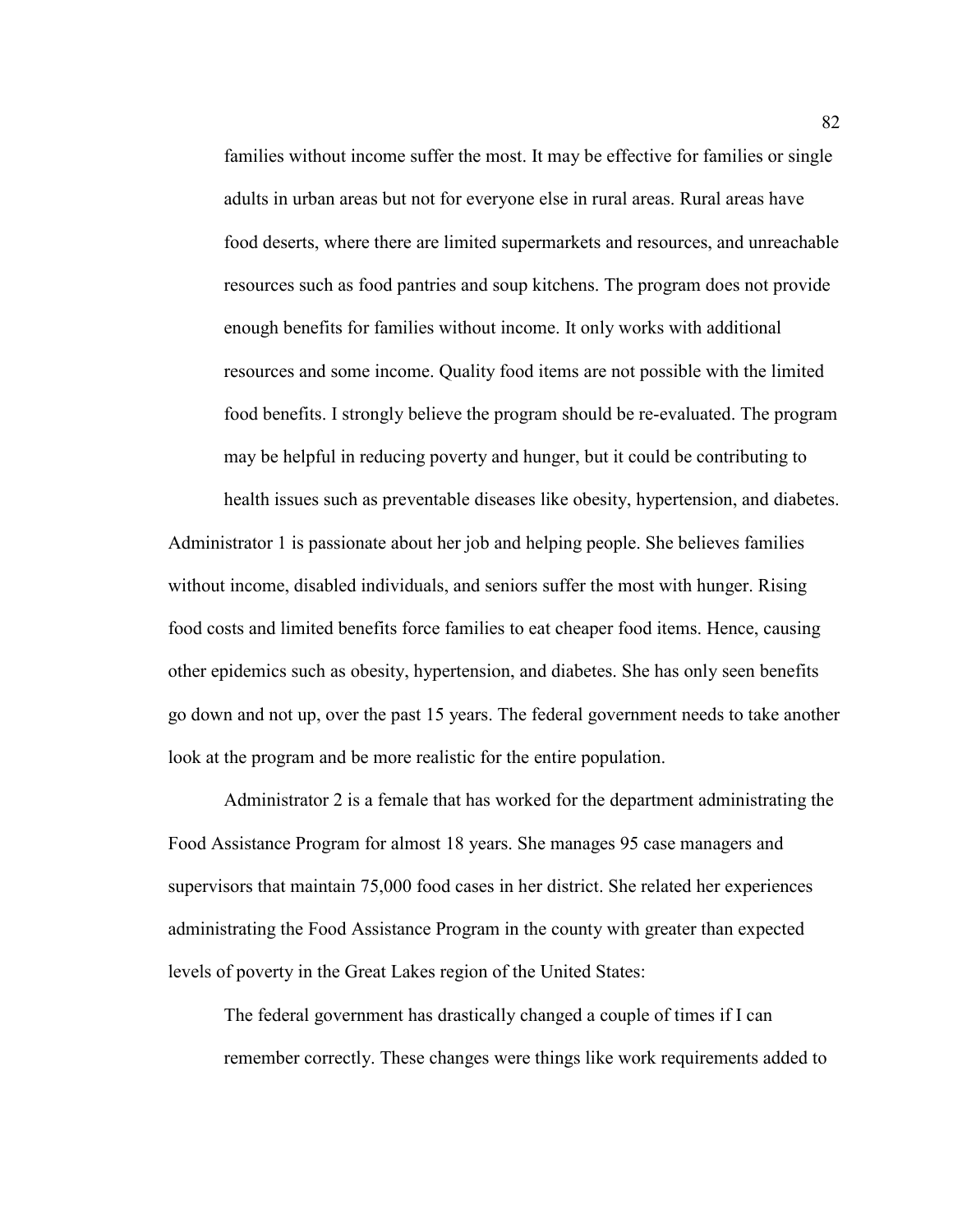the program. These changes were supposed to help clients find a job, requiring them to work to collect food benefits. These work requirements were so bad for the state they had to add a waiver for our state because the unemployment rate was so high (over 10%). I believe the Food Assistance Program is helpful towards poverty, allowing low-income families to use their limited income towards other rising expenses. However, the food program is only effective with some income and other resources. It can be effective among families with no income! The program does not provide enough monthly benefits to feed a family entirely. However, clients will have to maximize all other available resources to get by. Furthermore, the program is outdated and needs to be re-evaluated. The cost of living and inflation has outdated the program.

Administrator 2 believes the program is not keeping up with inflation. Families without income and access to additional resources will suffer the most. Quality foods are not possible with limited benefits for families. The federal government should not let the TLFA waiver expire in the state and re-evaluate the distribution mechanisms for the program based on the cost of living and inflation. The waiver is set to expire at the end of 2018. She believes these actions can also reduce fraud and the selling of food benefits for cash.

Administrator 3 is a female that has worked for the department administrating the Food Assistance Program for almost 30 years. She manages 110 case managers and supervisors that maintain 76,000 food cases in her district. She related her experiences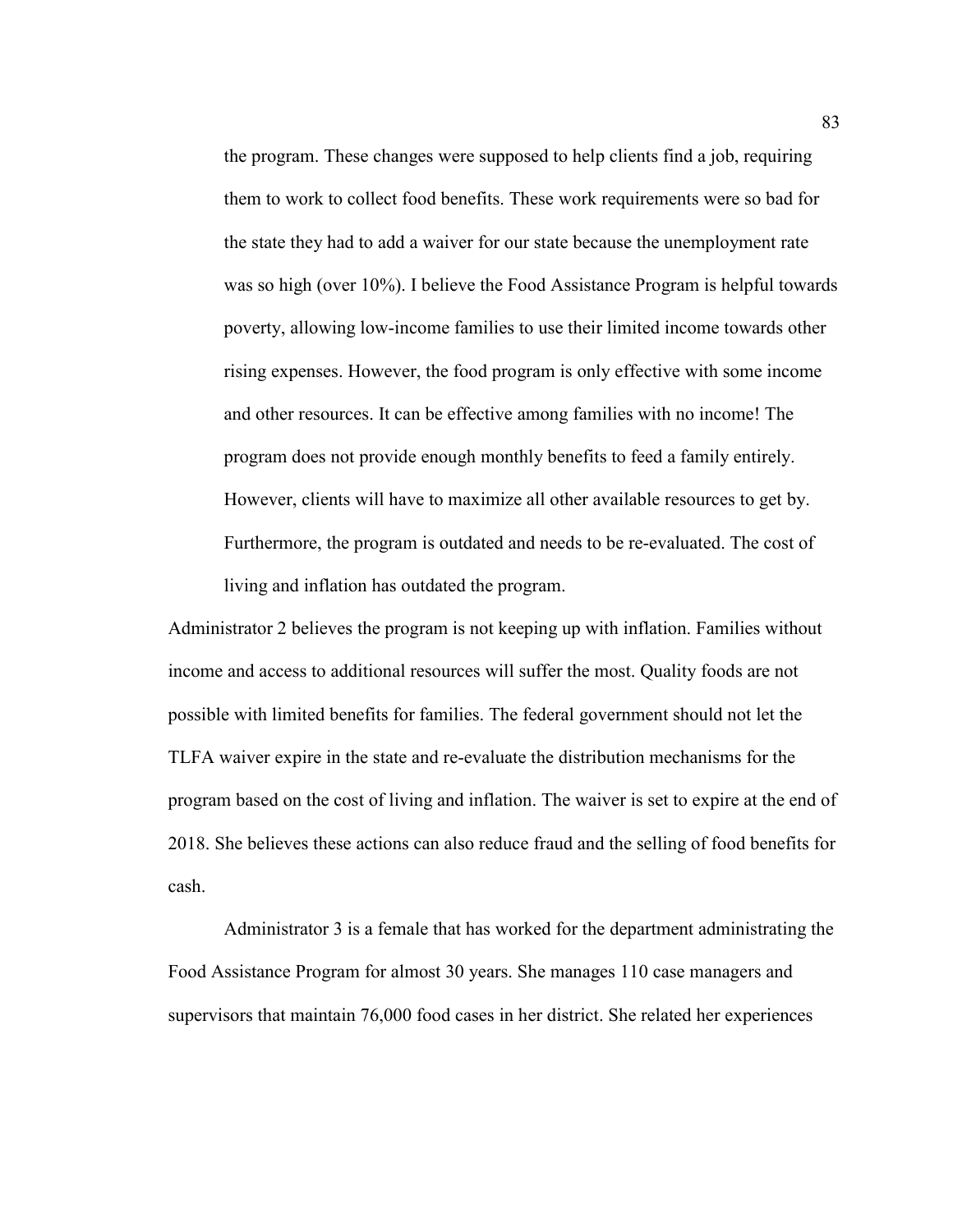administrating the Food Assistance Program in the county with greater than expected levels of poverty in the Great Lakes region of the United States:

I have seen the program change drastically about two times during my career. I think when they shifted from food stamps to electronic benefit transactions it was beneficial to the public. However, the TLFA was not a good change. The idea of TFLA was to force people to work to get food benefits in the state, but that allowed some people to fall through the cracks. Many people are still having trouble finding jobs. Thank god there is a waiver in the state, but it is due to expire at the end of the year for this county. I believe the program can be effective on the one hand but hindering on the other. Clients have different barriers that may cause the program to hinder their family. These barriers include transportation, education, and resources. The program can be enough if they apply it with other food programs and some income. I believe I could make it work if I had to live on the program. However, I strongly believe the program should be reevaluated and be more realistic to the different family barriers and the cost of food.

Administrator 1 believes the program has been very beneficial to many families but difficult for others across the state. Nonetheless, the program needs to be more realistic to rising food costs and family barriers that are hindering families across the state. She strongly believes the program's distribution mechanisms should be reevaluated to help all people versus some.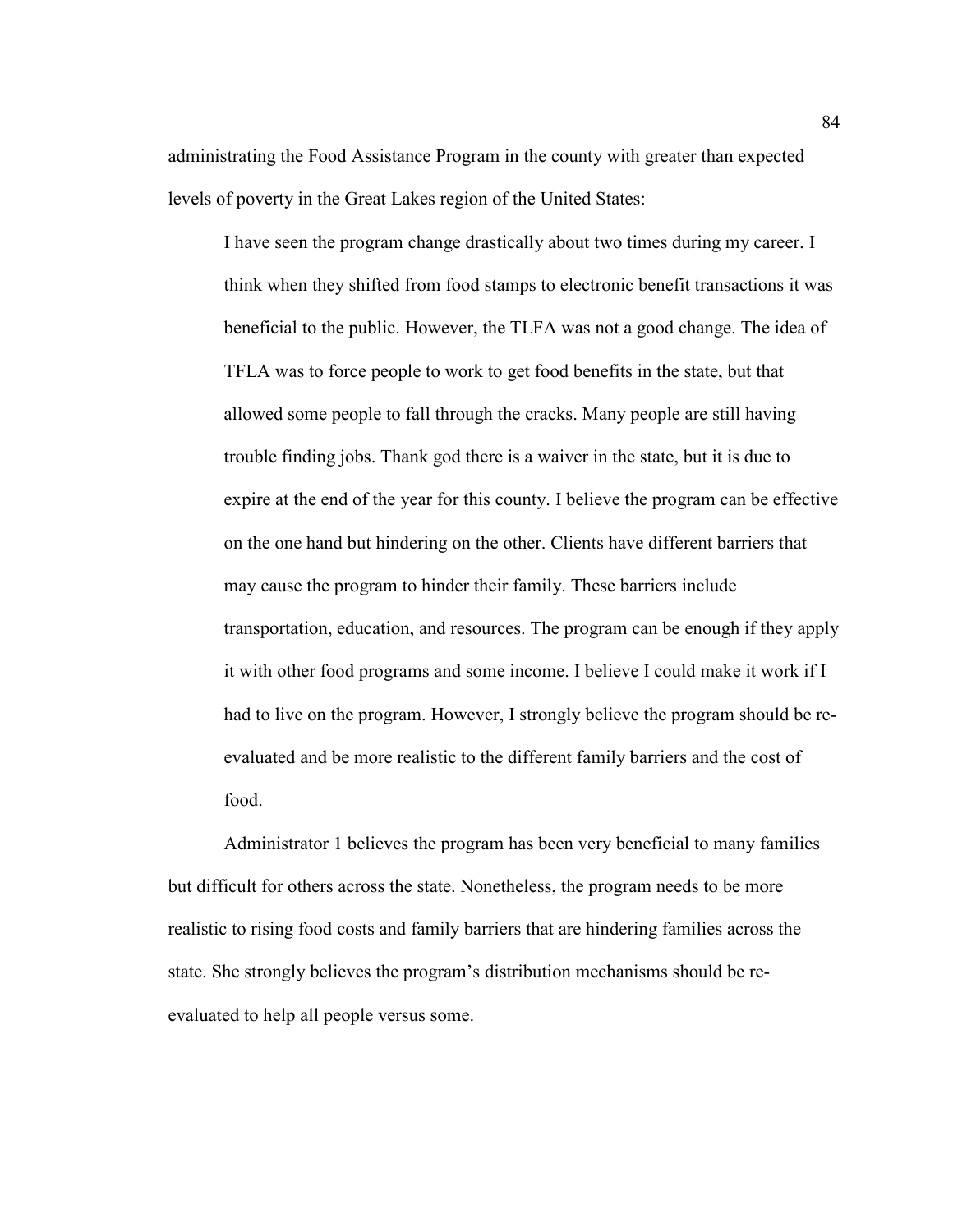#### **Documentaries and Studies**

*A Place at The Table* is a documentary about hunger in America. It focused on families with children experiencing hunger. It explored the impact of hunger on families with children. These impacts included goals, long-term goals, and education. This documentary looked at the correlation between poverty and obesity, suggesting some potential solutions to hunger and improving the national food system.

What was discovered is some people are ashamed to acknowledge they are suffering from hunger and the effects of hunger such as added stress, anxiety, depression, and preventable health risks. Moreover, one out of every two kids in the United States will be on the federal Food Assistance Program, eventually at some point. The average food stamp benefit is \$3.00 a day. This generation will eventually get sick and die younger from the available food compared to previous generations. As many as 50 million Americans rely on charitable food programs to reduce food insecurity. It is important to note, although charity is a great gesture, it doesn't end hunger. Public policy can work only with the right representation to changes policies toward food and food programs.

*FOOD, INC* is a documentary that explored the corporate agriculture industry exposing how farming is harming people, animals, and the environment. Experts discuss how factory farming, food safety, and Genetically Modified Organisms (GMO) play an important factor towards health and hunger. Although feeding people may be the first step to solving the hunger problem, self-sufficiency is the goal. Self-sufficiency is not possible with rising food costs, unsafe farming, and genetically modified foods. Many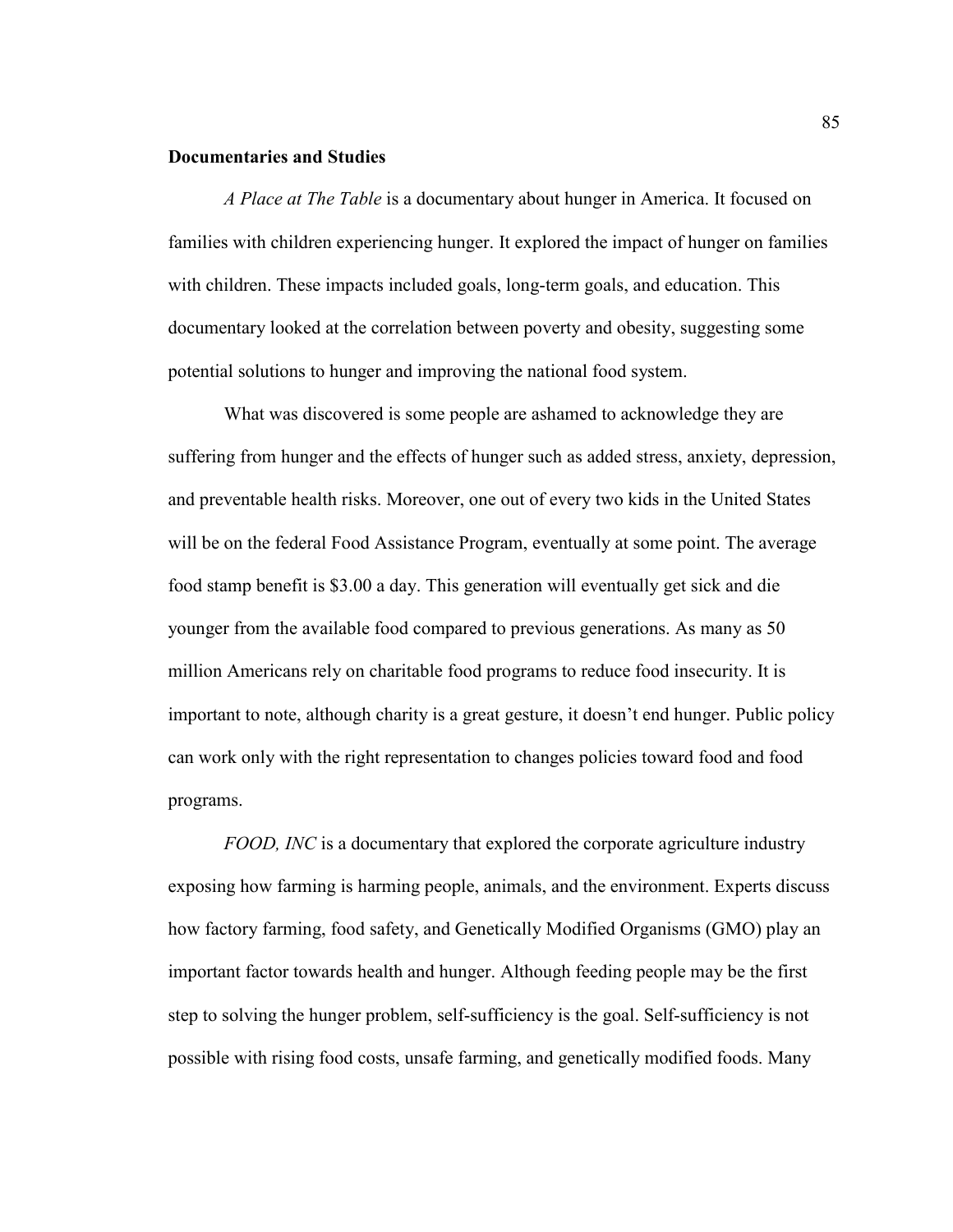families continue to suffer from providing well-balanced meals so they can thrive in society. Limited income and food benefits force families to buy cheaper food items that are unhealthy and affecting their health. Cheap food items put children and adults at risk with obesity, hypertension, and diabetes.

Food cost is the result of unhealthy eating. Economic hardship forces families to stretch their income and food assistance benefits. Buying a family size bag of chips is much cheaper than fresh fruits and vegetables. A study conducted on food costs suggested healthier foods are \$550 more a year on average (Rao, Afshin, Singh, & Mozaffarian, 2013). This cost difference is extremely burdensome for a family with limited or no income, hence resulting in a poor diet. This difference in cost is about \$1.50 more per day for about a \$5.00 food budget per person per day for healthier food items. A diet full of processed foods and snacks is much cheaper than a diet full of fruits, vegetables, and fish (Rao et al., 2013). Unhealthy food is 30 % cheaper than healthier food. These price differences leave families no choice and may lead to health problems, creating a strain for the Medicaid program and the healthcare system.

These third data sources are in line and support the emerging themes inducted from the primary and secondary data collected from the study participants. According to the primary and secondary data sources in this study, families in the county with greater than expected levels of poverty in the Great Lakes region of the United States will continue to experience such burdens of added stress, anxiety, depression, and preventable health risks. The participants in this study also elected to capitalize this 30 % purchasing power to maximize their monthly food benefits, consuming cheaper food items. Although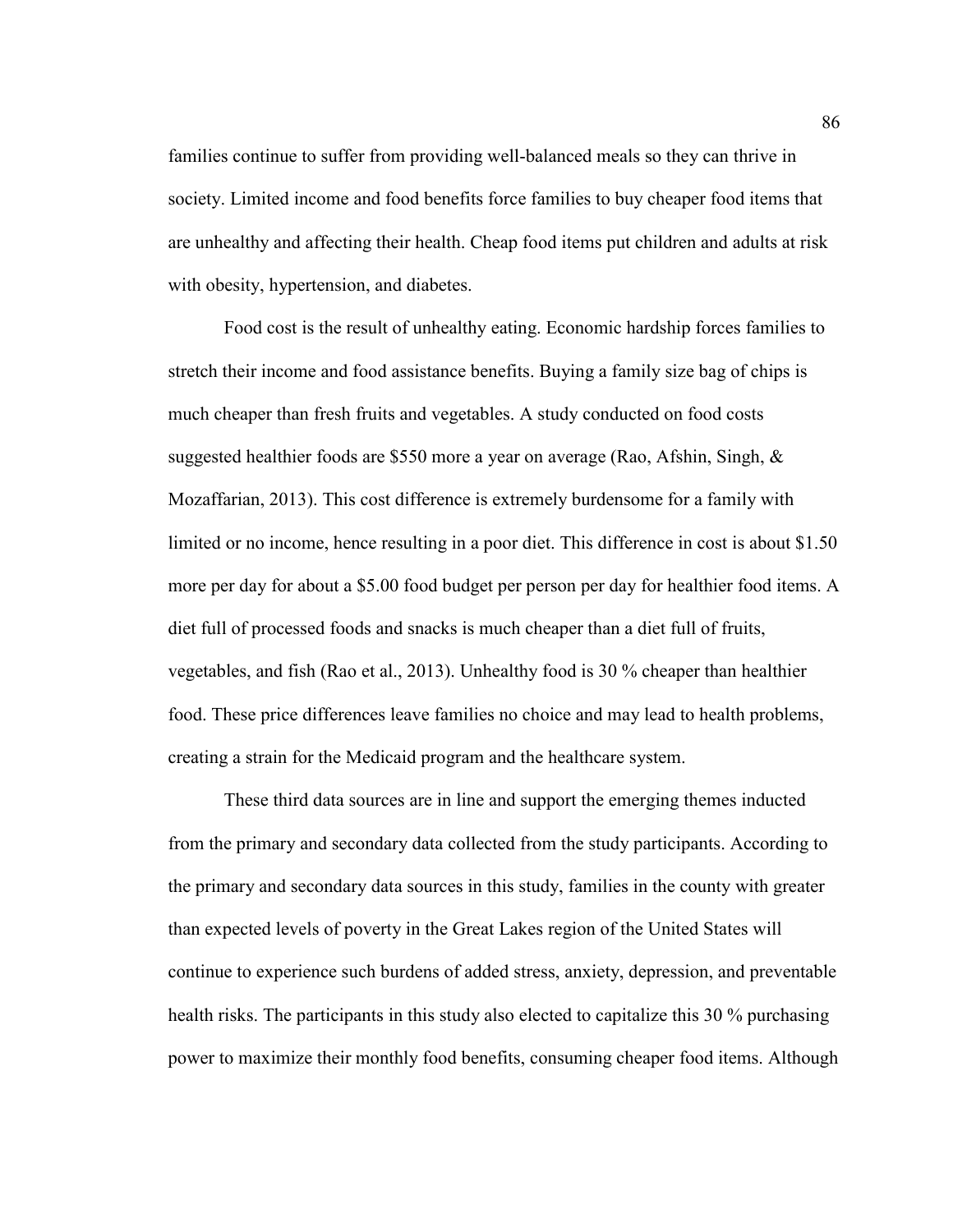this reduced some food insecurity, it still did not prevent monthly food shortages and introduced other possible health risks. Nonetheless, families still experience food insecurity. Families in all data sources rely on additional food resources with or without income while participating in the Food Assistance Program.

### **Statistics from Third Party Sources**

According to the United States Census (2016), in the United States, the population was 325,719,178, with 63% of that population in the labor force and a per capita income of \$29,829. However, 12.7% were living under the federal poverty level during (United States Census, 2016). Of these numbers, 21.8 million households participated in the Food Assistance Program during (USDA, 2016).



*Figure 1.* Hunger in the United States.

In the state of this study, the population was 9,962,311during (United States

Census, 2016). 15 percent of the population were living below the poverty level, with a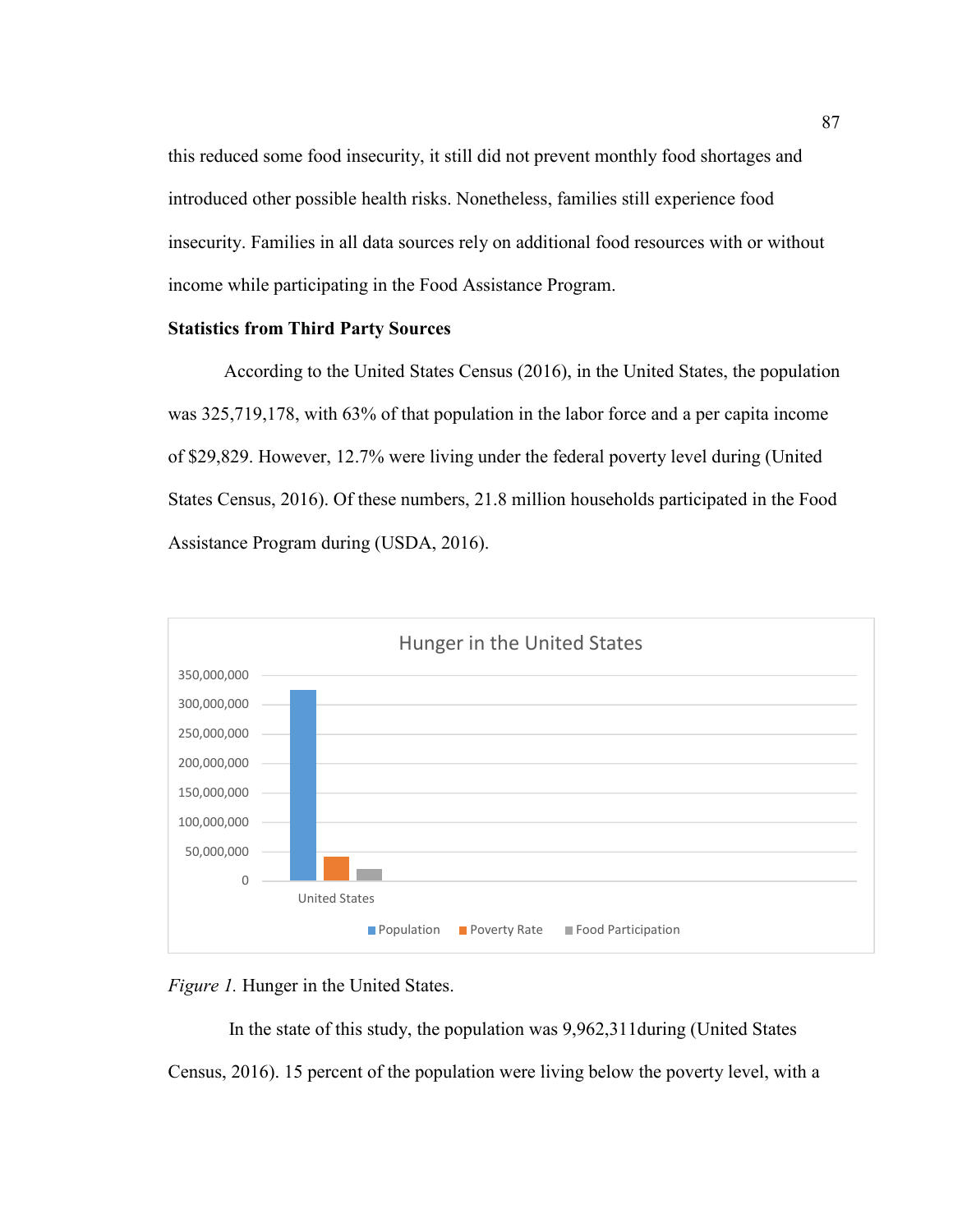per capita income of \$27,549. 61 percent were active in the labor force. 777,906 households were participating in the Food Assistance Program with an average monthly benefit per household \$232.22.



*Figure 2.* Hunger in the entire state of the selected county.

The population in the county with greater than expected levels of poverty in the Great Lakes region of the United States is 1,753,616 according to the United States Census (2018). Of that, 85.1% of the population have a high school diploma, and only 22.3% have a bachelor's degree, with 58.8% active in the labor force (United States Census, 2018). An overwhelmingly 22.9% of the population are living below the poverty level (United States Census, 2018). The average benefit amount per household is \$246.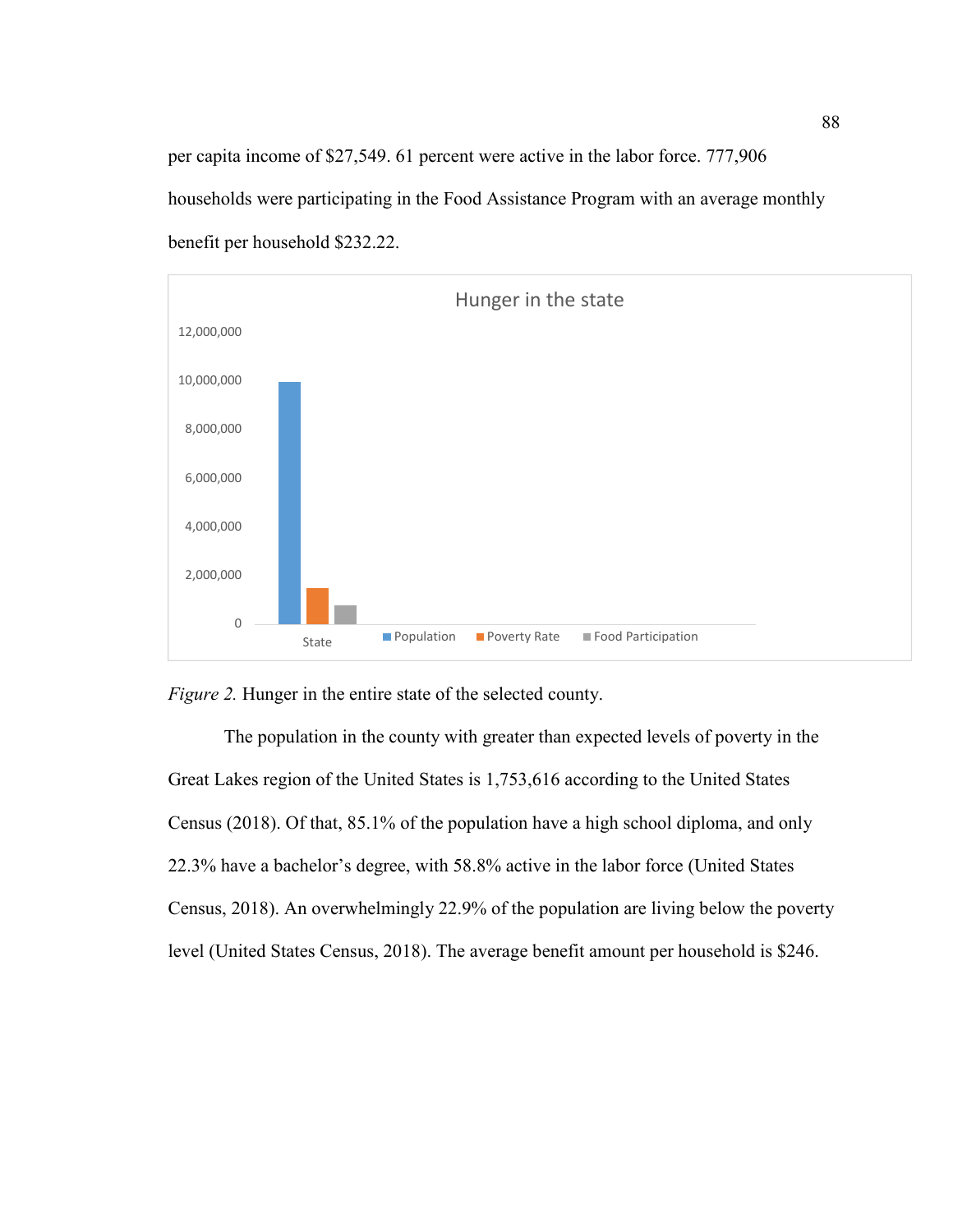

*Figure 3.* Hunger in the county with greater than expected levels of poverty in the Great Lakes region of the United States.

These statistics suggest clients are receiving an average of about \$4 per day for breakfast, lunch, and dinner. This amount is unrealistic towards quality food items. Although the maximum monthly allowance is \$194 per month per person, the average state recipient gets about \$122 according to the United States Department of Agriculture (2016). Program restrictions and benefit reductions have reduced the participation of individuals in the Food Assistance Program. However, 1 in 4 people in the county with greater than expected levels of poverty in the Great Lakes region of the United States is still experiencing food shortages. In 2016, the number of state program recipients dropped 23 %. This decrease in participation reduced the state's cost 31 %, from \$261 million to \$181 million, but did not reduce food insecurity in the state.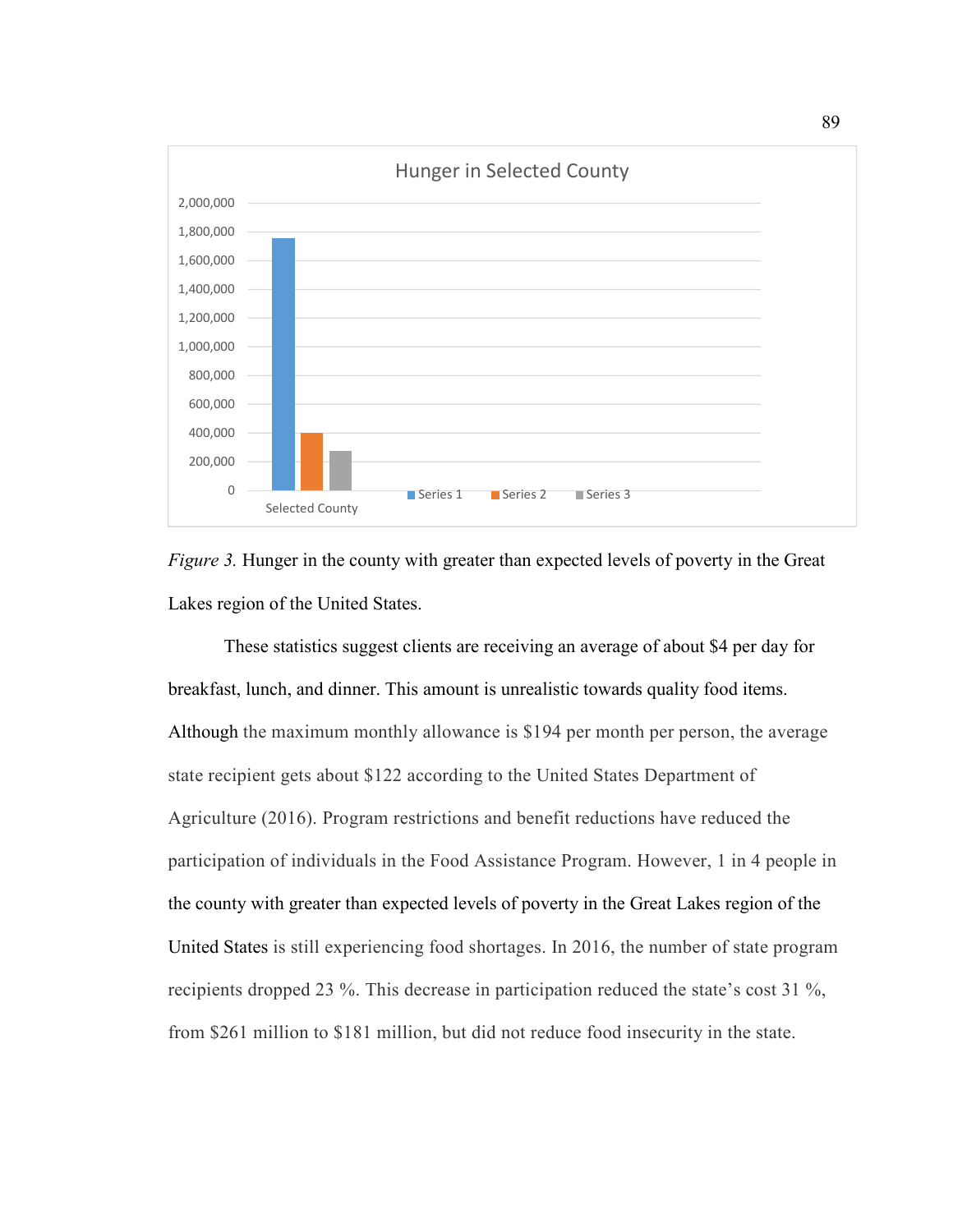Similar studies in the past have also documented hunger in the United States. A study conducted by the U.S. Department of Agriculture documented 1 in 6 Americans across the nation are facing food insecurity. The families in the study also experienced financial hardships and difficulties with employment. In the county with greater than expected levels of poverty in the Great Lakes region of the United States, 1 in 4 people is experiencing food insecurities. According to this study, food insecurities and food shortages are playing a detrimental role in recipients finding employment, reducing stress, health, and their overall ability to thrive in society.

#### **Summary**

 The data results represented the 11 program participants and three program administrators interviewed, and the third data source correlated with the primary research question and secondary questions. All the data shows the participants experienced food shortages, health risks, added stress and humiliation, and participation in additional food sources. The program participants continue to participate in the food programs until they earn more money or do not qualify anymore. The major themes emerged as a result of the responses of the participants: breakfast and lunch meals are skipped for families not participating in the School Breakfast, Lunch and Summer Food Programs, monthly Food Assistance Program benefits are not adequate for each family size, families ran out of food on average 4 days a month, additional food resources were sought on average twice a month, food costs and shortages caused families anxiety, depression, and shame, program changes continue to hinder participating families, and the Food Assistance Program benefit formula should be reevaluated.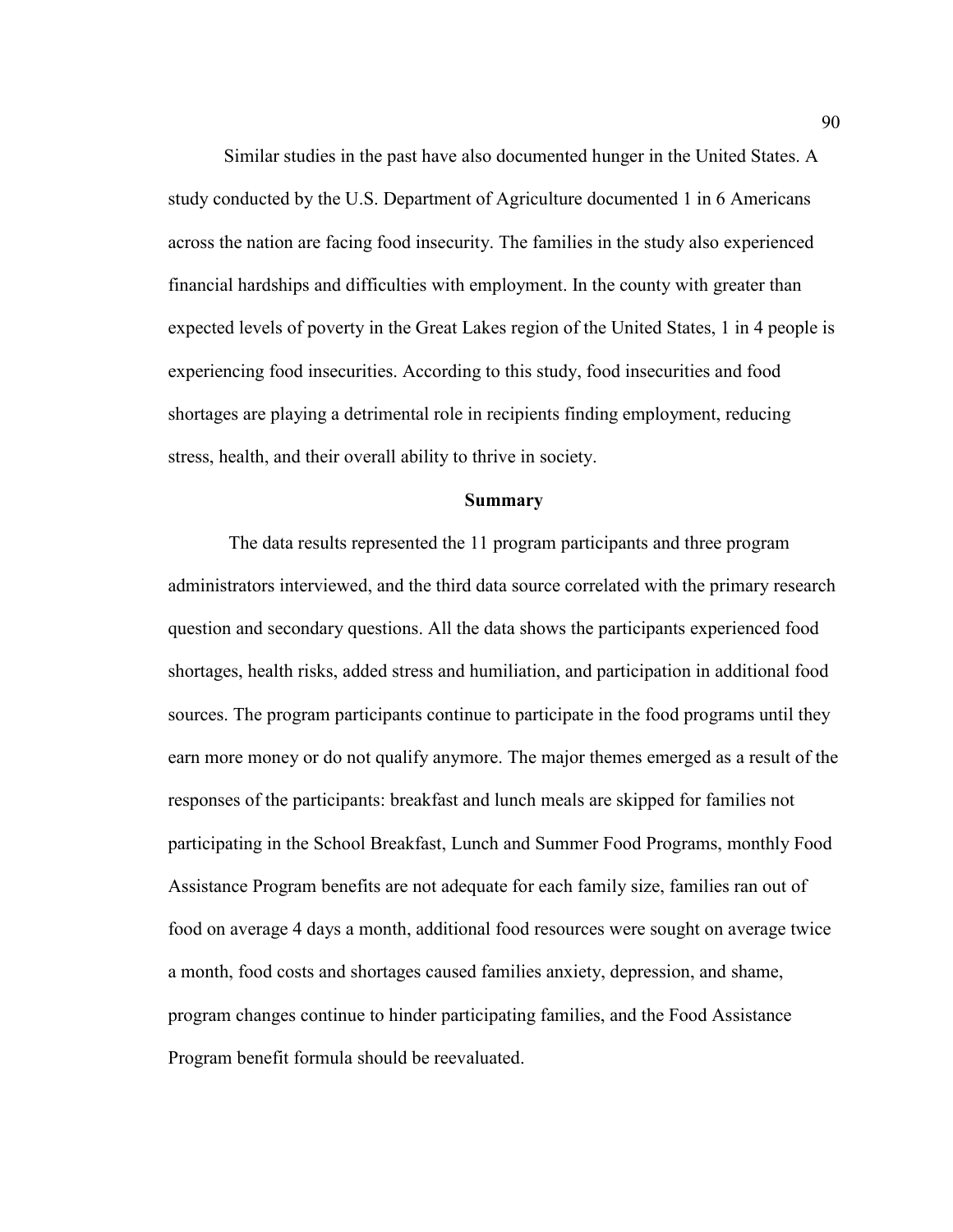This chapter discussed how all ethical concerns during the research procedures were addressed, describing how the data collection and data analysis components were completed, providing evidence of trustworthiness during the research study process, and presenting the results of my research study based on the responses of the participants and concluded with a summary of the results. Chapter 5 will include an analysis and interpretation of the research findings. Chapter 5 will present a more detailed analysis of the results and interpret the findings based on the theoretical framework of my research and the literature review as described in chapters 1 and 2. Chapter 5 will also include recommendations for future research, providing a framework for public policy practitioners and any implications for social change because of my research study.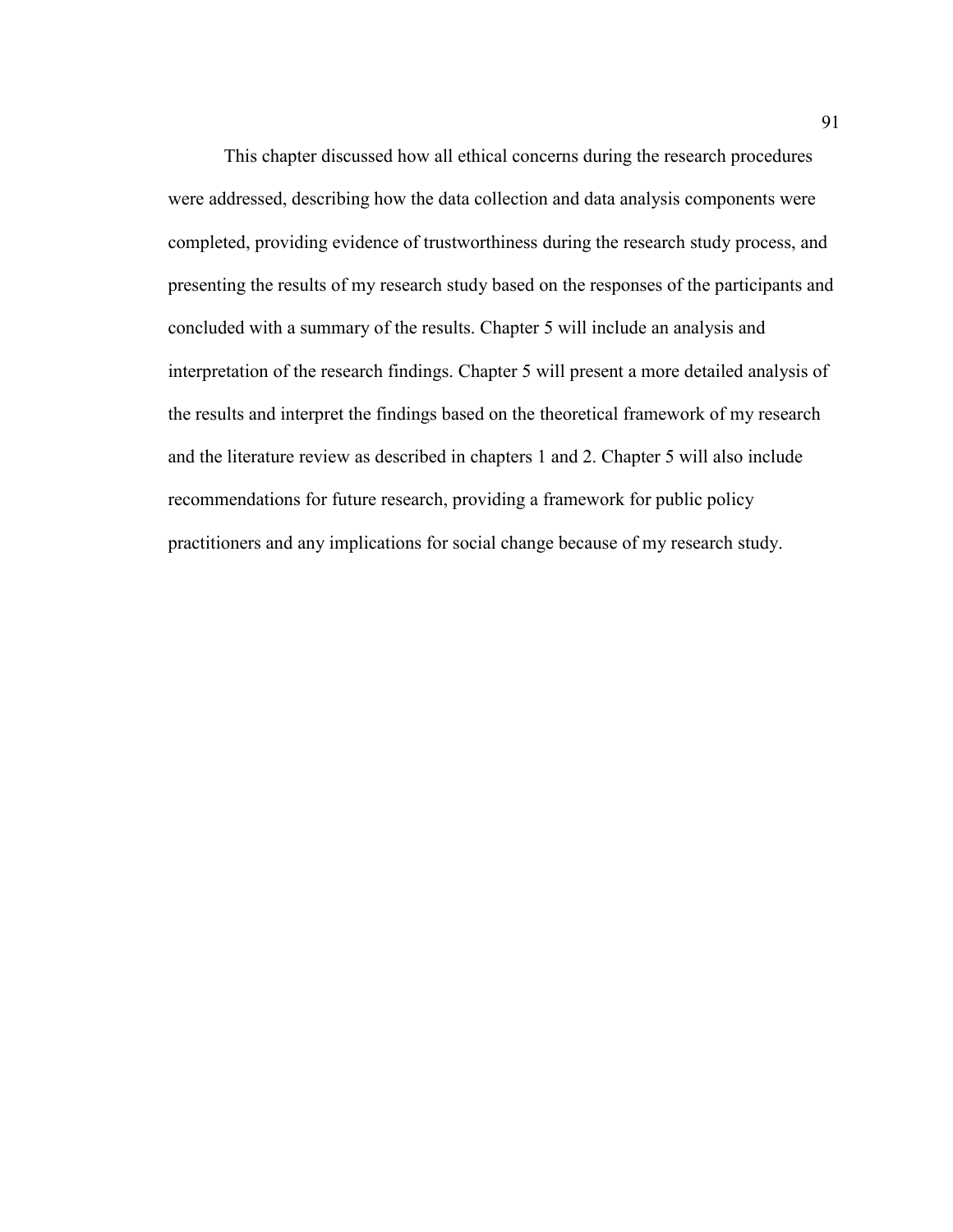Chapter 5: Discussion, Conclusions, and Recommendations

## **Introduction**

In examining the role of distribution mechanisms of the federal Food Assistance Program, this study was intended to fill a gap in the literature on the federal Food Assistance Program's distribution mechanisms and its ability to meet the food needs of families with limited income and limited access to additional food sources living under the poverty level. Using PFT as a theoretical frame, this study was intended to address the principal question: How does policy feedback theory help explain the role of distribution mechanisms in helping the Food Assistance Program meet the needs of individuals who have little to no income and limited access to alternative food sources below the poverty level in the county with greater than expected levels of poverty in the Great Lakes region of the United States by learning about the experiences of federal Food Assistance Program recipients?

The effectiveness of the distribution mechanisms in helping these individuals meet their food needs was evaluated through a case study of the Food Assistance Program in a county with greater than expected levels of poverty in the Great Lakes region of the United States. Through an examination of how ideas, actors, and networks support the Food Assistance Program in its capacity to meet the food needs of individuals with little to no income and limited access to alternative food sources, I sought to broaden understanding of the central role that distribution mechanisms play in the ability of the federal Food Assistance Program to address the hunger crisis in the selected county. This case study was conducted in a county in the Great Lakes region of the United States,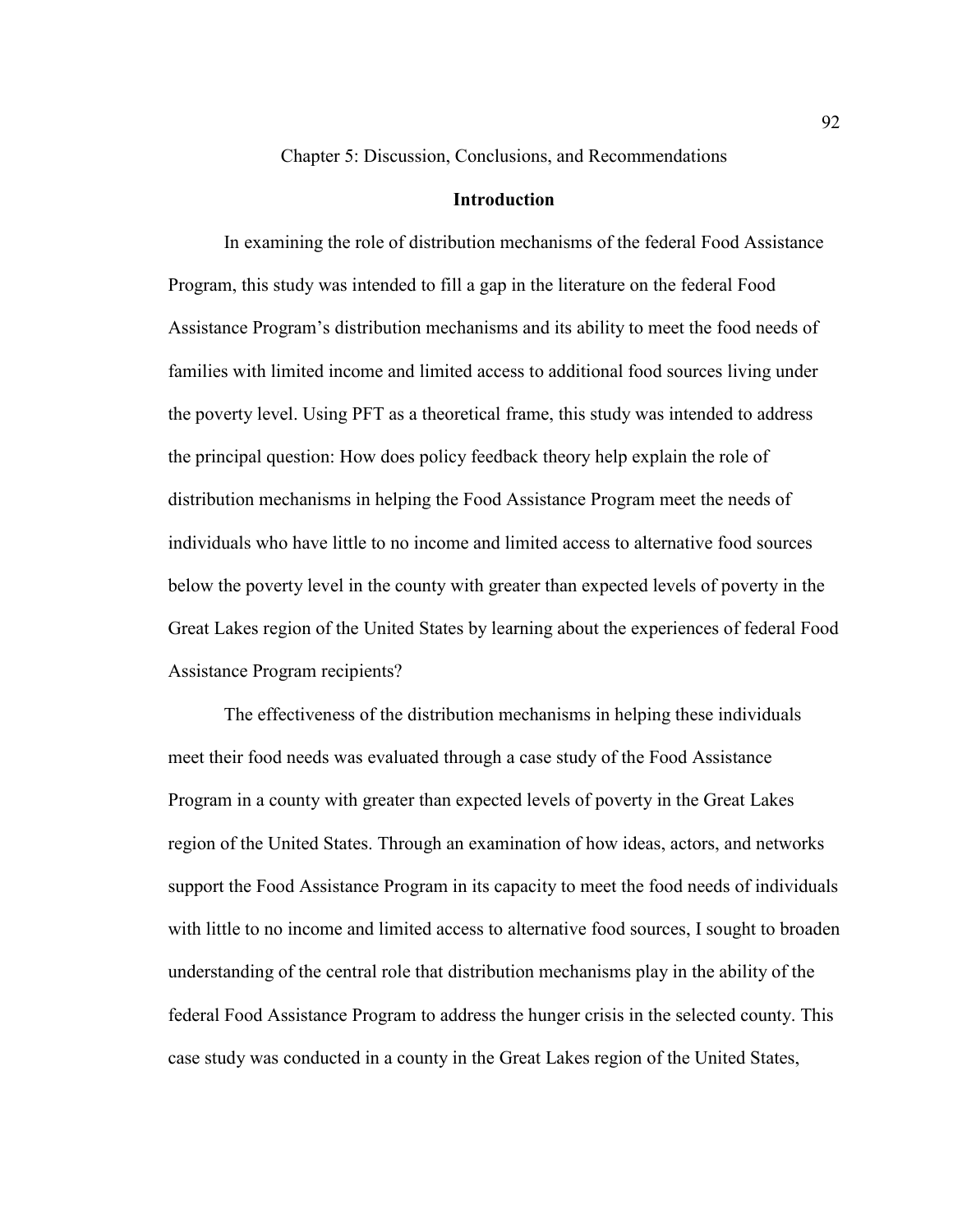given its large population of families living below the poverty level. According to the U.S. Census Bureau (2016), 25.1% of families are below the poverty level in the selected county compared to 14.8% overall in the United States. Data for this study was collected with the permission of the county DHHS through interviews with 11 program participants and three program administrators.

## **Interpretation of the Findings**

Six themes emerged from the interviews: participating in the school breakfast and lunch programs; monthly food assistance program benefits are not enough; monthly food shortages, seeking additional food resources monthly; added anxiety, depression, and shame; and food program benefit formula should be reevaluated. This first theme is focused on the participation of the school breakfast and lunch programs. The participants' related their participation of this program to secure meals and conserve for other meals while the children attend school. Supplying breakfast, lunch, and dinner without the participation of the School Breakfast and Lunch program was challenging for families with limited or no income and access to other resources. Table 3 illustrates how this theme emerged through selective coding.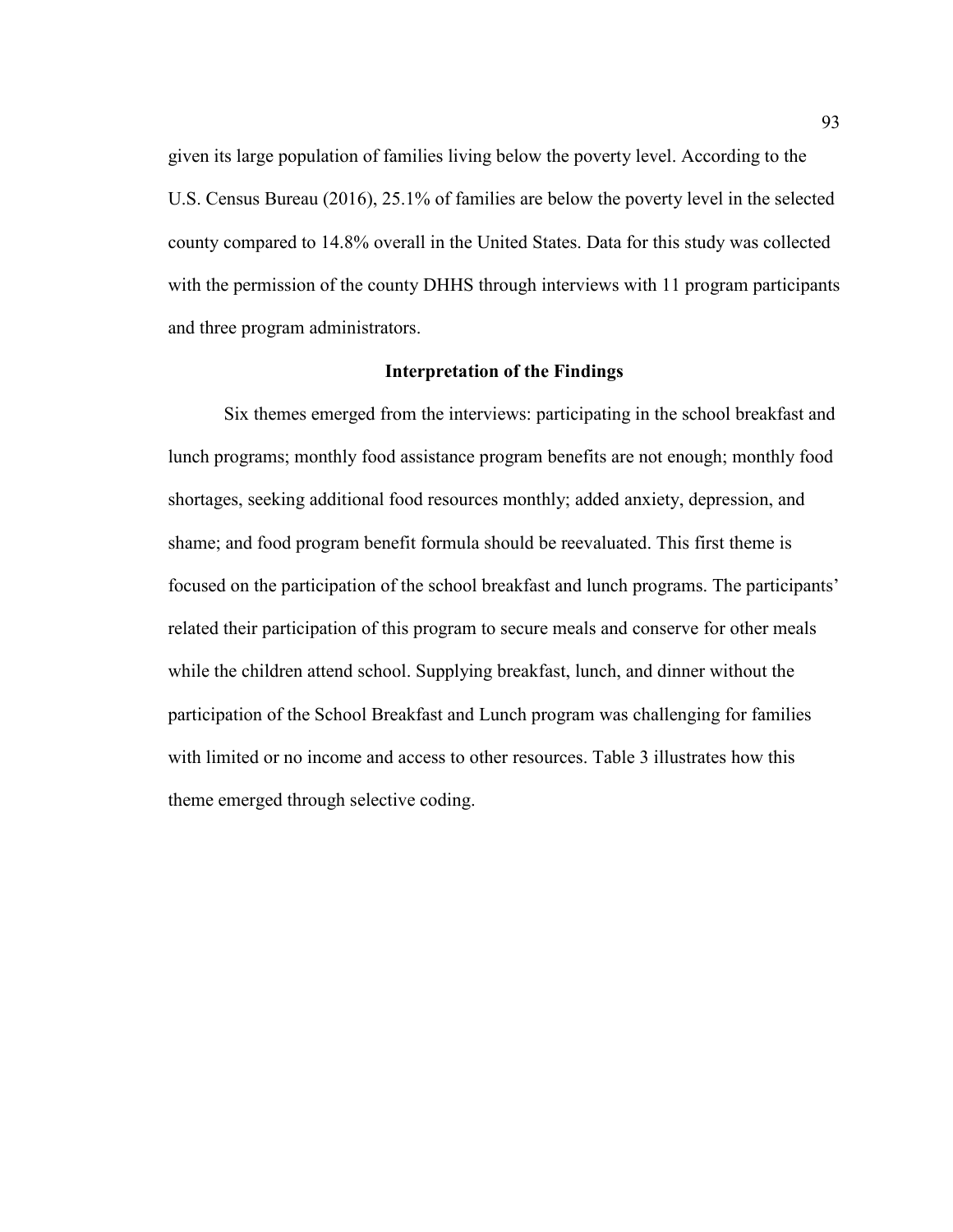Table 3

Participant Securing meals (Theme: Breakfast and lunch programs) 1 Current participation in school breakfast and lunch programs 2 Current participation in school breakfast and lunch programs 3 Current participation in school breakfast and lunch programs 4 Current participation in school breakfast and lunch programs 5 Current participation in school breakfast and lunch programs 6 Current participation in school breakfast and lunch programs 7 Current participation in school breakfast and lunch programs 8 Current participation in school breakfast and lunch programs 9 Previous participation in school breakfast and lunch programs 10 Current participation in school breakfast and lunch programs 11 Current participation in school breakfast and lunch programs

*Emergent Theme of Breakfast and Lunch Programs Based on Manual Coding*

The 11 participants expressed frustration with the Food Assistance Program benefit amounts (distribution mechanisms) that seemed to threaten the quality of life and their ability to function in society. These participants noted that the benefits were not enough alone. They consistently found themselves short on food items, scrambling to coordinate daily meals, and even skipping meals. The food costs and inflation consumed the benefits quickly and pushed the participants to seek additional resources. This burden was an added expense and invited additional strains to the food insecurity.

Additionally, some of the participants who were in-between jobs found it hard to participate in the job search when they were food insecure and sought additional food items to get through the month. The participants who worked or had some income found it a burden to seek additional food resources, which took time away from their work or development and introduced added expenses for the logistics and time involved to seek additional food resources. The participants often had to sacrifice meat items to maximize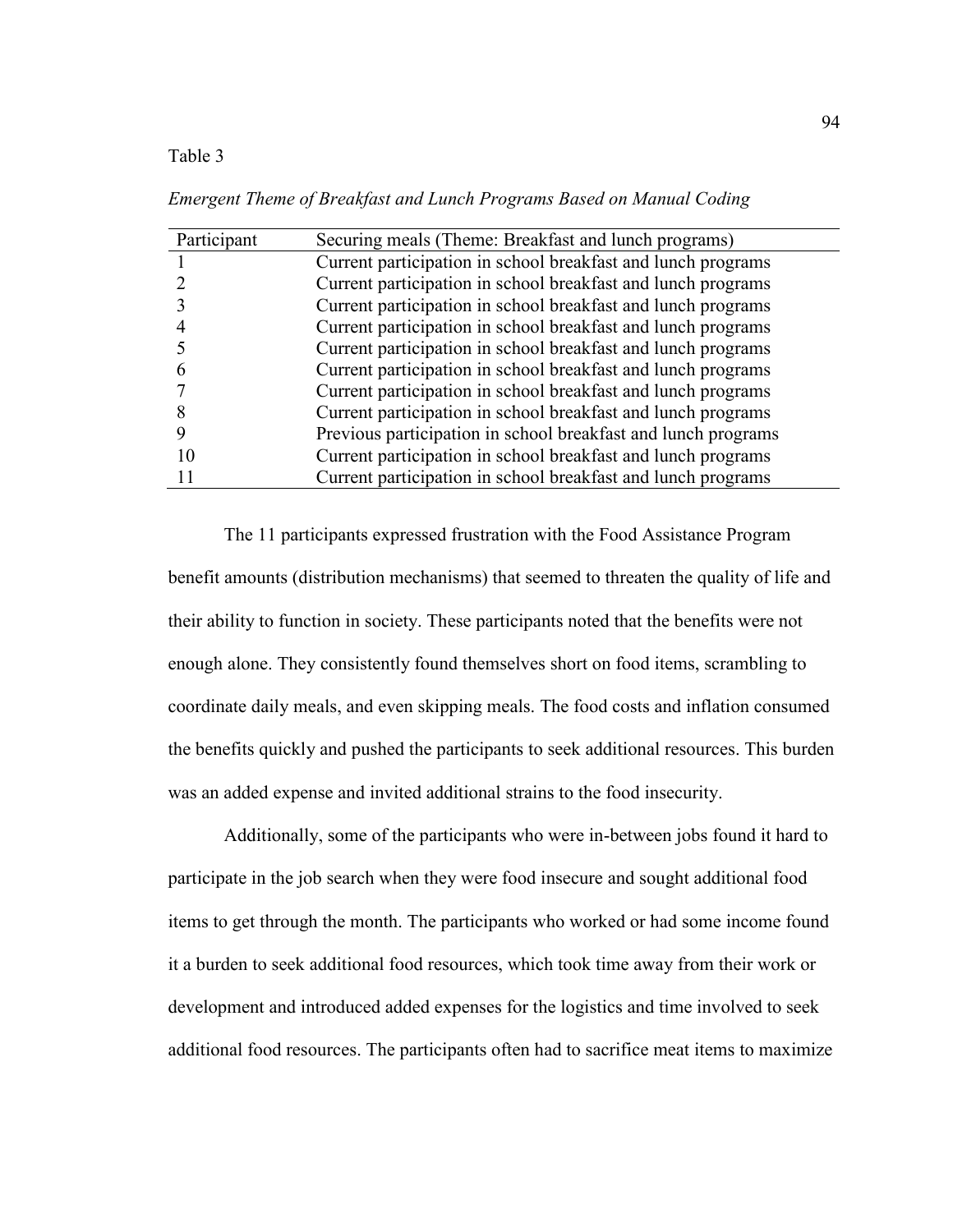their benefits but still found themselves food insecure. The benefit amount forced all

participants to seek cheaper food items, creating health risks and concerns such as

hypertension, diabetes, and obesity (see Table 4).

Table 4

| Participant   | Not enough benefits (Theme: Insufficient food benefits) |
|---------------|---------------------------------------------------------|
|               | It doesn't account for all food items.                  |
|               | If you buy meat items, it's not enough.                 |
|               | The benefits are barely enough.                         |
|               | We never have enough to get through the month.          |
|               | We always have to rely on additional resources          |
| $\mathfrak b$ | We always need more.                                    |
|               | Not enough!                                             |
| 8             | It's not enough.                                        |
|               | Food costs are too high; it runs out fast.              |
| 10            | During the summer, never enough.                        |
|               | We can't buy all the food items we need.                |

*Emergent Theme of Insufficient Food Benefits Based on Manual Coding*

The next theme is related to the previous theme, which involves the number of days the participants ran out of food in a monthly period. All the participants recounted how they suffered every time they ran out of food each month. The monthly food shortage ranged from 1 to 10 days a month, one day being the minimum and ten days being the maximum monthly food shortages. In other words, all the participants experienced a 5-day medium of food shortages each month. Through manual coding, the theme emerged from the fact that the participants experienced some food shortage (see Table 5).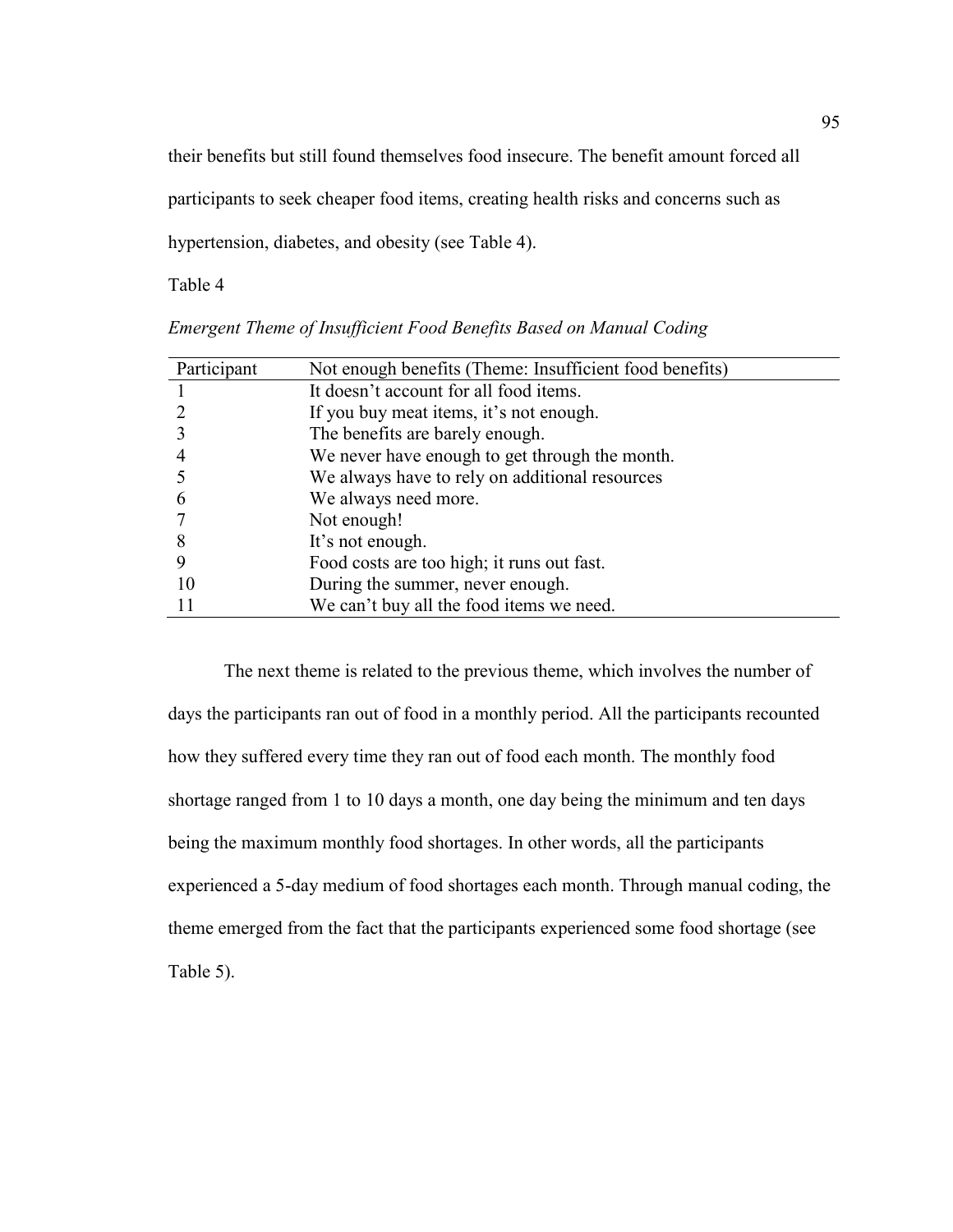| Participant | Days without food monthly (Theme: Monthly food shortages) |
|-------------|-----------------------------------------------------------|
|             | $4-5$ days                                                |
|             | Not often, but we skip meals                              |
|             | 10 days                                                   |
| 4           | $10-15$ days                                              |
|             | 7 days                                                    |
| 6           | $10-15$ days                                              |
|             | 7 days                                                    |
| 8           | $3-5$ days                                                |
| 9           | Not often, but we skip meals                              |
| 10          | 4 days                                                    |
| 11          | $3-4$ days                                                |

*Emergent Theme of Monthly Food Shortages Based on Manual Coding*

The next theme emerged from the responses on how often participants sought additional food resources. When seven of the participants ran out food, they pursued additional resources. These resources included food pantries, soup kitchens, and shelters. Although the other four participants did not visit food pantries, soup kitchens, and shelters, they would have if they did not have barriers such as shame, transportation, and religious food restrictions. The seven participants found themselves visiting food pantries at least once a month. Some would visit twice a month, reaching their monthly limit. Food shortages would cause them to seek help at soup kitchens and shelters. Manual coding helped identify themes that related to participants seeking additional food resources (see Table 6).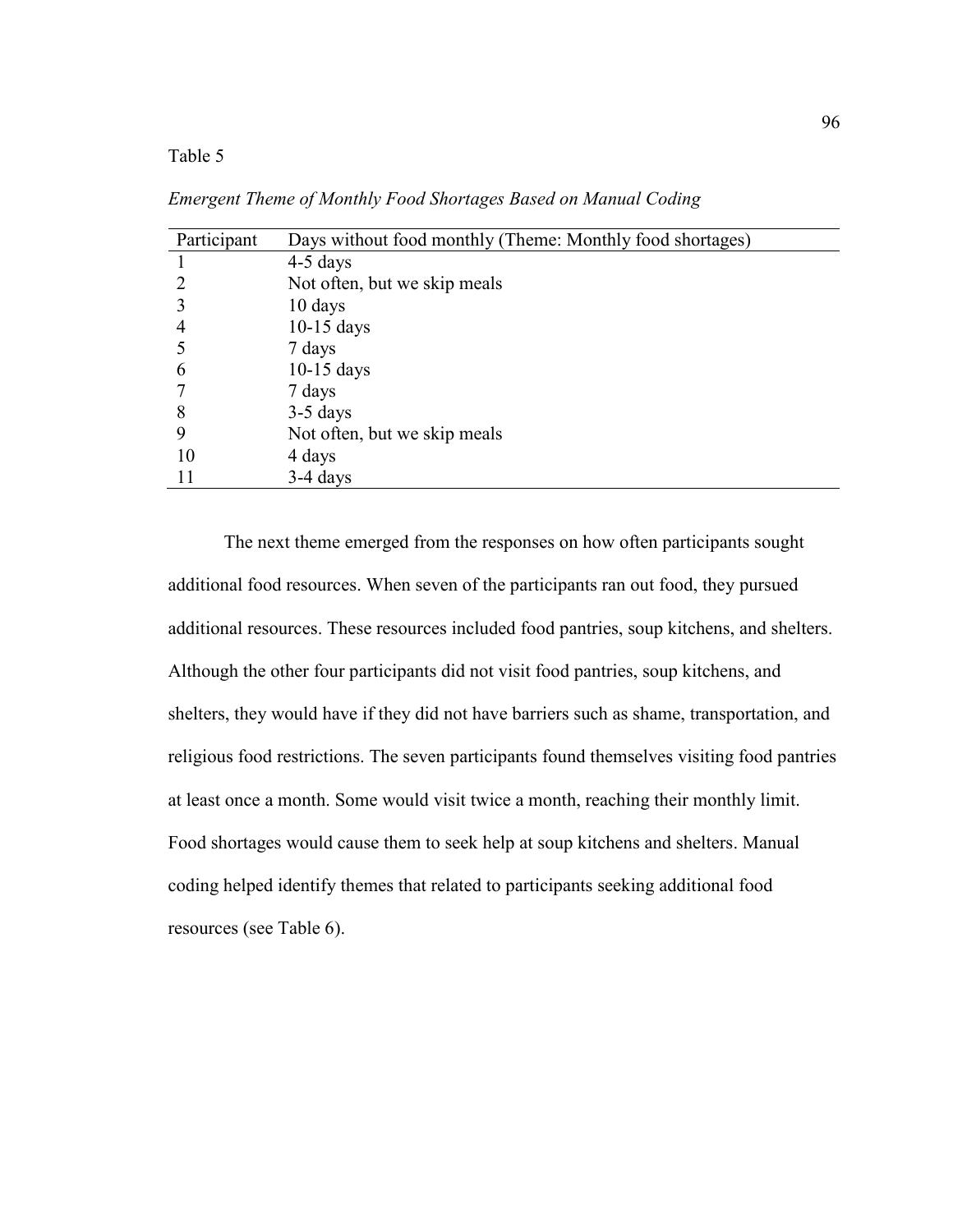| Participant   | Food pantries/soup kitchens (Theme: additional food resources) |
|---------------|----------------------------------------------------------------|
|               | I would visit food pantries if I had transportation.           |
|               | We visit food pantries at least once a month.                  |
|               | Food pantries, twice a week.                                   |
|               | We visit the church twice a month for additional food.         |
| $\mathfrak b$ | We visit food pantries twice a month.                          |
|               | I don't know where they are                                    |
| 8             | We visit food pantries and soup kitchens on holidays.          |
|               | We visit food pantries twice a month.                          |
| 10            | Food pantries and soup kitchens occasionally.                  |
|               | Food pantries twice a month.                                   |

*Emergent Theme of Additional Food Resources Based on Manual Coding*

The next theme emerged from multiple interview questions. The 11 participants experienced some form of stress and anxiety participating in the Food Assistance Program. These mental burdens stemmed from food shortages to seeking additional food resources. Other mentions included reductions and restrictions to the program. The participants expressed the shame and humiliation that came with the participation in the program. There is already a stigma that affects the program recipients but seeking additional food to supplement food shortages brings additional shame and embarrassment. A few of the participants would rather skip meals than deal with the additional shame. The participants who were married also expressed martial problems and strains from food insecurity. Some even found themselves depressed from all the added struggles involved with the food shortages, stigma, and bureaucracy of the program. Manual coding assisted in the development of this theme (see Table 7).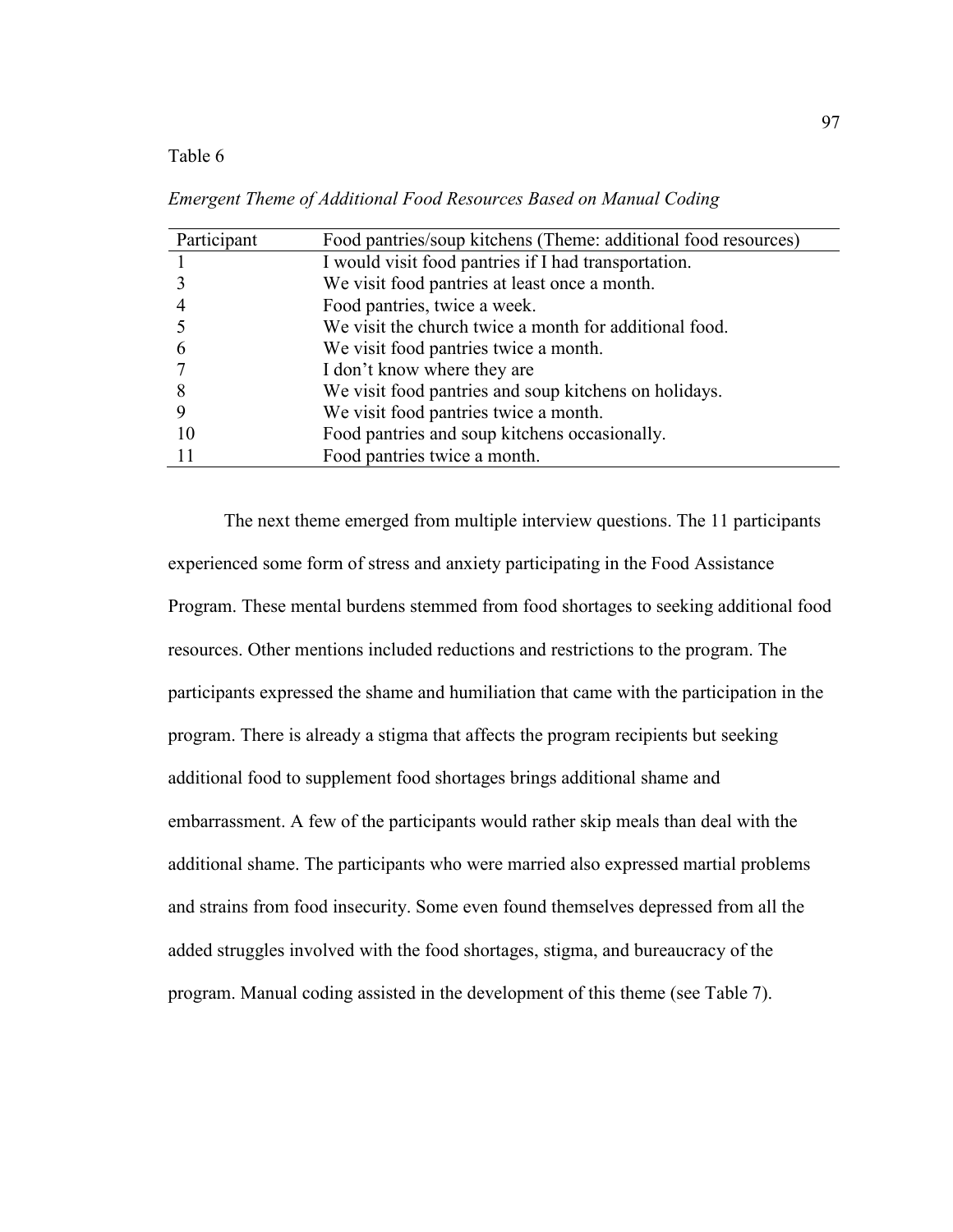*Emergent Theme of Added Anxiety, Stress, and Shame Based on Manual Coding*

| Participant | Ashamed and stressed (Theme: Added anxiety, stress, and shame)   |
|-------------|------------------------------------------------------------------|
|             | I stress about not having enough food often.                     |
|             | I can't sleep from the worry and stress about food.              |
|             | I get anxiety when we run out of food.                           |
|             | Although I'm grateful, they make me feel like I'm a beggar.      |
|             | Frustration and anxiety every time we run out.                   |
|             | We get weak and frustrated when we have to seek additional food. |
| 10          | Anger and shame!                                                 |

The final theme was identified by program participants and program administrators. All 14 participants expressed their frustration with the program formula that should be re-evaluated and updated. According to the program administrators, the program policy is outdated and is not practical with economic challenges that exist for some program recipients. Outdated policy and distribution mechanisms pose a challenge for those participants' in-between jobs, those who have exhausted unemployment benefits, or those who do not qualify for disability payments. This includes the cost of items and inflation. The participants have only experienced food benefit reduction from the program changes and restrictions that hinder their ability to thrive in society. The program may delay food insecurity, but it does not prevent it. The program can only reduce food insecurity when some income is available and other food resources. This may have worked for some of the recipients but not all of them. Manual coding assisted in the development of this theme (see Table 8).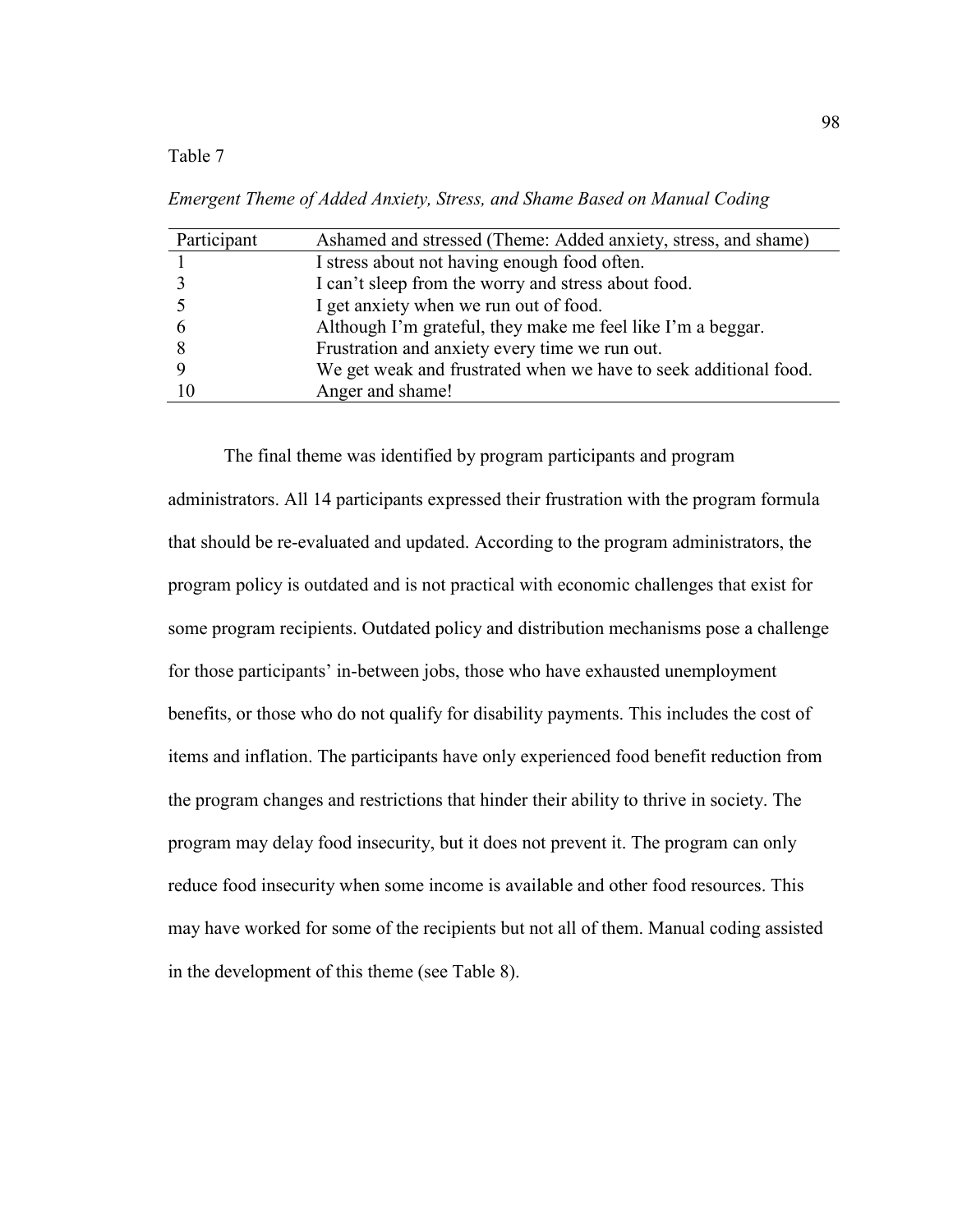*Emergent Theme of Benefit Formula Reevaluation Based on Manual Coding*

| Participant | Benefit program outdated (Theme: Benefit formula reevaluation) |
|-------------|----------------------------------------------------------------|
|             | The program is not enough! They need to take another look.     |
|             | They don't consider high food costs.                           |
|             | The benefits are too little.                                   |
|             | The benefits are insufficient.                                 |
|             | The program should be reevaluated.                             |
|             | They need to increase the benefits and reduce the paperwork.   |
|             | The cheap food items are not working for my family.            |
| 10          | The program is not effective without other resources.          |
|             | It's not working. They need to fix it.                         |
|             |                                                                |

The findings confirm with the literature that the Food Assistance Program reduces some food insecurity when there are some income and availability to additional food resources. For example, Nicholas-Casebolt and Morris (2002) studied the growing concern toward the Food Assistance Program's ability to supply basic nourishment for working-class families. Other studies were focused on the dietary patterns of low-income families on the Food Assistance Program. However, the findings also disconfirm the program's ability to prevent food shortage. For example, Huffman and Jensen (2008) examined the Food Assistance Program's ability to meet basic food needs and increase food security and found it was effective with other resources. However, the data in this study show participants still had food shortages while maximizing other food resources. The findings also extend knowledge of the barriers and hardships created by the Food Assistance Program when clients are forced to seek additional food resources. These barriers include no income, transportation, added expenses, and negative mental effects.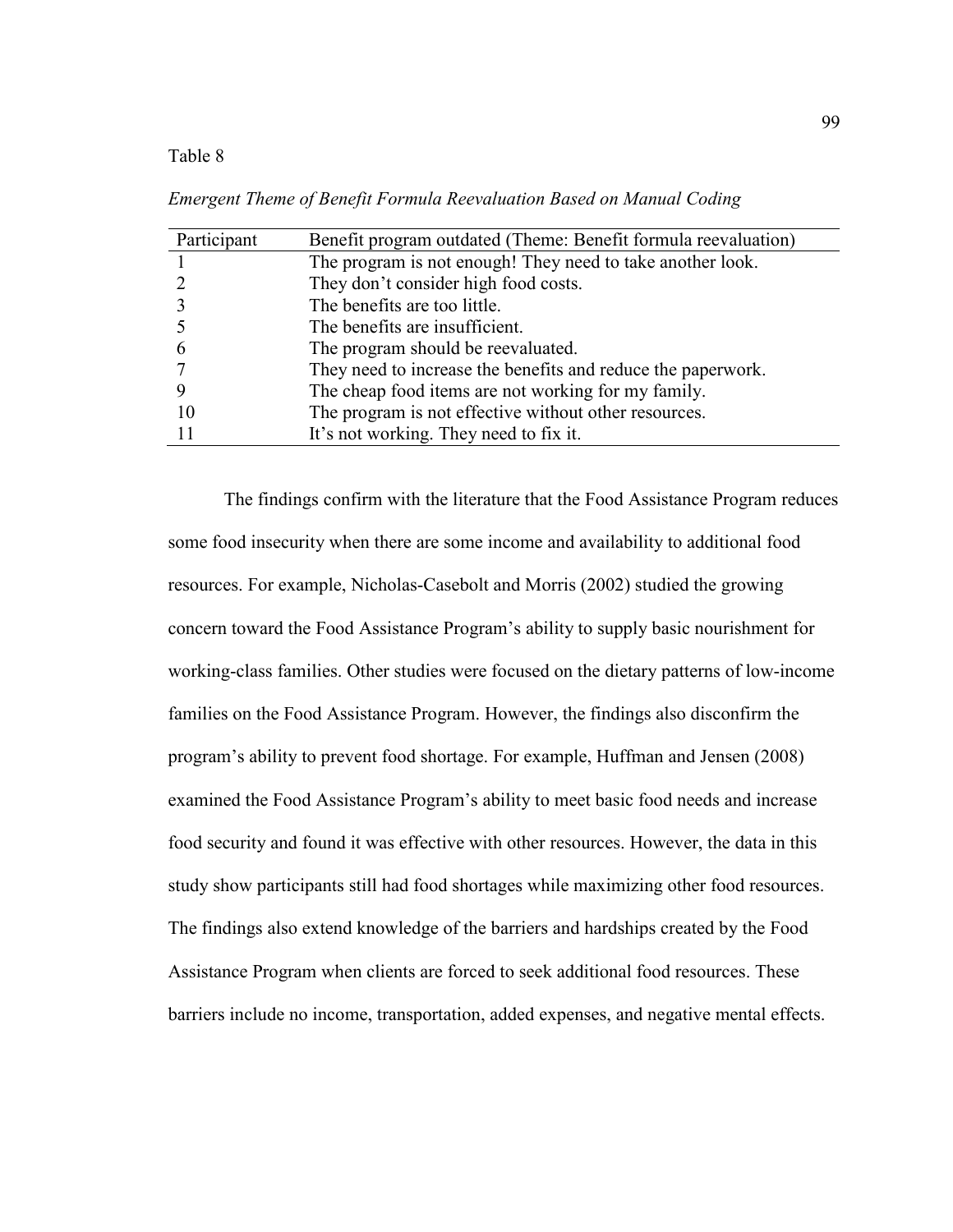In the context of the theoretical framework of the study, my findings show that the distribution mechanisms are negatively affecting the participants. My findings show that limiting or reducing the distribution mechanism benefits will continue to increase food shortages forcing participants to seek additional food resources. Such burdens have introduced added expenses, anxiety, and hardship, unable to prevent food shortages. Some clients had limited or no income, which made it difficult to rely on other food resources. Other participants found it frustrating and stressful when the other food resources were also limited. Analyzing the ideas, actors, networks of the theoretical framework against my findings, there are funding, political, and policy concerns involved with the program.

### **Ideas**

According to the theory, ideas are focused on the aim or purpose of the program. The findings illustrated that the program did prevent some food insecurity for families who had some income and access to other resources. Although this is consistent with the literature review, the program did not completely prevent food shortages. Furthermore, it was ineffective in preventing food insecurity and food shortages for families with no income, as they experienced the most food shortages. This idea plays an important role in the Food Assistance Program because it was designed originally to prevent hunger in the United States. Although the idea of the program was initially to prevent hunger in the United States, over time and through political pressure, the program was changed to supplement the food needs of the working class. This shift created a gap for limited income food recipients relying on the program. Interpreting the data in this study, the idea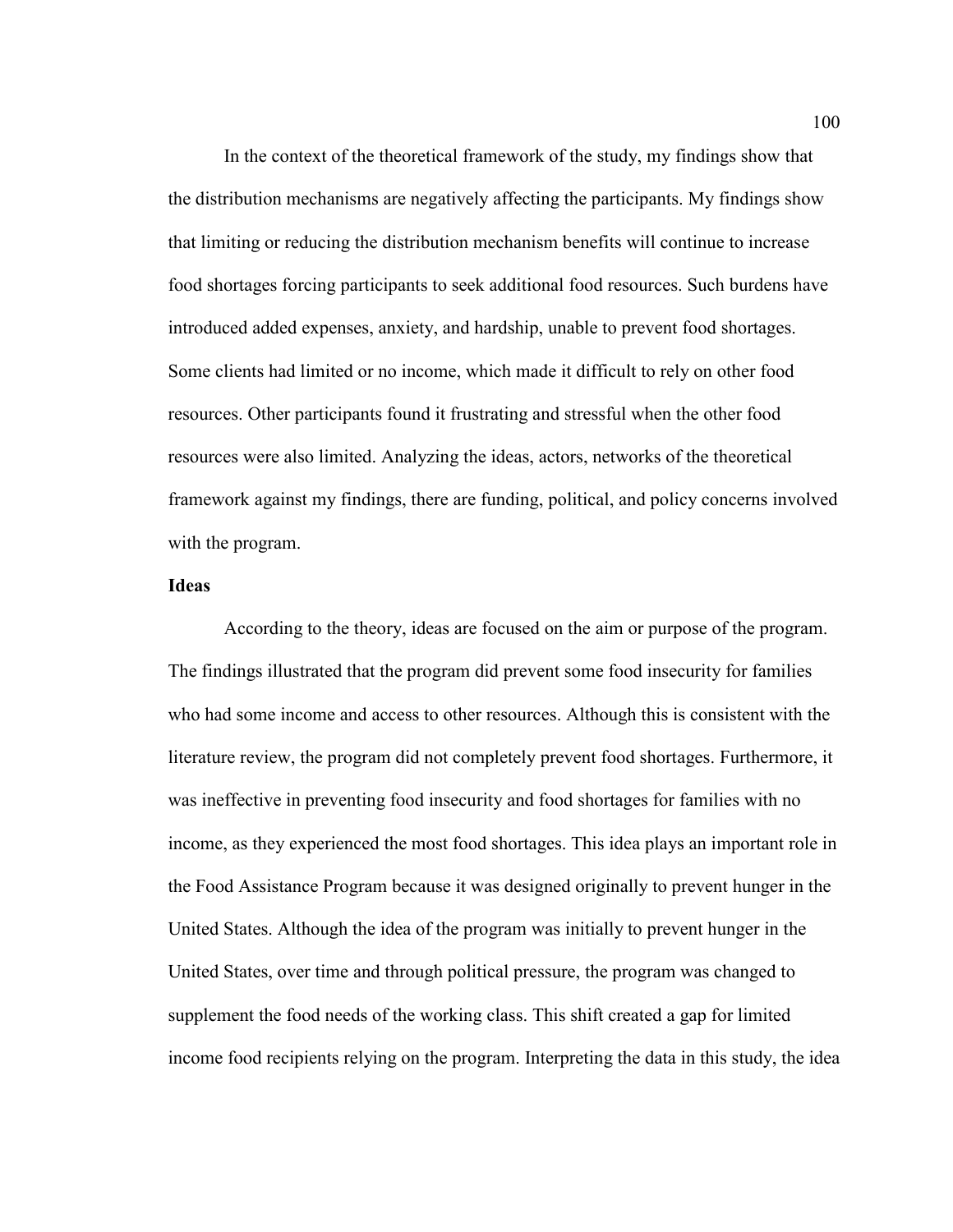in the theoretical framework takes a closer look at limited income food recipients and ensure they are not falling through the cracks. The participants in this study experienced more food shortages when income was not available, along with other hardships. Food shortages and hunger introduced added stress, anxiety, and depression, affecting the overall ability to function and contribute to society. The idea of the Food Assistance Program is no longer relevant to all citizens and needs to be reevaluated.

### **Actors**

According to the theory, the actors involved are the policymakers forced to make drastic policy changes and cuts to the food programs. The findings illustrated the current distribution mechanisms are ineffective in preventing food insecurity and food shortages. The actors are geared toward the participants in the process (or actions) in the program or policy. The actors play an important role in the program; any changes to the program can have a catastrophic effect for some families but not others. Although some changes may have intended to get people to work, such changes did guarantee people jobs and created additional barriers for families.

Restricting or reducing the program to alleviate political pressure does not solve the hunger problem in the United States. In fact, according to the findings of this study, it has not prevented food insecurity or food shortages for families relying on the program. The findings in this study represent a need for the actors to change a "locked in" policy to fill the gap of little to no income families to reduce food insecurity and food shortages. The policymakers have a moral responsibility to all people that may or may not thrive in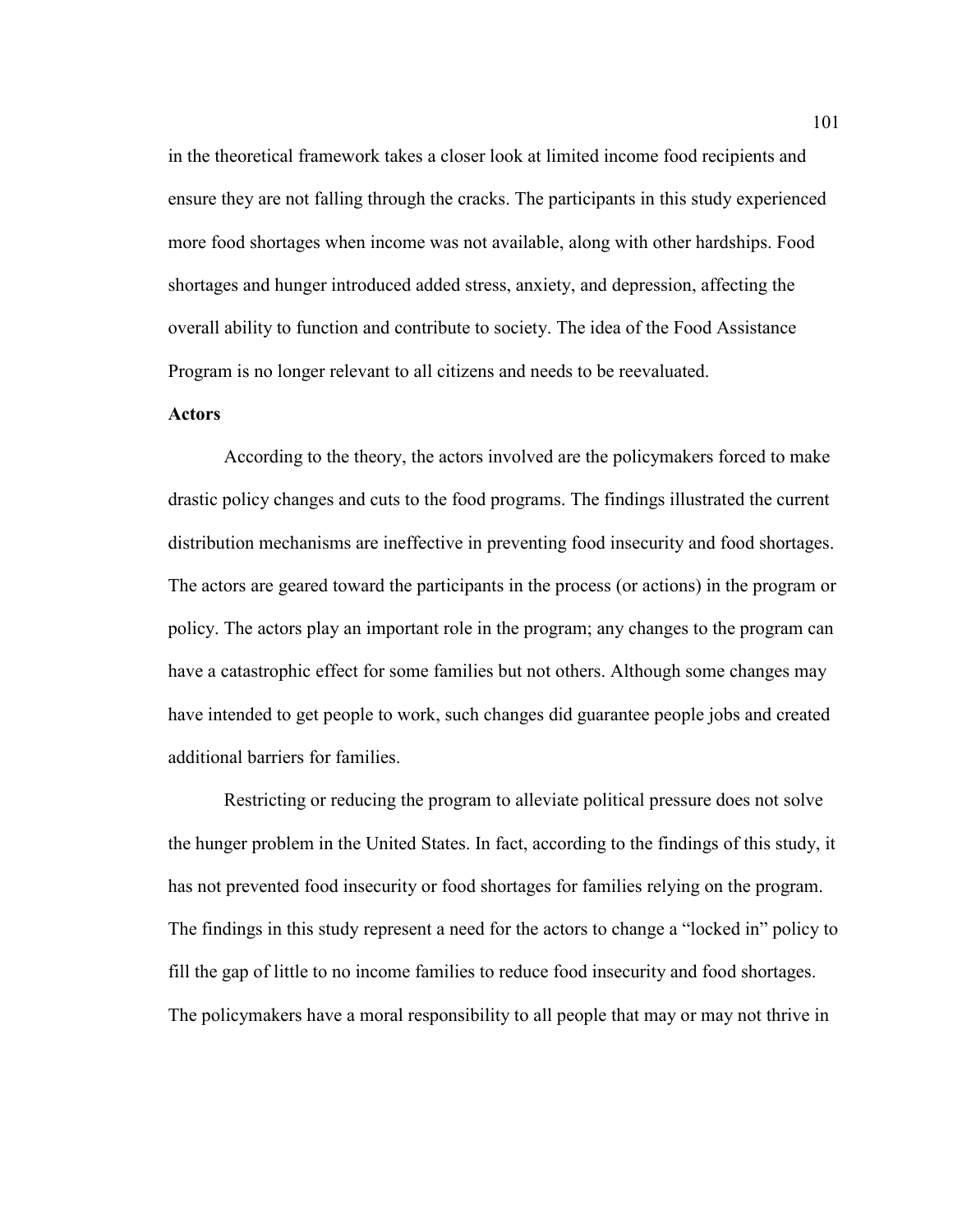society. Policymakers should start with the initial *idea* of the program and build from there.

#### **Networks**

According to the theory, *networks* are geared toward the groups or systems of the program or policy. The *networks* play an important role due to their association to the program, consistent with the literature. This role in the program process is vital because it created incentives for special interest groups and social networks to protect public programs or interests. In this study, we focus on the private and public food networks affected or correlated with the Food Assistance Program. The findings in this were not consistent with the literature review and illustrated a pointless need for incentives for some networks while reducing or restricting funding a specific policy or program such as the Food Assistance Program. Adding a "middleman" or an added step in the process created additional barriers such as hardships, expenses, and added stress for families, while still experiencing food insecurity and food shortages.

Once the *Ideas* and *Actors* are looked at closer, the networks may or may not be necessary any further. The *networks* involved, according to the theoretical framework, include the private and public food programs designed to address the hunger epidemic in the United States. According to the findings in this study, program participants that had some income and sought additional food resources experienced less food insecurity but still had some food shortages. These participants were grateful to experience less food insecurity but still experienced added stress, additional expenses, and other hardships, while seeking additional resources. The participants with no income experienced more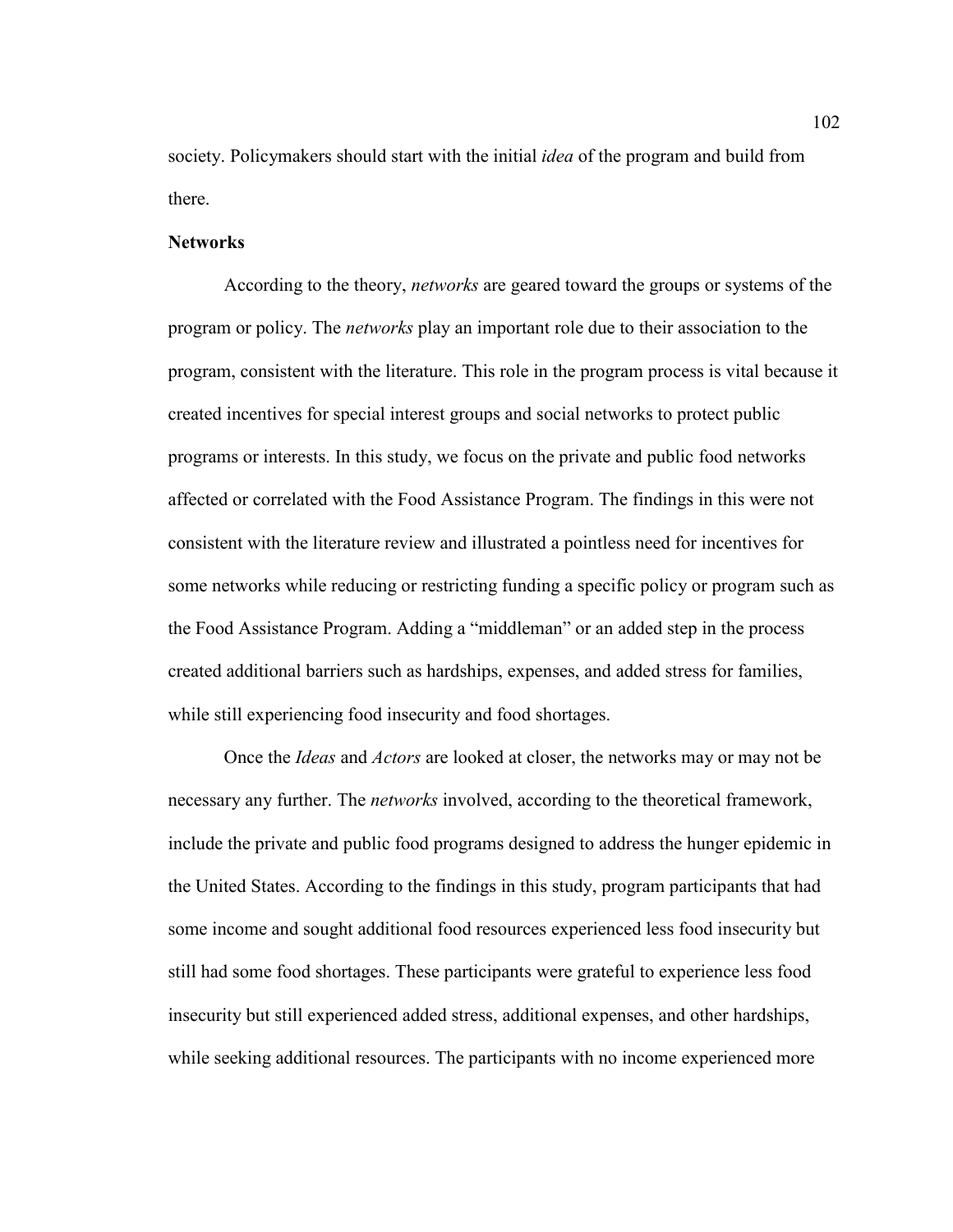food insecurity and added barriers, such as transportation, shame, and limit restrictions while seeking additional food resources. Funding other public and private food networks may not have been the answer to the program or the public, in addressing hunger.

 The theoretical framework under which the research was conducted indicated that it was important for public policy administrators to understand the phenomenon of hunger and the Food Assistance Program in a county with greater than expected levels of poverty in the Great Lakes region of the United States paradigm and through the prism of the newest economic challenges and changes. The findings in this study can play an important role in helping policymakers understand the effects of the Food Assistance Program. After the passage of the Food Stamp Act of 1964 by the federal government, the majority of public policy administrators assumed hunger in America would be resolved. However, hunger is still an epidemic in the United States and participation in the Food Assistance Program has increased. Administrators of public policy, as well as the broader American society, are realizing the current distribution mechanisms of the Food Assistance Program are not effective with limited income, other food programs, and additional food resources. Program recipients still find themselves food insecure.

#### **Limitations of the Study**

 This qualitative study addressed the reliability and validity uniquely (see Creswell, 2009). The reliability and validity were evaluated in this study by me as the researcher checking the accuracy of the findings, using specific procedures such as triangulation, descriptions, and bias clarification. I validated an approach that was consistent with other researchers (see Gibbs, 2007). Data were collected through the form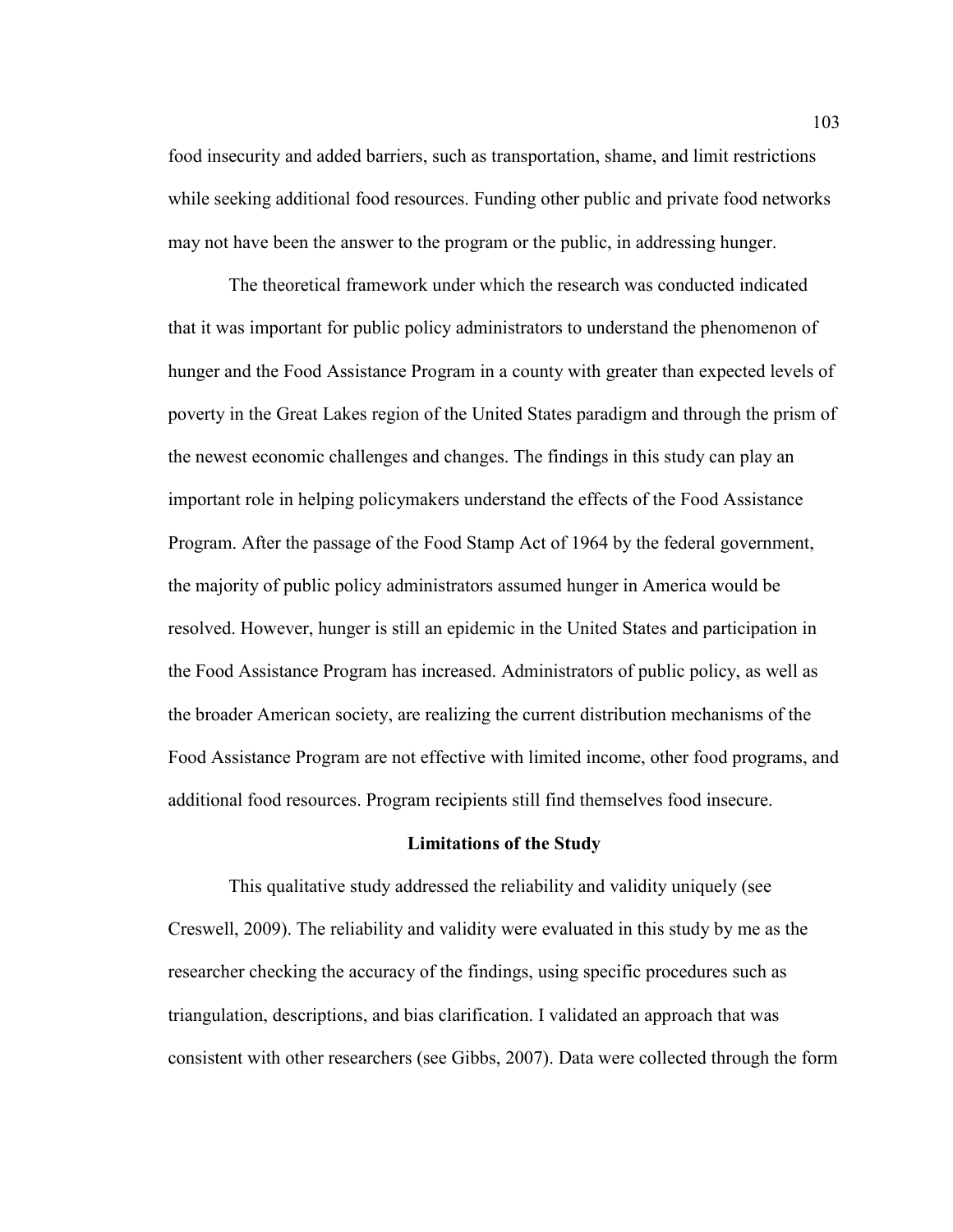of interviews from program participants, program administrators, and third party data sources.

In this research, I strived for consistency throughout the study with stringent documentation of the processes (see Creswell, 2009). Access to program participants was not as difficult as expected. However, access to more program administrators was limited, due to busy work schedules and heavy workloads. The data from all sources confirmed the emerging themes and was limited strictly to the research question and theoretical framework of the study.

#### **Summary of Key Findings**

Through an examination of the role of distribution mechanisms of the federal Food Assistance Program, in meeting the needs of families limited income and limited access to alternative food sources, this study was intended to answer the following question: How does policy feedback theory explain the role of distribution mechanisms in helping the Food Assistance Program to meet the needs of individuals who have limited income and limited access to alternative food sources below the poverty level in a county with greater than expected levels of poverty in the Great Lakes region of the United States?

By examining the role of ideas, actors, and networks, the findings revealed the Food Assistance Program is ineffective for little to no income food recipients relying on the program. The participants in this study experienced more food shortages when income was not available, along with other hardships.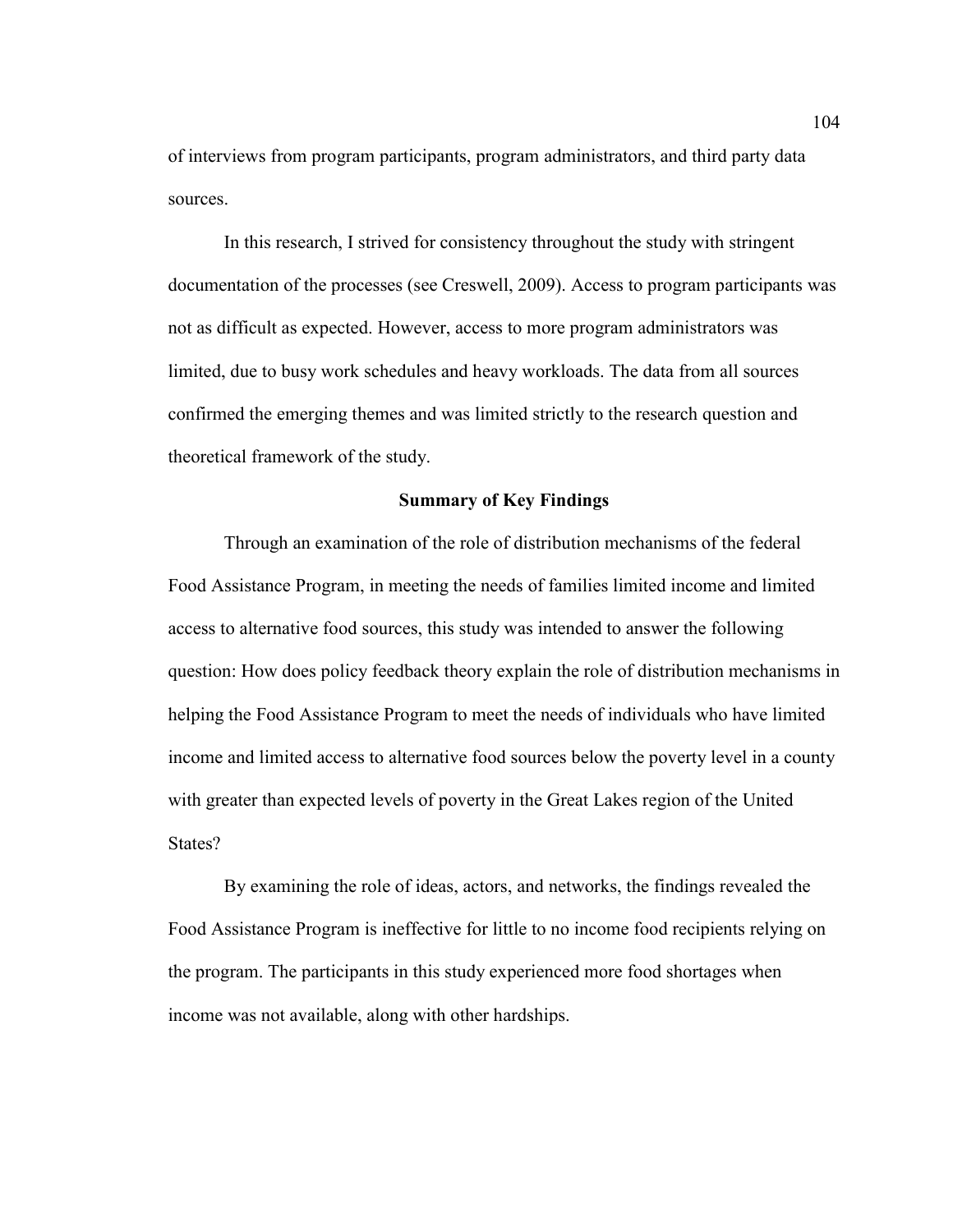Food shortages and hunger bring on added stress, anxiety, and depression, affecting the overall ability to function and contribute to society. For example, the findings revealed that the role of *ideas* was critical, given the importance of the purpose of the program; to prevent hunger. The idea of the Food Assistance Program is no longer relevant to all citizens and needs to be re-evaluated. Furthermore, the findings revealed that the role of the *actors* was critical, given the importance of their role in the process. Political pressures and landscapes have negatively impacted the program and extended the burden to families experiencing food insecurity and food shortages.

The policymakers can change a "locked in" policy to fill the needs of limited income families to reduce food insecurity and food shortages. The policymakers have a moral responsibility to all people that may or may not thrive in society. Moreover, the role of *networks* involved in the process hinders the program distribution mechanisms because it affects program funding and creates additional barriers for clients forced to seek additional food resources. Removing the *networks* can allow families to rely solely on the distribution mechanisms of the Food Assistance Program, reducing barriers, added stress and allowing families to maximize benefits. This could be known as a "one-stop shop" reducing food shortages and increasing food security in the United States.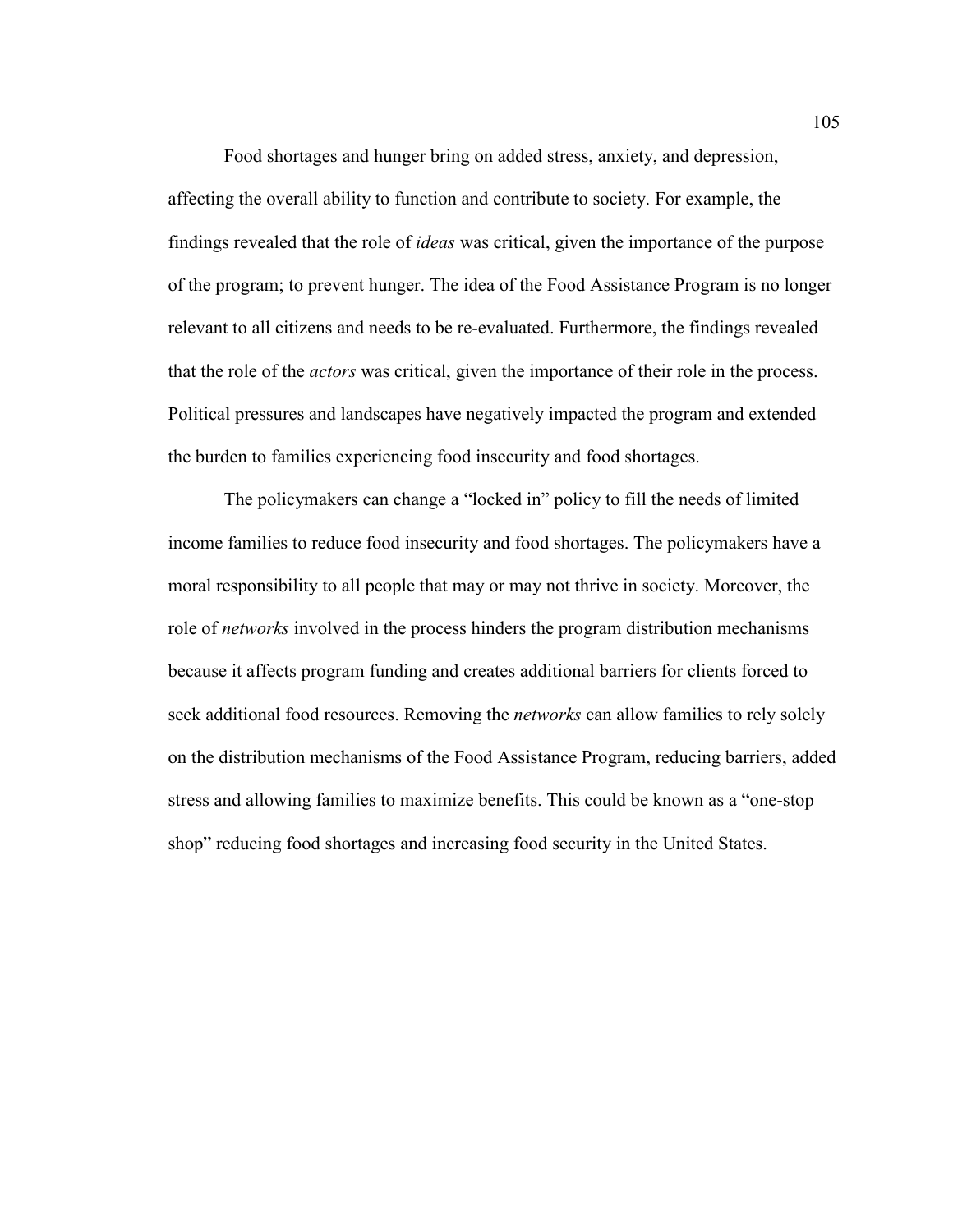

*Figure 4.* Poverty rate comparison.

### **Recommendations for Further Research**

The vast amount of hunger around the world and food insecurity in local communities has challenged researchers. This study focused on the effects of distribution mechanisms of Federal Food Assistance Program, in meeting the needs of families with limited income and limited access to alternative food sources, as personally experienced by the selected participants. In the county selected, 25.1% of families are living below the poverty level (United States Census Bureau, 2016). The data from this study have introduced new concerns about the health risks and added burdens associated with the Food Assistance Program. As families across the state continue to live under the poverty level and experience food insecurity, it is important to conduct further studies that will show the health effects of the Food Assistance Program in the United States. Decreased benefit amounts and restrictions have an impact on the quality of food items purchased to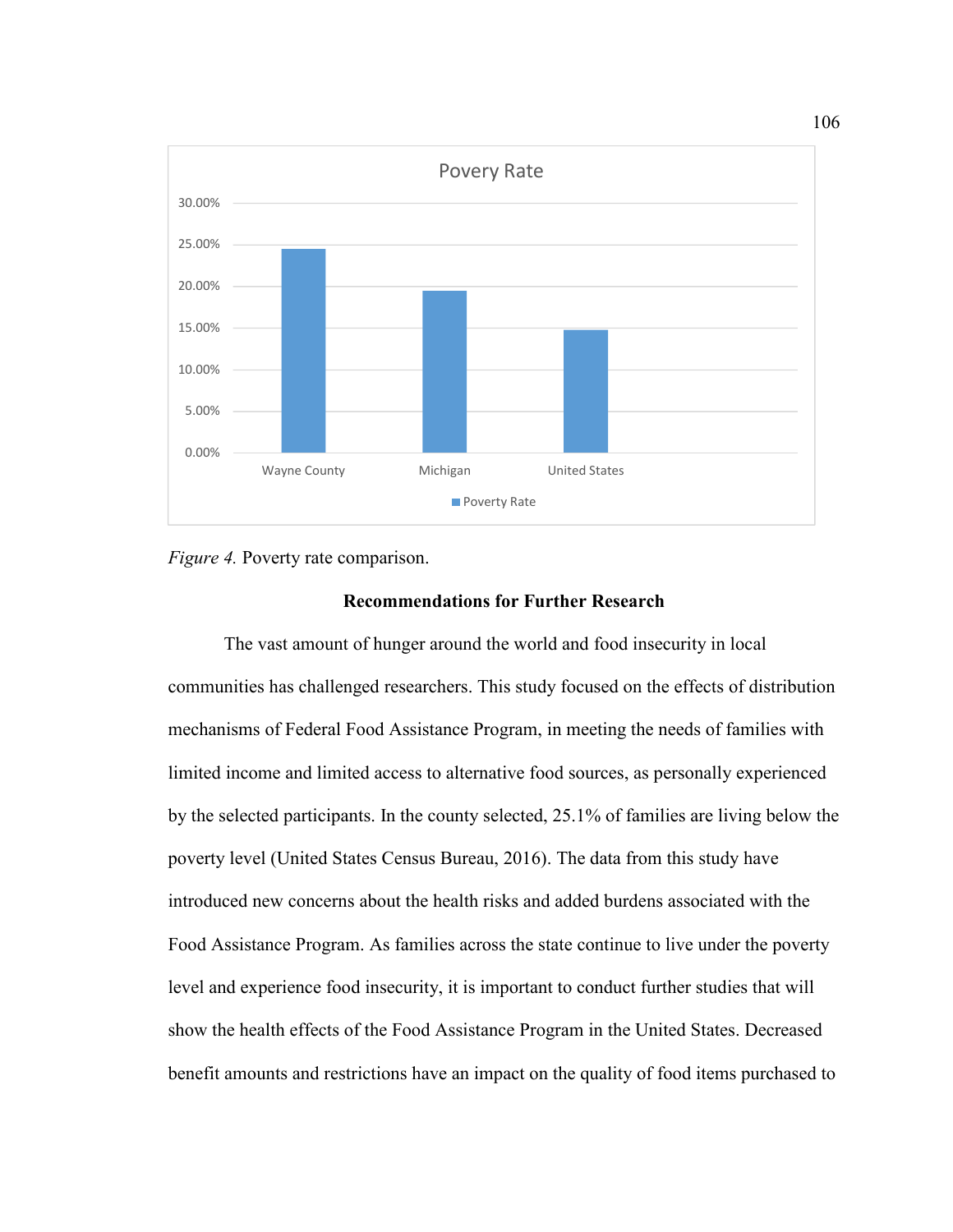reduce food insecurity for families living under the poverty level, and it is recommended that public policy leaders, government officials, and educators further study these effects on the people they are charged to serve.

It is also recommended that researchers study the experiences of families living under the poverty limit and their ability to thrive in society, as their numbers increase around the nation; as well as the phenomenon of hunger that continues to challenge researchers. Further research is needed to provide evidence on how work employment restrictions for the Food Assistance Program are helping to reduce hunger and increase food insecurity. All the participants and administrators agreed it should be a priority for policymakers to re-evaluate the program to suit all families and take into consideration the cost of food and inflation.

According to the findings of this study, program distribution mechanisms must be adjusted to address the challenges and barriers clients face from the program; it could also reduce food insecurity. For instance, why have multiple programs and resources to seek at different times, when one program can be a "one-stop shop." Funding multiple programs and resources while reducing or restriction the distribution mechanisms of the Food Assistance Program did not increase food security or reduce food shortages. Families without income experienced more food shortages each month. Participants that sought additional resources believed it was helpful but did not prevent food shortages. These hardships caused participants to experience added stress, shame, expenses, and depression, while not preventing food shortages. Funding the Food Assistance Program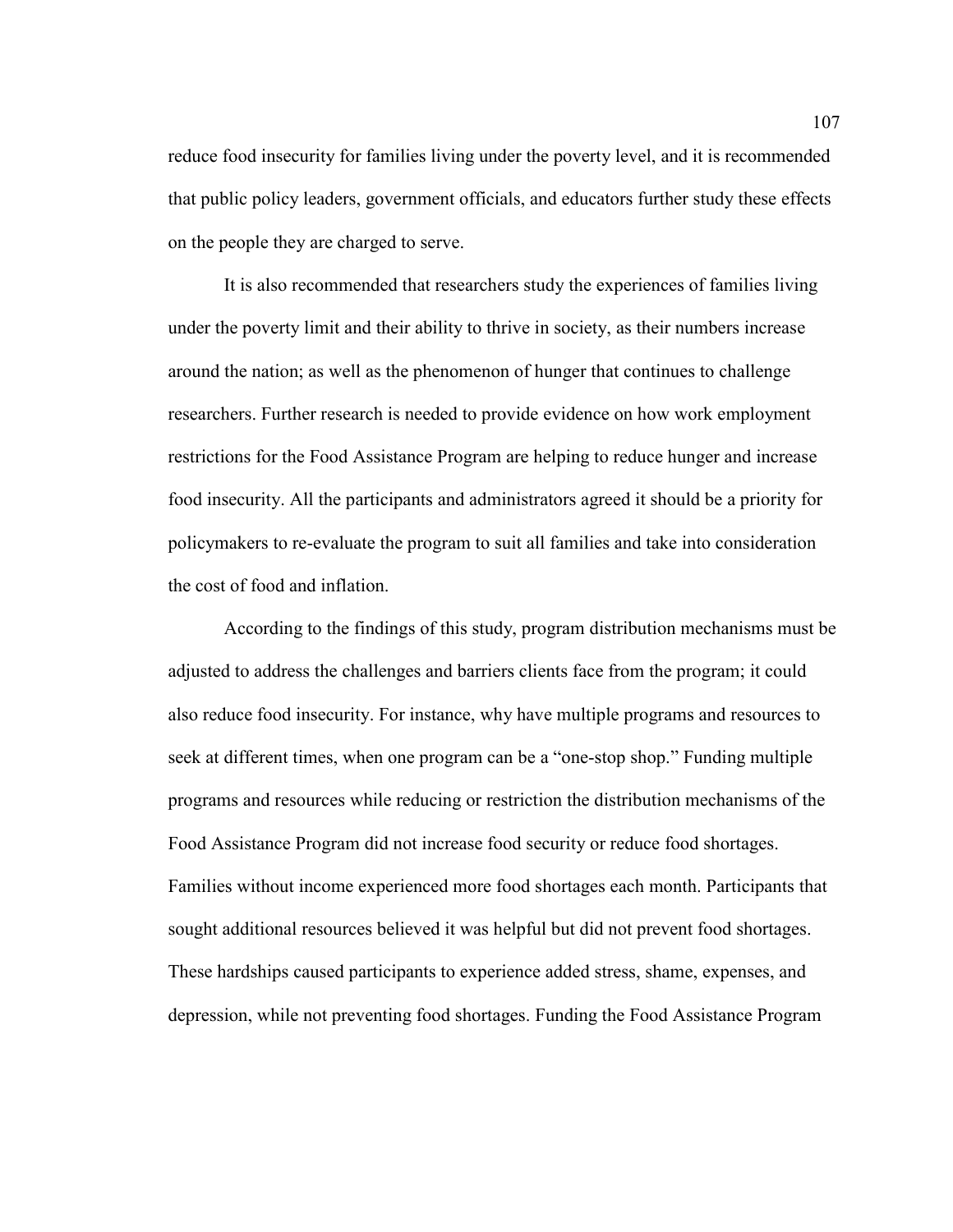sufficiently alone could reduce the burden, stress, and hardship involved with running out of food. Ultimately, reducing food insecurity.

My research introduced an ample amount of knowledge. At the start of the research, my goal was to have families on the Food Assistance Program and administrators share their experiences with food insecurity. However, while the recipients were grateful for the food assistance provided by the federal government, many expressed concerns about continued food shortages, program benefit reductions, and program restrictions. My research provided an in-depth view of the Food Assistance Program's distribution mechanisms and its ability to reduce food shortages and hunger facing future generations in different communities across the state, living below the federal poverty level. The question the resonated with me is "why do I have to participate in multiple different food programs and visit multiple food pantries to prevent running out of food each month?" The answer to this question will assist policy makers (for a closer look at the *ideas*, *actors*, and *networks*) in preventing further food shortages and reducing food insecurity in the United States.

 My passion to reduce hunger in the United States is the driving force for my research. No human being should go hungry in the United States. There are so many other challenges families have to face in the United States, hunger should not be one of them. Hunger can affect a family's ability to participate and thrive in society. My research represents my commitment to the phenomenon of hunger in the United States. My research is also intended to affect social change, assisting policymakers and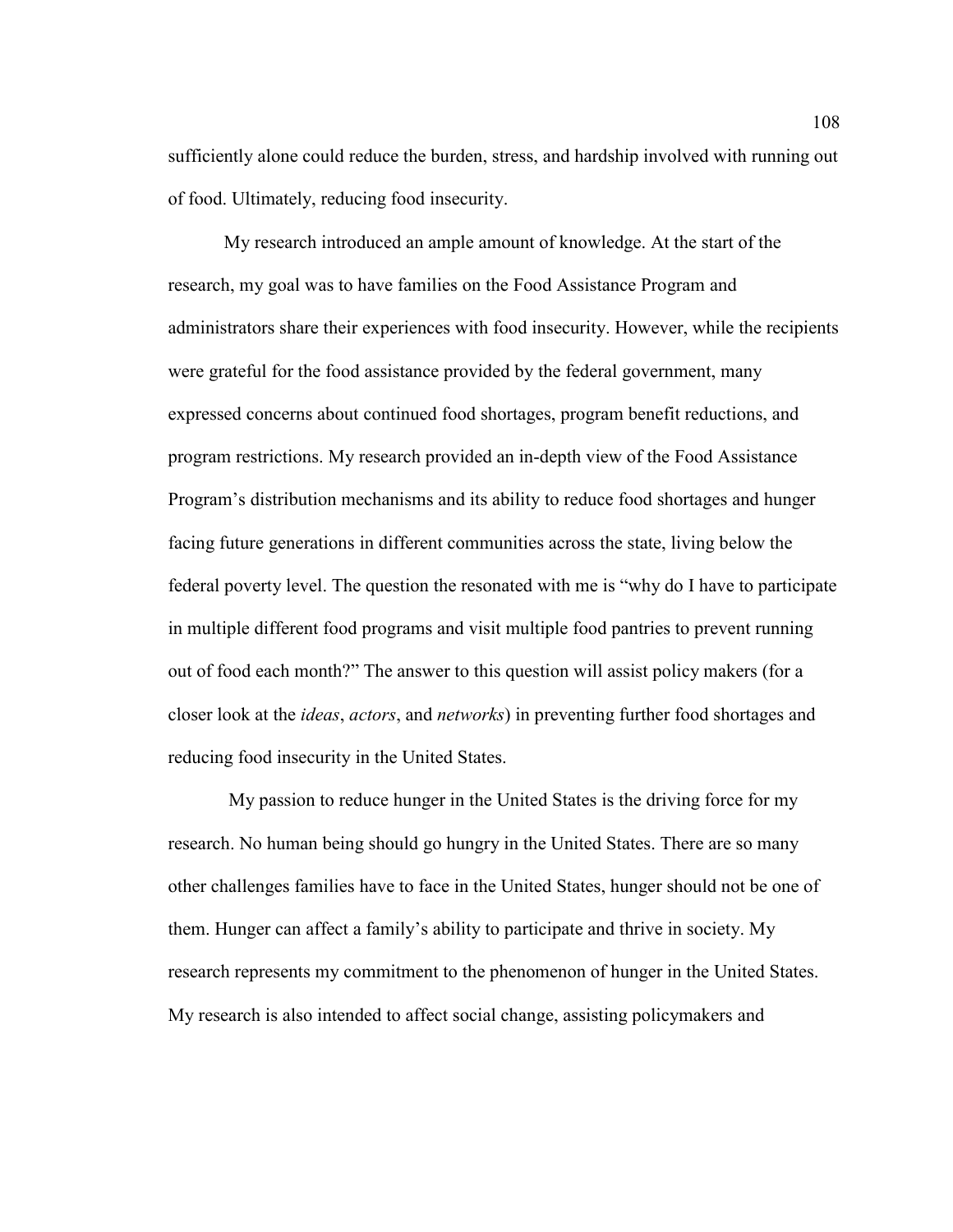government officials to re-evaluate policies that may help some families but hinder others in the United States.

#### **Social Implications and Recommendations for Future Public Policy Initiatives**

My research focused on the effectiveness of the Food Assistance Program towards food insecurity in the United States. Research has shown the Food Assistance Program reduces some food insecurity, only with some income and additional food resources. Participants and administrators expressed concern with the distribution mechanisms for the program and found them to be ineffective. Although both public and private food programs combined are needed to meet daily nutritional values (Daponte et al., 2004), the participants in this study found it to be a burden to participate in multiple programs and seek additional food resources each month; others saw it as a barrier and had to skip meals. Furthermore, families with no income experienced more food shortages each month.

This study on the distribution mechanisms of the Food Assistance Program in a county with greater than expected levels of poverty in the Great Lakes region of the United States is based on historical and current data of food insecurity and hunger in the United States: (a) 14.8% of the population in the United States are living below the poverty level, and (b) 25.1% of the population are living below the poverty level in the selected county. The maps below are an illustration of poverty in the United States and the county with greater than expected levels of poverty in the Great Lakes region of the United States. These facts have implications for public policymakers and government officials.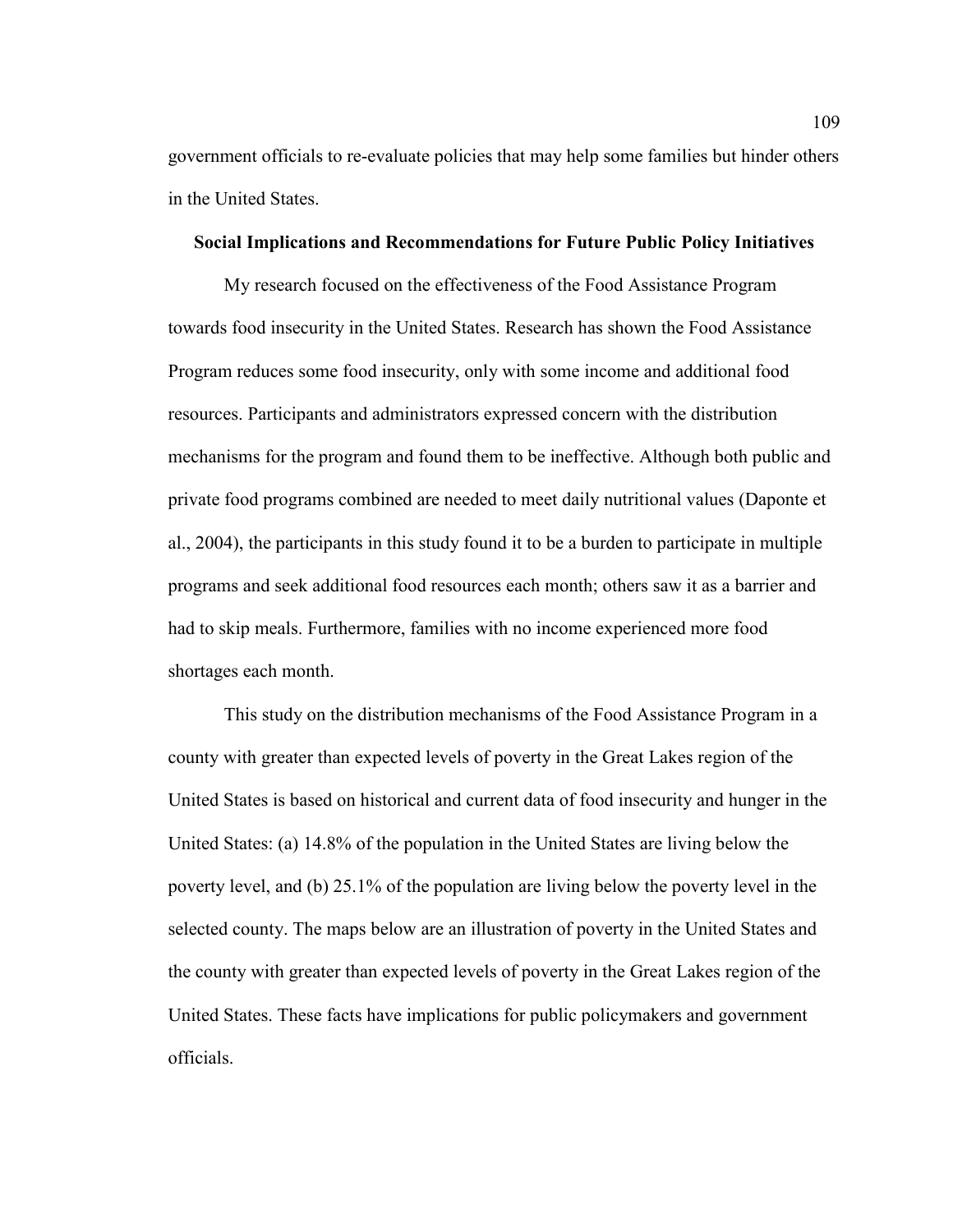

*Figure 5.* 2015 U.S. census income median for Michigan.



*Figure 6.* 2015 U.S. census income median.

# **Conclusion**

My research has demonstrated the ineffectiveness of the Food Assistance Program's distribution mechanisms for families with limited income and limited access to additional resources. Furthermore, the program restrictions, barriers, and added stresses are detrimental to families and may have long-lasting effects. The benefit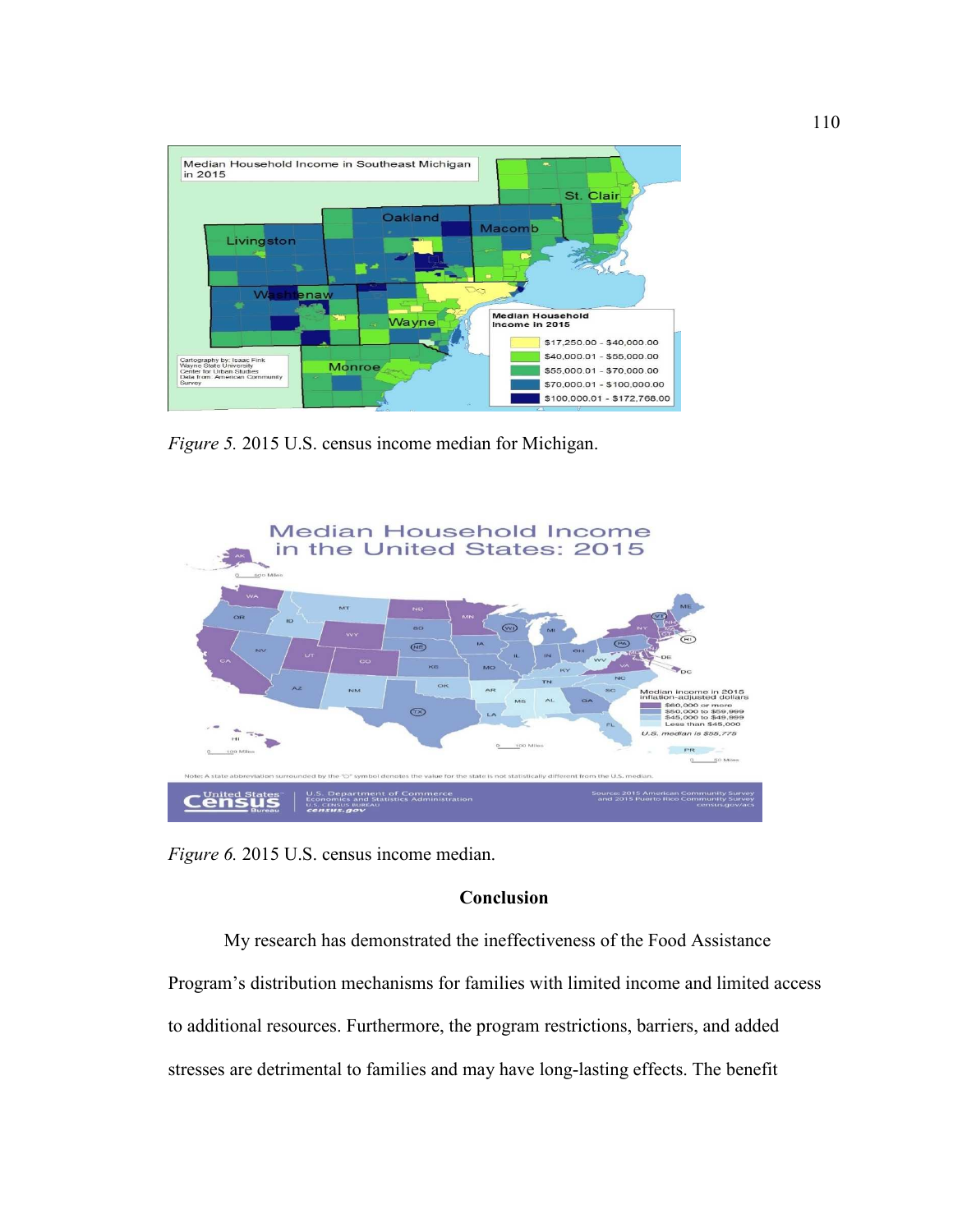formula is outdated and does not take into consideration the effects of inflation and rising food costs. Families with some income still experienced food shortages and sought additional food resources to reduce food insecurity. Families with no income experienced more food shortages and barriers seeking additional resources.

A program evaluation of the distribution mechanisms while re-evaluating the ideas, actors, and networks involved in the process according to the theoretical framework in this study can help adjust the benefit formula and reduce the stress and barriers in seeking additional food resources. Funding the Food Assistance Program sufficiently verses partially funding multiple food programs would be more efficient for families living under the poverty limit across the nation. Seeking additional food resources throughout the month is an added burden and stressful for families. Such hardships and barriers can be avoided if the Food Assistance Program was re-evaluated accordingly, adjusting the distribution mechanisms benefit formula, removing work restrictions, and the added barriers. Multiple program funding may exceed the cost of an adequate food benefit increase of the benefit formula for the Food Assistance Program recipients.

These program changes can increase food security and reduce the added expenses, stress, and barriers involved in the process that recipients are facing each day, living under the poverty level in the county with greater than expected levels of poverty in the Great Lakes region of the United States and across the nation. This can help families focus on finding employment, earning more income, improved health, reducing stress, and their overall ability to function better in society. Policymakers can change the views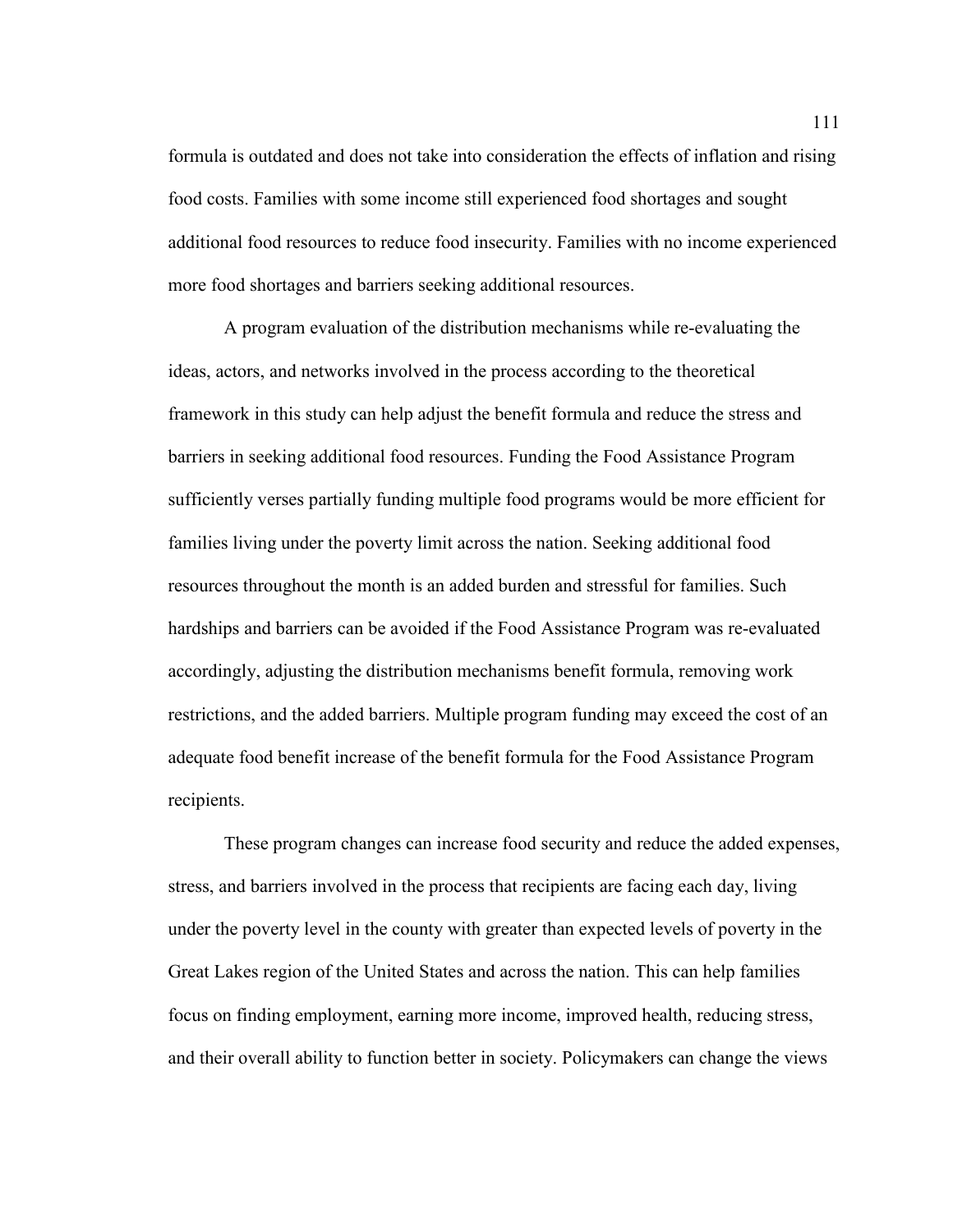of public opinion, by removing the stigma attached to the public food programs. There should be no shame in addressing food shortages in the United States. Compassion and understanding from policymakers can help families living under the poverty level thrive in the United States until they get back on their feet and give back to the system. This can allow families to perform more civic duties and volunteer more of their time to the communities they live in, initiating mass social change in the United States and leading the way to prevent the phenomenon of hunger around the world.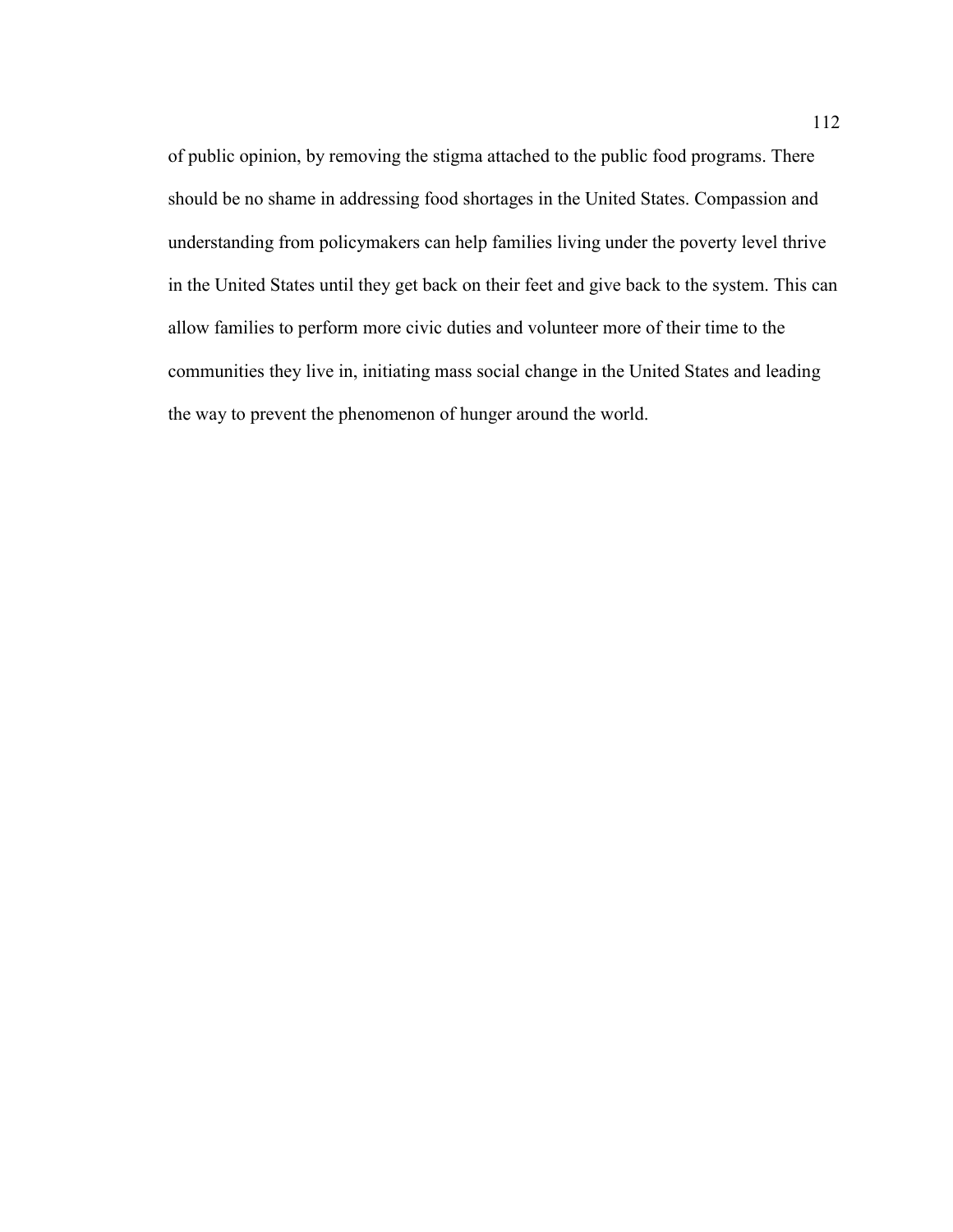#### References

- Abell, J. (2015). The hunger-poverty nexus and local food solutions: Case study of Lynchburg, Virginia. *Social Science Journal, 50*, 51-72. Retrieved from https://eds-a-ebscohostcom.ezp.waldenulibrary.org/eds/pdfviewer/pdfviewer?vid=1&sid=7a83a37d-4712-44a1-83b3-0bac887c545c%40sdc-v-sessmgr01
- Akin, S. (2016, May 13). GOP wants to cut \$2.3 billion from food stamps: Spending bill offers hint at Republican Party's poverty agenda. Retrieved from http://www.rollcall.com
- Béland, D. (2010). Reconsidering policy feedback: How polices affect politics. *Administration and society, 42*(5), 568-590. doi: 10.1177/0095399710377444
- Béland, D., Howard, C., & Morgan, K. (2014). *The Oxford Handbook of the American Welfare State*. New York, NY: Oxford University Press.
- *Benefits.gov Your Path to Government Benefits*. (n. d.). Retrieved from Benefits.gov: https://www.benefits.gov/benefit-finder#benefits&qc=cat\_1
- Braun, V., & Clarke, V. (2006). Using thematic analysis in psychology. *Qualitative Research in Psychology, 3*, 77-101. doi: 10.1191/1478088706qp063oa

Bree, R., & Gallagher, G. (2016). Using Microsoft Excel to code and thematically analyze qualitative data: a simple, cost-effective approach. *All Ireland Journal of Teaching and Learning in Higher Education (AISHE-J), 8*(2), 2811-28114. Retrieved from https://eds-b-ebscohost-

com.ezp.waldenulibrary.org/eds/pdfviewer/pdfviewer?vid=2&sid=1defd43f-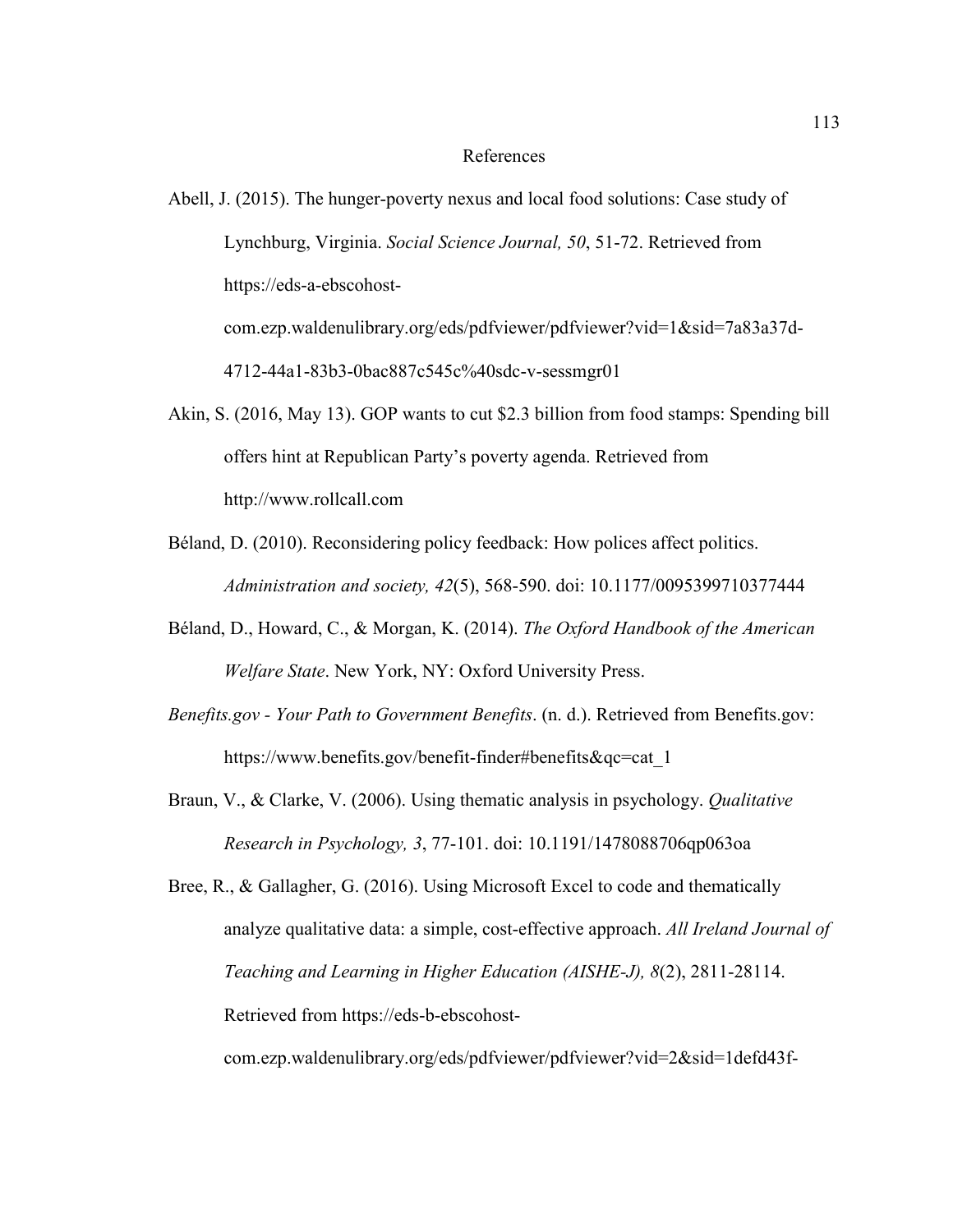a687-416e-9614-cb232475769d%40sessionmgr104

- Callahan, D., Wilson, E., Birdsall, I., Estabrook-Fishinghawk, B., Carson, G., Ford, S. . . . Yob, I. (2012)*.* Expanding our understanding of social change: A report from the Definition Task Force of the HLC Special Emphasis Project (2012)*.* Minneapolis, MN: Walden University. Retrieved from http://hlc.waldenu.edu/Special\_Emphasis\_Expanding\_Our\_Understanding\_of\_So cial\_Change\_2012July.pdf
- Campbell, A. L. (2003). How polices make citizens: Senior political activism and the American welfare state. Princeton, NJ: Princeton University Press.
- Carlson, S., Rosenbaum, D., & Keith-Jennings, B. (2016). Who are the low-income childless adults facing the loss of SNAP in 2016? Retrieved from the Center on Budget and Policy Priorities website: http://www.cbpp.org/research/foodassistance/who-are-the-low-income-childless-adults-facing-the-loss-of-snap-in-2016
- Cowan, R. (2014). U.S. House Speaker Boehner bemoans "I don't have to work." Retrieved from http://www.reuters.com/article/2014/09/18/us-usa-congresspoverty-idUSKBN0HD2OC20140918
- Creswell, J. W. (2007). *Qualitative inquiry and research design: Choosing among five approaches* (2nd ed.). Thousand Oaks, CA: Sage.
- Creswell, J. W. (2009). *Research design: Qualitative, quantitative, and mixed methods approaches* (3rd ed.). Thousand Oaks, CA: Sage.

Cutts, D., & Cook, J. (2017). Screening for food insecurity: Short-term alleviation and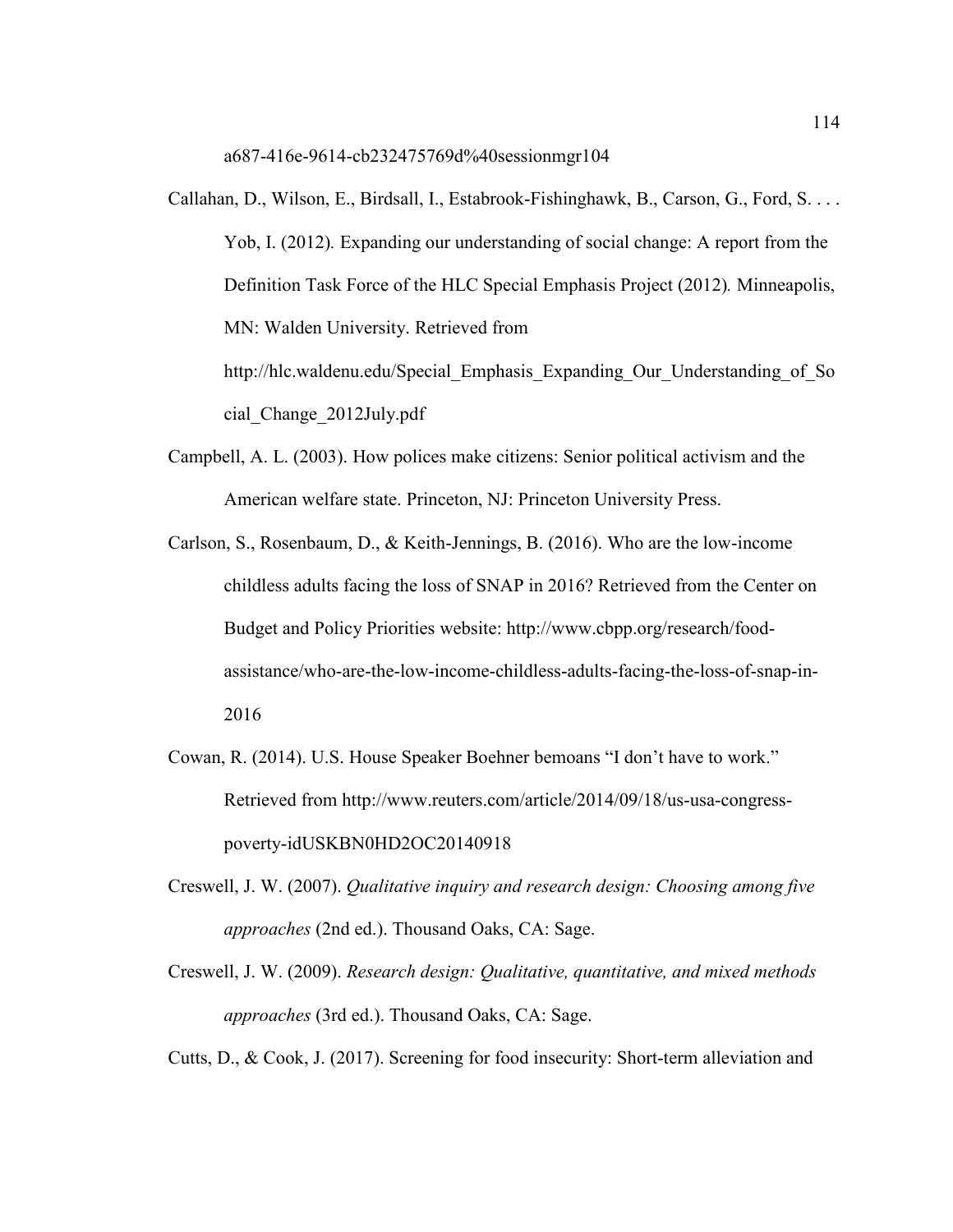long-term prevention. *American Journal of Public Health, 107*(11), 1699-1700. doi:10.2105/ajph.2017.304082

D'Angelo, K., Libal, K., Seymour, N., & Hamel, R. (2017). After the "Great Recession": excluding "able-bodied" adults from food entitlements in the United States. *Journal of Policy Practice, 16*(4), 452-471. Retrieved from http://hdl.handle.net/10027/22285

Daponte, B. O., Haviland, A., & Kadane, J. B. (2004). To what degree food assistance help poor household acquire enough food? A joint examination of public and private sources of food assistance. *Journal of Poverty, 8*(2), 63-87. doi: 10.1300/J134v08n02\_04

- Feeding America. (2017). Feeding America. Retrieved from http://www.feedingamerica.org/hunger-in-america/hunger-and-poverty-facts.html
- Fishbein, E. M. (2016). A qualitative study of how communities think about and act upon hunger in the presence of a food banking system (Doctoral dissertation). Retrieved from http://scholarcommons.sc.edu/etd/3834
- Frankfort-Nachmias, C. (2008). *Research methods in the social sciences* (7th ed.). New York, NY: Worth.
- Gassman-Pines, A. & Hill, Z. (2013). How social safety net programs affect family economic well-being, family functioning, and children's development. *Child Development Perspectives, 7*(3), 172-181. doi:10.1111/cdep.12037
- Gibbs, G. R. (2007). Analyzing qualitative data. In U. Flick (Ed.), *The Sage qualitative research kit.* London, United Kingdom: Sage.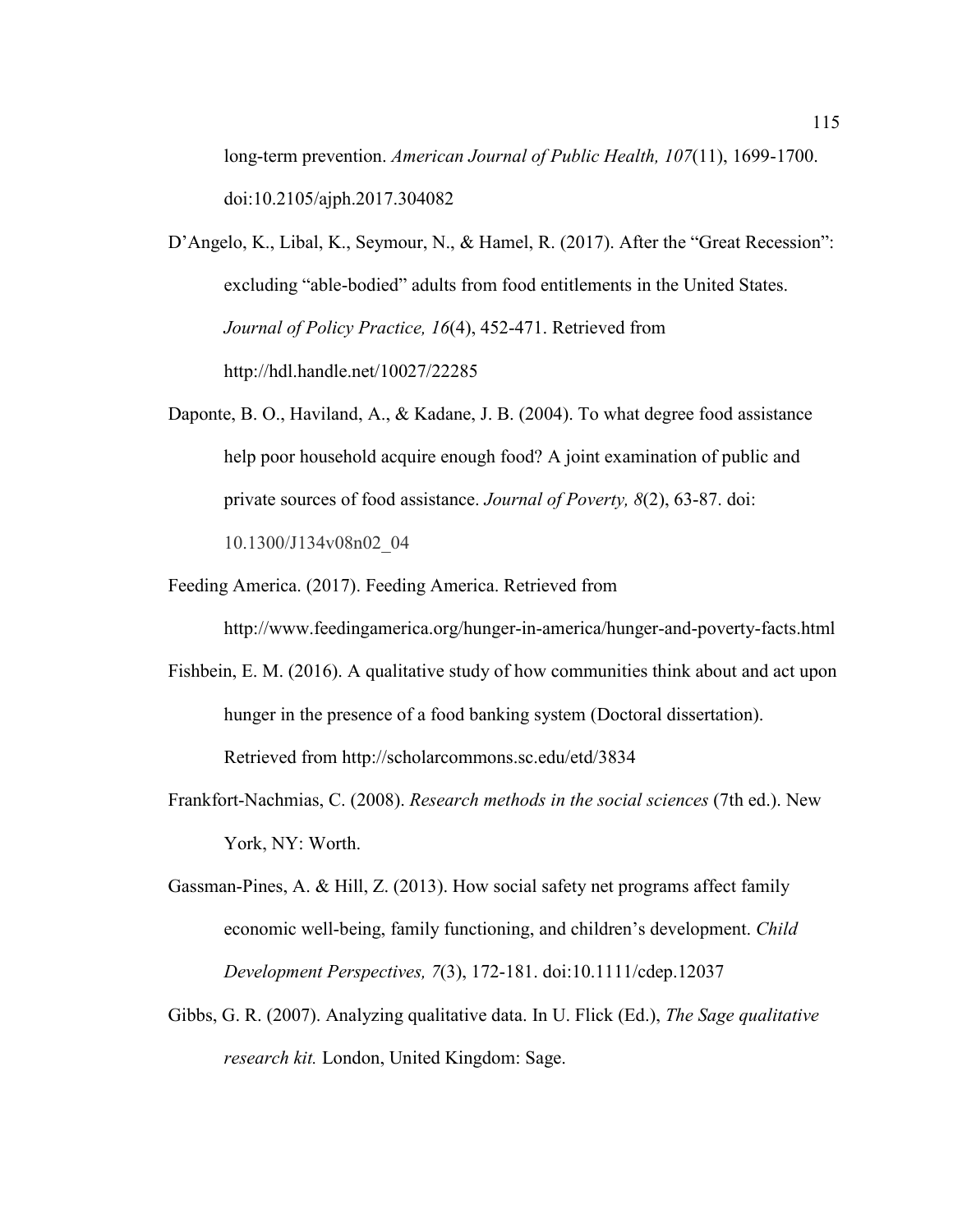Gundersen, C. (2015). Food assistance programs and child health. *Future of the Children, 25*(1), 91-109. Retrieved from https://eds-b-ebscohostcom.ezp.waldenulibrary.org/eds/pdfviewer/pdfviewer?vid=1&sid=b55c9bea-6404-44d8-9aaa-fdae4226da3b%40sessionmgr102

Gundersen, C., & Ziliak, J. P. (2014). Childhood food insecurity in the U.S.: Trends, causes, and policy options. *Future of Children*, 1-19. doi:10.1353/foc.2014.0007

Huffman, S. K., & Jensen, H. H. (2008). Food assistance programs and outcomes in the context of welfare reform. *Social Science Quarterly, 89*(1), 95-115. Retrieved from https://eds-b-ebscohostcom.ezp.waldenulibrary.org/eds/pdfviewer/pdfviewer?vid=3&sid=af53c17a-6f8a-

4acb-8bea-e323f84a2471%40sessionmgr104

- Klerman, J. A. & Danielson, C. (2011). The Transformation of the Supplemental Nutritional Assistance Program. *Journal of Policy Analysis and Management, 30*(4), 863-888. Retrieved from https://eds-b-ebscohostcom.ezp.waldenulibrary.org/eds/pdfviewer/pdfviewer?vid=6&sid=af53c17a-6f8a-4acb-8bea-e323f84a2471%40sessionmgr104
- Kozak, R. S., Lombe, M., & Miller, K. (2012). Global poverty and hunger: An assessment of millennium development goal #1. *Journal of Poverty, 16*, 469-485. doi: 10.1080/10875549.2012.720661
- Libal, K., Tomczak, S. M., Spath, R., & Harding, S. (2014) Hunger in a "Land of Plenty": A renewed call for social work action. *Social Work, 59*(4), 366-369. doi: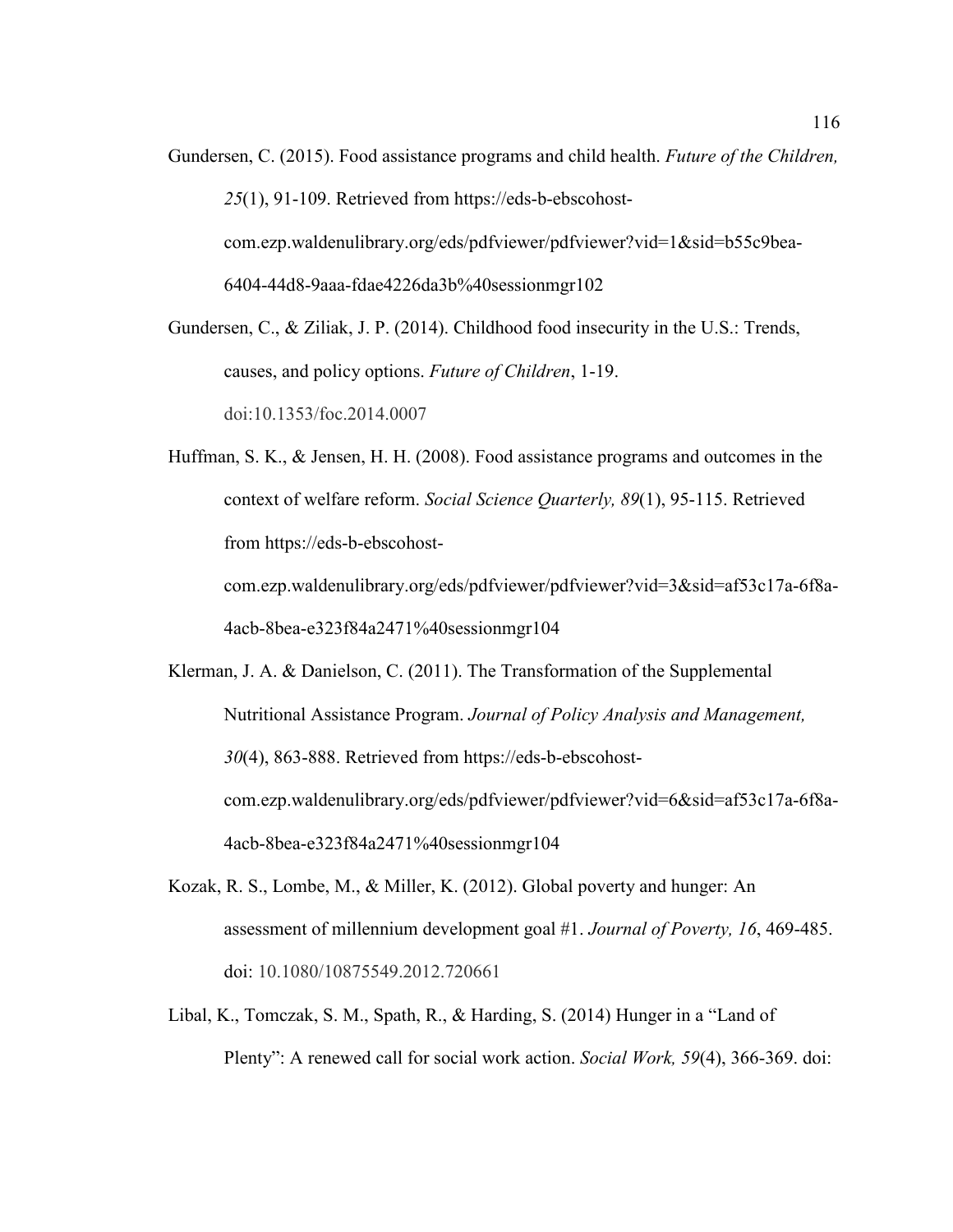10.1093/sw/swu029

- Mettler, S. (2005*).* Soldiers to citizens: The G.I. Bill and the making of the greatest generation. New York, NY: Oxford University Press. doi: 10.1086/522404
- Mettler, S., & SoRelle, M. (2014). *Policy feedback theory.* In P. A. Sabatier & C. M. Weible (Eds.), *Theories of the policy process* (3rd ed., pp. 151-181). Boulder, CO: Westview Press.
- Mettler, S.,  $\&$  Soss, J. (2004). The consequences of public policy for democratic citizenship: Bridging policy studies and mass politics. *Perspectives on Politics, 2*(1), 55-73. doi: https://doi.org/10.1017/S1537592704000623
- Newman, C., Todd, J. E., & Ploeg, M. V. (2011). Children's participation in multiple food assistance programs: Changes from 1990 to 2009. *Social Service Review, 85*(4), 535-564. doi: 10.1086/663833
- Nguyen, B. T., Shuval, K., Bertmann, F., & Yaroch, A. L. (2015). The supplemental nutrition assistance program, food insecurity, dietary quality, and obesity among USA adults. *American Journal of Public Health, 105*(7), 1453-1459. doi: 10.2105/AJPH.2015.302580
- Nichols-Casebolt, A., & Morris, P. M. (2002). Making ends meet: Private food assistance and the working poor. *Journal of Social Service Research, 28*(4), 1-22. Retrieved from https://eds-a-ebscohost-

```
com.ezp.waldenulibrary.org/eds/pdfviewer/pdfviewer?vid=2&sid=d3930230-
1ae6-4578-8652-e80029e8df7d%40sdc-v-sessmgr06
```
Nnakwe, N. (2008). Dietary patterns and prevalence of food insecurity among low-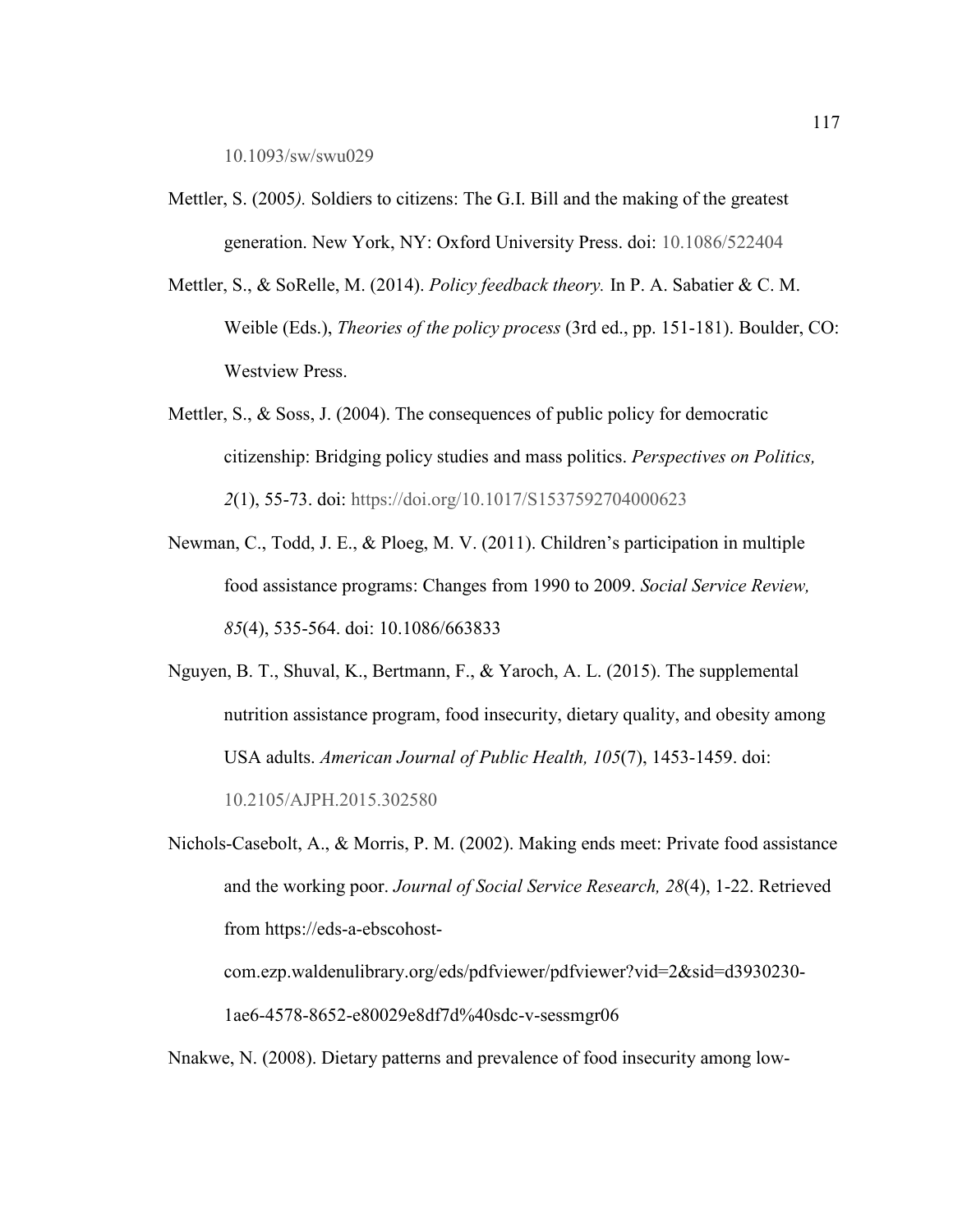income families participating in community food assistance programs in a Midwest town. *Family & Consumer Sciences Research Journal, 36*(3), 229-242. Retrieved from https://eds-a-ebscohostcom.ezp.waldenulibrary.org/eds/pdfviewer/pdfviewer?vid=5&sid=d3930230-

1ae6-4578-8652-e80029e8df7d%40sdc-v-sessmgr06

- Nord, M. (2012). How much does the Supplemental Nutrition Assistance Program alleviate food insecurity? Evidence from recent programme leavers. *Public Health Nutrition, 15*(5), 811-817. doi: 10.1017/S1368980011002709
- Nowell, L. S., Norris, J. M., White, D. E., & Moules, N. J. (2017). Thematic analysis: striving to meet the trustworthiness criteria. *International Journal of Qualitative Methods, 16*(1), 1-13. doi: 10.1177/1609406917733847
- Oberholser, C. A. & Tuttle, C. R. (2004). Assessment of household food security among food stamp recipient families in Maryland. *American Journal of Public Health, 94*(5), 790-795. Retrieved from https://eds-a-ebscohostcom.ezp.waldenulibrary.org/eds/pdfviewer/pdfviewer?vid=12&sid=d3930230- 1ae6-4578-8652-e80029e8df7d%40sdc-v-sessmgr06
- Patton, M. Q. (2002). *Qualitative research & evaluation methods.* (3rd ed.). Thousand Oaks, CA: Sage.

Pierson, P. (1993). When effect becomes cause: policy feedback and political change. *World Politics, 45*, 595-628. Retrieved from https://heinonlineorg.ezp.waldenulibrary.org/HOL/Page?handle=hein.journals/wpot45&div=30&? &collection=journals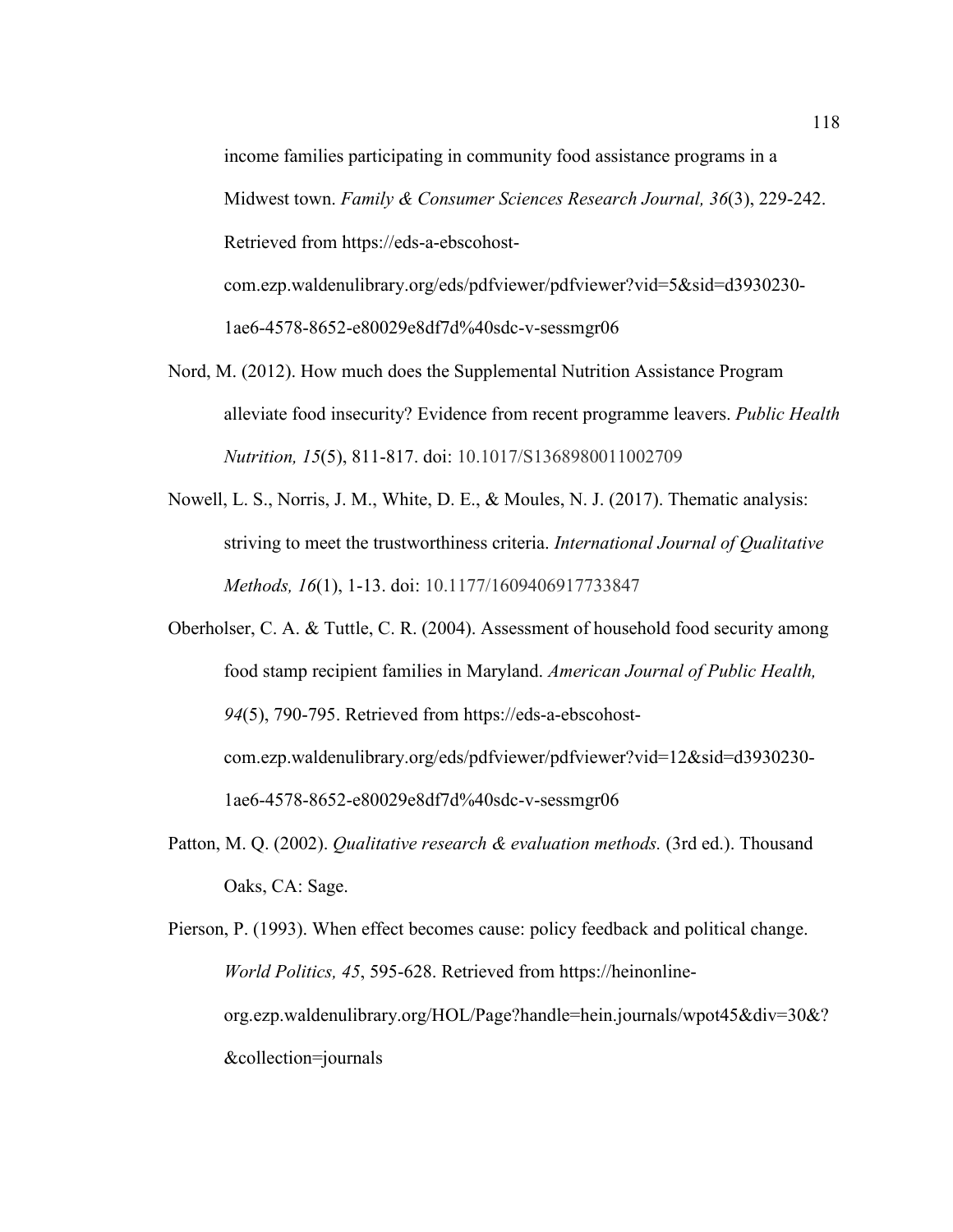- Pyke, A. (2015). Maine has kicked 6,500 people off of food stamps so far this winter. Retrieved from http://thinkprogress.org/economy/2015/01/21/3613618/lepagesnap-waivers/
- Rao, M., Ashkan, A, Gitanjali, S., & Mozaffarian, D. (2013). Do healthier foods and diet patterns cost more than less healthy options? A systematic review and metaanalysis. *Public Health Research,* 3(12), 1-15. Retrieved from https://bmjopenbmj-com.ezp.waldenulibrary.org/content/3/12/e004277
- Ratcliffe, C., & McKernan, S.-M. (2010). How much does SNAP reduce food insecurity? Washington, DC: Urban Institute. Retrieved from https://www.urban.org/sites/default/files/publication/28506/412065-How-Much-Does-SNAP-Reduce-Food-Insecurity-.PDF
- Rudestam, K. E., & Newton, R. R (2007). *Surviving your dissertation: A comprehensive guide to content and process* (3rd ed.). Thousand Oaks, CA: Sage.
- Slack, T., & Myers, C. A. (2014). The Great Recession and the changing geography of food stamp receipt. *Population Research and Policy Review, 33*(1), 63-79. doi: 10.1007/s11113-013-9310-9
- Soss, J., & Schram, S. F. (2007). A public transformed? Welfare reform as policy feedback. *The American Journal, 101*(1), 111-127. doi: 10.1017/S0003055407070049
- Tarasuk. V., Dachner, N., & Loopstra, R. (2014). Food banks, welfare, and food insecurity in Canada. *British Food Journal, 116*(9), 1405-1417. doi: 10.1108/BFJ-02-2014-0077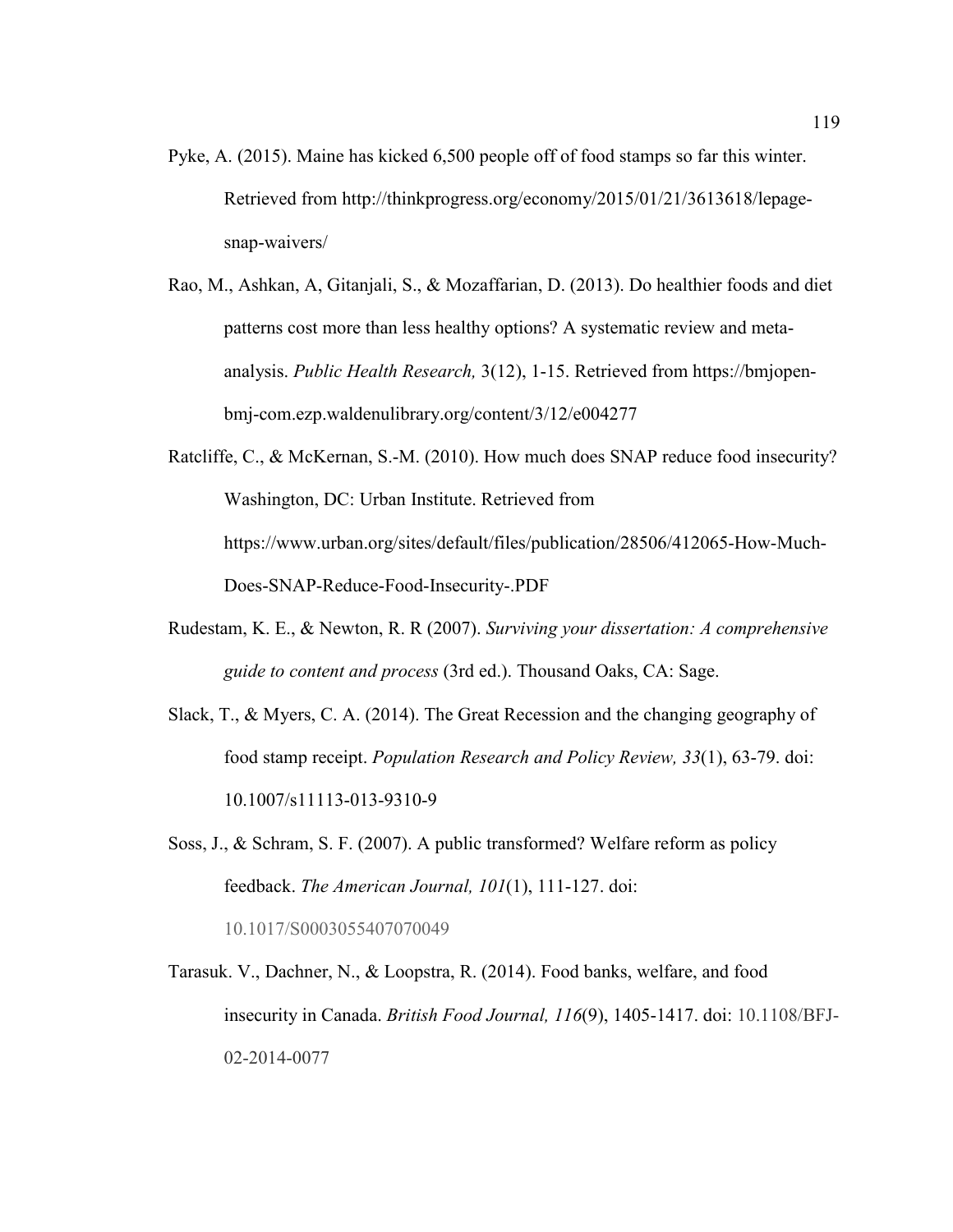- U.S. Census Bureau. (2016). *Quick Facts.* Retrieved from http://www.census.gov/quickfacts/table/IPE120214/26163,00
- U.S. Department of Agriculture. (2016a). Status of State Able-Bodied Adult Without Dependents (ABAWD) Time Limit Waivers Fiscal Year 2016 – 2nd Quarter. Retrieved from http://www.fns. usda.gov/sites/default/files/snap/Fy%202016- Quarter-2-ABAWD-Waiver-Status.pdf
- U.S. Department of Agriculture. (2016b). *Supplemental Nutrition Assistance Program (SNAP).* Retrieved from http://www.fns.usda.gov/snap/supplemental-nutritionassistance-program-snap
- Vancila, A. (2008). Thanks, but no thanks: Potential food stamp recipients and why they decline the benefits. Retrieved from

https://www.beloit.edu/duffy/assets/thanks\_but\_no\_thanks.pdf

- Vitiello, D., Grisso, J. A., Whiteside, K. L., Fischman, R. (2015). From commodity surplus to food justice: food banks and local agriculture in the United States. *Agriculture and Human Values, 32*(3), 419-430. doi: 10.1007/s10460-014-9563-x
- Whitley, S. (2013). Changing times in rural America: food assistance and food insecurity in food deserts. *Journal of Family Social Work,* 36-52. doi: 10.1080/10522158.2012.736080
- Yin, R. K., (2008). *Case study research: Design and methods (Applied social research methods)* (3rd ed.). Thousand Oaks, CA: Sage.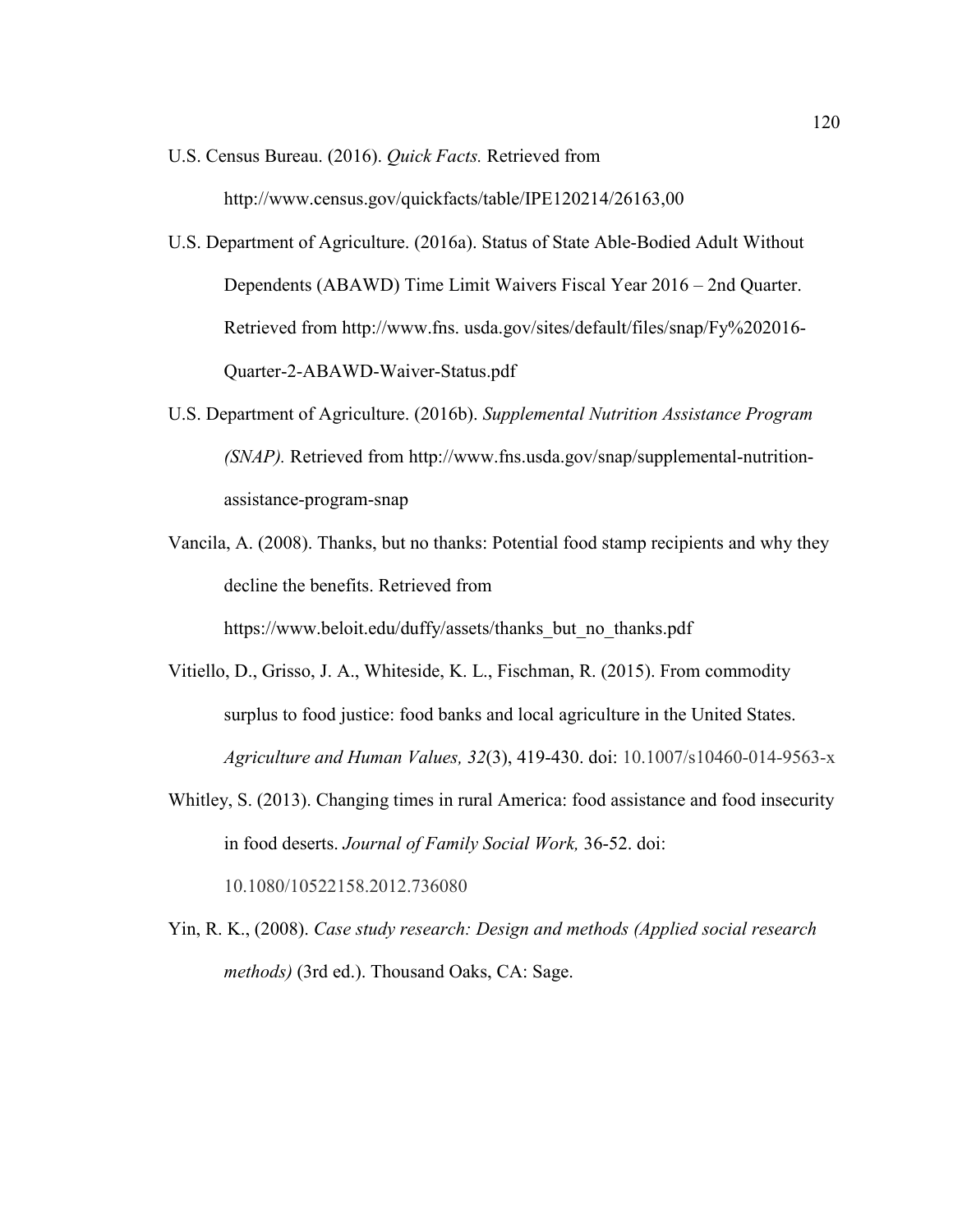# Appendix A: Initial Contact Interview

 $\frac{1}{2}$  ,  $\frac{1}{2}$  ,  $\frac{1}{2}$  ,  $\frac{1}{2}$  ,  $\frac{1}{2}$  ,  $\frac{1}{2}$  ,  $\frac{1}{2}$  ,  $\frac{1}{2}$  ,  $\frac{1}{2}$  ,  $\frac{1}{2}$  ,  $\frac{1}{2}$  ,  $\frac{1}{2}$  ,  $\frac{1}{2}$  ,  $\frac{1}{2}$  ,  $\frac{1}{2}$  ,  $\frac{1}{2}$  ,  $\frac{1}{2}$  ,  $\frac{1}{2}$  ,  $\frac{1$ 

Date: \_\_\_\_\_\_\_\_\_\_\_\_\_\_\_\_\_\_\_\_\_\_\_\_\_\_\_\_

Location: \_\_\_\_\_\_\_\_\_\_\_\_\_\_\_\_\_\_\_\_\_\_\_\_\_

Name of Interviewer:

Name of Interviewee:

Interview Number:

1. Are you participating in the Food Assistance Program?

\_\_\_\_\_\_\_\_\_\_\_\_\_\_\_\_\_\_\_\_\_\_\_\_\_\_\_\_\_\_\_\_\_\_\_\_\_\_\_\_\_\_\_\_\_\_\_\_\_\_\_\_\_\_\_

- 2. What is your family size?
- 3. Do you have any income?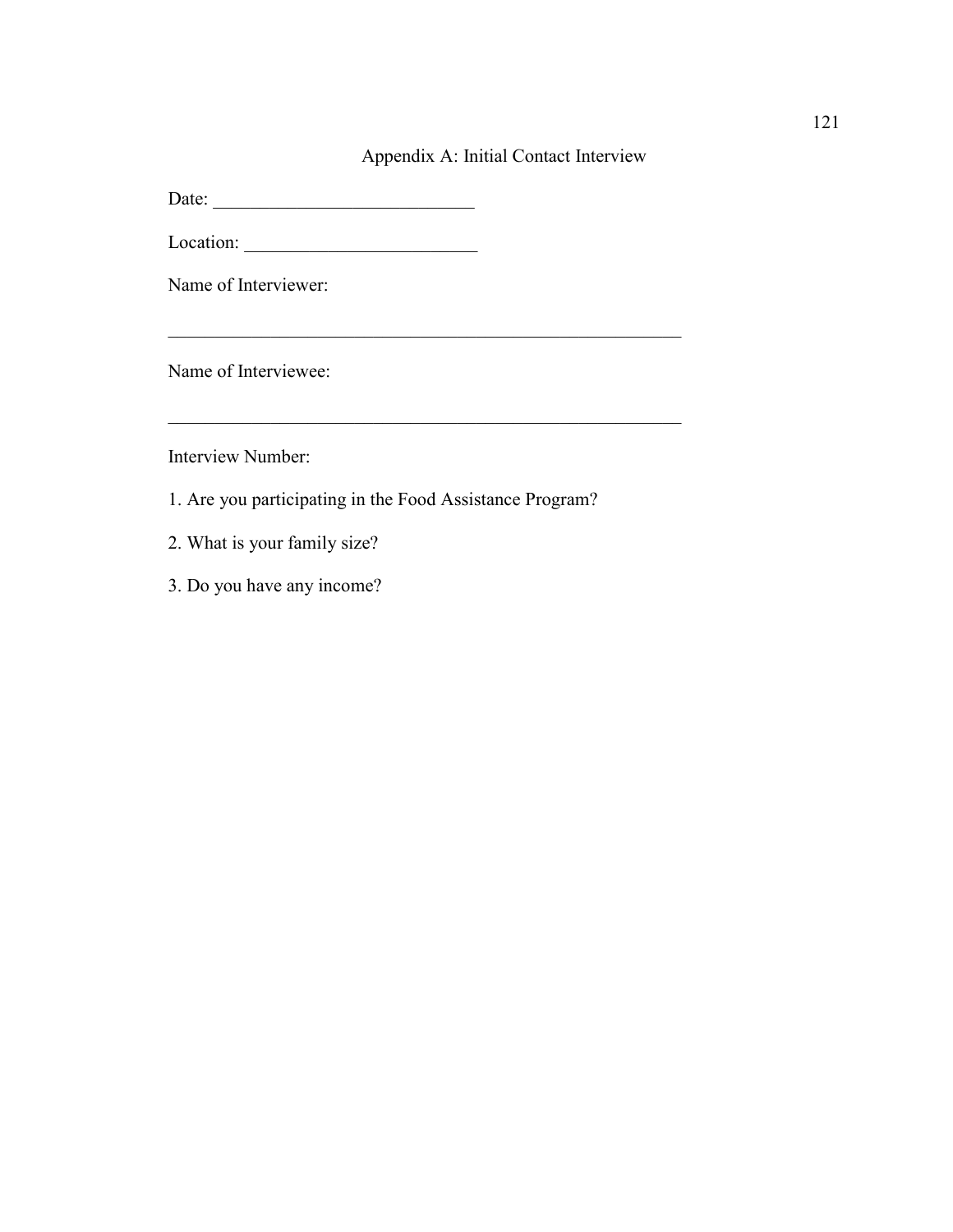### Appendix B: Final Interview Protocol

Date: \_\_\_\_\_\_\_\_\_\_\_\_\_\_\_\_\_\_\_\_\_\_\_\_\_\_\_

Location: \_\_\_\_\_\_\_\_\_\_\_\_\_\_\_\_\_\_\_\_\_\_\_\_

Name of Participant:

Interview Number:

1. Does your family participate in the School Breakfast and/or Lunch Program? If so, why?

 $\_$  , and the set of the set of the set of the set of the set of the set of the set of the set of the set of the set of the set of the set of the set of the set of the set of the set of the set of the set of the set of th

2. How often do you run out of food on a monthly basis? What hardships does this cause?

3. How often do visit food pantries for additional food? If so, how helpful is this resource?

4. How often do you visit soup kitchens for additional meals? If so, how helpful is this resource?

5. Do you believe the Food Assistance Program should be re-evaluated? Why or why not?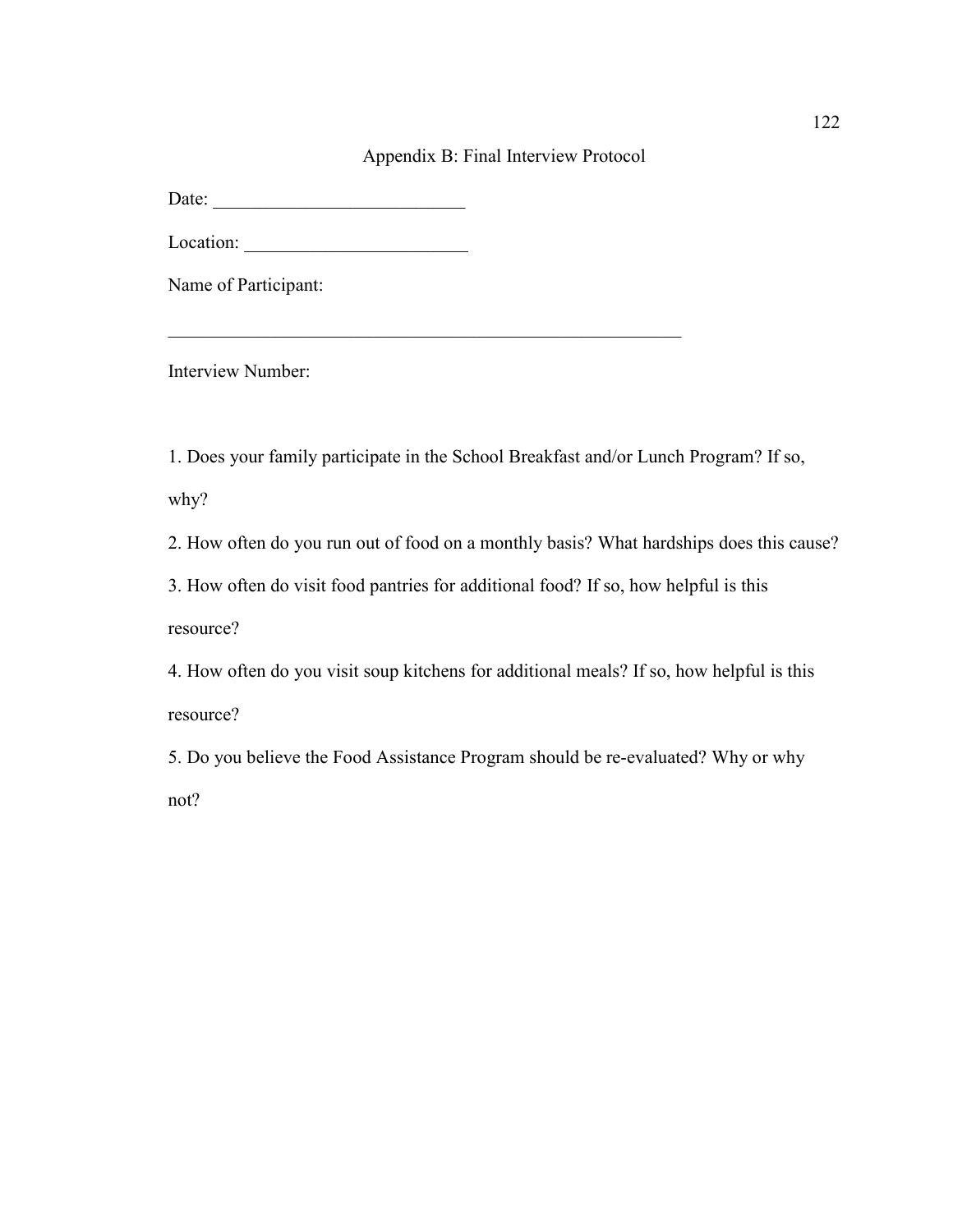#### Appendix C: Administrator Interview Protocol

Date: \_\_\_\_\_\_\_\_\_\_\_\_\_\_\_\_\_\_\_\_\_\_\_\_\_\_\_

Location: \_\_\_\_\_\_\_\_\_\_\_\_\_\_\_\_\_\_\_\_\_\_\_\_

Name of Participant:

Interview Number:

1. How many years have you administered the Food Assistance Program?

 $\_$  , and the set of the set of the set of the set of the set of the set of the set of the set of the set of the set of the set of the set of the set of the set of the set of the set of the set of the set of the set of th

2. How many times has the program changed over the years? Have the changes helped or hindered the clients? Why or why not?

3. Do you believe the program has been effective over the years? Why or why not?

4. Does the program provide enough food for families without income? Why or why not??

5. Do you believe the benefit formula should be re-evaluated? Why or why not??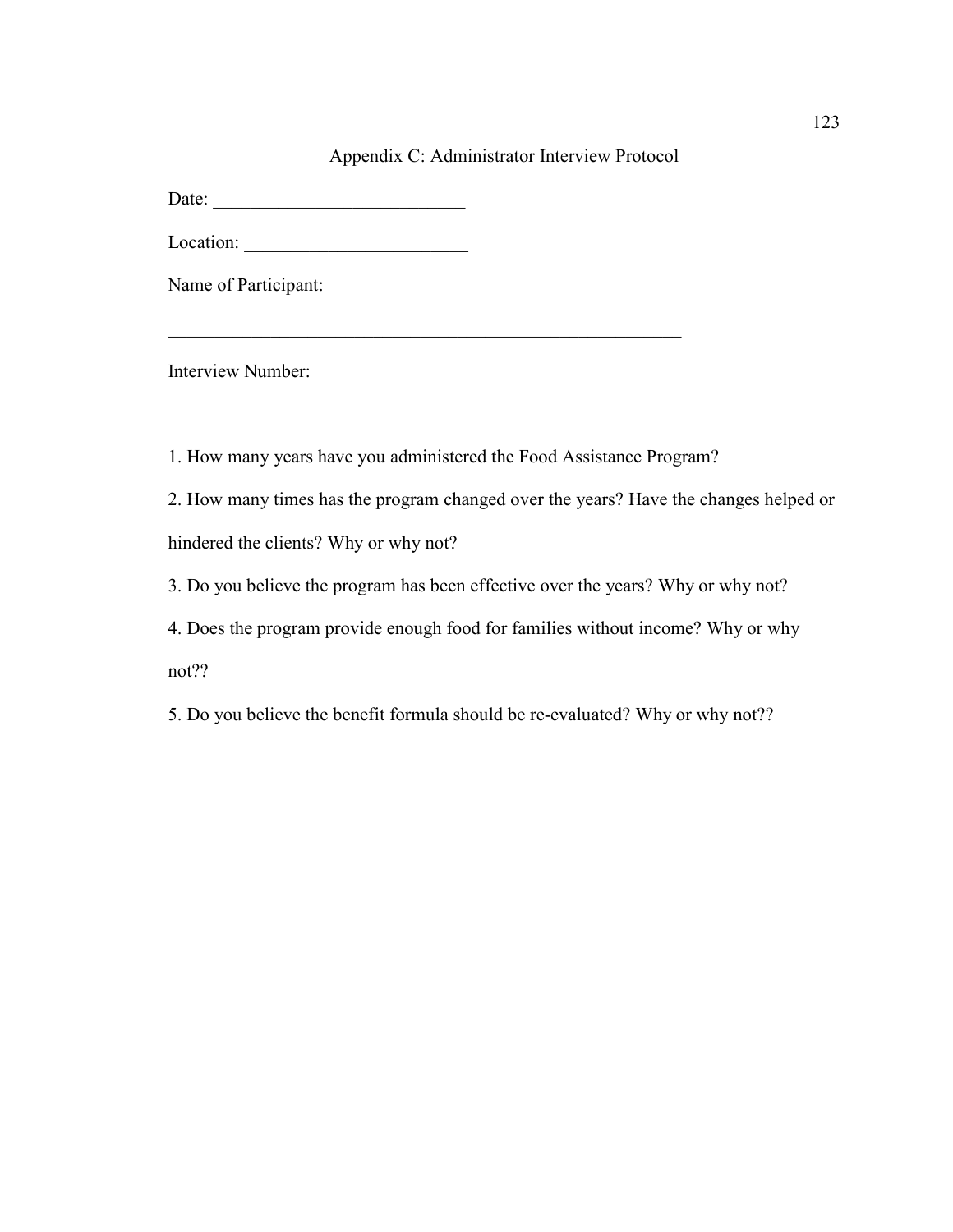## Appendix C: Consent Form

# **Supplemental Nutrition Assistance Programs' Distribution Mechanisms: A Policy Feedback Theory Approach Walden University**

You are invited to participate in a research study of the Food Assistance Program Distribution Mechanisms. You were selected as a participant because of your knowledge and experience related to the topic. Please read this form and ask any questions you may have before acting on this invitation to be in the study.

This study is being conducted by Ahmad Sabbagh, Doctoral Candidate at Walden University.

# **Background Information:**

The purpose of this study is to better understand your experience as a participant of the Food Assistance Program in your county.

# **Procedures:**

If you agree to be in this study, you will be asked to participate in a short survey for approximately ten minutes.

# **Voluntary Nature of the Study:**

Your participation in this study is strictly voluntary. Your decision whether or not to participate will not affect your current or future relations with Walden University or the Department of Health and Human Services. If you initially decide to participate, you are still free to withdraw at any time later without affecting those relationships.

#### **Risks and Benefits of Being in the Study:**

There are no known risks associated with participating in this study. The potential benefit of participating in this study may come in the form of providing more food benefits for Food Assistance participants.

In the event, you experience stress or anxiety during your participation in the study you may terminate your participation at any time. You may refuse to answer any questions you consider invasive or stressful.

# **Compensation:**

There is no form of compensation for participation.